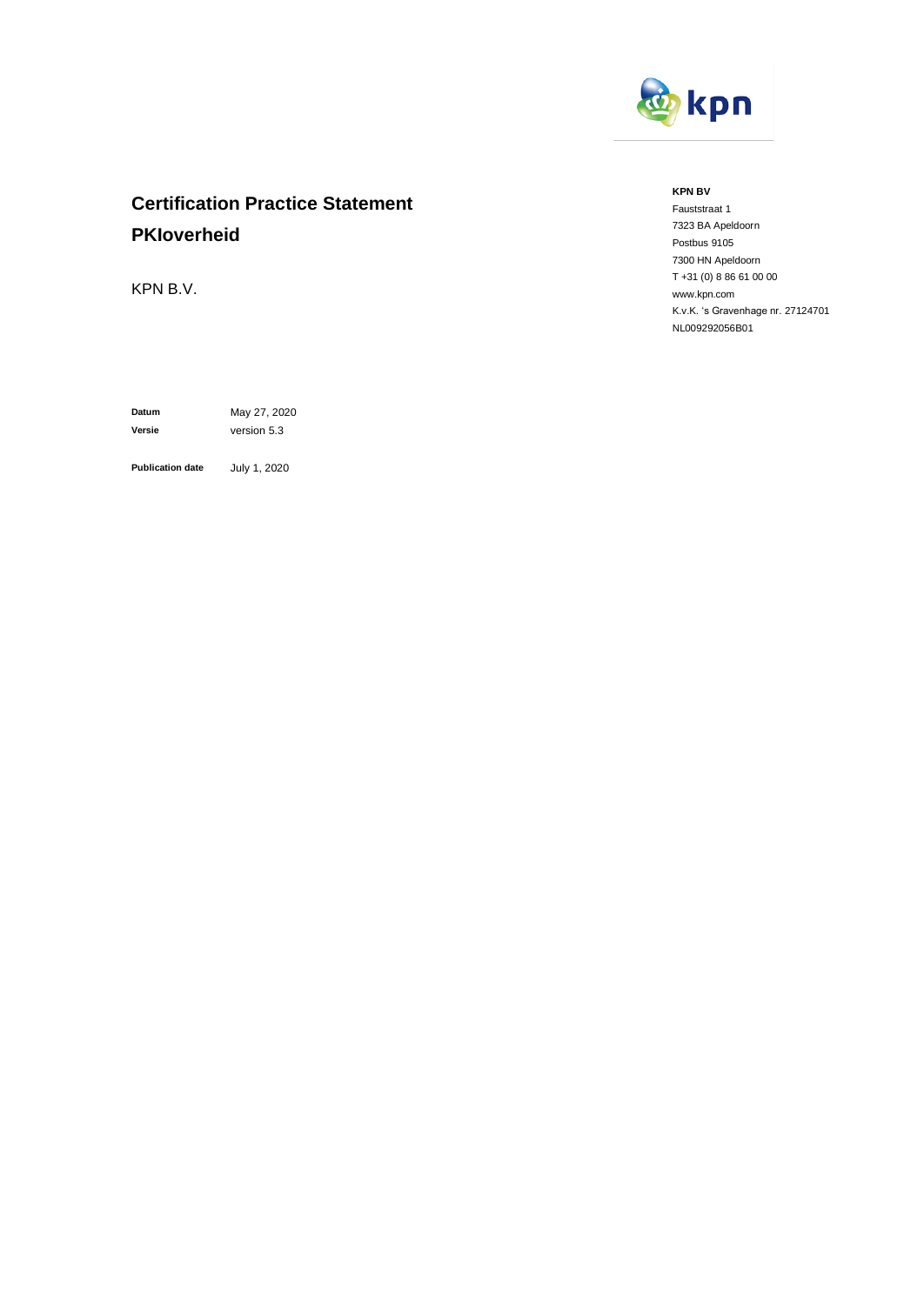

# **Table of contents**

| 1            |                                                                                         |  |
|--------------|-----------------------------------------------------------------------------------------|--|
|              | 1.1                                                                                     |  |
|              | 1.1.1                                                                                   |  |
|              | 1.1.2                                                                                   |  |
|              | 1.1.3                                                                                   |  |
|              | 1.1.4                                                                                   |  |
|              | 1.1.5                                                                                   |  |
|              | 1.2                                                                                     |  |
|              | 1.3                                                                                     |  |
|              | 1.3.1                                                                                   |  |
|              | 1.3.2                                                                                   |  |
|              | 1.4                                                                                     |  |
|              | 1.4.1                                                                                   |  |
|              | 1.4.2                                                                                   |  |
|              | 1.5                                                                                     |  |
|              | 1.5.1                                                                                   |  |
|              | 1.5.2                                                                                   |  |
|              | 1.5.3                                                                                   |  |
|              | 1.5.4                                                                                   |  |
|              | 1.6                                                                                     |  |
|              |                                                                                         |  |
| $\mathbf{2}$ |                                                                                         |  |
|              | 2.1                                                                                     |  |
|              | 2.2                                                                                     |  |
|              | 2.2.1                                                                                   |  |
|              | 2.2.2                                                                                   |  |
|              | 2.3                                                                                     |  |
|              | 2.4                                                                                     |  |
| 3            |                                                                                         |  |
|              |                                                                                         |  |
|              | 3.1                                                                                     |  |
|              | 3.1.1                                                                                   |  |
|              | 3.1.2                                                                                   |  |
|              | 3.1.3                                                                                   |  |
|              | 3.1.4                                                                                   |  |
|              | 3.1.5                                                                                   |  |
|              | 3.1.6                                                                                   |  |
|              | 3.2                                                                                     |  |
|              | 3.2.1                                                                                   |  |
|              | Authentication of organization identity (Subscriber authentication)  19<br>3.2.2        |  |
|              | 3.2.3                                                                                   |  |
|              | 3.2.3.1                                                                                 |  |
|              | 3.2.3.2                                                                                 |  |
|              | 3.2.3.3                                                                                 |  |
|              | 3.2.3.4                                                                                 |  |
|              | 3.2.3.5<br>Authentication for the purpose of an EXTENDED VALIDATION/QWAC Certificate 25 |  |
|              | 3.2.3.6<br>3.2.3.6.1                                                                    |  |
|              | 3.2.3.6.2                                                                               |  |
|              | Authentication for the purpose of a Private Services server certificate 27<br>3.2.3.7   |  |
|              |                                                                                         |  |

KPN B.V.

CPS PKloverheid - English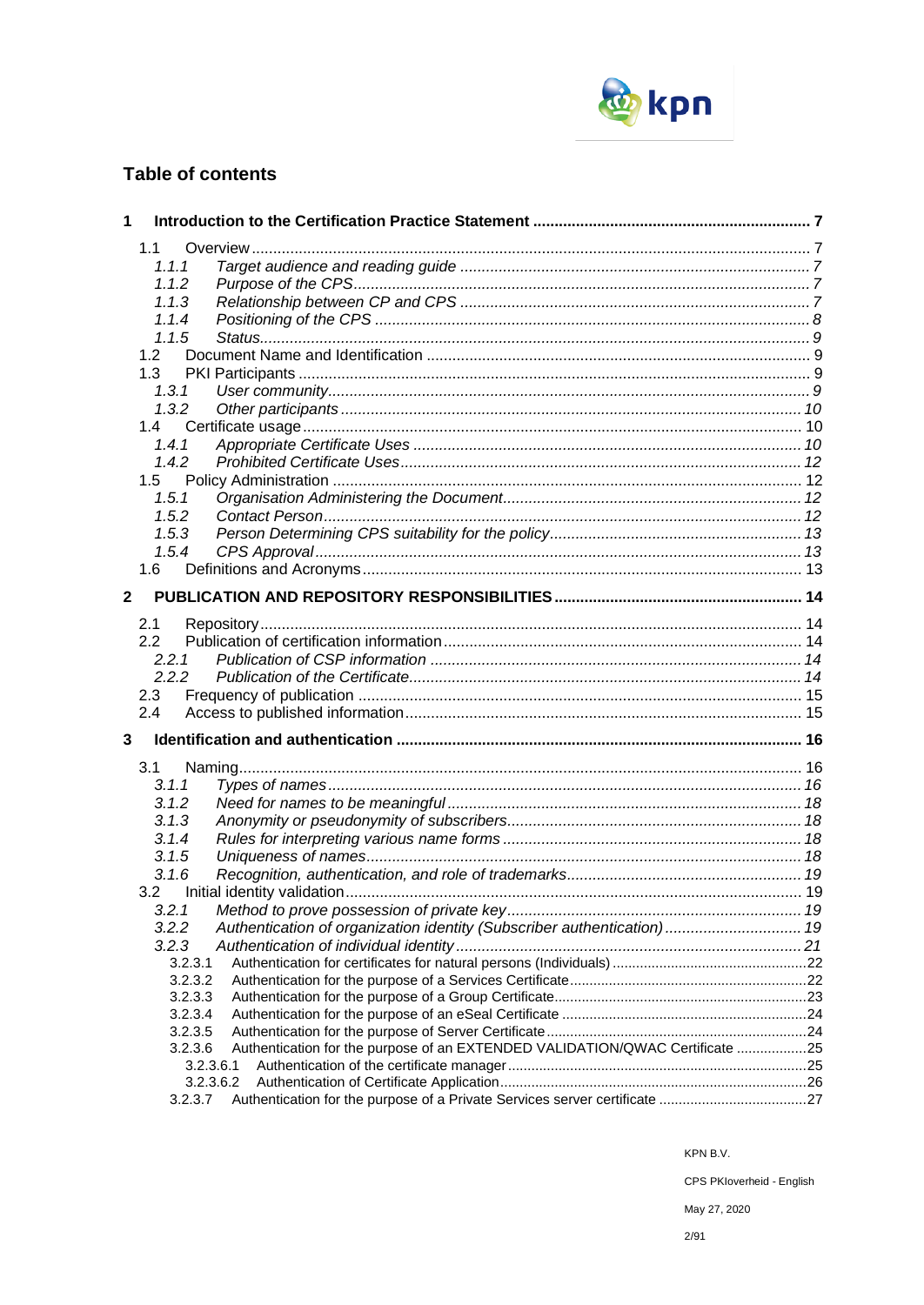

| 3.2.3.7.1                                                                              |  |
|----------------------------------------------------------------------------------------|--|
| 3.2.3.7.2 Authentication for the purpose of a Private Services server certificate28    |  |
| 3.2.4                                                                                  |  |
| 3.3                                                                                    |  |
| 3.3.1                                                                                  |  |
| Identification en Authentication for routine re-key of the CA certificate  29<br>3.3.2 |  |
| 3.3.3                                                                                  |  |
| 3.4                                                                                    |  |
| 4                                                                                      |  |
| 4.1                                                                                    |  |
| 4.1.1                                                                                  |  |
| 4.1.2                                                                                  |  |
| 4.1.2.1                                                                                |  |
| 4.1.2.2                                                                                |  |
| 4.1.2.3                                                                                |  |
| 4.1.2.4                                                                                |  |
| 4.1.2.5                                                                                |  |
|                                                                                        |  |
| 4.2.1                                                                                  |  |
| 4.2.2                                                                                  |  |
| 4.2.2.1                                                                                |  |
| 4.2.2.2                                                                                |  |
| 4.2.2.3                                                                                |  |
| 4.2.2.4                                                                                |  |
| 4.2.2.5                                                                                |  |
| 4.2.3                                                                                  |  |
| 4.3                                                                                    |  |
| 4.3.1                                                                                  |  |
| 4.3.1.1                                                                                |  |
| 4.3.1.2                                                                                |  |
| Notification of certificate issuance to the Certificate Holder or Manager 37<br>4.3.2  |  |
| 4.4                                                                                    |  |
| Acceptance of Professional, Personal, Group and eSeal Certificates37<br>4.4.1          |  |
| 4.4.2                                                                                  |  |
| 4.4.3                                                                                  |  |
| 4.5                                                                                    |  |
| 4.6                                                                                    |  |
| 4.7                                                                                    |  |
| 4.8                                                                                    |  |
| 4.9                                                                                    |  |
| 4.9.1                                                                                  |  |
| 4.9.2                                                                                  |  |
| 4.9.3                                                                                  |  |
| 4.9.4                                                                                  |  |
| 4.9.5<br>Verification conditions when consulting certificate status information  41    |  |
| 4.9.6                                                                                  |  |
| 4.9.7                                                                                  |  |
| 4.9.8                                                                                  |  |
| 4.10                                                                                   |  |
| 4.11                                                                                   |  |
| 4.12                                                                                   |  |
| 5                                                                                      |  |

KPN B.V.

CPS PKIoverheid - English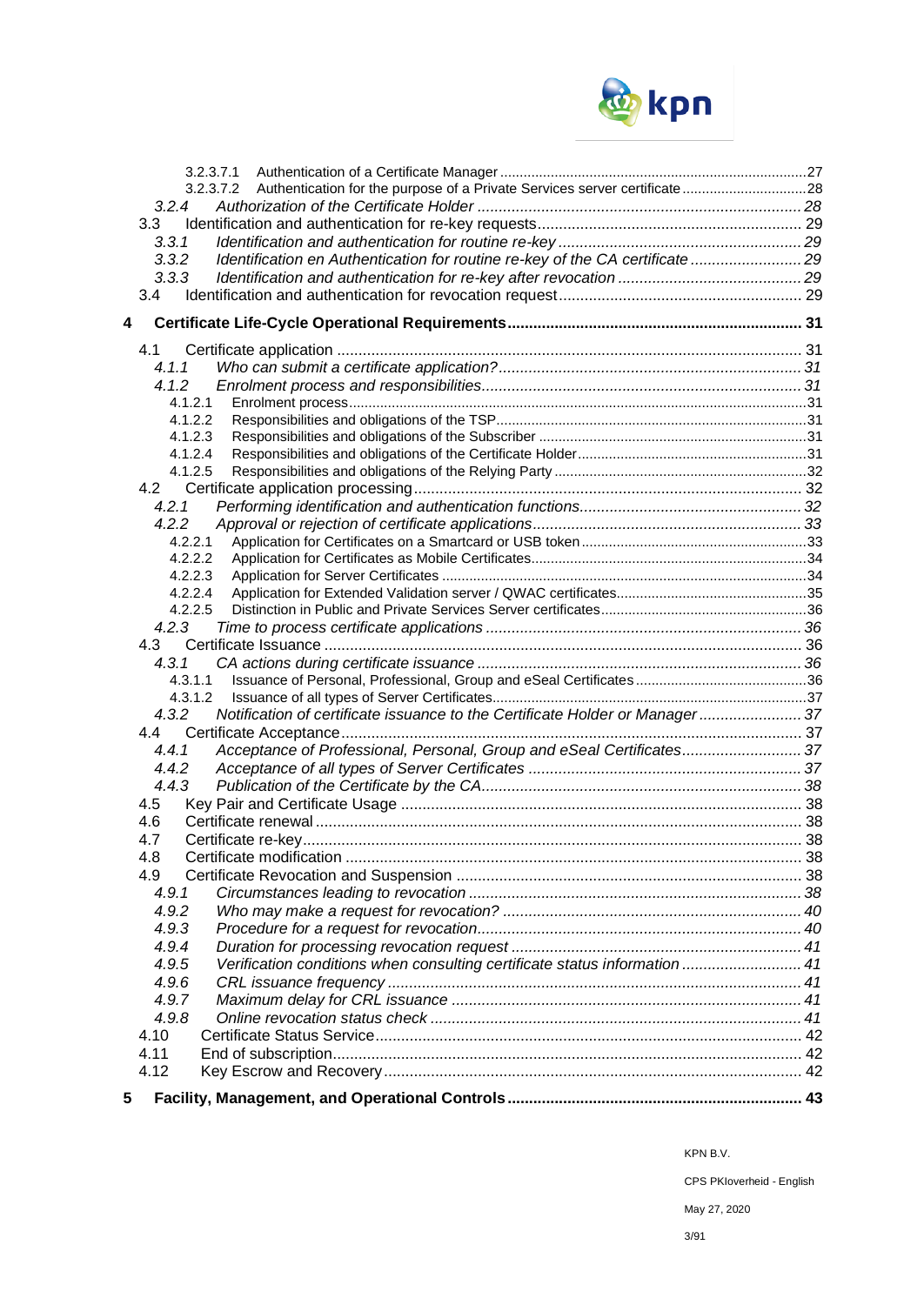

|   | 5.1            |                                                                          |  |
|---|----------------|--------------------------------------------------------------------------|--|
|   | 5.1.1          |                                                                          |  |
|   | 5.1.2          |                                                                          |  |
|   | 5.1.3          |                                                                          |  |
|   | 5.1.4          |                                                                          |  |
|   | 5.1.5          |                                                                          |  |
|   | 5.2            |                                                                          |  |
|   | 5.2.1          |                                                                          |  |
|   | 5.2.2          |                                                                          |  |
|   | 5.2.3          |                                                                          |  |
|   | 5.2.4          |                                                                          |  |
|   | 5.3            |                                                                          |  |
|   | 5.3.1          |                                                                          |  |
|   | 5.3.2          |                                                                          |  |
|   | 5.4            |                                                                          |  |
|   | 5.4.1          |                                                                          |  |
|   | 5.4.2          |                                                                          |  |
|   | 5.4.3          |                                                                          |  |
|   | 5.4.4          |                                                                          |  |
|   | 5.5            |                                                                          |  |
|   | 5.5.1          |                                                                          |  |
|   | 5.5.2          |                                                                          |  |
|   | 5.5.3          |                                                                          |  |
|   | 5.5.4          |                                                                          |  |
|   | 5.5.5          |                                                                          |  |
|   | 5.6            |                                                                          |  |
|   | 5.7            |                                                                          |  |
|   | 5.7.1          |                                                                          |  |
|   | 5.7.2          |                                                                          |  |
|   | 5.8            |                                                                          |  |
|   | 5.8.1          |                                                                          |  |
|   | 5.8.2          |                                                                          |  |
| 6 |                |                                                                          |  |
|   |                |                                                                          |  |
|   | 6.1            |                                                                          |  |
|   | 6.1.1<br>6.1.2 |                                                                          |  |
|   |                |                                                                          |  |
|   | 6.1.3          |                                                                          |  |
|   | 6.1.4          |                                                                          |  |
|   | 6.1.5          |                                                                          |  |
|   | 6.1.6          |                                                                          |  |
|   | 6.1.7<br>6.1.8 |                                                                          |  |
|   | 6.2            | Private Key Protection and Cryptographic Module Engineering Controls  52 |  |
|   |                |                                                                          |  |
|   | 6.2.1          |                                                                          |  |
|   | 6.2.2<br>6.2.3 |                                                                          |  |
|   |                |                                                                          |  |
|   | 6.2.4          |                                                                          |  |
|   | 6.2.5          |                                                                          |  |
|   | 6.2.6          |                                                                          |  |
|   | 6.2.7          |                                                                          |  |
|   | 6.2.8          |                                                                          |  |
|   | 6.2.9          |                                                                          |  |

KPN B.V.

CPS PKloverheid - English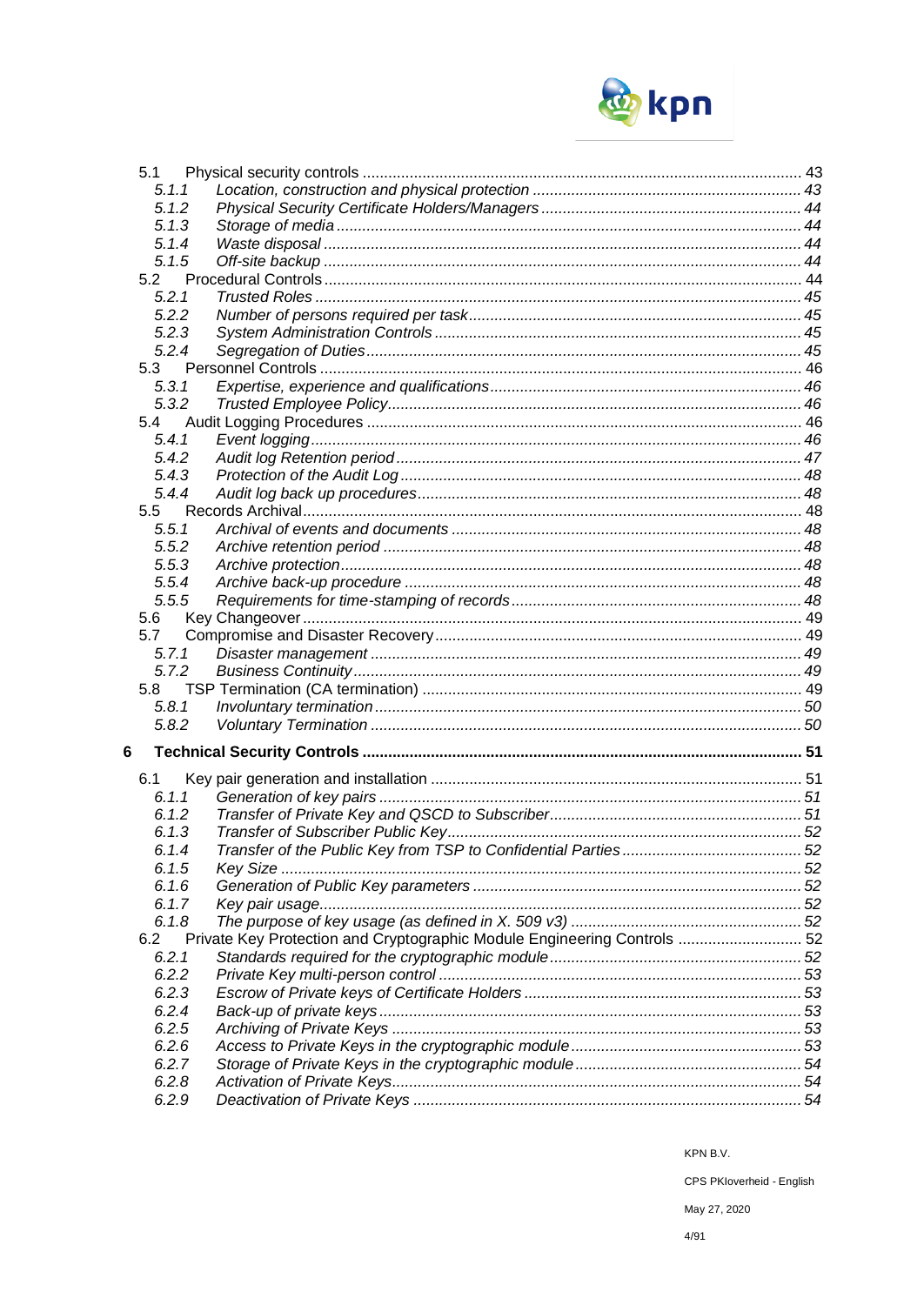

|   | 6.2.10         |  |
|---|----------------|--|
|   | 6.2.11         |  |
|   | 6.3            |  |
|   | 6.3.1          |  |
|   | 6.3.2          |  |
|   | 6.4            |  |
|   | 6.4.1          |  |
|   | 6.4.2          |  |
|   | 6.4.3          |  |
|   | 6.5            |  |
|   | 6.5.1          |  |
|   | 6.5.2          |  |
|   | 6.6            |  |
|   | 6.6.1          |  |
|   | 6.6.2          |  |
|   | 6.7            |  |
|   | 6.8            |  |
| 7 |                |  |
|   |                |  |
|   | 7.1            |  |
|   | 7.1.1          |  |
|   | 7.1.2          |  |
|   | 7.1.3          |  |
|   | 7.1.4          |  |
|   | 7.1.5          |  |
|   | 7.1.6          |  |
|   | 7.2            |  |
|   | 7.2.1<br>7.2.2 |  |
|   | 7.2.3          |  |
|   | 7.2.5          |  |
|   | 7.3            |  |
|   | 7.3.1          |  |
|   |                |  |
| 8 |                |  |
| 9 |                |  |
|   |                |  |
|   | 9.1<br>9.2     |  |
|   | 9.3            |  |
|   | 9.3.1          |  |
|   | 9.3.2          |  |
|   | 9.3.3          |  |
|   | 9.4            |  |
|   | 9.4.1          |  |
|   | 9.4.2          |  |
|   | 9.4.3          |  |
|   | 9.4.4          |  |
|   | 9.4.5          |  |
|   | 9.4.6          |  |
|   | 9.4.7          |  |
|   | 9.4.8          |  |
|   | 9.4.9          |  |

KPN B.V.

CPS PKloverheid - English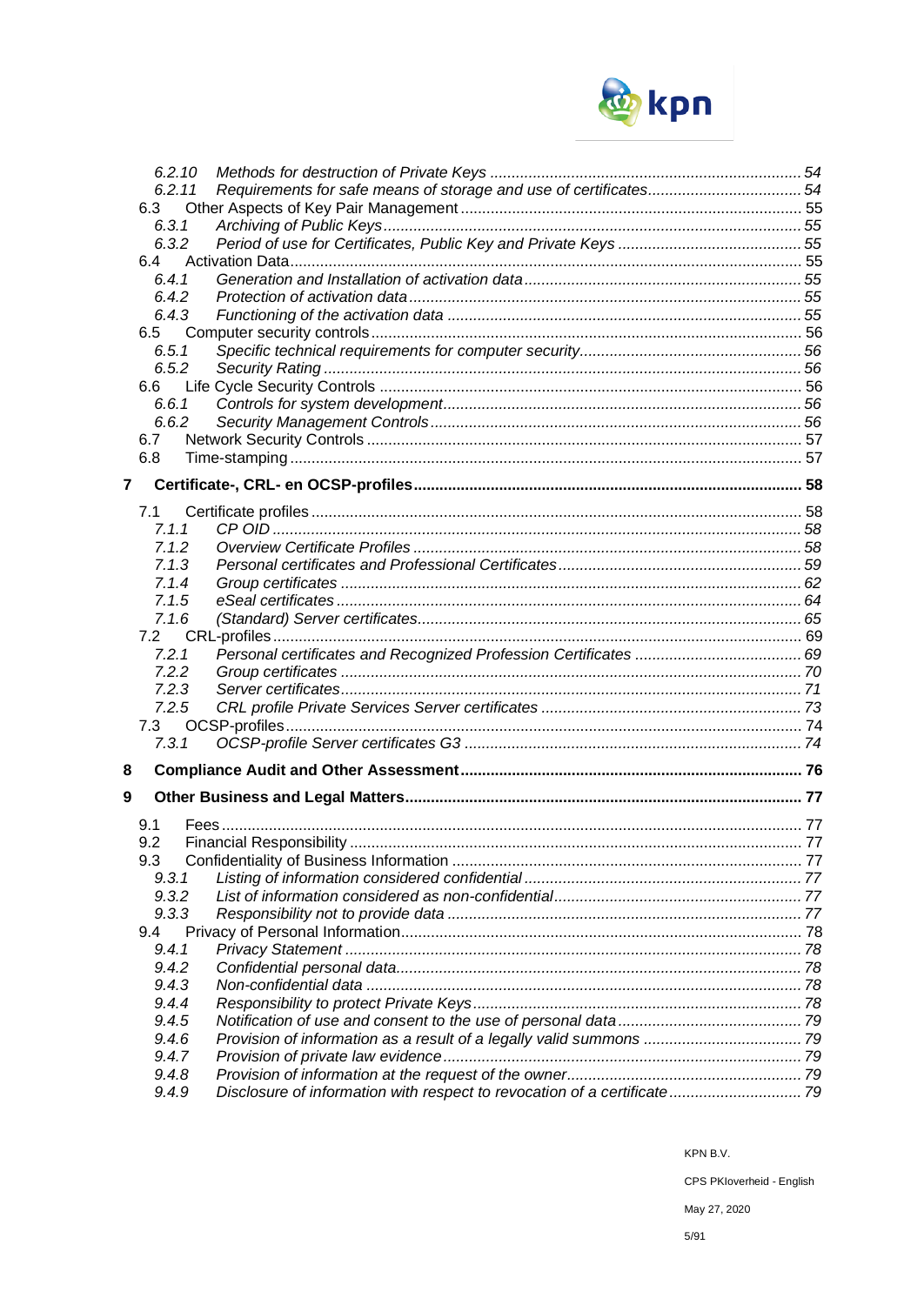

| 9.4.10 Other circumstances which may lead to the provision of information 79 |  |
|------------------------------------------------------------------------------|--|
| 9.5                                                                          |  |
| 9.6                                                                          |  |
| 9.7                                                                          |  |
| 9.7.1                                                                        |  |
| 9.7.2                                                                        |  |
| 9.8                                                                          |  |
| 9.9                                                                          |  |
| 9.10                                                                         |  |
| 9.11                                                                         |  |
| 9.11.1                                                                       |  |
| 9.11.2                                                                       |  |
| 9.12                                                                         |  |
| 9.13                                                                         |  |
| 9.14                                                                         |  |
| 9.15                                                                         |  |
| 9.16                                                                         |  |
|                                                                              |  |
|                                                                              |  |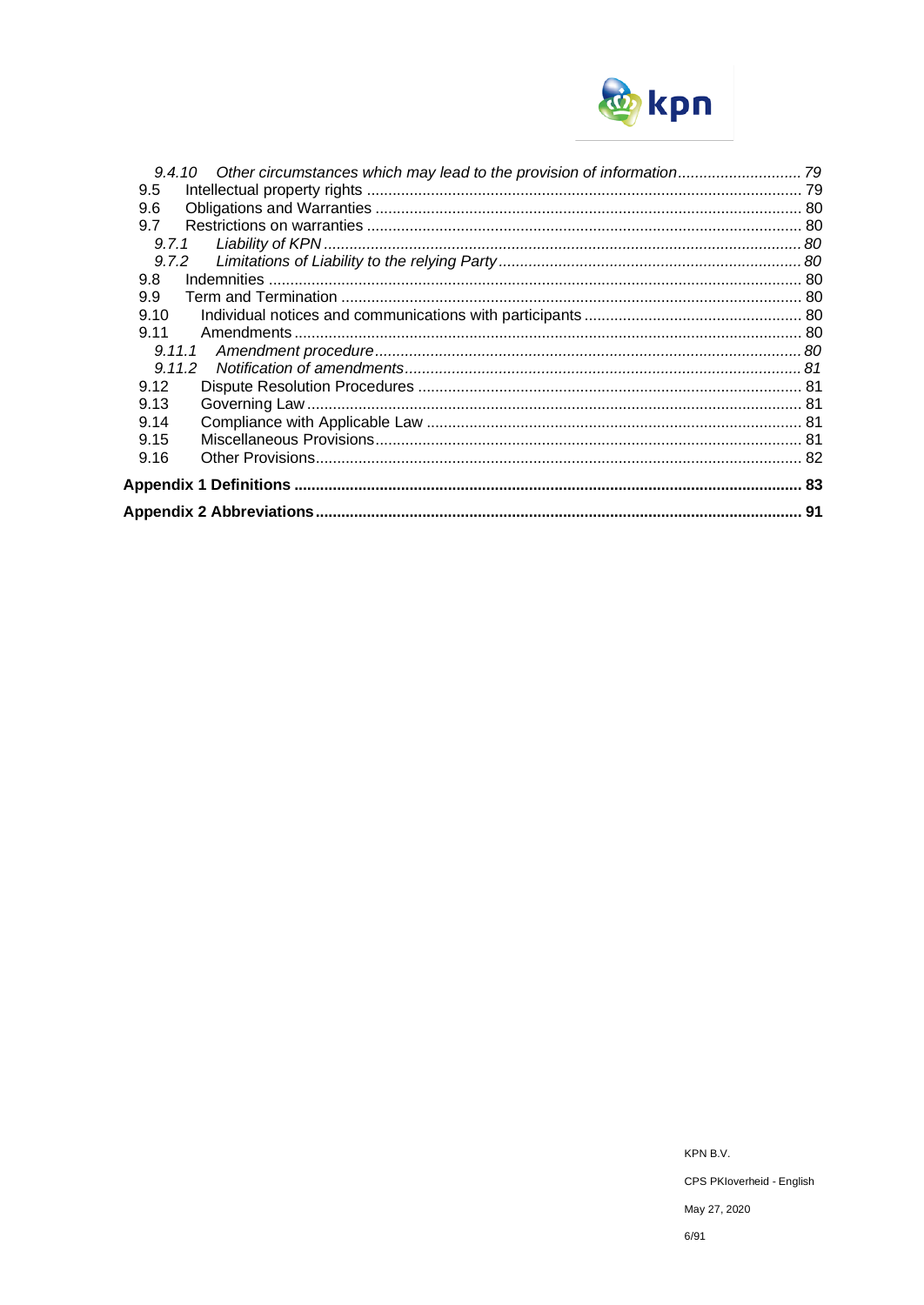

# **1 Introduction to the Certification Practice Statement**

The PKI for the Dutch government, shortly PKIoverheid, is an agreements system for enabling the generic and large-scale use of the Electronic Signature, remote identification and confidential electronic communications. All agreements are described in the Program of Requirements (Logius).

Within PKIoverheid, KPN BV operates as Trust Service Provider (or TSP). Hereinafter referred to as KPN. This means KPN as a Trust Service Provider, as a distinction to the other services provided by KPN.

KPN BV is the legal successor to KPN Corporate Market BV as of April 1, 2016. All agreements entered into with KPN Corporate Market BV by subscribers and relying parties, including all obligations and warranties mentioned in this document, are transferred to KPN BV One of the requirements in the Program of Requirements is that each Trust Service Provider within the PKI overheid describes its practices in a so-called Certification Practice Statement (further: CPS). The present document is the CPS of KPN. This document describes the practices of KPN. This chapter contains an introduction to this CPS document. It briefly addresses several important aspects of this document.

# **1.1 Overview**

The format of this CPS is as far as possible in accordance with the RFC3647 Standard (Internet Technology Task Force Internet X.509 Public Key Infrastructure Certificate Policy and Certification Practices Framework). For more information see [https://www.ietf.org.](https://www.ietf.org/)

#### *1.1.1 Target audience and reading guide*

The primary target group of this CPS is:

- KPN subscribers.
- Subscriber Contacts.
- Certificate Holder and Subscriber Certificate Managers.
- Relying Parties.

### *1.1.2 Purpose of the CPS*

The CPS is a description of the way in which KPN operates its certification service in the Organization domain of PKI overheid. The CPS contains, among other things, a description of the procedures that KPN applies to the creation, issuance and revocation of PKI overheid Certificates.

# *1.1.3 Relationship between CP and CPS*

The CP describes the requirements for issuing and using a Certificate within the Organization domain of PKIoverheid. The CP has been established and is maintained by the Policy Authority of PKIoverheid and is part of the Program of Requirements of the PKIoverheid [\(https://www.logius.nl/english/pkioverheid](https://www.logius.nl/english/pkioverheid) ). The Program of Requirements (PoR) consists of the following relevant parts:

PoR part 3a: Organization Persoon PoR part 3b: Organization Services PoR part 3e: Organization Services (server)

KPN B.V.

CPS PKIoverheid - English

May 27, 2020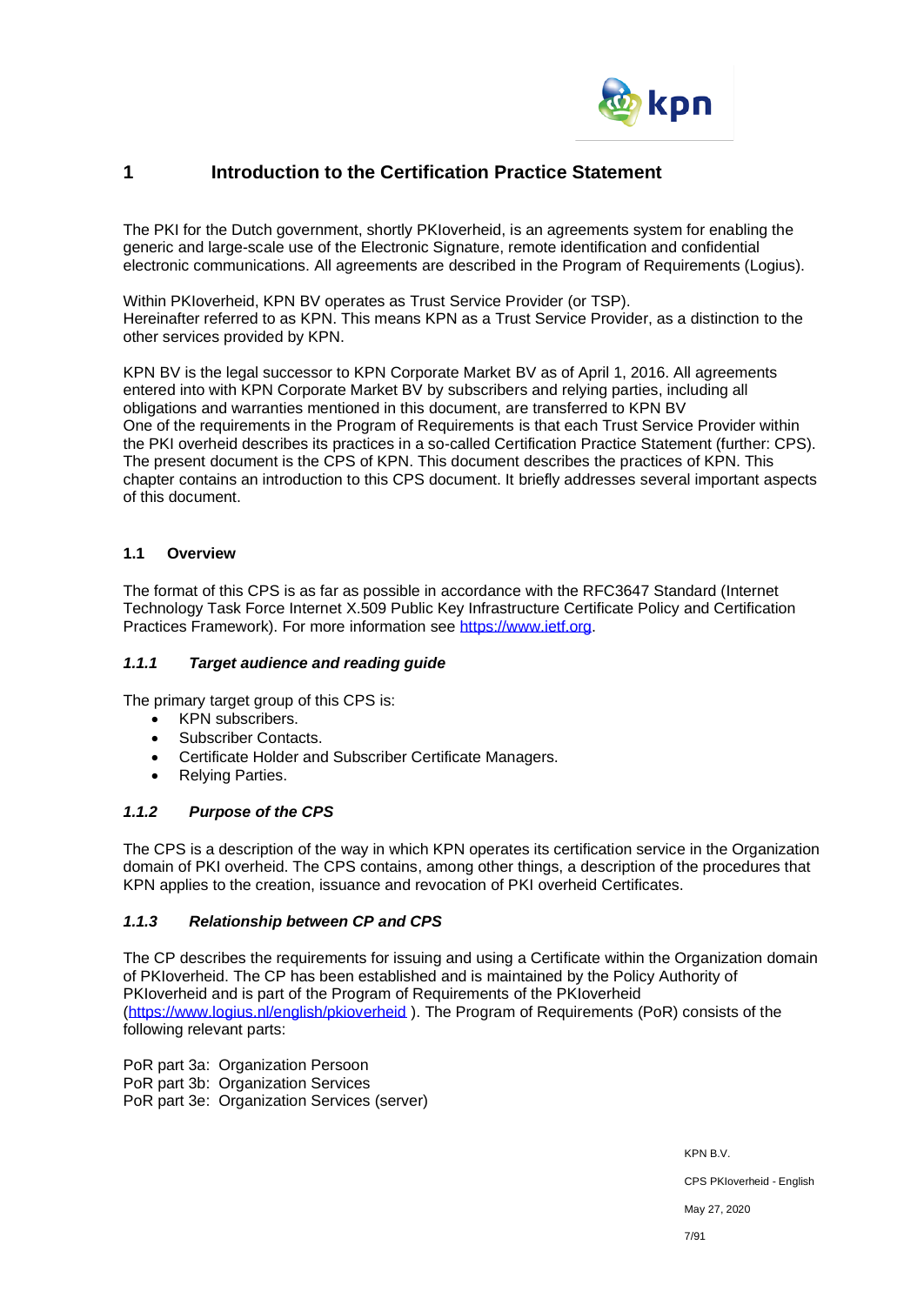

PoR part 3f: Extended Validation / QWAC PoR part 3h: Private Services (server)

The CPS describes how KPN fulfils these requirements and meets these requirements.

# *1.1.4 Positioning of the CPS*

KPN issues the following types of certificates:

- qualified certificates for electronic signatures (eIDAS art. 28), in accordance with the policy: QCP-n-qscd.
- public key certificates (non-qualified trust service), in accordance with the policies: NCP+,
- OVCP, EVCP and PTC.
- qualified certificates for electronic seals (eIDAS art. 38, ETSI-policy: QCP-l-qscd).
- qualified certificates for website authentication (eIDAS art. 45, ETSI-policy: QCP-w).

All types of Certificates issued by the KPN have the same level of trust, in accordance with Program of Requirements within PKIoverheid. For this reason, the CPS applies to all Certificates under the following hierarchies:

| <b>Staat der Nederlanden Root CA - G3</b>              |                           |  |  |  |
|--------------------------------------------------------|---------------------------|--|--|--|
| Staat der Nederlanden Organisatie Persoon CA - G3      |                           |  |  |  |
| KPN PKloverheid Organisatie Persoon CA - G3            |                           |  |  |  |
| Persoon - Authenticiteit                               | (2.16.528.1.1003.1.2.5.1) |  |  |  |
| Persoon - Onweerlegbaarheid                            | (2.16.528.1.1003.1.2.5.2) |  |  |  |
| Persoon - Vertrouwelijkheid<br>٠                       | (2.16.528.1.1003.1.2.5.3) |  |  |  |
| <b>KPN BV PKIoverheid Organisatie Persoon CA - G3</b>  |                           |  |  |  |
| Persoon - Authenticiteit                               | (2.16.528.1.1003.1.2.5.1) |  |  |  |
| Persoon - Onweerlegbaarheid                            | (2.16.528.1.1003.1.2.5.2) |  |  |  |
| Persoon - Vertrouwelijkheid                            | (2.16.528.1.1003.1.2.5.3) |  |  |  |
| Staat der Nederlanden Organisatie Services CA - G3     |                           |  |  |  |
| <b>KPN PKloverheid Organisatie Services CA - G3</b>    |                           |  |  |  |
| Services - Authenticiteit                              | (2.16.528.1.1003.1.2.5.4) |  |  |  |
| Services - Vertrouwelijkheid                           | (2.16.528.1.1003.1.2.5.5) |  |  |  |
| <b>KPN BV PKIoverheid Organisatie Services CA - G3</b> |                           |  |  |  |
| Services - Authenticiteit                              | (2.16.528.1.1003.1.2.5.4) |  |  |  |
| Services - Vertrouwelijkheid                           | (2.16.528.1.1003.1.2.5.5) |  |  |  |
| Services - Onweerlegbaarheid                           | (2.16.528.1.1003.1.2.5.7) |  |  |  |
| <b>KPN PKloverheid Organisatie Server CA - G3</b>      |                           |  |  |  |
| Services - Server                                      | (2.16.528.1.1003.1.2.5.6) |  |  |  |
| KPN BV PKIoverheid Organisatie Server CA - G3          |                           |  |  |  |
| Services - Server                                      | (2.16.528.1.1003.1.2.5.6) |  |  |  |
| <b>Staat der Nederlanden EV Root CA</b>                |                           |  |  |  |
| Staat der Nederlanden EV Intermediair CA               |                           |  |  |  |
| <b>KPN CM PKI overheid EV CA</b>                       |                           |  |  |  |
| EV policy OID                                          | (2.16.528.1.1003.1.2.7)   |  |  |  |
| <b>KPN PKloverheid EV CA</b>                           |                           |  |  |  |
| EV policy OID (QWAC)                                   | (2.16.528.1.1003.1.2.7)   |  |  |  |

KPN B.V. CPS PKIoverheid - English May 27, 2020 8/91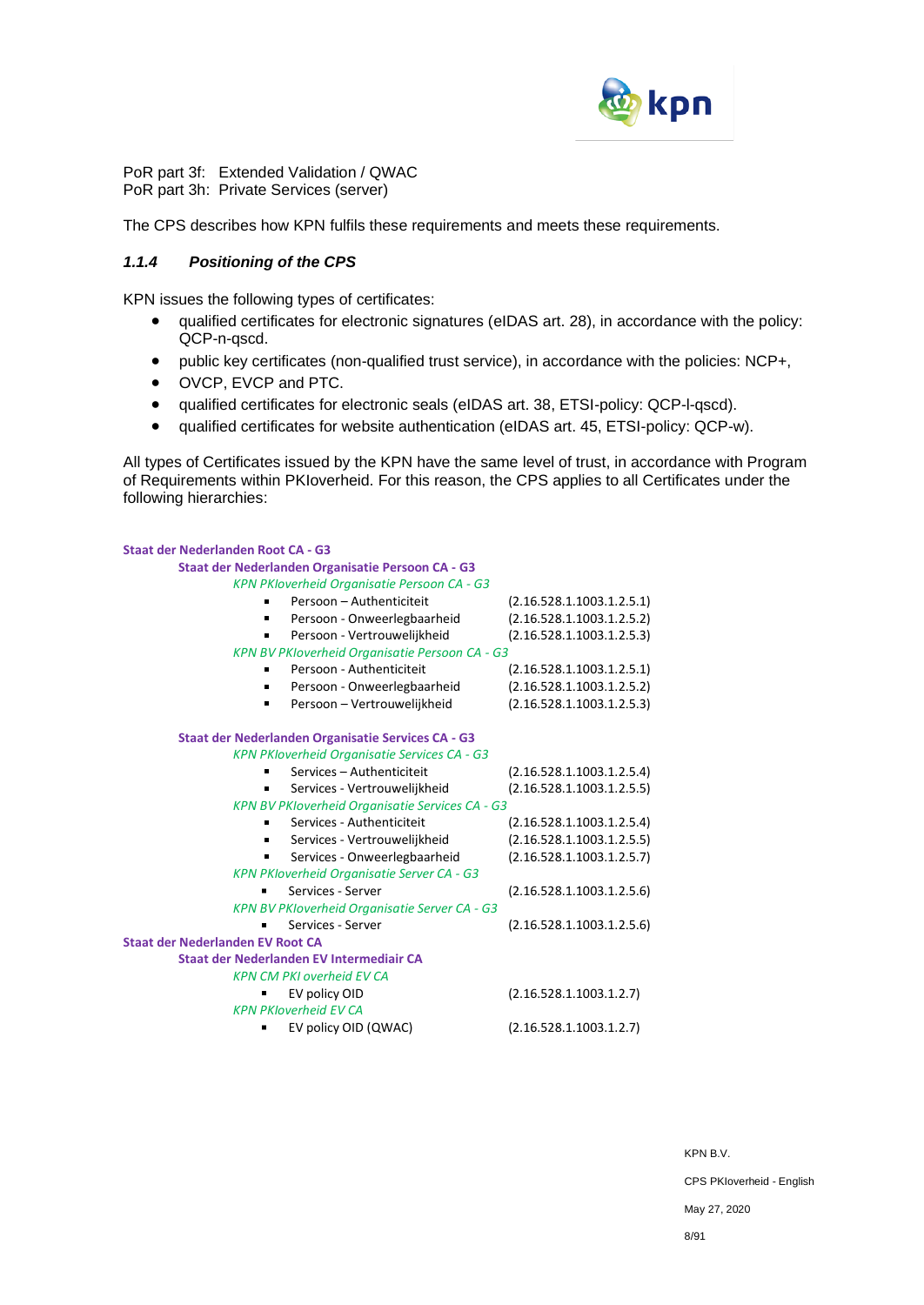

#### **Staat der Nederlanden Private Root CA - G1 Staat der Nederlanden Private Services CA - G1**  *KPN PKIoverheid Private Services CA - G1* ■ Server (2.16.528.1.1003.1.2.8.6)

The foregoing statement is fully described in PKI overheid Program of Requirements (Part 1, of Programme of Requirements - Introduction). Both the Root CAs and the CAs are managed by PKI overheid. A description of the management of these CAs can be found in the CPS Policy Authority for certificates issued by the Policy Authority PKI overheid. Both documents can be found on <https://logius.nl/diensten/pkioverheid/aansluiten-als-tsp/pogramma-van-eisen>

#### *1.1.5 Status*

The date on which the validity of this CPS starts is given on the title page of this CPS. The CPS is valid for as long as the KPN service continues, or until the CPS is replaced by a newer version (indicated in the version number with +1 in major changes and +0.1 in editorial edits).

# **1.2 Document Name and Identification**

Formally this document is referred to as 'Certification Practice Statement PKIoverheid'. In the context of this document, it is also referred to as 'PKIoverheid CPS', but usually shortly as 'CPS'. Where this abbreviation is concerned, this document is intended.

This CPS can be identified through the following Object Identifier (OID): 2.16.528.1.1005.1.1.1.2

# **1.3 PKI Participants**

# *1.3.1 User community*

The user community within the Organization domain consists, on the one hand, of Trust Service Providers and, on the other hand, of Subscribers, organizational entities in government and business, Certification Holders, Certificate Managers and Relying Parties. There are also individuals working in a recognized profession who are both Subscriber and Certificate Holder. For a description of these concepts, see paragraph 1.7 Definitions and abbreviations.

The Program of Requirements within PKI overheid (Part 3a, 3b, 3e and 3f) applies to this user community. In addition, the KPN Special Terms and Conditions PKI overheid Certificates (further: Special Terms) apply. Please refer to the Repository of KPN [https://certificaat.kpn.com/elektronische](https://certificaat.kpn.com/elektronische-opslagplaats/)[opslagplaats/](https://certificaat.kpn.com/elektronische-opslagplaats/)

The KPN PKI overheid Special Terms and Conditions are binding for all parties involved in the certification service. In case of conflict between the CPS and the Special Conditions, the latter will prevail.

KPN conforms to the current version of the Baseline Requirements for Issuance and Management of Publicly-Trusted Certificates and the CA/Browser Forum Guidelines for Issuance and Management of Extended Validation Certificates as published at [https://www.cabforum.org](https://www.cabforum.org/). Should there be an inconsistency between PKIoverheid Program of Requirements and the relevant Baseline Requirements, which does not at least meet the minimum requirements described herein, this is to be determined by the PKI Policy Authority, then the stipulated in the Baseline Requirements prevails.

> KPN B.V. CPS PKIoverheid - English May 27, 2020 9/91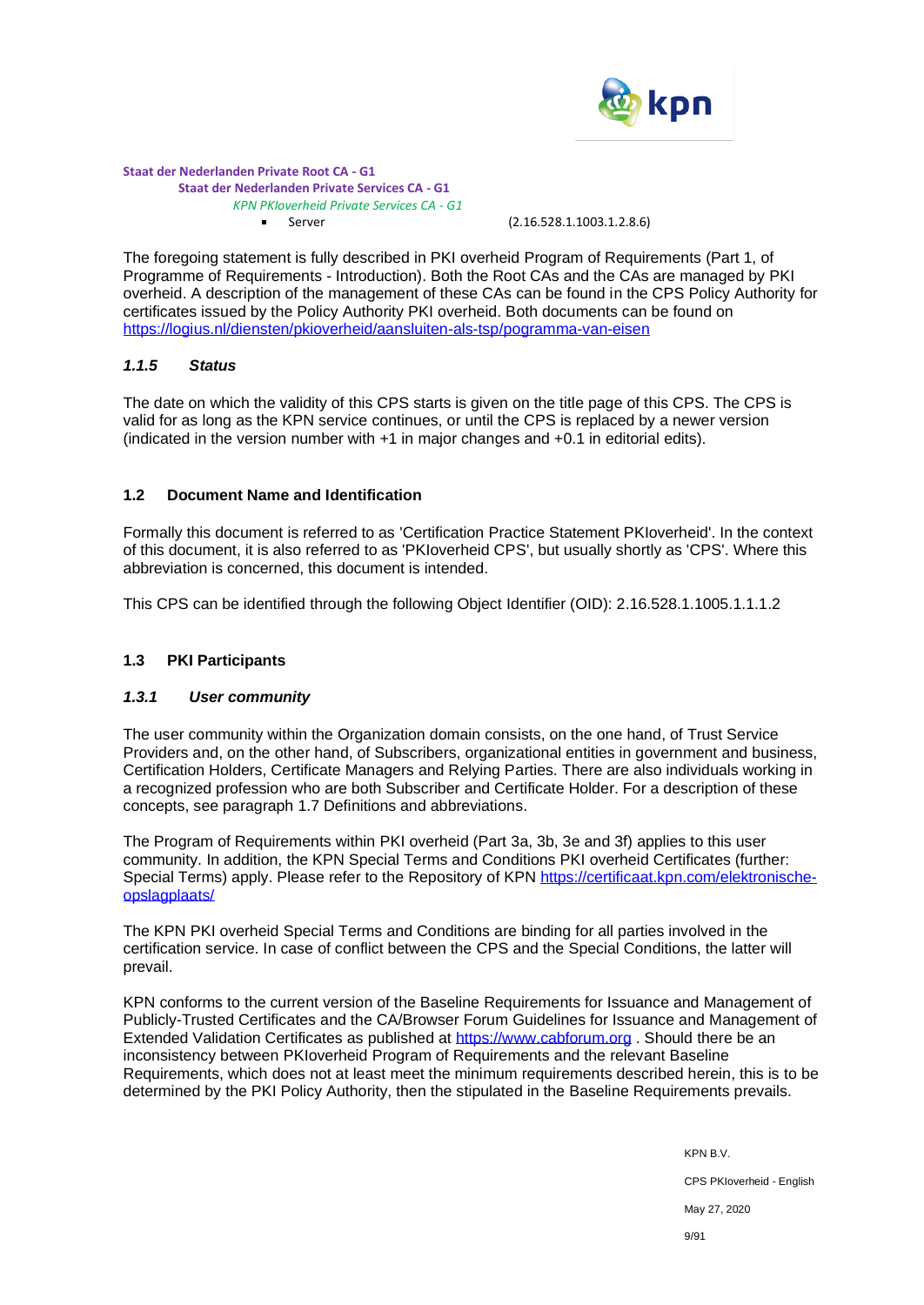

# *1.3.2 Other participants*

### Cooperation with Multi-Post Services B.V.

KPN has concluded a cooperation agreement on certificate services with Multi-Post Services B.V. (further: Multi-Post). Under that agreement, KPN has subcontracted out the following work to Multi-Post.

- Stock management of QSCDs / SUD's.
- Generating key pairs for the QSCDs and the insertion of keys in the QSCDs / SUD's.
- Generate activation and revocation code and print that data on a PIN mailer
- Archiving and personalizing QSCDs / SUD's;
- Hand over the QSCD's/SUD's and PINs to the distribution channel.

# Cooperation with AMP Logistics B.V

KPN has signed a cooperation agreement on certificate services with AMP Logistics BV (further: AMP). Within that agreement, KPN subcontracts the identification of the Certificate Manager and Certificate Holder to AMP. Identification is done by an AMP employee at a time and place agreed on with the Certificate Manager.

#### Cooperation with Ubiqu Access B.V.

KPN has entered into a cooperation agreement with Ubiqu Access B.V. (hereafter: Ubiqu) regarding the certification services for the mobile smart card. Within this agreement, Ubiqu will provide amongst others the Authentication App and API with which the certificate holder has Sole control over his private key.

# **1.4 Certificate usage**

The certificates issued by KPN are issued in accordance with the Program of Requirements (PoR) PKI overheid (sections 3a, 3b and 3e).

# *1.4.1 Appropriate Certificate Uses*

Personal and Professional certificates (PoR PKIoverheid part 3a)

Within the domain Organization (g2) and Organization Person (g3), Program of Requirements PKI overheid part 3a, KPN issues three types of Certificates on behalf of Subscribers to Certificate Holders. These certificates each have their own function, each also has its own policy. These policies are uniquely identified by an OID. It concerns:

- 1. Signature Certificates
- 2. Authenticity Certificates
- 3. Confidentiality Certificates

Signature Certificates, also called Qualified Certificates, as described in the eIDAS regulation), and also called nonrepudiation certificates are intended to provide electronic documents with a qualified electronic signature [domain Government / Business OID 2.16.528.1.1003.1.2.2.2, domain Organization OID 2.16.528.1.1003.1.2.5.2]. This Qualified Electronic Signature, the Electronic Signature Based on a Qualified Certificate, and that has been created by a Qualified Signature Creation Device (QSCD), meets all legal requirements for a signature and has the same legal force as a handwritten signature for paper documents.

Authenticity certificates are intended to reliably identify and authenticate persons, organizations and resources by electronic means. This concerns both the identification of people and between people

> KPN B.V. CPS PKIoverheid - English May 27, 2020 10/91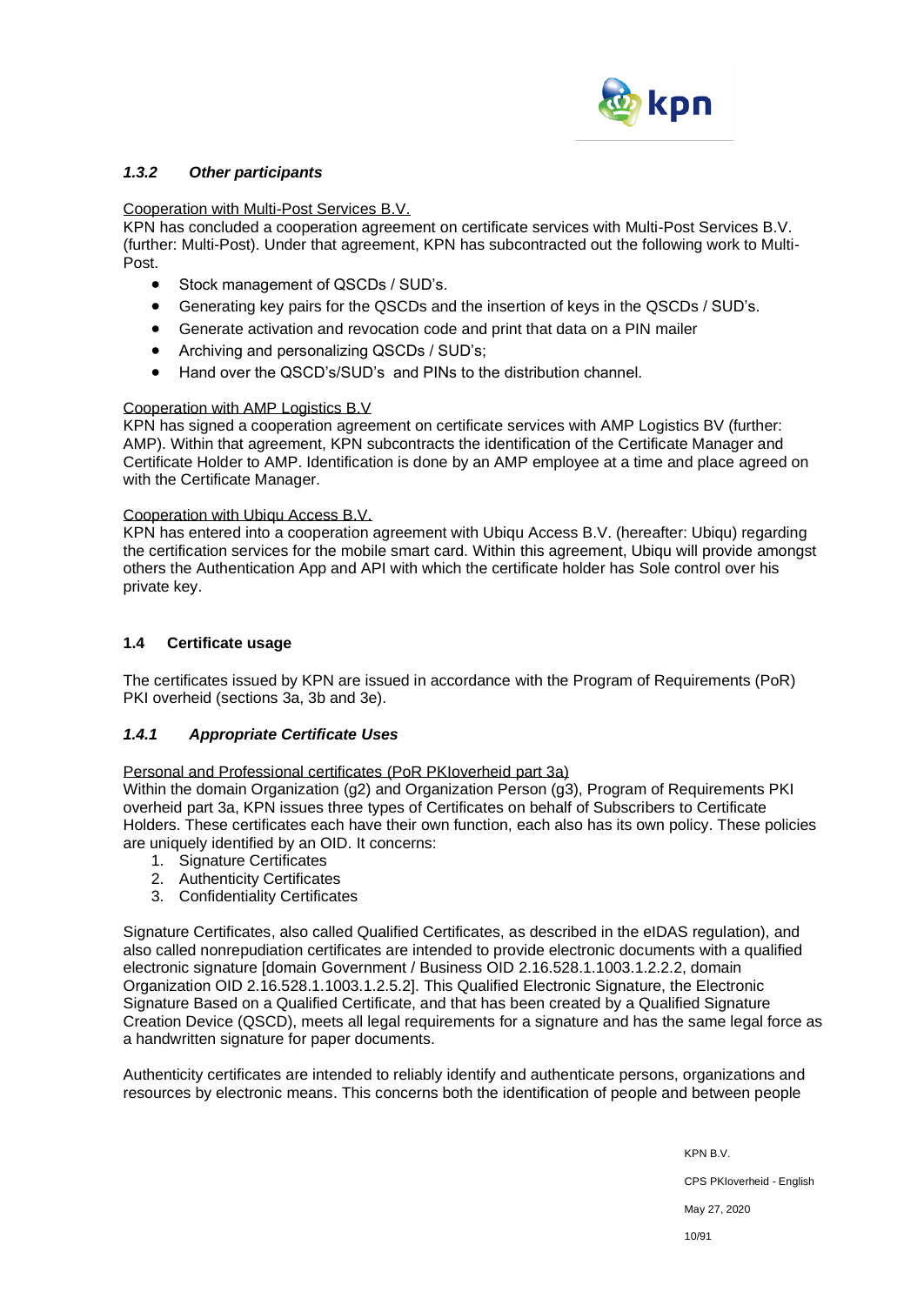

and resources [domain Government / Business 2.16.528.1.1003.1.2.2.1 OID, OID 2.16.528.1.1003.1.2.5.1 domain Organization]. Authenticity Certificates are not Qualified Certificates.

Confidentiality Certificates are intended to protect the confidentiality of data exchanged and / or stored in electronic form. This concerns both the exchange of information between people and between people and automated means [domain Government / Business 2.16.528.1.1003.1.2.2.3 OID, domain Organization OID 2.16.528.1.1003.1.2.5.3].

Confidentiality Certificates are not Qualified Certificates.

These 3 types of certificates are issued as Certificates for persons with a recognized profession (dutch:"beroepsgebonden certificaten") and as Personal Certificates (Actually Organizational, as a distinction to the recognized profession certificates) on one of the following data media: Smartcard and USB token. In addition, these certificates can be requested as Mobile certificates, however, no confidentiality certificate will be received. For definitions see 1.11 Definitions and abbreviations.

#### Group / eSeal certificates (PoR PKIoverheid part 3b)

Within the domain of Government / Companies (g1) and Organization (g2), PoR PKIoverheid part 3b, KPN issues three types of certificates to Subscribers. These certificates each have their own function, also have their own policy. This policy is uniquely identified by an OID. It concerns:

- 1. Authenticity Certificates;
- 2. Confidentiality Certificates;
- 3. Non-Repudiation Certificates (Qualified certificate for electronic seal).

Authenticity Certificates are intended to reliably identify and authenticate a service as belonging to the organizational entity that is responsible for the service by electronic means [Public domain / Business OID 2.16.528.1.1003.1.2.2.4, domain organization OID 2.16. 528.1.1003.1.2.5.4].

Confidentiality Certificates are designed to protect the confidentiality of information exchanged in electronic form [domain Government / Business OID 2.16.528.1.1003.1.2.2.5, domain Organization OID 2.16.528.1.1003.1.2.5.5].

These 2 types of certificates are issued as Service Certificates. The Authenticity Certificate and Confidentiality Certificate together are called the Group Certificate. For definitions see 1.11 Definitions and abbreviations.

Non-Repudiation Cerificates (Qualified certificate for electronic seals) are intended to reliably identify and authenticate an organizational entity that is responsible for the service by electronic means [Domain organization OID 2.16. 528.1.1003.1.2.5.7].

#### (Standard) server certificates (PoR PKIoverheid part 3e)

Within the domain of Government / Business (g1) and Organization (g2), PoR PKIoverheid part 3e, KPN also issues server certificates to Subscribers. These certificates have their own function, also have their own policy. This policy is uniquely identified by an OID.

Server certificates are intended for use, where the confidentiality key is not used to encrypt the data but only aims to encrypt the connection between a particular client and a server [domain Government / Business OID 2.16.528.1.1003.1.2.2.6 , Domain Organization OID 2.16.528.1.1003.1.2.5.6]. This server must belong to the organizational entity named as the Subscriber in the certificate.

The Server Certificates, together with Group Certificates, are called the Services Certificates. For definitions see Definitions and abbreviations

> KPN B.V. CPS PKIoverheid - English May 27, 2020 11/91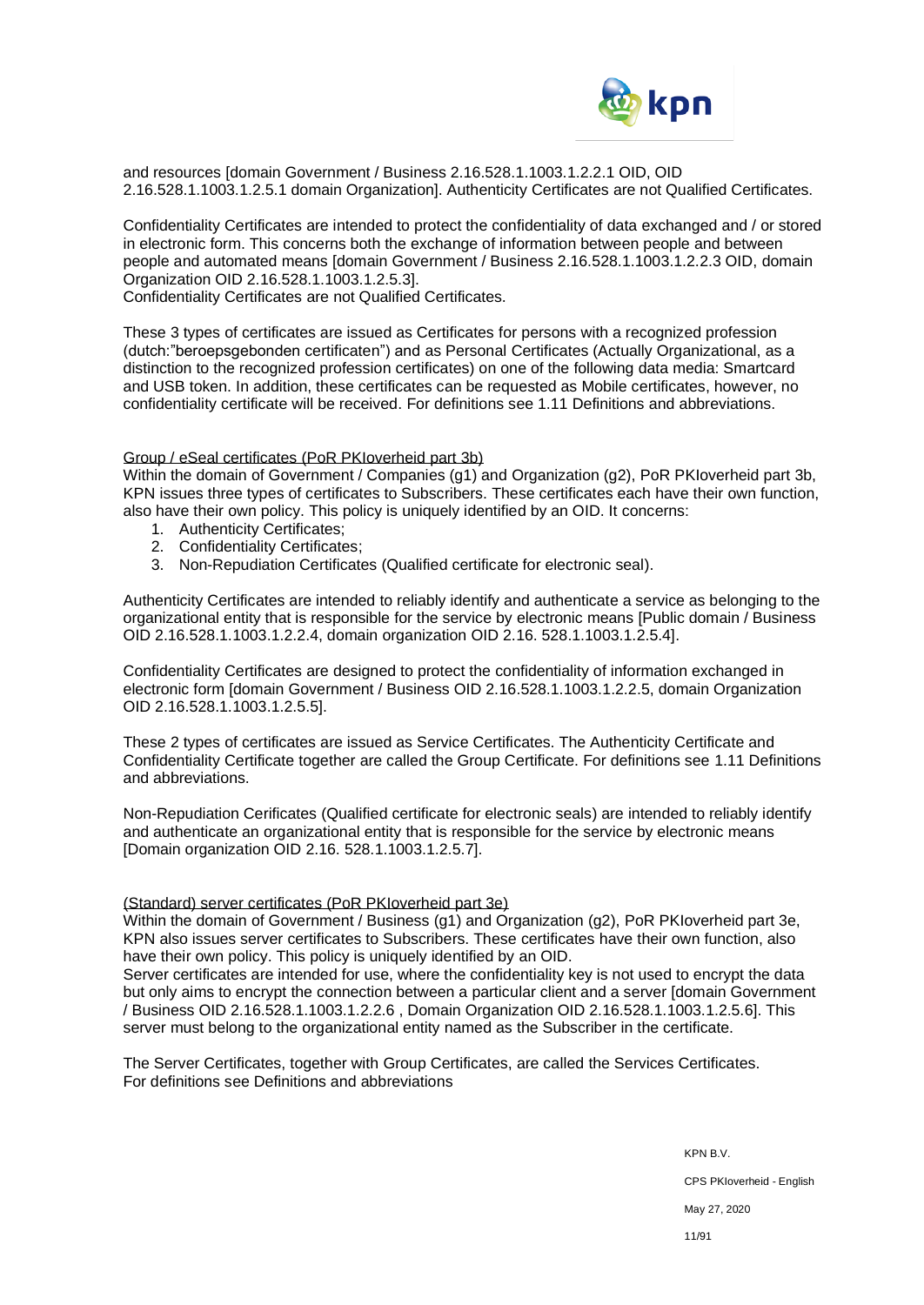

Extended Validation server certificates (EV SSL) / Qualified certificate for website authentication (QWAC) (PoR PKIoverheid part 3f)

A PKIoverheid EV SSL / QWAC certificate is used to secure a connection between a particular client and a server by means of the TLS/SSL protocol. This certificate can be recognised by the specific unique PKIoverheid EV Policy Object Identifier (OID) 2.16.528.1.1003.1.2.7 and QCP-w policy identifier 0.4.0.194112.1.4.

#### Private Services (PoR PKIoverheid part 3h)

The Private Services Server certificates issued by KPN are issued in accordance with the PKIoverheid Program of Requirements (part 3h).

Within PKIoverheid Private Services, Private Services Server certificates are used to secure a connection between a particular client and a server via the TLS/SSL protocol. The PKIoverheid Private Services certificates are identified by the specific unique PKIoverheid Private Services Policy Object Identifier (OID) 2.16.528.1.1003.1.2.8.6. This OID refers to the CP PoR part 3h and is listed in the Certificate Policy (certificatePolicies) field of the State of the Netherlands Private Services CA certificate, the KPN PKIoverheid Private Services CA certificates and the end user Private Services Private Services Server certificates.

The "Staat der Nederlanden" (State of the Netherlands) Private Root CA - G1 is NOT publicly trusted by browsers and other applications.

KPN issues Private Server Certificates under the 'State of the Netherlands Private Root CA - G1'. This root certificate is part of the central part of the hierarchy of PKI overheid. The root certificate is the anchor point for trust in electronic transactions within a closed user group. Trust is derived from the fact that this root certificate was issued by the State of the Netherlands and published in the Netherlands Government Gazette (Staatscourant). All participating parties must install and trust this certificate manually. Therefore, Private server certificates are intended for application in private user groups as opposed to publicly trusted server certificates where the master certificate is automatically trusted by the important operating systems (such as Windows, Mac OS, Linux, Android and iOS) and browsers (e.g. Mozilla FireFox).

# *1.4.2 Prohibited Certificate Uses*

Certificates issued under this CPS may not be used other than as described in this CPS.

# **1.5 Policy Administration**

#### *1.5.1 Organisation Administering the Document*

The KPN CPS is managed by a dedicated Policy Management Authority (PMA):

# *1.5.2 Contact Person*

Information regarding this CPS and comments can be directed to: KPN Security Attn. Policy Management Authority PO Box 9105 7300 HN Apeldoorn [pkio.servicedesk@kpn.com](mailto:pkio.servicedesk@kpn.com)

To notify KPN of a service outage or report a suspected private key compromise, certificate

KPN B.V. CPS PKIoverheid - English May 27, 2020 12/91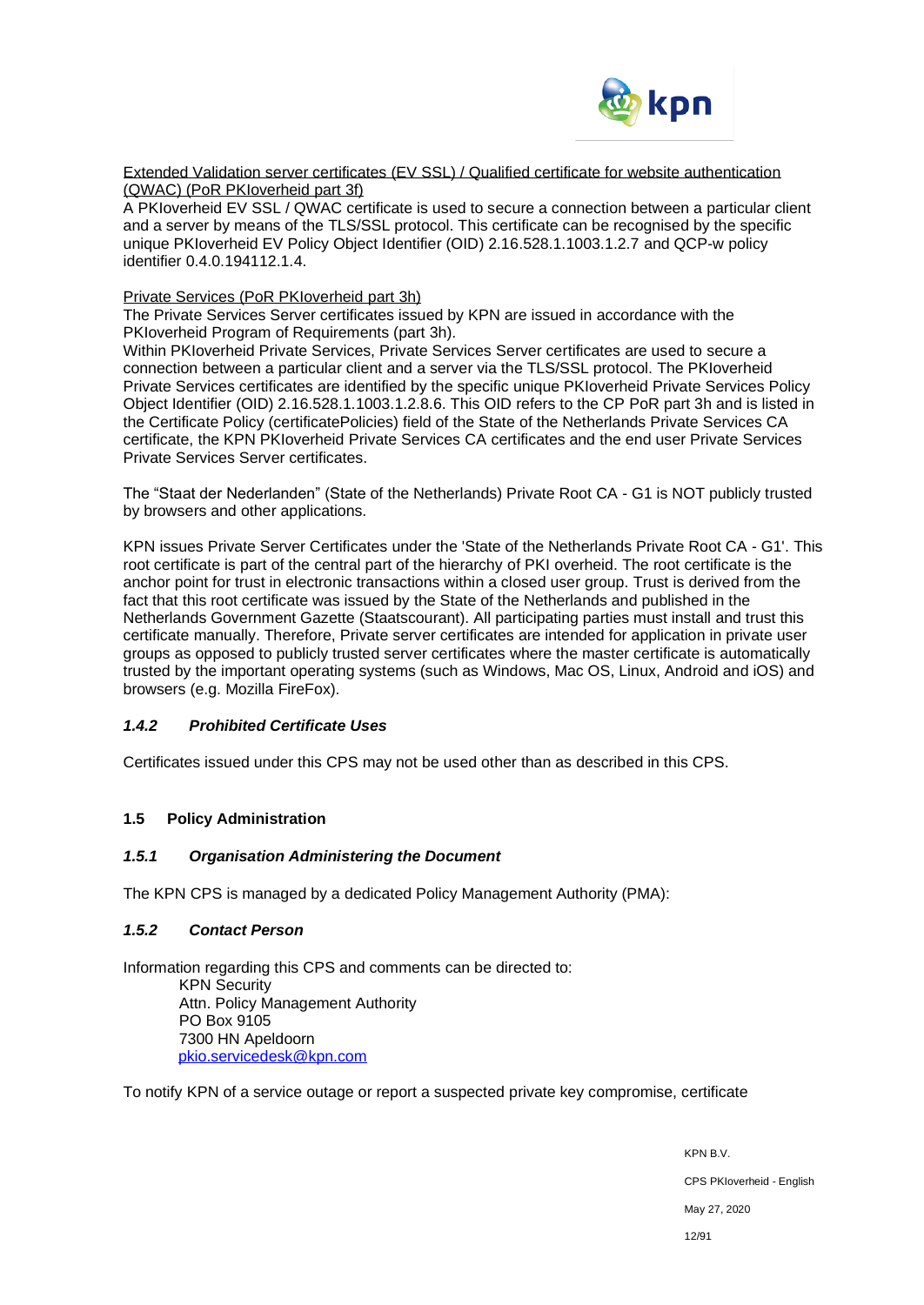

misuse, or other types of fraud, compromise, misuse, inappropriate conduct, or any other matter related to certificates, please contact:

#### [pkio.servicedesk@kpn.com](mailto:pkio.servicedesk@kpn.com)

To request an urgent certificate revocation outside office hours (Mon-Fri, 9h-17h), please contact the servicedesk:

+31 88 – 661 06 21 (only for a revocation request) [esd.cic@kpn.com](mailto:esd.cic@kpn.com)

For the revocation you need the following information:

- Common name
- Subject serial number
- Challenge phrase as received by the cardholder
- E-mail address of the cardholder

# *1.5.3 Person Determining CPS suitability for the policy*

The determination of the suitability of the CPS is part of the CPS approval process (see 1.5.4) of the PMA and is part of the assessment by the independent auditor (see 8).

# *1.5.4 CPS Approval*

Changes to the KPN CPS are approved by the PMA, after consultation with the relevant stakeholders. Once approved, this document will be published in the Repository. (dutch: Elektronische opslagplaats) on [https://certificaat.kpn.com/elektronische-opslagplaats/.](https://certificaat.kpn.com/elektronische-opslagplaats/)

As required by the Baseline Requirements, the CPS is reviewed at least once a year and given a higher version number.

# **1.6 Definitions and Acronyms**

For an overview of the definitions and acronyms used, refer to Annexes 1 and 2, respectively.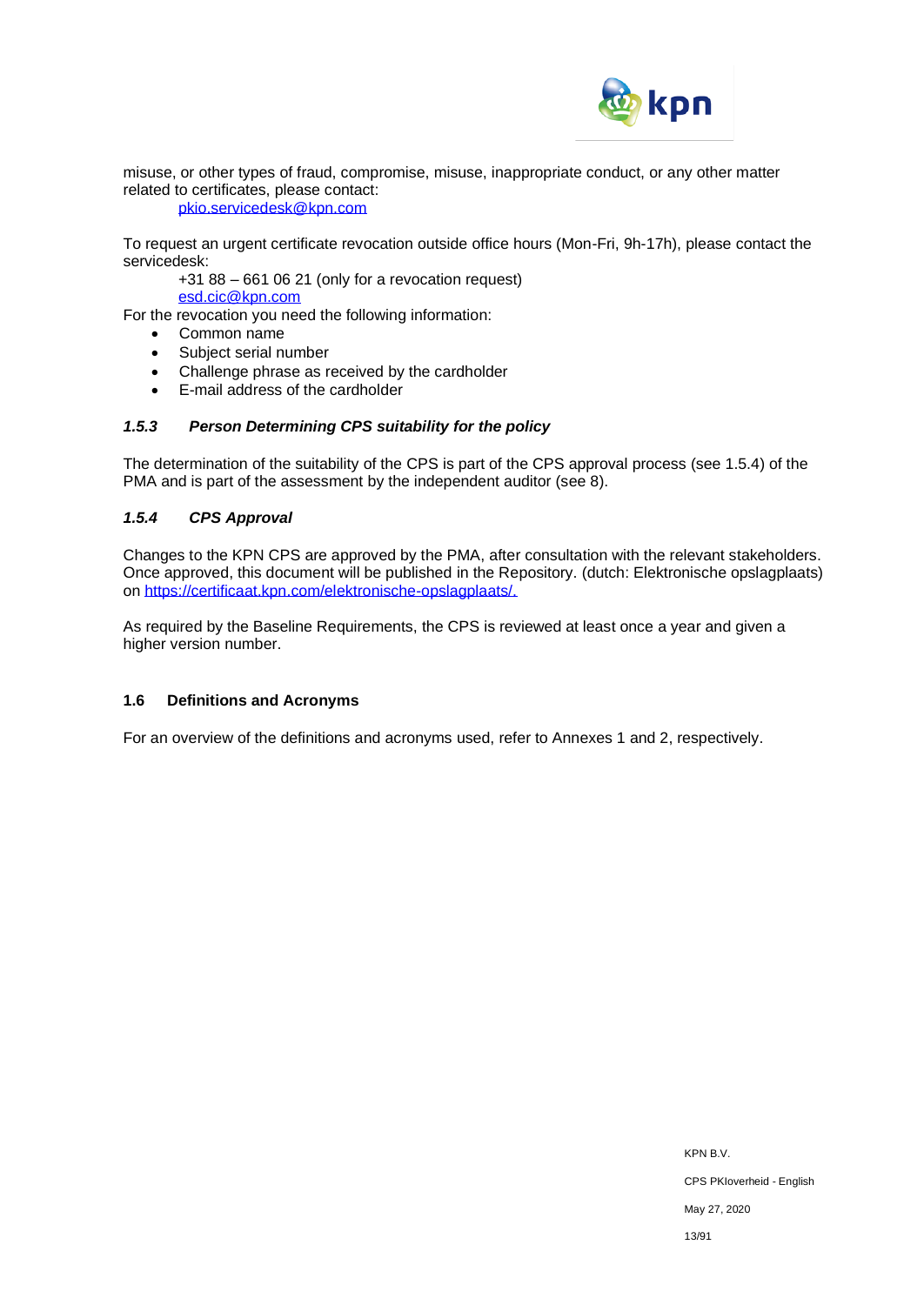

# **2 PUBLICATION AND REPOSITORY RESPONSIBILITIES**

# **2.1 Repository**

KPN ensures the availability of relevant information in the Repository <https://certificaat.kpn.com/elektronische-opslagplaats/repository>

# **2.2 Publication of certification information**

# *2.2.1 Publication of CSP information*

At least the following online is available through the Repository:

- 1. Root certificate;
- 2. Certificate status information;
	- a. In the CRL;
	- b. In the Directory Service (see 7);
	- c. Using OCSP;
- 3. Special Conditions;
- 4. CPS;
- 5. Certificate Policy Domains Government / Business (g1), Organization (g2) and Organization Person (g3) Certificate
- 6. Policy authenticiteit- and confidentiality certificates Services Organization (g3) Annex CP Domains Government / Companies (g1) and Organization (g2); Certificate Policy Server Certificate - Domain Services Organization (g3) Annex CP Domains Government / Companies (g1) and Organization (g2)
- 7. Directory Service;
- 8. Copies of the (full) ETSI EN 319 411- 1 and ETSI EN 319 411-2 certificates of KPN and ETSI EN 319 411- 1 and ETSI EN 319 411-2 partial certificates acquired by KPN on behalf of and together with other Trust Service Provider's.

# *2.2.2 Publication of the Certificate*

Certificates are published using a Directory Service. Through the Directory Service, the Certificate may be consulted by Subscribers, Certificate Managers, Certificate Holders and Relying Parties.

The Directory Service is adequately protected from manipulation and is accessible online. Information regarding the revocation status is available twenty-four hours a day and seven days a week.

The ETSI EN 319 411-2 and ETSI EN 319 411-1 certificates of KPN BV, together with ETSI EN 319 411-2 and ETSI EN 319 411-1 partial certificates, are published in the repository. The relevant certificates indicate that KPN BV complies with ETSI EN 319 411-2 Policy and security requirements for Trust Service Providers issuing certificates; Part 2: Policy requirements for certification authorities issuing qualified certificates and ETSI EN 319 411-1 Electronic Signatures and Infrastructures (ESI); Policy and security requirements for Trust Service Providers issuing certificates; Part 1: General requirements and thus meeting the requirements of The European eIDAS. The audit reports relating to KPN BV's normative references are not stored in the Repository as a result of its security policy.

> KPN B.V. CPS PKIoverheid - English May 27, 2020 14/91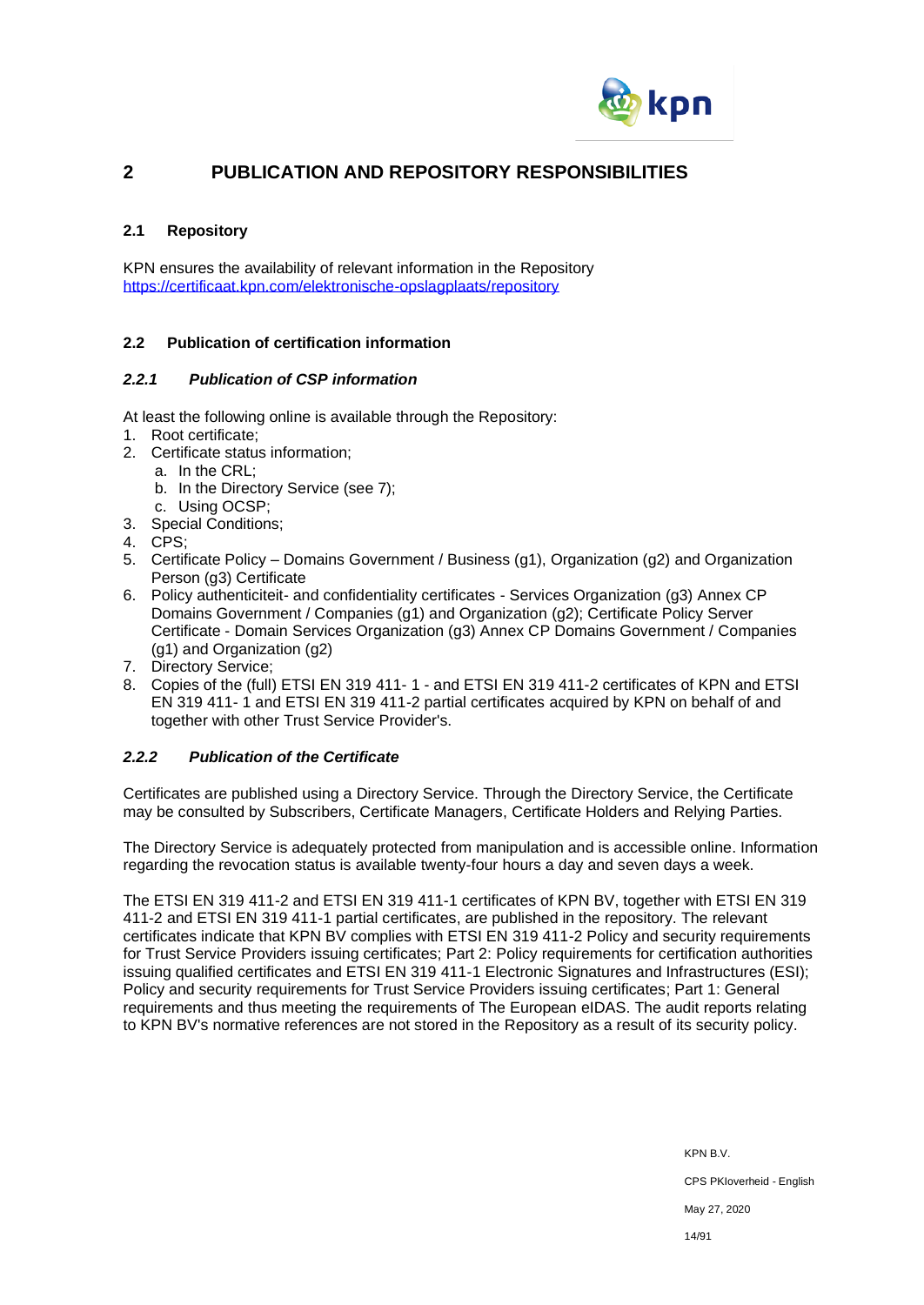

# **2.3 Frequency of publication**

Changes to CSP information shall be published, except as set out in this section, at the time of their occurrence or as soon as possible thereafter and subject to the applicable provisions. See, for example, paragraph 9.12 Changes.

The publication of Certificates takes place immediately after production. The CRL's are renewed every 60 minutes.

#### **2.4 Access to published information**

Information in the Repository is public in nature and freely accessible. The Repository can be consulted twenty-four hours a day and seven days a week. The Repository is protected against unauthorized changes.

For the occurrence of system failure or other factors that negatively affect the availability of the Repository, an appropriate set of continuity measures has been implemented to ensure that the CRL is reachable again within 4 hours and the remaining parts of the repository within 24 hours. An example of such a measure is to have realized a disaster recovery location and -scenario in combination with the regular testing of its functionality.

KPN is not responsible for the unavailability of the Repository due to circumstances where KPN cannot be held responsible.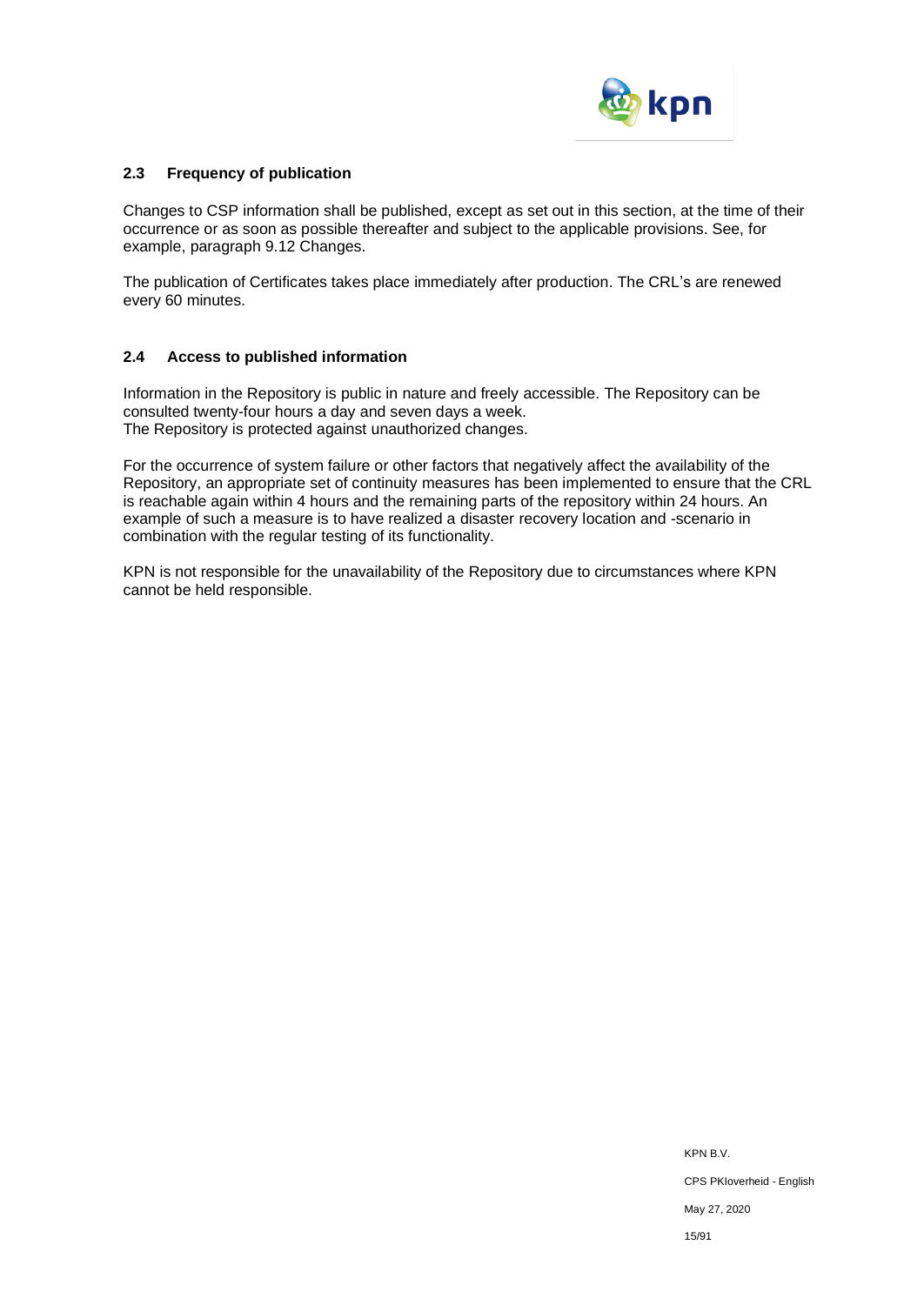

# **3 Identification and authentication**

This section describes how the identification and authentication of certificate applicants takes place during the initial registration process and the criteria that KPN uses regarding the naming.

# **3.1 Naming**

# *3.1.1 Types of names*

The names used in **Personal Certificates** comply with the X.501 name recommendation. The names consist of the following parts:

| <b>Attribute</b>         | Value                                         |
|--------------------------|-----------------------------------------------|
| Country (C)              | NL.                                           |
| Organization (O)         | Name of the subscriber                        |
| Common Name (CN)         | Full name of the Certificate holder           |
| Givenname                | First name of the Certificate holder          |
| Surname                  | Last name of the Certificate holder           |
| Subjectserialnumber (SN) | Subjectserialnumber of the Certificate holder |
| Optional:                |                                               |
| Organizational Unit (OU) | Department of the subscribers' organization   |

The names used in **Professional Certificates** comply with the X.501 name recommendation. The names consist of the following parts:

| <b>Attribute</b>         | Value                                         |
|--------------------------|-----------------------------------------------|
| Country (C)              | NL                                            |
| Organization (O)         | Name of the subscriber                        |
| Common Name (CN)         | Full name of the Certificate holder           |
| Givenname                | First name of the Certificate holder          |
| Surname                  | Last name of the Certificate holder           |
| Subjectserialnumber (SN) | Subjectserialnumber of the Certificate holder |
| Title                    | Profession of Cerificate holder               |

The names used in **Group certificates** comply with the X.501 name recommendation. The names consist of the following parts:

| <b>Attribute</b>               | Value                          |
|--------------------------------|--------------------------------|
| Country (C)                    | <b>NL</b>                      |
| Organization (O)               | Name of the subscriber         |
| Common Name (CN)               | Name of the Certificate holder |
| <b>Organization Identifier</b> | Identifier for the Subscriber  |

KPN B.V.

CPS PKIoverheid - English

May 27, 2020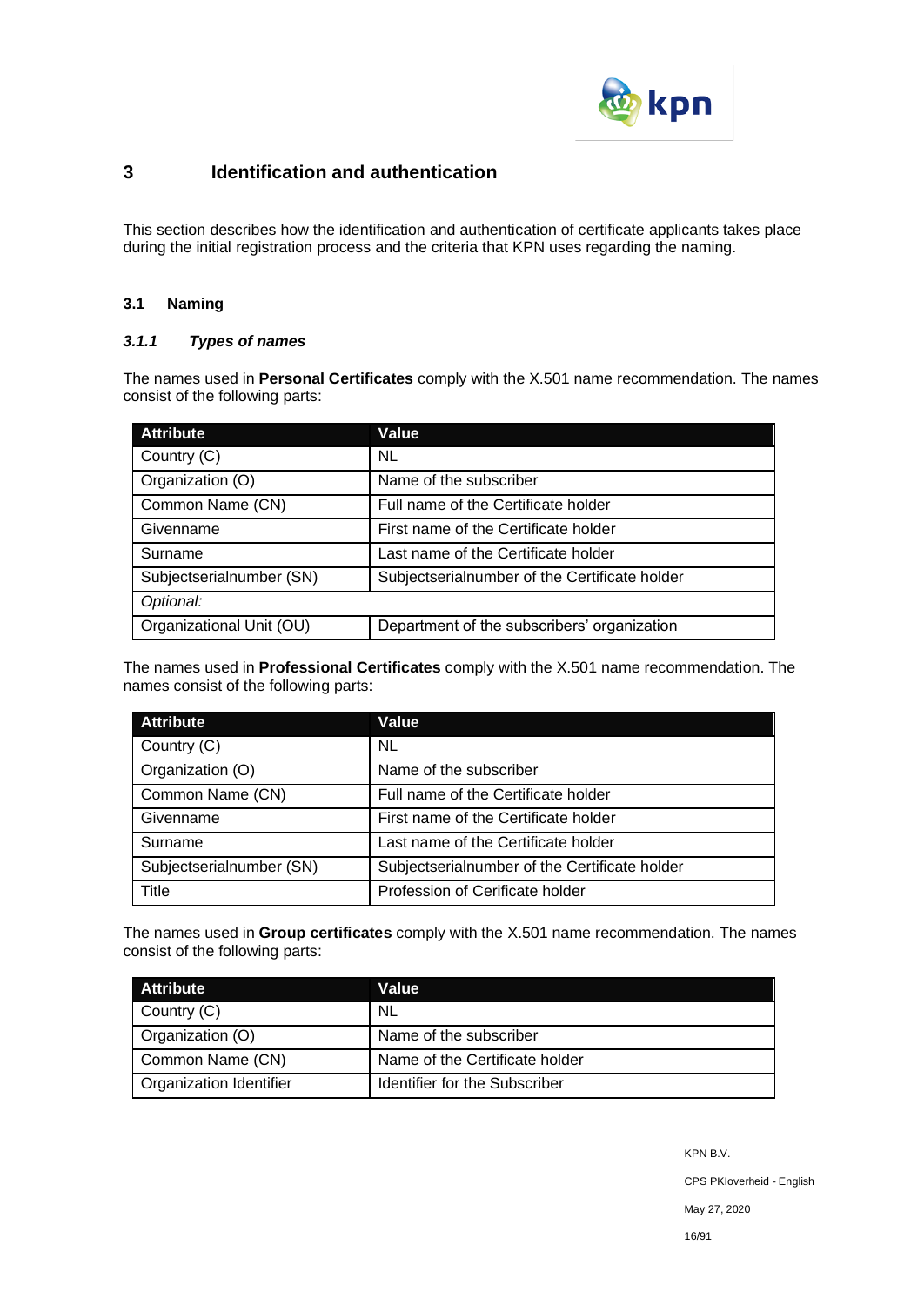

| Optional:                |                                               |  |
|--------------------------|-----------------------------------------------|--|
| Organizational Unit (OU) | Department of the subscribers' organization   |  |
| Subjectserialnumber (SN) | Subjectserialnumber of the Certificate holder |  |

The names used in **eSeal certificates** comply with the X.501 name recommendation. The names consist of the following parts:

| <b>Attribute</b>         | Value                                         |  |
|--------------------------|-----------------------------------------------|--|
| Country (C)              | NL.                                           |  |
| Organization (O)         | Name of the subscriber                        |  |
| Common Name (CN)         | Name of the Certificate holder                |  |
| Organization Identifier  | Identifier for the Subscriber                 |  |
| Optional:                |                                               |  |
| Organizational Unit (OU) | Department of the subscribers' organization   |  |
| Subjectserialnumber (SN) | Subjectserialnumber of the Certificate holder |  |

The names used in **Server certificates certificates** comply with the X.501 name recommendation. The names consist of the following parts:

| <b>Attribute</b>         | Value                                         |
|--------------------------|-----------------------------------------------|
| Country (C)              | <b>NL</b>                                     |
| Organization (O)         | Name of the subscriber                        |
| Common Name (CN)         | <b>FODN</b>                                   |
| State or Province (S)    | Province where the Subscriber is located      |
| Locality (L)             | Place where the Subscriber is located         |
| Optional:                |                                               |
| Organizational Unit (OU) | Department of the subscribers' organization   |
| Subjectserialnumber (SN) | Subjectserialnumber of the Certificate holder |

The names used in **Extended validation Server / QWAC certificates** comply with the X.501 name recommendation. The names consist of the following parts:

| <b>Attribute</b>                             | Value                                         |
|----------------------------------------------|-----------------------------------------------|
| Country (C)                                  | <b>NL</b>                                     |
| Organization (O)                             | Name of the subscriber                        |
| Common Name (CN)                             | <b>FQDN</b>                                   |
| State or Province (S)                        | Province where the Subscriber is located      |
| Locality (L)                                 | Place where the Subscriber is located         |
| Subjectserialnumber (SN)                     | Subjectserialnumber of the Certificate holder |
| JurisdictionOfIncorporationCountryName (Jur) | <b>NL</b>                                     |

KPN B.V.

CPS PKIoverheid - English

May 27, 2020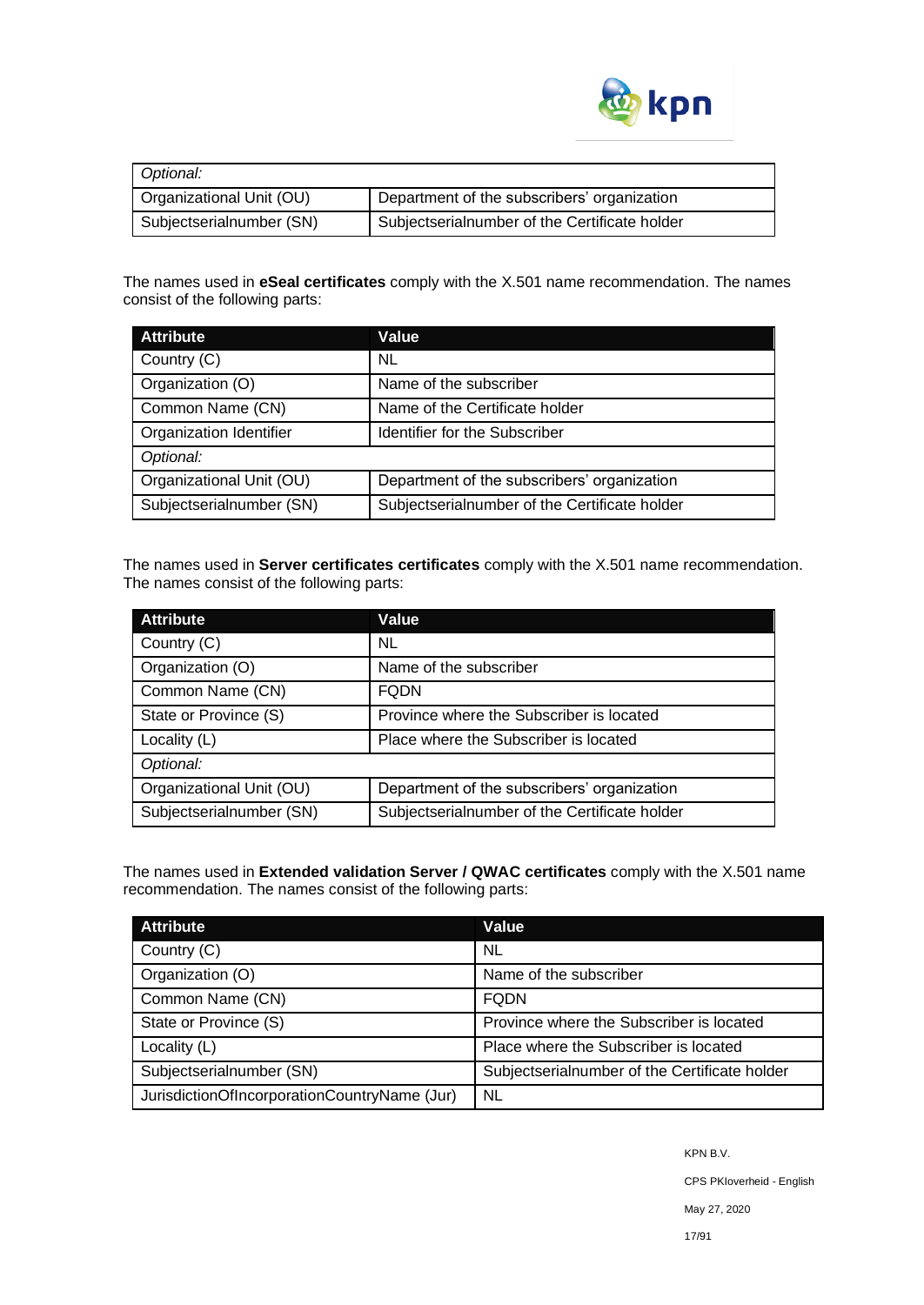

| <b>BusinessCategory</b>  | Must contain either:<br><b>Private Organization</b><br><b>Government Entity</b><br><b>Business Entity</b> |
|--------------------------|-----------------------------------------------------------------------------------------------------------|
| Optional:                |                                                                                                           |
| Organizational Unit (OU) | Department of the subscribers' organization                                                               |

The names used in **Private Services Server** certificates comply with the X.501 name standard. The names consist of the following parts:

| <b>Attribute</b>         | Value                                         |
|--------------------------|-----------------------------------------------|
| Country (C)              | NL                                            |
| Organization (O)         | Name of the subscriber                        |
| Common Name (CN)         | <b>FQDN</b>                                   |
| Optional:                |                                               |
| Organizational Unit (OU) | Department of the subscribers' organization   |
| Subjectserialnumber (SN) | Subjectserialnumber of the Certificate holder |
| State or Province (S)    | Province where the Subscriber is located      |
| Locality (L)             | Place where the Subscriber is located         |

# *3.1.2 Need for names to be meaningful*

No further stipulations

# *3.1.3 Anonymity or pseudonymity of subscribers*

The use of pseudonyms is not allowed within PKIoverheid.

# *3.1.4 Rules for interpreting various name forms*

Names of persons included in the Certificate meet the requirements as stated in the Program of Requirements, Part 3a Certificate Policy - Domain Government / Business and Organization, ANNEX A Profiles and Certificate Status Information.

All names are, in principle, exactly copied from the presented identification documents. The However, the name data may contain special characters that are not part of the standard character set conforming to ISO8859-1 (Latin-1). If the name contains special characters which are no part of this character set, KPN will perform a transition. KPN reserves the right to change the requested name upon registration if this is legally or technically necessary.

# *3.1.5 Uniqueness of names*

The names used identify the Certificate Holder in a unique way. Uniqueness of names within the X.501 name space is the starting point.

KPN ensures the uniqueness of the 'subjectaltname' field. This means that the distinguishing name used in an issued certificate can never be assigned to another subject. This is done by including a unique subject serial number in that field.

> KPN B.V. CPS PKIoverheid - English May 27, 2020 18/91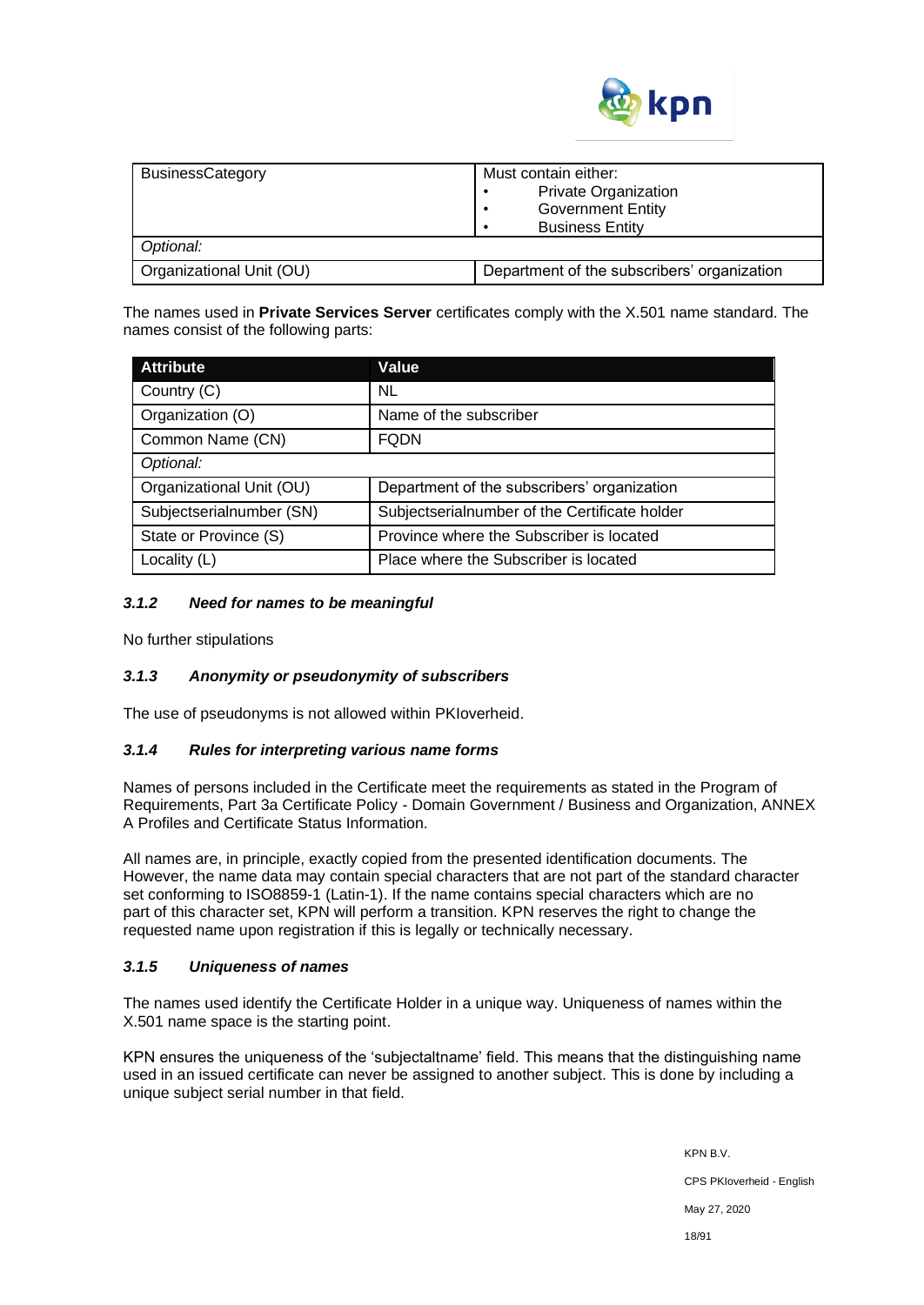

For personal certificates and group certificates, KPN generates a number for this purpose. In case of a (Extended Validation) Server Certificate, the CSR number is used for this purpose.

In specific cases, if explicit agreements have been made, a specific number may be added to this subject number.

In cases where parties disagree with the use of names, KPN decides after considering the interests concerned, insofar as this is not provided by mandatory Dutch law or other applicable regulations.

#### *3.1.6 Recognition, authentication, and role of trademarks*

Subscribers bear full responsibility for any legal consequences of using the name provided by them.

The name of an organizational entity as mentioned in the extract of a recognized registry, or in the law or decision by which the organizational entity is established, is used in the Certificate.

KPN is not required to investigate possible infringements of trademarks arising from the use of a name that is part of the data contained in the Certificate.

KPN has the right to make changes to name attributes when it appears to be in violation of a trademark or other intellectual property rights.

#### **3.2 Initial identity validation**

#### *3.2.1 Method to prove possession of private key*

The key pair, whose Public Key is Certified, is created by KPN.

However, this does not apply to the (Extended Validation) Server Certificate. The server certificate key pair is created by or on behalf of the Subscriber in the Subscriber's Secure Environment and entered on the (HTTPS) website of KPN. To ensure that that has indeed happened, the Subscriber must sign for this on the Certificate Request form for the Server Certificate.

See Further 3.2.3.3 (Extended Validation) Server Certificates Authentication and 6.2.11 Requirements for Secure Resources for Storage and Use of Certificates.

#### *3.2.2 Authentication of organization identity (Subscriber authentication)*

If an organization wishes to become a subscriber of KPN, it is necessary to complete the web form PKI overheid Subscriber Registration. This form contains an extensive explanation. With this form the Subscriber must send along several supporting documents.

The information requested is:

- The Chamber of Commerce number;
- Name of the subscriber. The Subscriber may, if desired, use a trade name, provided that it is registered;
- Subscriber contact information;
- Name and function of his authorized representative;
- Billing data:
- Data of the contact to be authorized, such as name and contact details.

KPN B.V. CPS PKIoverheid - English May 27, 2020 19/91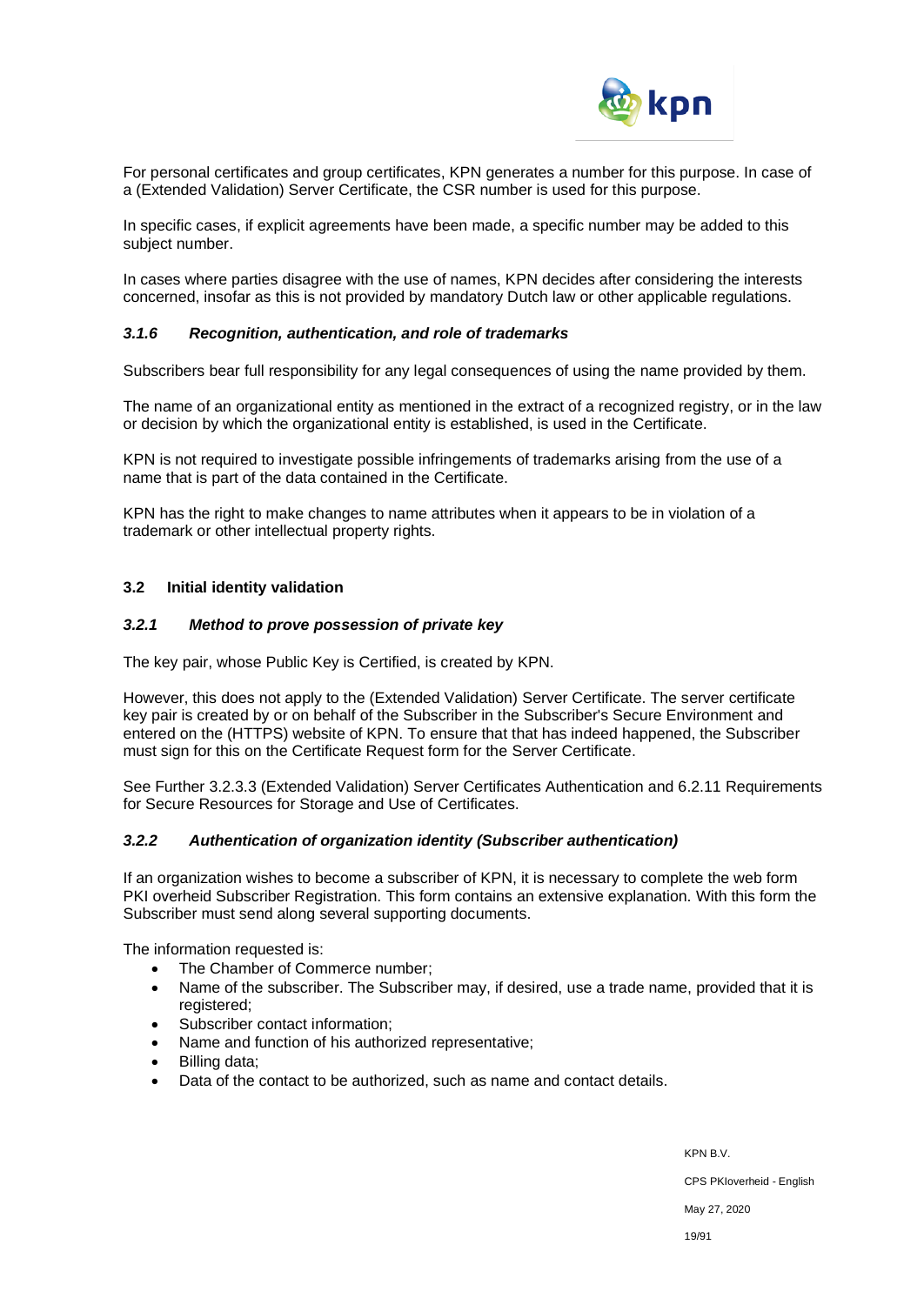

The PKIoverheid Subscriber Registration form must be signed by the Subscriber's Authorized Representative. With this signature the Authorized Representative declares:

- to have filled in the Subscriber Registration application completely and truthfully, agreeing to the Special Conditions,
- that the contact person (s) listed on the form are authorized, trusted and knowledgeable in the area, may apply on behalf of the Subscriber for certificates in order to install, administer and, if necessary, revoke, and
- that these contactperson(s) who have a PKIoverheid personal certificate for access to the Self Service Portal are authorised to request qualified certificates for electronic seals and qualified certificates for website authentication (eSeal/QWAC).

The signature must be a valid signature, so it must be a handwritten or qualified electronic signature. The electronic signature must comply with REGULATION (EU) No. 910/2014 OF THE EUROPEAN PARLIAMENT (eIDAS). If the electronic signing is on behalf of an organization (Subscriber), the Qualified Certificate with which the electronic signature is created must also be issued to the Certificate Holder on behalf of the same Subscriber within the Government / Business and Organization PKI Government domain.

The term "Subscriber" is used below. If a Subscriber is to perform an activity, the contact person generally acts on behalf of the Subscriber. However, this is not explicitly indicated. The proofs that must be submitted at the same time as the form are:

- copy of the identity of the Authorized Representative that meets the requirements of the Dutch Identification Act (hereafter Wid) the Authorized Representative foresees the application of a handwritten signature;
- copy of the identity of each contact that is authorized on the form. This ID must also meet the requirements of the Wid.

If KPN is unable to find evidence of the Competent Representative's competence, it will be requested during the processing of the application to provide that evidence.

For municipalities that arise in the context of a municipal reorganization, but at the time of the application for becoming subscriber not yet formally exist, it is now also possible to apply for a subscription. These (new) municipalities must demonstrate that they will exist on a particular date. For example, by sending a copy of the law in which the relevant municipal reorganization has been arranged. These municipalities may request (Extended Validation) Server Certificates after approval of the subscriber application. Upon approval of the license application, the requested certificates will be issued under the restrictive condition that the (Extended Validation) Server Certificates will only be used on or after the date of the (new) municipality formally starts to exist.

If a practitioner of a recognized Profession wishes to become a subscriber of KPN, he / she must fill in the appropriate web form Request PKI overheid recognized profession Certificates (dutch: webformulier Aanvraag PKIoverheid Beroepsgebonden Certificates). In this form, the application of a Subscription and Certificates has been merged into one form. This is because Subscriber and Certificate holder are one and the same person. This web form is available when you start the application via https://certificaat.kpn.com/aanvragen/beroepscertificaten/. This form contains an extensive explanation.

The above does not apply to those recognized professions as mentioned in the Act of 11 November 1993, governing occupations in the field of individual healthcare.

The information requested for the subscriber registration is:

- the name of the subscriber;
- contact details.

KPN B.V.

CPS PKIoverheid - English

May 27, 2020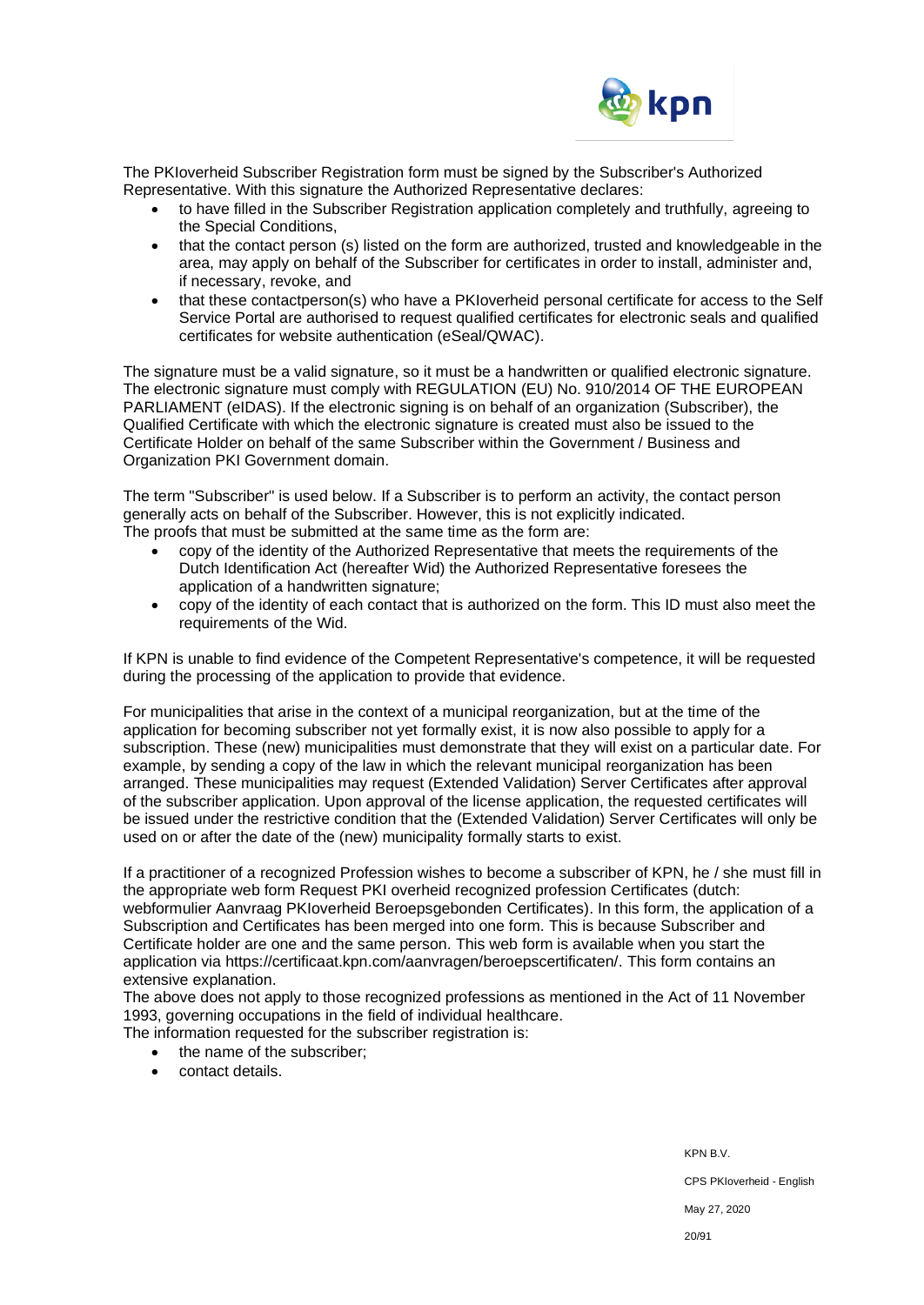

The application for a PKI overheid Recognized Profession Certificate must be signed by the Subscriber. By signing, the Subscriber confirms that the certificate request was completed correctly, fully and truthfully, and that the subscriber agrees to the KPN Special Terms.

The signature must be a valid signature, so it must be a handwritten or electronic signature. The electronic signature must comply with Regulation (EU) No. 910/2014 OF THE EUROPEAN PARLIAMENT (eIDAS)

The application for a PKI overheid Recognized Profession Certificate shall provide proof that the certificate holder is authorized to exercise the Recognized Profession. This evidence must be authentic. As authentic evidence to exert a Recognized Profession is only Considered:

- either a valid certificate of registration in an approved (profession) register where disciplinary actions are legally regulated;
- or a valid nomination by the Minister;
- or a valid (e.g., a license) compliance with the legal requirements for exercising the profession.

A valid certificate means that certificate has not expired or (provisionally) revoked. For a limited number of professional groups (notaries and bailiffs) KPN itself will check the registers maintained by the professional groups in question.

In Addition, the application for PKI overheid Recognized Profession Certificates shall be accompanied by a copy of the ID of the Certificate holder. This identification must meet the requirements of the Wid (Dutch Identification Act). The identification is used to compare the data of the certificate with the details of the evidence for exercising the Recognized Profession. It also will be used to compare the signature on the application with the signature on the ID. The ID must still be valid at least six weeks after submission of the application.

KPN will receive the application form and supporting documents and will assess the completeness and correctness by, among other things, consulting other external sources. Segregation of duties is applied between he / she that assesses (Check) and he / she that approves (Decision). Only if the form is complete and correct, KPN will approve the form, proceed to registration, assign a subscriber number and inform the Subscriber. The subscriber number should always be used in the communication between subscriber and KPN. Only if an organization is registered as a subscriber with KPN it may apply for certificates from KPN.

If changes Occur in the data provided by the Subscriber to KPN, the Subscriber is obliged to inform KPN in an early stage. Early means at least 10 working days before the change becomes effective. Changes cannot be made retrospectively.

Changes which must be communicated are for example the departure of the Authorized Representative or contact or change in the contact of the Subscriber. For the communication of these changes forms available on the site [\(https://certificaat.kpn.com/wijzigenregistratie/\)](https://certificaat.kpn.com/wijzigenregistratie/). These forms are also provided with a detailed explanation. Here too, KPN will review the changes for completeness and accuracy and that the Subscriber will be informed on making changes in the subscriber registration.

# *3.2.3 Authentication of individual identity*

If a subscriber wants to apply for a certificate, it must complete a specially developed electronic application form and send it to KPN. These forms:

• Request PKIoverheid Personal Certificates;

KPN B.V. CPS PKIoverheid - English May 27, 2020 21/91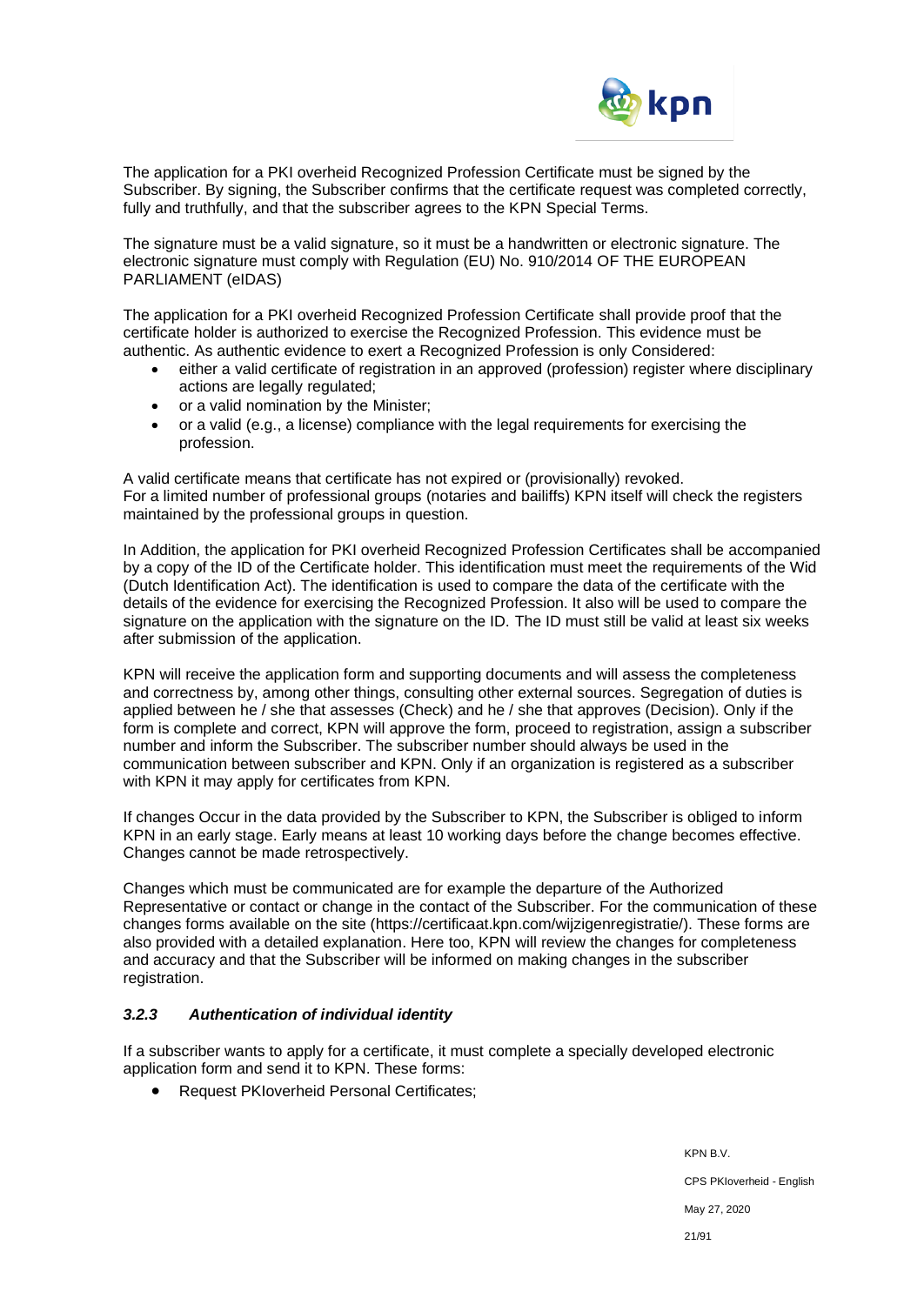

- Request PKIoverheid Professional Certificates;
- Request PKIoverheid Group Certificates;
- Request PKIoverheid eSeal Certificates (Self Service Portal only);
- Request PKIoverheid Server Certificates;
- Request PKIoverheid Extended Validation Server / QWAC Certificates (Self Service Portal only).

The application form (electronic) is shall be signed by the Subscriber. By signing the form, the Certificate holder or Certificate Administrator are authorized to receive the requested certificate on behalf of the Subscriber and to use and / or manage it.

KPN offers customers the ability to use a self-service portal. After registration Authorized Representatives and Contact persons of the subscriber can use the portal. The login is based on a PKIoverheid personal certificate. The portal gives users access to the main subscriber data and an overview of the certificates already issued. It also offers the opportunity to apply for certificates with reuse of already recorded data.

When applying for a certificate the Subscriber has (if requested) to enclose a photocopy of the identity of each Certificate holder for which a certificate is requested.

The identification must meet the requirements of the Wid (Dutch law on Identification). At the time of establishing the identity, the relevant ID must not be expired.

The identification is carried out on an agreed time and place by a member of AMP.

### *3.2.3.1 Authentication for certificates for natural persons (Individuals)*

Certificates for natural persons are requests for either Occupational Certificates or Personal Certificates. On the application form for such a certificate the following data must be filled in.

Of the Subscriber:

- subscriber number
- name Contact person (only for Personal Certificates).

Of the Certificate at least:

• full names;

• other data required for identification like Nationality, gender, date of birth and - place; the delivery address (business or private postal address), for sending the smartcard /usb token and PIN-mail respectively. If the choice has been made for the issuance of a mobile smart card for the delivery of the installation instruction and PUK code. Other data, such as:

- if once before a certificate is issued to the certificate holder (in that case the earlier obtained subject serial number must be included in the application);
- Universal principal name (UPN, general Windows login name);
- the Desired product.

# *3.2.3.2 Authentication for the purpose of a Services Certificate*

Services Certificates must be managed by a Certificate Manager specially designated and authorized by the Subscriber. In principle Certificate Managers can manage multiple Services Certificates.

> KPN B.V. CPS PKIoverheid - English May 27, 2020 22/91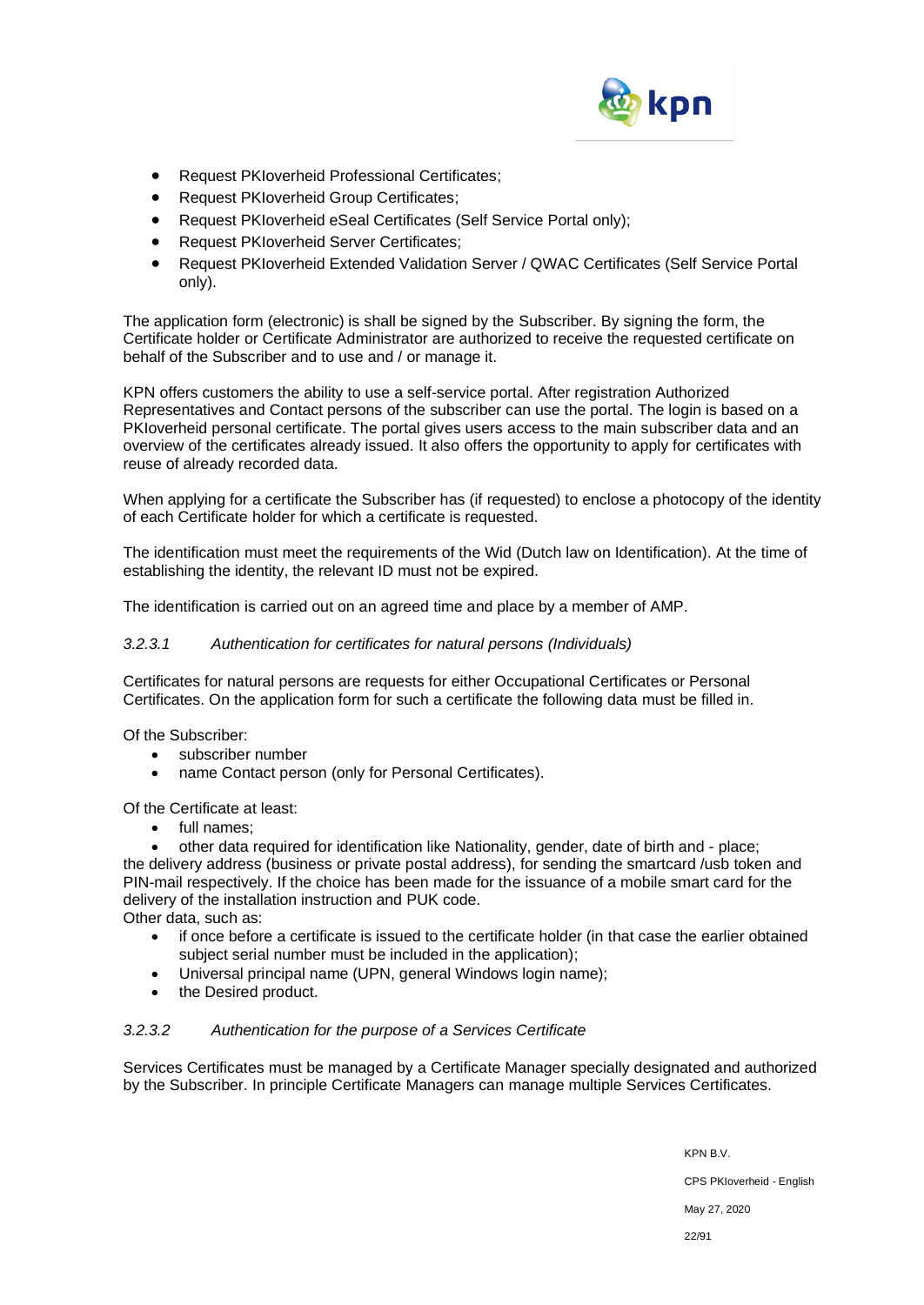

Intended Certificate Managers, who are not yet registered, can be included in the application for a services certificate by the Subscriber as a new Certificate Manager.

The application form must then contain the following information of the Certificate Manager:

- full names;
- data needed for identification like date of birth and place;
- the name of the organization where the Certificate Manager is employed
- e-mail address and telephone number;
- delivery address (postal address).

KPN will review this data for completeness and accuracy while handling the Services Certificate application. Segregation of duties is applied between he / she that assesses (Check) and he / she that approves (Decision). Only if the data are complete and accurate, KPN will register the Certificate Manager and as a result can act as a Certificate manager of a Services Certificate.

KPN will inform the subscriber about the registration by e-mail.

#### *3.2.3.3 Authentication for the purpose of a Group Certificate*

The Certificate Request for a Group Certificate must be completed with the following information.

Of the subscriber's organization:

the subscriber number.

Of the Contact Person:

- last name;
- date of birth

Of a new Certificate Manager:

- full names;
- data needed for identification such as date of birth and place;
- the name of the organization where the Certificate Manager is employed;
- e-mail address and telephone number;
- delivery address (postal address).

Of an existing Certificate Manager:

- last name;
- e-mail address;
- Registration number.

Other data, such as:

- If an organization wants to participate in the digital government services, such as Digikoppeling and Digipoort: the Government Identification number (for government organisations) or Chamber of Commerce number (for private sector organizations);
- Universal principal name (UPN, general Windows login name);
- if once before a certificate is issued to the certificate holder;
- the desired product.

KPN will review the Certificate Application for completeness and accuracy, including the signature and submitted evidence. Segregation of duties is applied between he / she that assesses (Check) and he / she that approves (Decision). Only if the Certificate Application is complete and correct, KPN will approve the Certificate Application.

> KPN B.V. CPS PKIoverheid - English May 27, 2020 23/91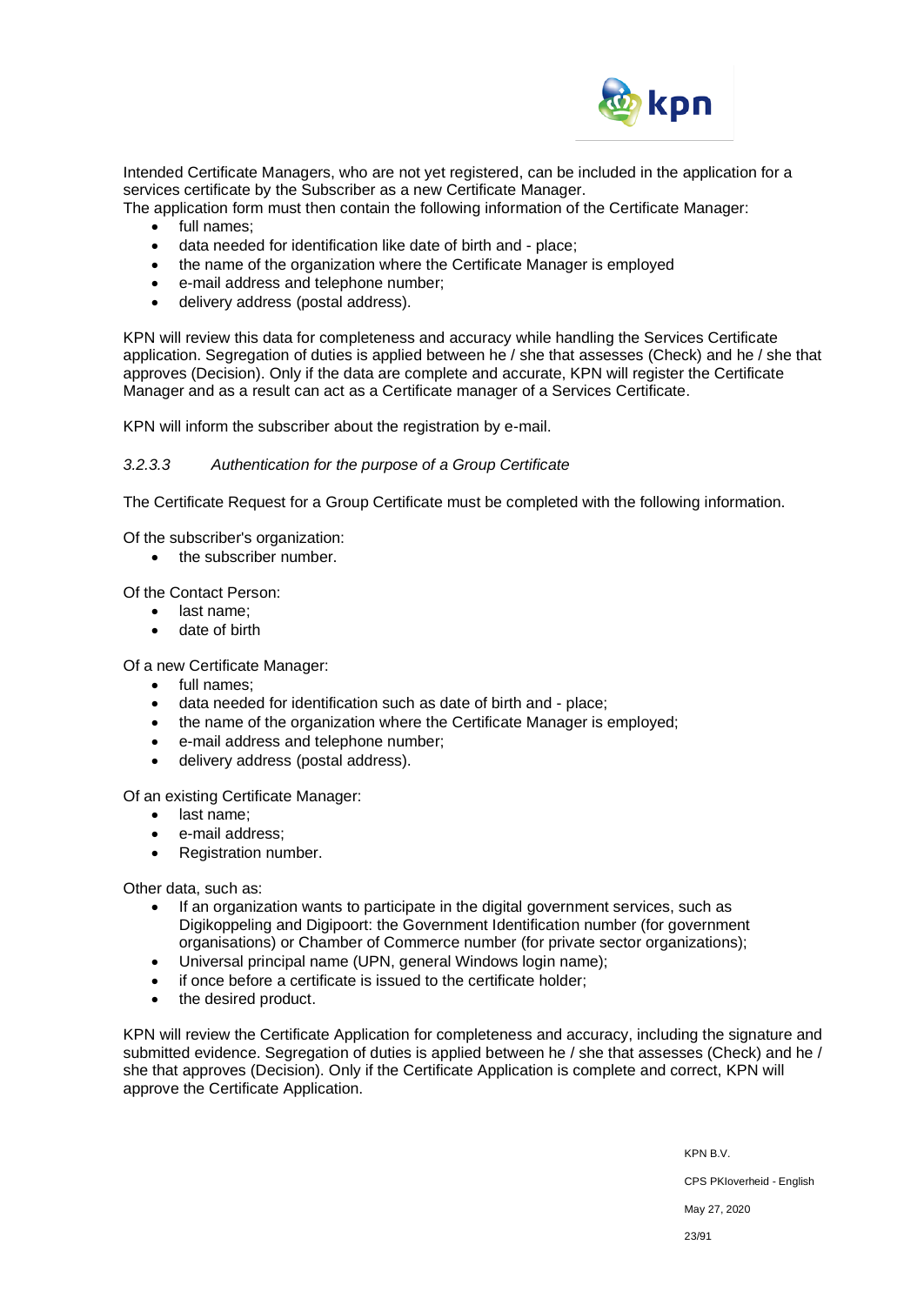

KPN will inform the Subscriber in writing or by e-mail on approval of the Certificate Application.

#### *3.2.3.4 Authentication for the purpose of an eSeal Certificate*

In the Self Service Portal the request for an eSeal Certificate must be completed with the following information (some fields are pre-filled):

Of the subscriber's organization:

• the subscriber number.

Of the Contact Person:

- last name;
- date of birth

Of a new Certificate Manager:

- full names;
- data needed for identification such as date of birth and place;
- the name of the organization where the Certificate Manager is employed;
- e-mail address and telephone number;
- delivery address (postal address).

Of an existing Certificate Manager:

- last name;
- e-mail address:
- Registration number.

Other data, such as:

- if once before a certificate is issued to the certificate holder;
- the desired product.

KPN will review the Certificate Application for completeness and accuracy, including the signature and submitted evidence. Segregation of duties is applied between he / she that assesses (Check) and he / she that approves (Decision). Only if the Certificate Application is complete and correct, KPN will approve the Certificate Application.

KPN will inform the Subscriber in writing or by e-mail on approval of the Certificate Application.

#### *3.2.3.5 Authentication for the purpose of Server Certificate*

The Certificate Request for a Server Certificate must be completed with the following information. Of the subscriber's organization:

• the subscriber number.

Of the Contact Person:

- the subscriber number and last name;
- date of birth.

Of a new Certificate Manager:

- full names;
- data needed for identification like date of birth and place;

KPN B.V. CPS PKIoverheid - English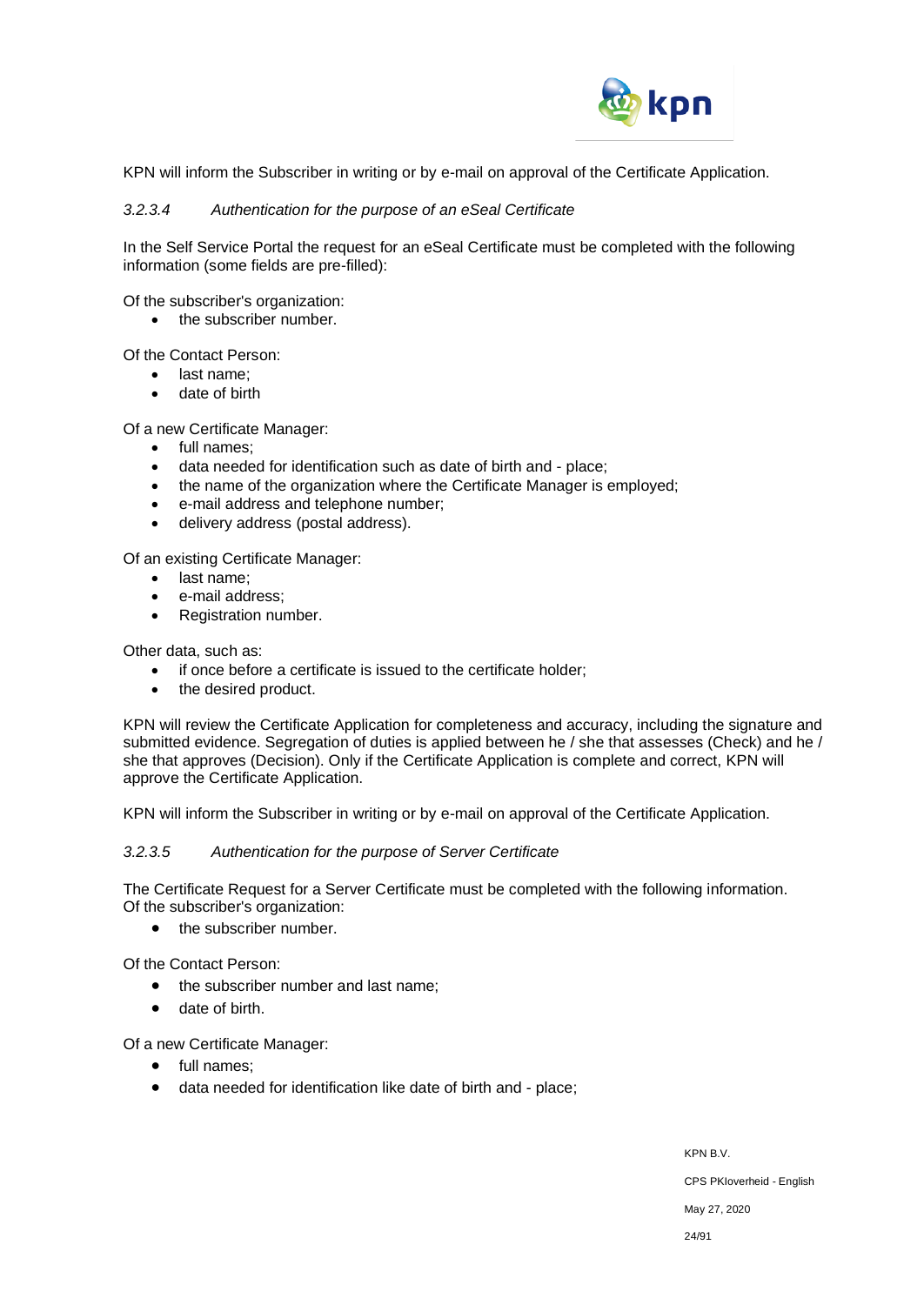

- the name of the organization where the Certificate Manager is employed;
- e-mail address and telephone number;
- delivery address (postal address).

Of an existing Certificate Manager:

- last name;
- e-mail address:
- Registration No.

Of the Certificate Holder at least:

- Certificate Signing Request data from the server;
- (primary) identifier or name of the server,the primary name of the server will be included in the Subject.commonName and in the SubjectAltName.dNSName of the certificate;
- Optional additional identifier 's or names of the server can be specified, additional names are in addition to the primary name included in the SubjectAltName.dNSName of the certificate, in the order as provided in the application.

Other data such as:

- province name;
- country name and country code in accordance with ISO 3166;
- If an organization wants to participate in the digital government services, such as Digikoppeling and Digipoort: the Government Identification number (for government organisations) or Chamber of Commerce number (for private sector organizations);

The subscriber must demonstrate entitlement to use the organization's primary and additional names that identify the server or service. The primary and additional names of the server MUST be referred to as "fully qualified domain name" (FQDN, see definitions). In this field, a Plurality or FQDN "s MAY be used.

KPN will review the Certificate Application for completeness and accuracy, including the signature and submitted evidence. Segregation of duties is applied between he / she that assesses (Check) and he / she that approves (Decision). Only if the Certificate Application is complete and correct, KPN will approve the Certificate Application.

KPN will inform the Subscriber by e-mail on approval of the Certificate Application.

# *3.2.3.6 Authentication for the purpose of an EXTENDED VALIDATION/QWAC Certificate*

Contactperson(s) authorised by the Authorised Representative and who have a PKIoverheid personal certificate for access to the Self Service Portal are authorised to request qualified certificates for website authentication (EV SSL/QWAC).

# *3.2.3.6.1 Authentication of the certificate manager*

EXTENDED VALIDATION/QWAC Certificates must be managed by a Certificate Manager, explicitly designated and authorised by the Subscriber. In principle, Certificate Managers can manage multiple EXTENDED VALIDATION/QWAC certificates. Because this is a frequently occurring practice, the identification and authentication of the Certificate Administrator is disconnected from the certificate request of the Extended Validation / QWAC certificate itself. KPN has implemented the following working method

> KPN B.V. CPS PKIoverheid - English May 27, 2020 25/91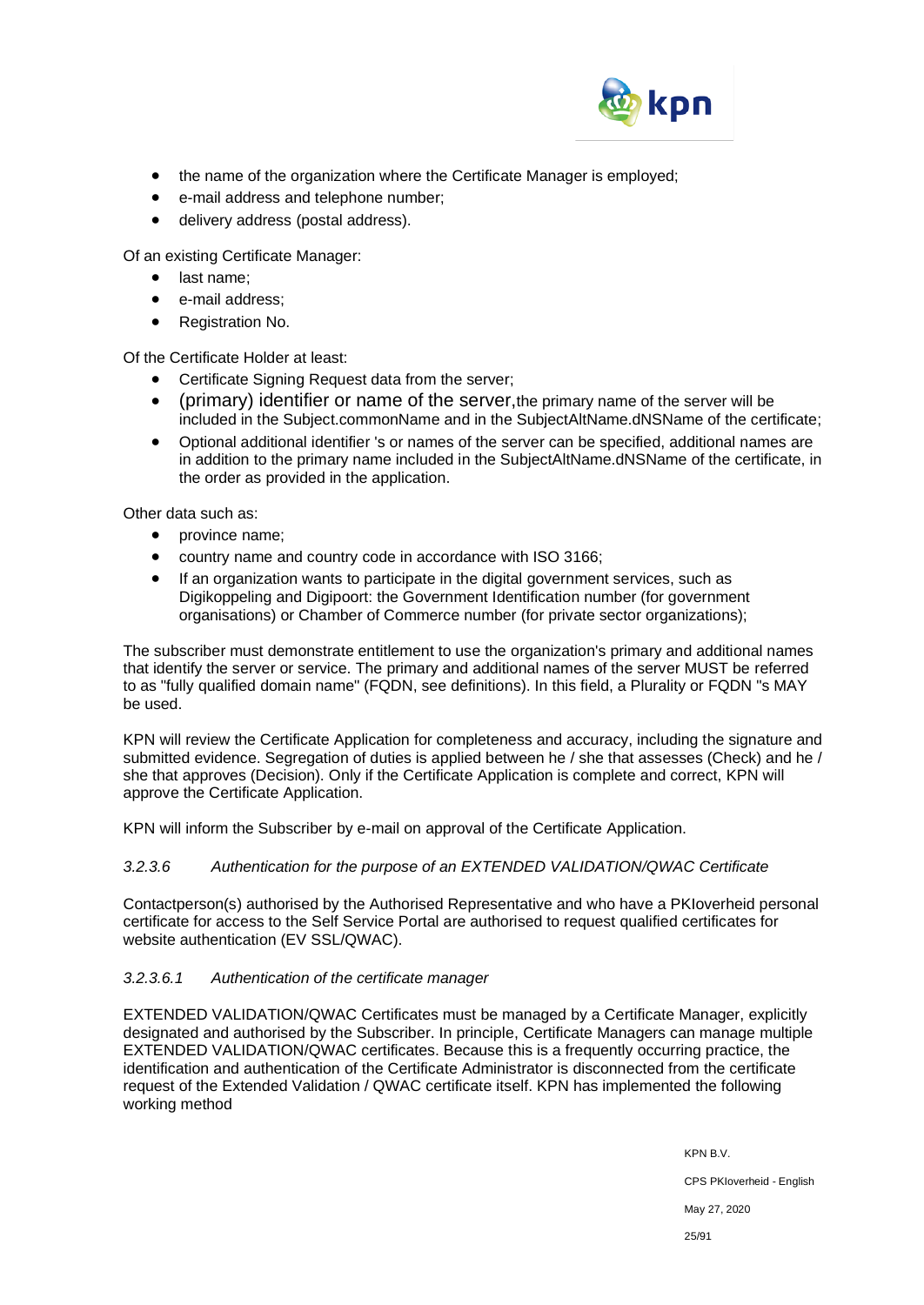

Certificate Managers must be registered separately by the Subscriber, by each Subscriber for whom he/she is or will be working. A registration form is available for this purpose. The following information must be entered on the registration form for Certificate Managers.

From the Contact person:

- subscriber number and name;
- Name and contact details.

From the Certificate Manager:

- Full names;
- data required for identification as nationality, sex, date and place of birth;
- the name of the organisation for which the Certificate Manager is working (only if the Certificate Manager is not working for the Subscriber);
- e-mail address and telephone number;
- delivery address (postal address).

Other data, such as:

• whether, if applicable, identification of the Certificate Manager should be done by AMP, or can be relied on a previously performed identification.

This evidence must not be older than 13 months otherwise the data must be retrieved and verified again unless the agreement with the subscriber explicitly provides that the certificate manager retains his or her authorisation until it is revised by the subscriber or until the agreement expires or is terminated. KPN will receive the registration form and assess it for completeness and accuracy, including the signature and evidence provided. In doing so, a separation of functions is applied between the person who assesses (checks) and the person who decides (has). Only if the registration form is complete and correct will KPN register the Certificate Manager and an Extended Validation certificate can be requested.

KPN will inform the Subscriber by e-mail on approval of the Certificate Application.

#### *3.2.3.6.2 Authentication of Certificate Application*

In the Self Service Portal the request for an an Extended Validation sever / QWAC Certificate must be completed with the following information (some fields are pre-filled):

From the subscriber organization:

• if an organisation wants to participate in the digital services of the government, such as Digikoppeling and Digipoort: Government Identification Number (for government organisations) or Chamber of Commerce number (for private organisations);

From the Contact Person:

- subscriber number and name:
- name and contact details.

From the Certificate Manager:

- Full names;
- telephone number:
- Registration number.

KPN B.V.

CPS PKIoverheid - English

May 27, 2020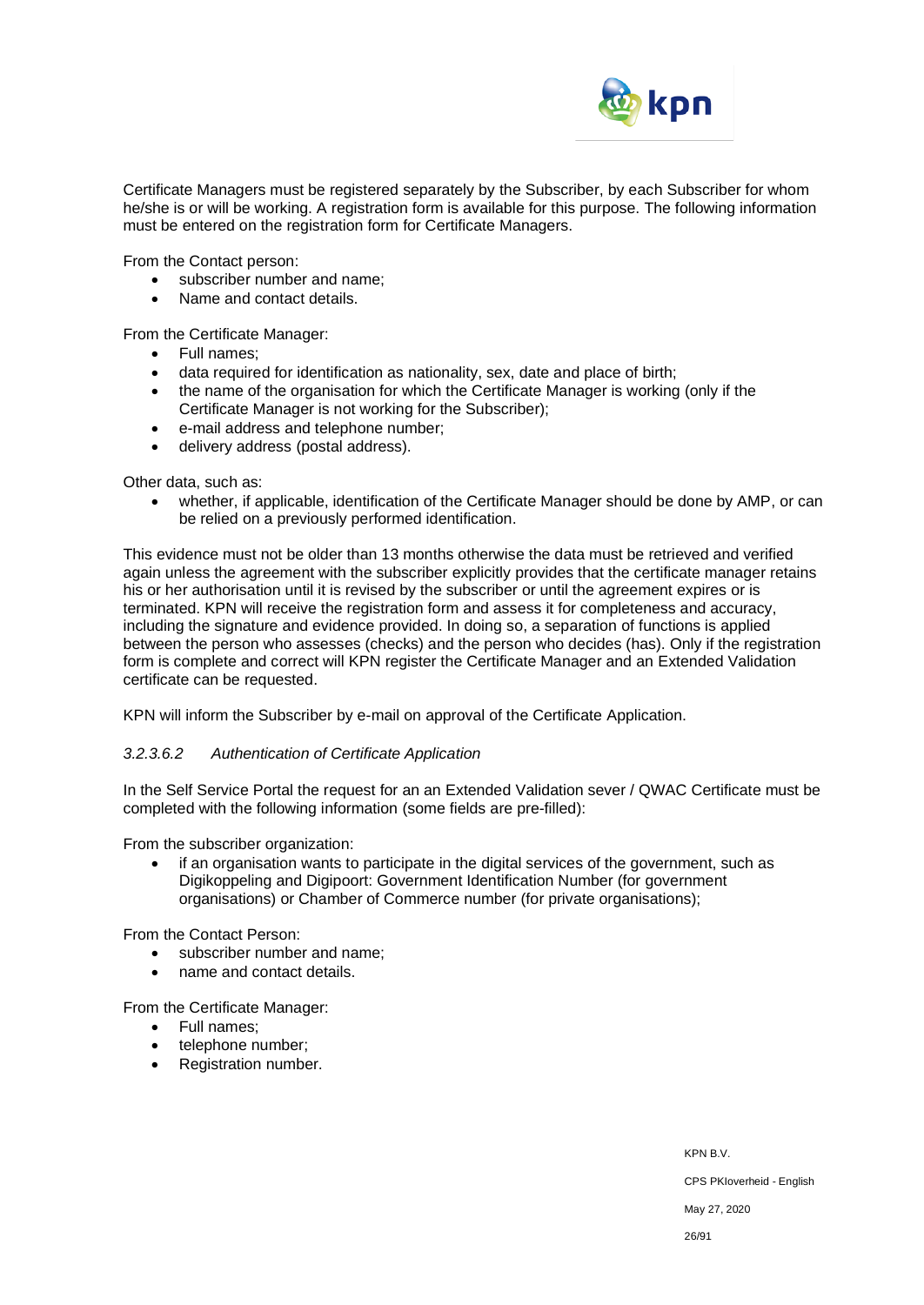

Other information such as:

- whether it is an initial application or a replacement;
- provincial name;
- Country name and country code according to ISO 3166.

The subscriber must demonstrate that the organization may use the primary and additional names identifying the server or service. The primary and additional server names MUST be listed as fullyqualified domain names (FQDN, see definitions). Multiple FQDNs may be used in this field. These FQDNs MUST come from the same domain name range. (e.g. www.logius.nl, application.logius.nl, secure.logius.nl etc.).

If a government organization wishes to participate in Digikoppeling, an extract from the Digikoppeling Service Register must be provided, if this has not already happened at the time of the subscriber registration.

KPN will receive the Certificate Application and assess it for completeness and accuracy, including the signature and the evidence provided. In this case, a segregation of duties is applied between the person who assesses (checks) and the person who decides (has). KPN will only approve the Certificate Application if the Certificate Application is complete and correct.

KPN will inform the Subscriber of the approval of the Certificate Application by e-mail.

#### *3.2.3.7 Authentication for the purpose of a Private Services server certificate*

#### *3.2.3.7.1 Authentication of a Certificate Manager*

Private Services Server certificates must be managed by a Certificate Manager explicitly designated and authorised by the Subscriber. In principle, Certificate Managers can manage several certificates. Because this is a very common practice, the identification and authentication of the Certificate Manager is disconnected from the certificate request of the Private Services Server certificate itself. KPN has implemented the following working method.

Certificate managers must be registered separately by the Subscriber, for each Subscriber for whom he/she is or will be working. A registration form is available for this purpose. The following information must be entered on the registration form for Certificate Managers.

From the Contact Person:

- Subscriber number and name:
- name and contact details.

From the Certificate Manager:

- Full names;
- data required for identification as nationality, sex, date and place of birth;
- the name of the organisation for which the Certificate Manager is working (only if the Certificate Manager is not working for the Subscriber);
- e-mail address and telephone number;
- delivery address (postal address).

This evidence must not be older than 13 months otherwise the data must be resubmitted and verified unless the agreement with the subscriber explicitly provides that the certificate manager retains his or her authorisation until such time as it is reviewed by the subscriber or until the agreement expires or is terminated. KPN will receive the registration form and assess it for completeness and accuracy,

> KPN B.V. CPS PKIoverheid - English May 27, 2020 27/91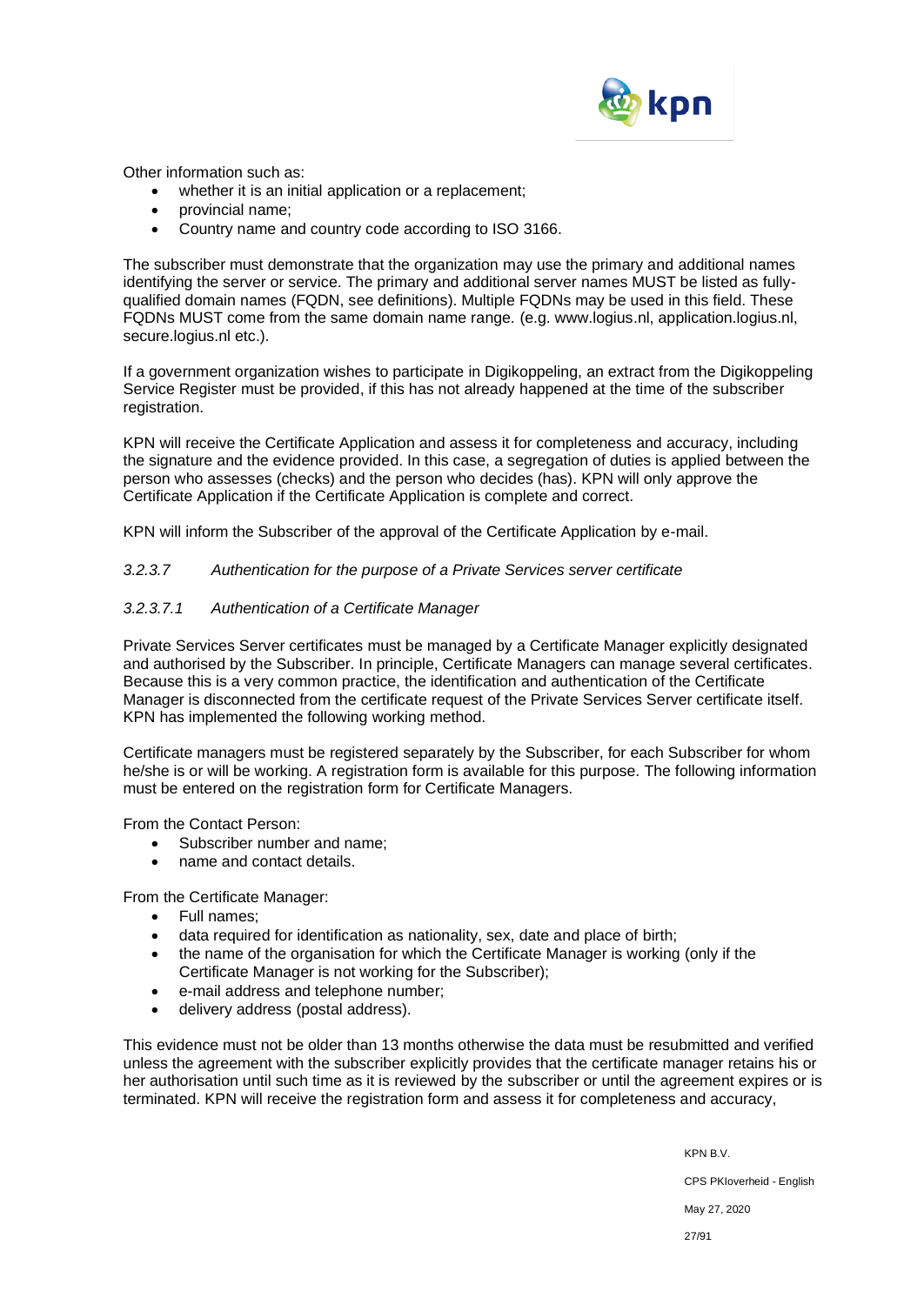

including the signature and evidence provided. In doing so, a separation of functions is applied between the person who assesses (checks) and the person who decides (has). Only if the registration form is complete and correct will KPN register the Certificate Manager and a Private Services Server certificate can be requested.

KPN will inform the Subscriber by e-mail on approval of the Certificate Application.

#### *3.2.3.7.2 Authentication for the purpose of a Private Services server certificate*

On the Certificate request for a Private Services Server certificate, the following information must be provided:

From the subscriber organization:

• The subscriber number.

From the Contact Person:

- Subscriber number and name;
- name and contact details.

From the Certificate Administrator:

- Full names;
- telephone number;
- Registration number.

Other information such as:

- whether it is an initial application or a replacement;
- provincial name;
- Country name and country code according to ISO 3166.

The subscriber must demonstrate that the organization may use the primary and additional names identifying the server or service. The primary and additional server names MUST be listed as fullyqualified domain names (FQDN, see definitions). Multiple FQDNs are used in this field MUST be used. These FQDNs MUST come from the same domain name range. (e.g. www.logius.nl, application.logius.nl, secure.logius.nl etc.).

KPN will receive the Certificate Application and assess it for completeness and correctness, including the signature and evidence provided. In this case, a segregation of duties is applied between the person who assesses and the person who decides. KPN will only approve the Certificate Application if the Certificate Application is complete and correct.

KPN will inform the Subscriber of the approval of the Certificate Application by e-mail.

# *3.2.4 Authorization of the Certificate Holder*

The authorization of the Certificate Holder to receive and use a certificate from the organization is demonstrated by signing the certificate application by or on behalf of the subscriber. In case of a Server Certificate, the Subscriber must supply proof of the identifier of the device or system, so that reference can be made to it.

The KPN special conditions stipulates that the Subscriber has the obligation, if relevant changes occur in the relationship between the subscriber and Certificate Holder, to revoke the certificate

> KPN B.V. CPS PKIoverheid - English May 27, 2020 28/91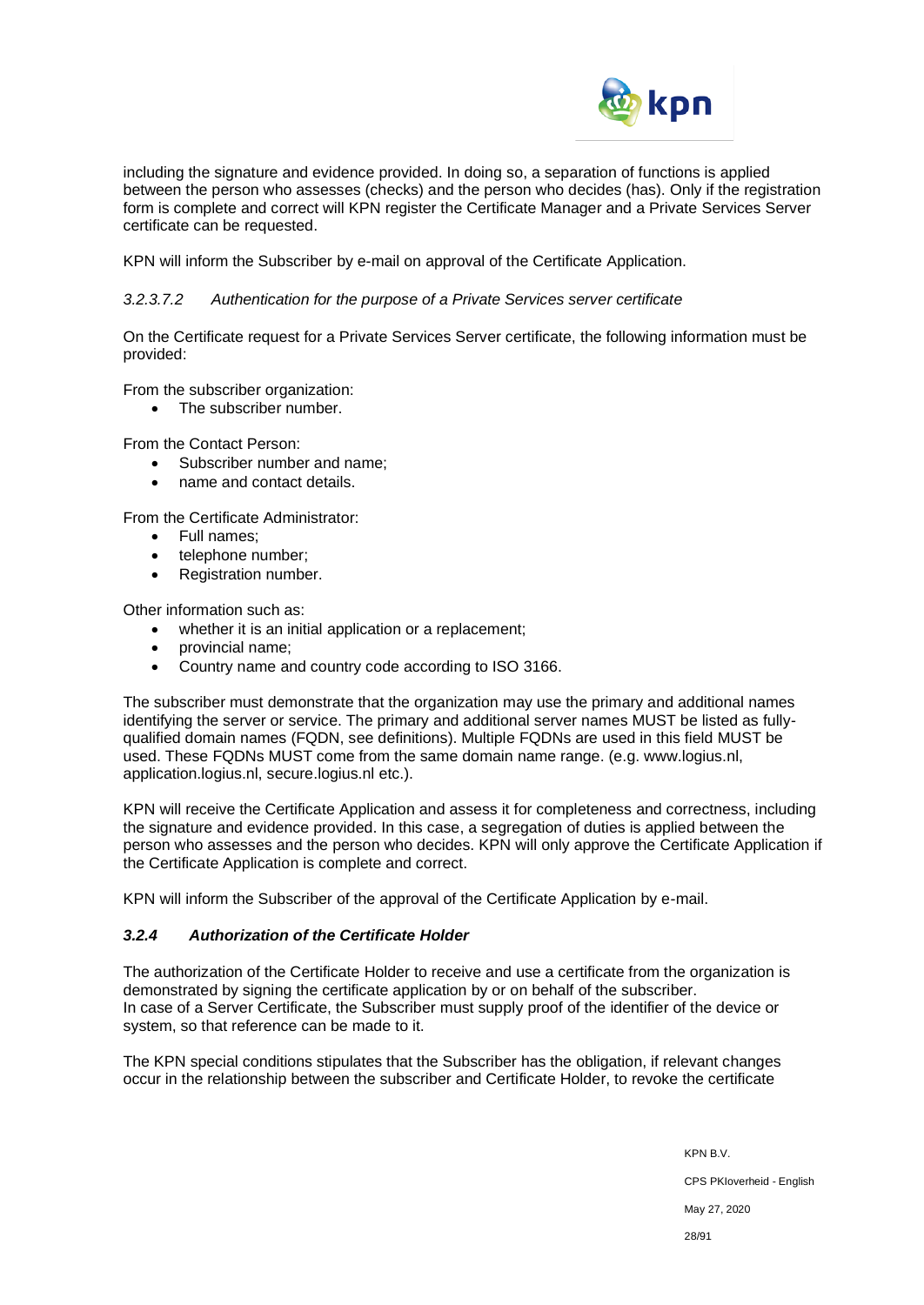

immediately. Significant changes in this regard may include suspension or termination of employment or professional practice.

#### **3.3 Identification and authentication for re-key requests**

#### *3.3.1 Identification and authentication for routine re-key*

Currently KPN does not allow for renewal of certified keys.

#### *3.3.2 Identification en Authentication for routine re-key of the CA certificate*

The CA Certificate is not routinely renewed. The CA Certificate (If Desired) renewed around three or five years before the end of his life. Renewal of the CA certificate will be subject to a strict procedure in consultation and in cooperation with the Policy Authority of PKIoverheid.

KPN offers no possibility for routine renewal of PKIoverheid Certificates. A request for renewal will be treated as an application for a new certificate

#### *3.3.3 Identification and authentication for re-key after revocation*

Currently KPN does not allow for renewal of certified keys

#### **3.4 Identification and authentication for revocation request**

In Section 4.9 Revocation and suspension of certificates is described who may submit a request for revocation.

Only the Subscriber or the Certificate holder, or in the case of the Services Certificate, the Certificate Manager, may submit a request to revoke a certificate. This can be done Electronically / online through the KPN website [\(https://certificaat.kpn.com/intrekken/\)](https://certificaat.kpn.com/intrekken/). In order to revoke the Certificate. The Certificate Holder/ Certificate Manager is required to make use of a revocation pass code.

The revocation code for Professional Certificates, and Personal certificates is sent to the Certificate Holder or the Certificate Manager (PIN-mail). The revocation code for Services Certificates and (Extended validation) Server and Private services server certificates is sent to the Certificate Manager. In case of a server certificate the revocation code can also be sent by encrypted e-mail.

In some cases, the Subscriber is obliged to revoke its certificate (see the KPN Special Conditions). In the event that the Certificate Holder / Certificate Manager fails to do this, the subscriber needs to be able to do this. For this purpose, the Certificate / Certificate Administrator must provide the revocation code to the Subscriber or The Subscriber must obtain the revocation code from the Certificate Holder / Certificate Manager immediately after issuing and record carefully this carefully.

For non-urgent revocations the Subscriber and / or the Certificate Holder / Certificate Manager can submit a revocation request using the form "Request Revocation Certificates.

On the form " Certificates Revocation Request ", the following information must be completed.

KPN B.V. CPS PKIoverheid - English May 27, 2020 29/91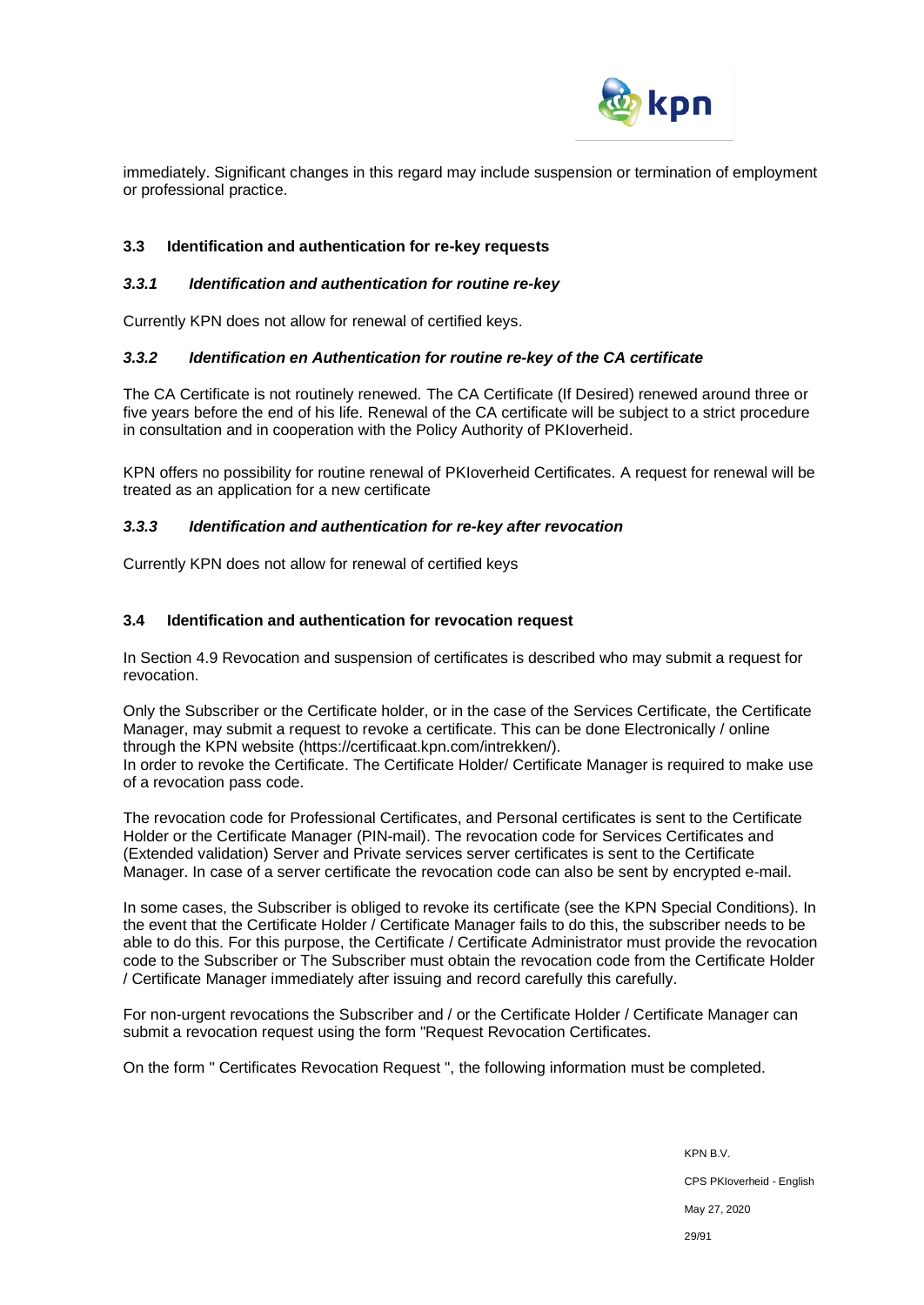

Of the Contact person:

- Subscriber number and –name;
- name en contact data.

Of the Certificate:

- name in the Certificate;
- subject serial number in the Certificate;
- certificate type;
- serial number(s) the Certificate (s)
- revocation code:
- reason for revocation

The form "Certificate Revocation Request" will be accepted by KPN and reviewed for completeness and accuracy. If the application is complete and accurate KPN will execute the revocation. With this segregation of duties is applied between he / she that assesses (Check) and he / she that approves (Decision). This revocation will be executed within four hours after the receipt of the revocation request.

The Subscriber and the Certificate Holder / Certificate Manager will be informed by e-mail concerning the outcome of the revocation request.

If KPN has good cause to doubt the authenticity of a revocation request, KPN can require that he /she who submitted the request will produce proof of Identity to KPN before the revocation is executed.

KPN is also entitled to revoke certificates independently if: (see Section 4.9.2):

- Subscriber acts Contrary to the conditions Imposed on him for use, as defined in this CPS and in the Special Conditions or;
- the Private Key of the KPN CA or from the State of the Netherlands, is stolen or otherwise compromised or;
- The algorithm used is compromised, or is liable to be compromised or, in general, becomes too weak for the purpose for which it is used.

KPN is able to revoke a certificate without the revocation code.

A relying party may report a subscriber who does not or does not fully comply with the conditions imposed. This can be done using the contact form [https://certificaat.kpn.com/intrekken/.](https://certificaat.kpn.com/intrekken/) In the field 'Betreft' (subject) option '10. Melding omstandigheid intrekking Certificates' should be

chosen. (eng:"10. Notification conditions that can lead to revocation").

This form can contain the following: details of the reporter such as his name, organization name and contact information;

- data of the condition, such as a description and date and time of the notification;
- details of the relevant certificate such as the name and subject serial number of the Certificate holder, the Certificate type and serial number.

KPN will receive the notification, review the form for completeness and accuracy, and possibly try to collect additional information and decide whether to proceed with revocation. With this segregation of duties is applied between he / she that assesses (Check) and he / she that approves (Decision). Revocation will be executed within four hours after the decision to do so.

The detector, the Subscriber, Certificate holder/ Certificate Manager in question will be informed by email about the notification and its handling.

KPN B.V.

CPS PKIoverheid - English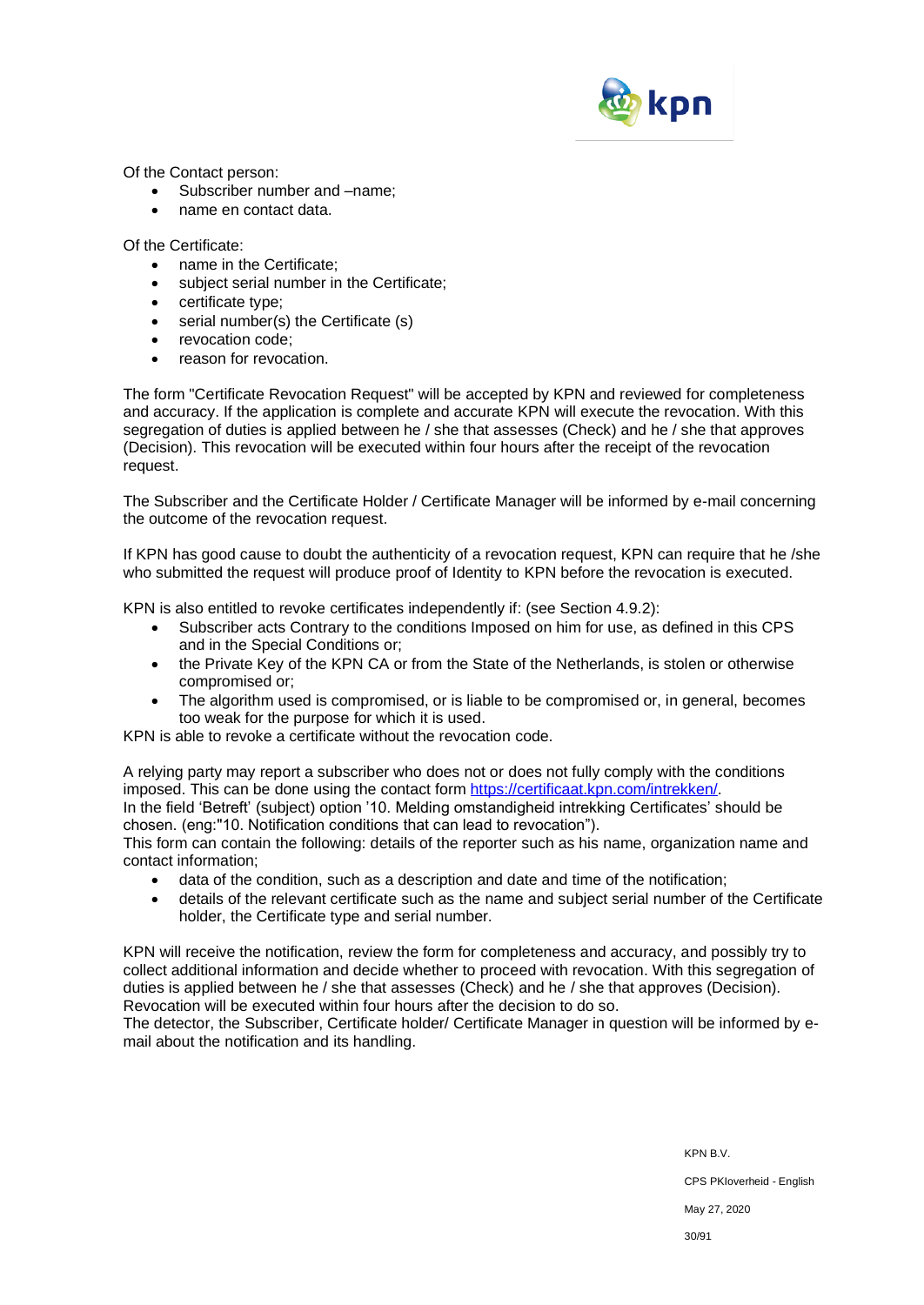

# **4 Certificate Life-Cycle Operational Requirements**

# **4.1 Certificate application**

# *4.1.1 Who can submit a certificate application?*

In principle, only the Authorized Representative of the Subscriber can apply for a subscriber registration. By signing the subscriber registration, the Authorized Representative authorizes one or more contacts mentioned in the form to apply for, install, manage and revoke certificates and to Authorize other contacts and Certificate Managers, on behalf of the Subscriber.

# *4.1.2 Enrolment process and responsibilities*

# *4.1.2.1 Enrolment process*

The processes defined by KPN for the realization of its certification service are in general divided two parts, based on the principle of segregation of duties. The first part is the assessment and the second part is the execution. In the assessment the receipt of the application is recorded, the completeness of the application and the presence of supporting documents are determined(acceptance) and evaluated on accuracy. Last part of this section is to take a decision on the application. The second part, the execution, is to implement the decision and informing stakeholders about it. In the following sections, the processes will be described in more detail.

The duties and responsibilities of those involved, KPN, Subscriber, Certificate Holder / Certificate Manager and Relying Party are described in the KPN Special Conditions.

# *4.1.2.2 Responsibilities and obligations of the TSP*

KPN is responsible for all certification services and guarantees Subscribers, Certificate Holders and Relying Parties that it will abide by the Special Conditions, the CPS and the applicable CPs. KPN is obviously responsible for outsourcing (parts of) services to other parties. An example of this is the outsourcing to AMP of the identification of Certificate Holders and Certificate Managers. But KPN has outsourced multiple services. As final responsible Trust Service Provider, as an outsourcer of services, KPN ensures the quality of the outsourced services by applying (forms of) management, coordination, supervision and mutual assurance. The implementation will depend on the specific situation.

If a subcontracting reaches a certain extent, the outsourcing will be described in an appendix to this CPS.

# *4.1.2.3 Responsibilities and obligations of the Subscriber*

The Subscriber is responsible for the correctness of all data required for the creation and delivery of certificates and for the proper use of those certificates. Subscriber warrants to KPN and Relying Parties that it will abide by the Special Conditions, the CPS and the applicable CPs.

# *4.1.2.4 Responsibilities and obligations of the Certificate Holder*

The Certificate Holder (including, in the case of a server certificate or Group Certificate, the Certificate Manager), as holder of the certificate that is requested on behalf of the Subscriber of the Certificate Holder is also responsible for the correct delivery of all data needed for creating and delivering certificates and the proper use of those certificates. The Certificate Holder warrants to KPN, the

> KPN B.V. CPS PKIoverheid - English May 27, 2020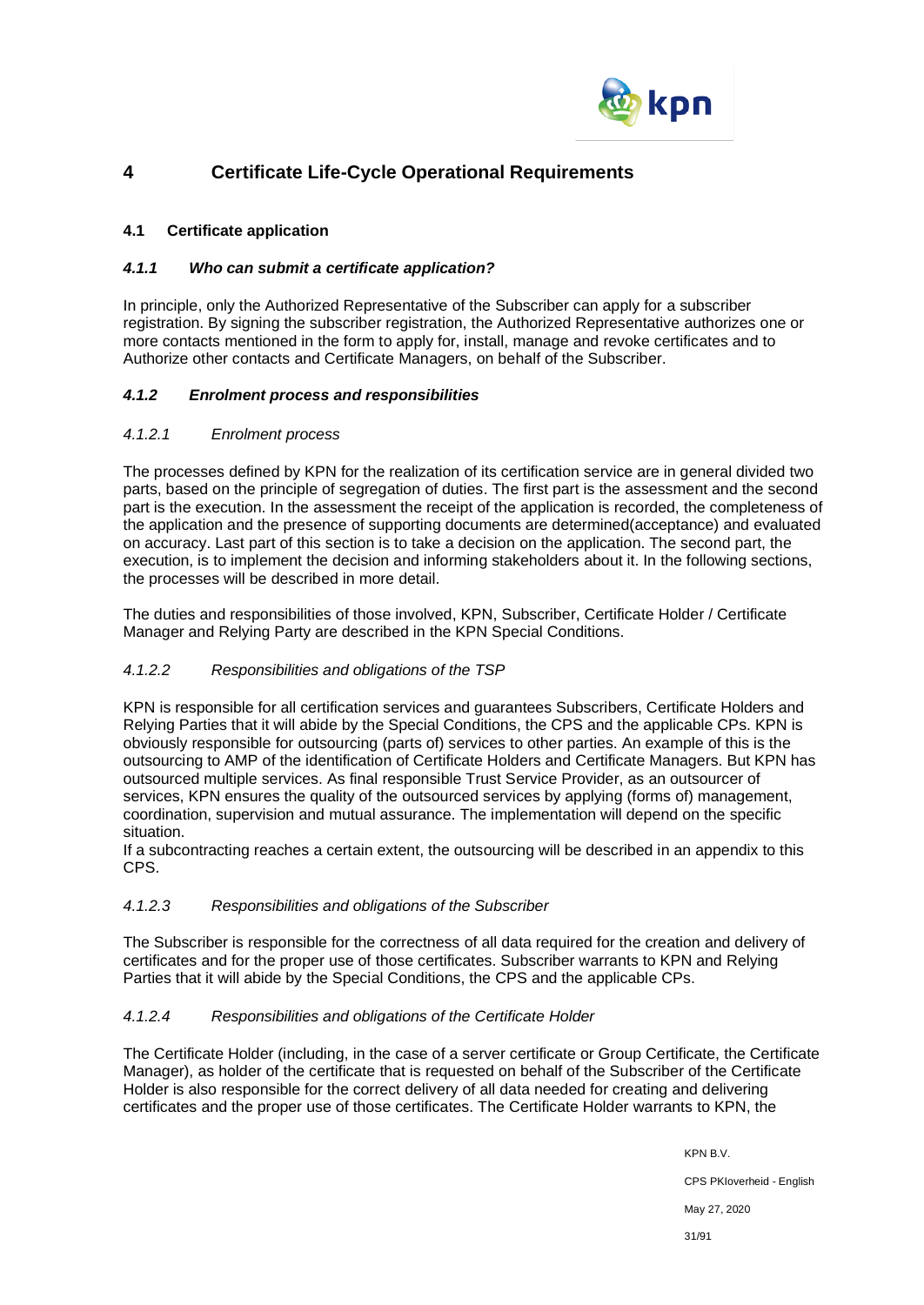

Subscriber and Relying Parties that he / she will abide by the Special Conditions, the CPS and the applicable CPs.

#### *4.1.2.5 Responsibilities and obligations of the Relying Party*

Relying Party is responsible for correctly Relying on a certificate and Warrants to KPN, the Subscriber and the Certificate Holder that it will abide by the Special Conditions, the CPS and the applicable CPs.

#### **4.2 Certificate application processing**

#### *4.2.1 Performing identification and authentication functions*

Organizations must, before being able to apply for certificates, register as a subscriber of the certification services from KPN. This can be done by completing a web form "PKIoverheid Subscriber Registration", attach the required evidence (see Section 3.2.2) and send all by mail to KPN. Detailed instructions for using the form are attached to this form. Other forms are available for maintaining the data supplied to KPN. See the website<https://certificaat.kpn.com/wijzigenregistratie/>

Part of the registration of a subscriber, is the authorization of one or more contact persons. These contact persons need to be authorized to apply for certificates, to authorize other contact persons and to be allowed to revoke certificates. The authorization is done by signing the form "Abonnee Registratie (subscriber registration)" by the Authorized Representative of the subscriber (see Section 3.2.2).

KPN will receive the forms and assess the completeness and accuracy of the forms. A registration form must be complete in order to be accepted and to proceed to assess the accuracy. In case of deficiencies the subscriber that submitted the PKIoverheid Subscriber Registration web form will be contacted.

If the subscriber registration has been approved, the subscriber is registered and can request for certificates. The Subscriber will be informed in writing and by e-mail of approval or disapproval.

In addition to registering the organization as a Subscriber, also Certificate Managers of Services Certificates can be registered. Certificate Managers can manage multiple certificates in principle but must first be registered to do so. This can be done during the application for a Services Certificate by adding a not yet registered Certificate Manager. This can also be accomplished by filling out the form Registration Certificate Managers, attach the requested evidence (see section 3.2.3.2) and send all by mail or Electronically to KPN. Detailed instructions for using the form are attached to the form. There are also forms available for maintaining the data supplied to KPN.

Also for registering Certificate Managers it applies that KPN will accept the application for registration of a Certificate Manager, assess the completeness and accuracy and will come to an approval or disapproval. The Subscriber will be informed by e-mail of the decision. Part of the registration of the Certificate Manager is his personal identification. This is handled in the

same way as for Certificate Holders, by AMP (see also section 4.2.2).

Once a Certificate Manager is identified and registered, applications for Server and Group Certificates can be handled as described in section 4.2.

If the Certificate Manager's personal details changes, the Contact Person must pass this modified data to KPN using the form: "Wijziging gegevens Certificaatbeheerder ( Change information Certificate Manager)" (see Electronic storage), and if a Certificate Manager is no longer able to

KPN B.V.

CPS PKIoverheid - English

May 27, 2020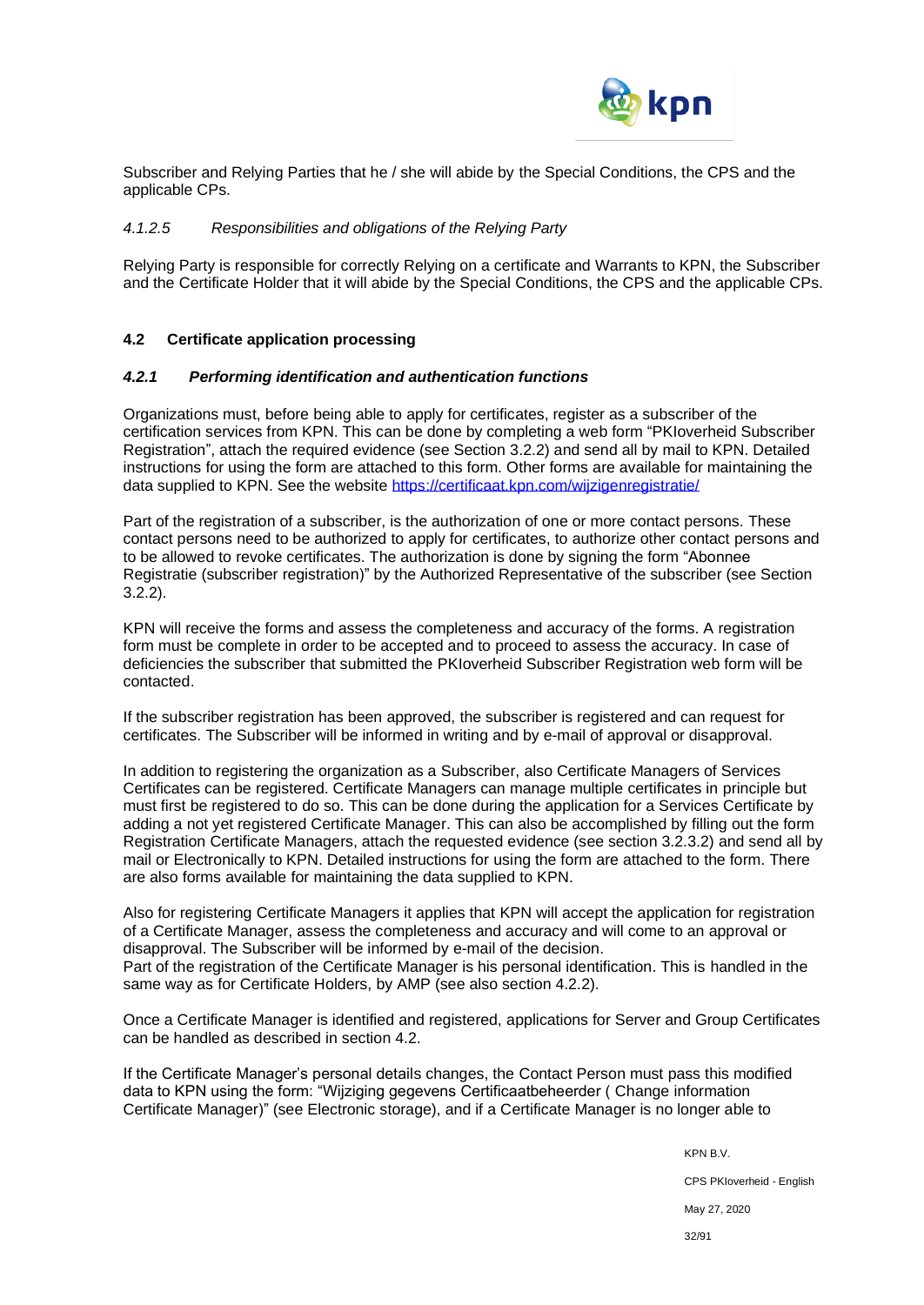

manage the assigned certificates, the Subscriber has to report this by means of the form "Verwijdering Certificaatbeheerders(Removal of Certificate Manager)". KPN will review this form for completeness and accuracy. After a positive decision KPN will remove the Certificate Manager from the corresponding registration. Prerequisite for that removal is that the management of the certificates is transferred to another registered Certificate Manager.

# *4.2.2 Approval or rejection of certificate applications*

There are different procedures for different types of applications:

- Applications for Personal Certificates, Professional Certificates and Group Certificates on a Smartcard or USB token, whereby the key pair is created by KPN;
- Applications for Professional Certificates and professional Certificates in the form of a Mobile smartcard (HSM) where the key pair is created in the HSM by the App of Ubiqu by means of a smart phone.
- Requesting (Extended Validation) Server Certificates, where the key pair is created by the Subscriber in the Subscriber's Safe Environment.
- Requesting Private Services Server Certificates, where the key pair is created by the Subscriber in the Subscriber's Safe Environment.

# *4.2.2.1 Application for Certificates on a Smartcard or USB token*

The following steps must be taken by default for applying for a Personal, Professional, Group or eSeal Certificate on a smartcard or USB token.

Contactperson(s) authorised by the Authorised Representative and who have a PKIoverheid personal certificate for access to the Self Service Portal are authorised to request qualified certificates for electronic seals (eSeal).

- 1. The Subscriber fills out a certificate application form for a (prospective) Certificate Holder (or a Certificate Manager for the latter) and hereby declares that he agrees with the Special Terms and Conditions. Further instructions on how to use the form are enclosed with the form.
- 2. The Subscriber signs the application form and sends it to KPN.
- 3. KPN receives the Certificate Application, evaluates the completeness and correctness of the Certificate Application and makes a decision on it. Among other things, it is checked at recognised registries such as Stichting Internet Domeinregistratie Nederland (SIDN) or Internet Assigned Numbers Authority (IANA) whether Subscriber is the owner of the domain name, as it forms part of the e-mail address.
- 4. In the case of professional certificates, the authenticity of the proof of exercise of the Recognised Profession is verified.
- 5. AMP identifies the Certificate Holder, makes a copy of his identity document (with shielding the passport photo and BSN) and sends this copy together with the signed identification electronically to KPN. If KPN can rely on an identification previously carried out by KPN, this identification does not need to be repeated. KPN can rely for Certificate Managers on an identification previously carried out by or on behalf of KPN if the identity document used is used again in the new application, it is not registered as stolen or missing and it is still valid until six weeks after submission of the application. The date of receipt of the application by KPN is the decisive factor.
- 6. If KPN approves the Certificate Application, the key material in the QSCD will be generated and the Certificate generated. KPN also generates the secret PIN and PUK code for the QSCD and the revocation code for the Certificates.
- 7. The smartcard/token containing the certificates is sent by post to the delivery address of the Certificate Holder/Certificate Manager. The smartcard/token is accompanied by an acknowledgement of receipt notification with a code. The Certificate Holder/Certificate Manager must confirm receipt of the smartcard/token via a link in the email using this code. AMP identifies

KPN B.V.

CPS PKIoverheid - English

May 27, 2020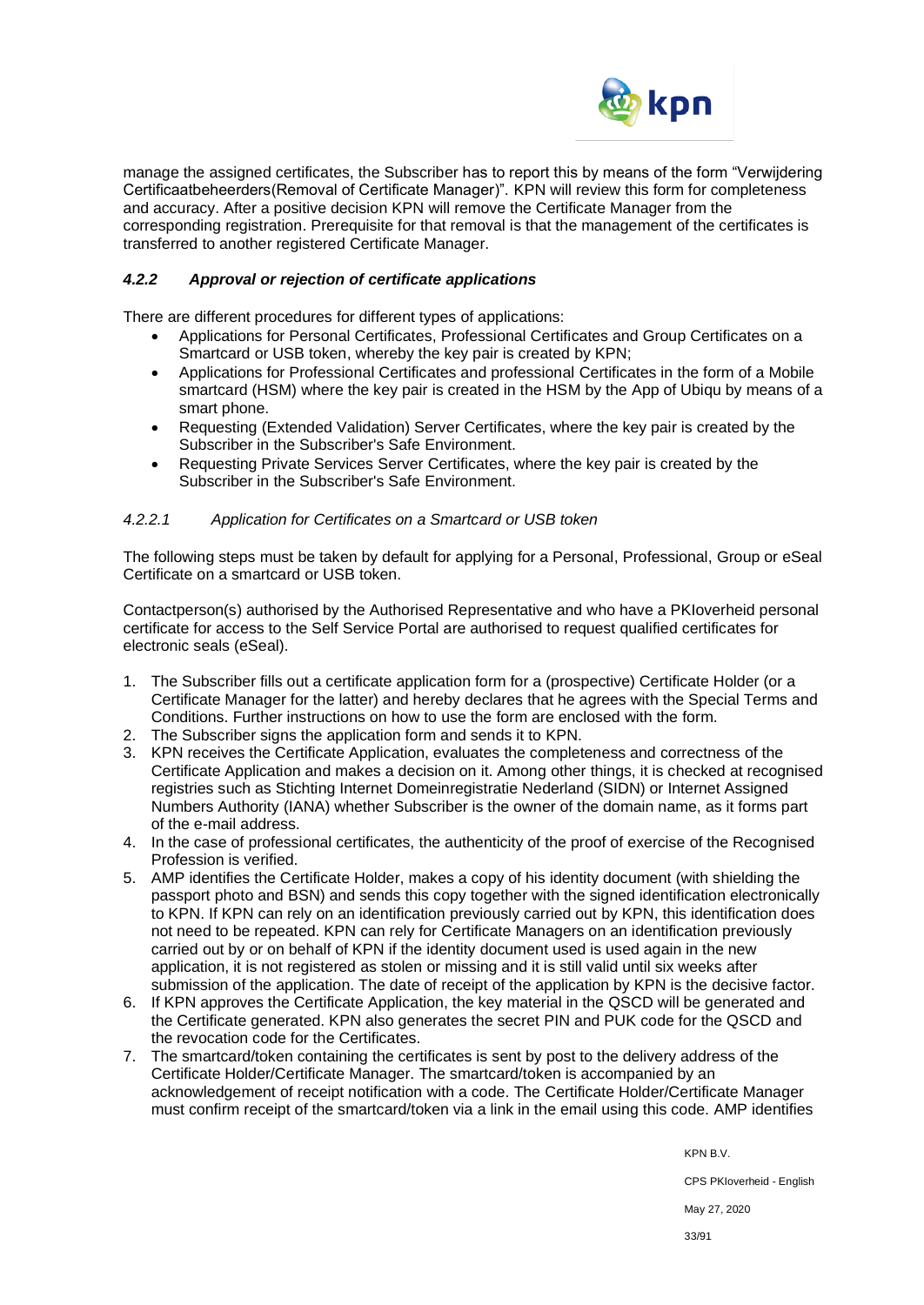

the Certificate Holder, makes a copy of his identity document, sends this copy to KPN electronically together with the signed identification.

8. Upon receipt of the electronic AMP confirmation, KPN will send the document containing the secret PIN and PUK codes for the QSCD/SUD and the certificate revocation code for the Certificates by post to the specified delivery address of the Certificate Holder.

KPN will continue to offer the possibility of allowing identification and issuance at a time/location to be agreed upon.

# *4.2.2.2 Application for Certificates as Mobile Certificates*

For the application of a Mobile Certificate, in principle the same steps (1 to 6) are followed as for the physical Smart Card or USB token. See 4.2.2.1.

The validation of the data and identification take place in exactly the same way. However, no physical product is received in the form of a smart card or token.

- 7. A PINmailer is sent in which the PUK code of the certificate is included.
- 8. KPN sends an order to Ubiqu to generate the key pairs.
- 9. KPN sends a registration and activation code by email and the corresponding CSR to the customer by letter.
- 10.The customer installs the app with the obtained registration and activation code and chooses a pin code.
- 11.With the chosen PIN code, the certificate holder confirms the creation of the certificate.

# *4.2.2.3 Application for Server Certificates*

#### **CAA DNS records.**

The CAA record is a DNS record that gives domain owners extra control over SSL certificates issued for their domains - you use it to indicate which CA may issue certificates for your domains. The CAA record already became a recognised standard in 2013. Although it is often used, it was not compulsory. As of September 2017, it is mandatory for Certificate Authorities to check the CAA record of a domain name as part of the issuance of a certificate. Domain owners are not obliged to fill the record.

#### **What is a CAA DNS Record?**

A Certificate Authority Authorization record, or a CAA DNS record, is designed to allow domain owners to indicate which CA root certificate can be used to sign certificates for the domain in question. Because this certificate belongs to a certain certificate authority, it can effectively indicate which certificates may be issued for a domain. This prevents the issuing of a certificate by another CA that the selected CA.

KPN identifies itself as KPN.COM. If a domain owner wants KPN to be able to issue certificates for its domain, this identification must be included in the CAA record.

Example: IN CAA 0 issue "kpn.com".

KPN is therefore entitled to issue certificates for a certain domain if:

- The DNS of the domain in question does not contain a CAA record.
- The applicant has entered the identification "kpn.com" in the CAA record for the domain concerned.

KPN B.V. CPS PKIoverheid - English May 27, 2020 34/91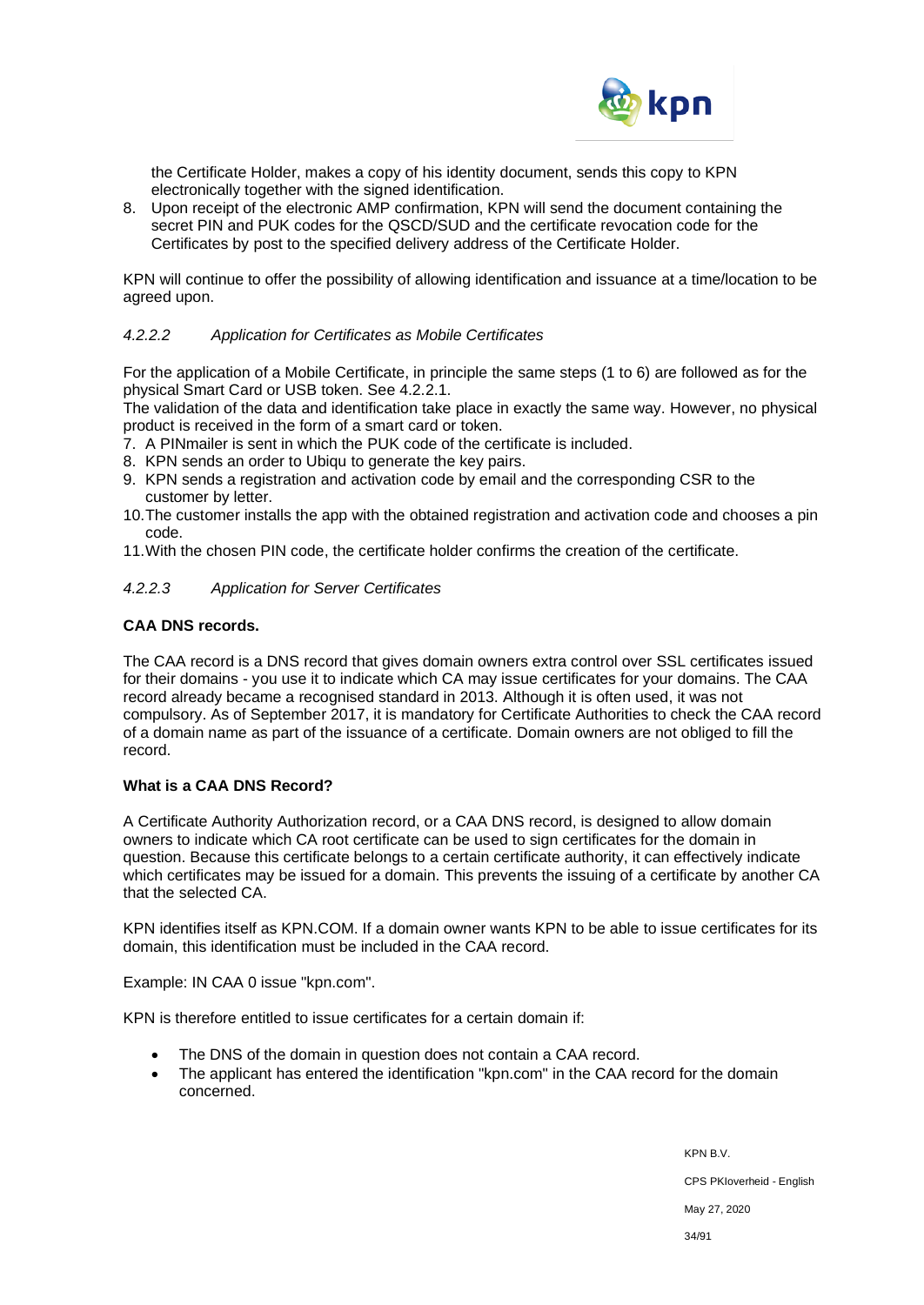

In all other cases, KPN cannot issue the certificate and will contact the certificate applicant.

The Certificate Application for a Server Certificate largely follows the same procedure as mentioned under 4.2.2.1, considering the following difference.

- 1. The Certificate Administrator creates the key pair (length is 2048 bits) in the Subscriber's Safe Environment and sends a Certificate Signing Request (CSR) containing the Public Key. Subscriber completes the electronic application form PKIoverheid Server Certificates for a (future) Certificate Holder. This form can be found on the KPN website [\(https://certificaat.kpn.com/aanvragen/servercertificaten/\)](https://certificaat.kpn.com/aanvragen/servercertificaten/). This site also contains further instructions on how to use the form.
- 2. KPN receives the Certificate Application and assesses the completeness and correctness of the Application. Among other things, it is checked at recognised registries such as Stichting Internet Domeinregistratie Nederland (SIDN) or Internet Assigned Numbers Authority (IANA) whether Subscriber is the owner of the domain name.

KPN has 3 permitted methods for domain validation according to the Baseline Requirements of the CA/BROWSER forum. [\(https://cabforum.org/](https://cabforum.org/)) It concerns the methods:

NB. The numbers below are the corresponding section numbers from the Baseline Requirements of the CABforum, where these requirements are described.

- a) 3.2.2.4.2 Email, Fax, SMS, or Postal Mail to Domain Contact In the Whois application the administrative contact is determined and the administrative contact is asked by email for approval to use the domain in question If the whois data is not available (or if no answer is received from the administrative contact) an email is sent (method b) to the contact person who submitted the application for the certificate containing a code, with the request to put this code in a certain directory on the site (/.well-known/pki-validation) or in a TXT field of the DNS registration of the domain in question (method c);
- b) 3.2.2.4.6 Agreed-Upon Change to Website
- c) 3.2.2.4.7 DNS Change
- 3. KPN will determine whether there is a CAA DNS record for the domain (s) involved and if this occurs whether KPN has been included through its identification kpn.com as a permitted certificate issuer for these domain (s). If this is not the case, KPN will contact the applicant and reject the relevant certificate application.
- 4. In addition, it is also assess whether there is url-spoofing or phishing, therefore [https://www.phishtank.com](https://www.phishtank.com/) or similar will be consulted to see if the domain name does not appear on a spam and/or phishing blacklist. If KPN suspects phishing or other possible abuse, KPN will report this suspicion to [https://www.phishtank.com.](https://www.phishtank.com/)
- 5. Subscriber's KvK data are read in real time from the Chamber of Commerce systems. An OIN is generated automatically from the data of the Chamber of Commerce.
- 6. If KPN approves the Certificate Application, the Certificate is created and sent to the Certificate Manager by e-mail.

#### *4.2.2.4 Application for Extended Validation server / QWAC certificates*

The application for an Extended Validation server / QWAC certificate is basically the same as the application for a server certificate. (see 4.2.2.3)

There is a difference in the validation process with respect to the subscriber process.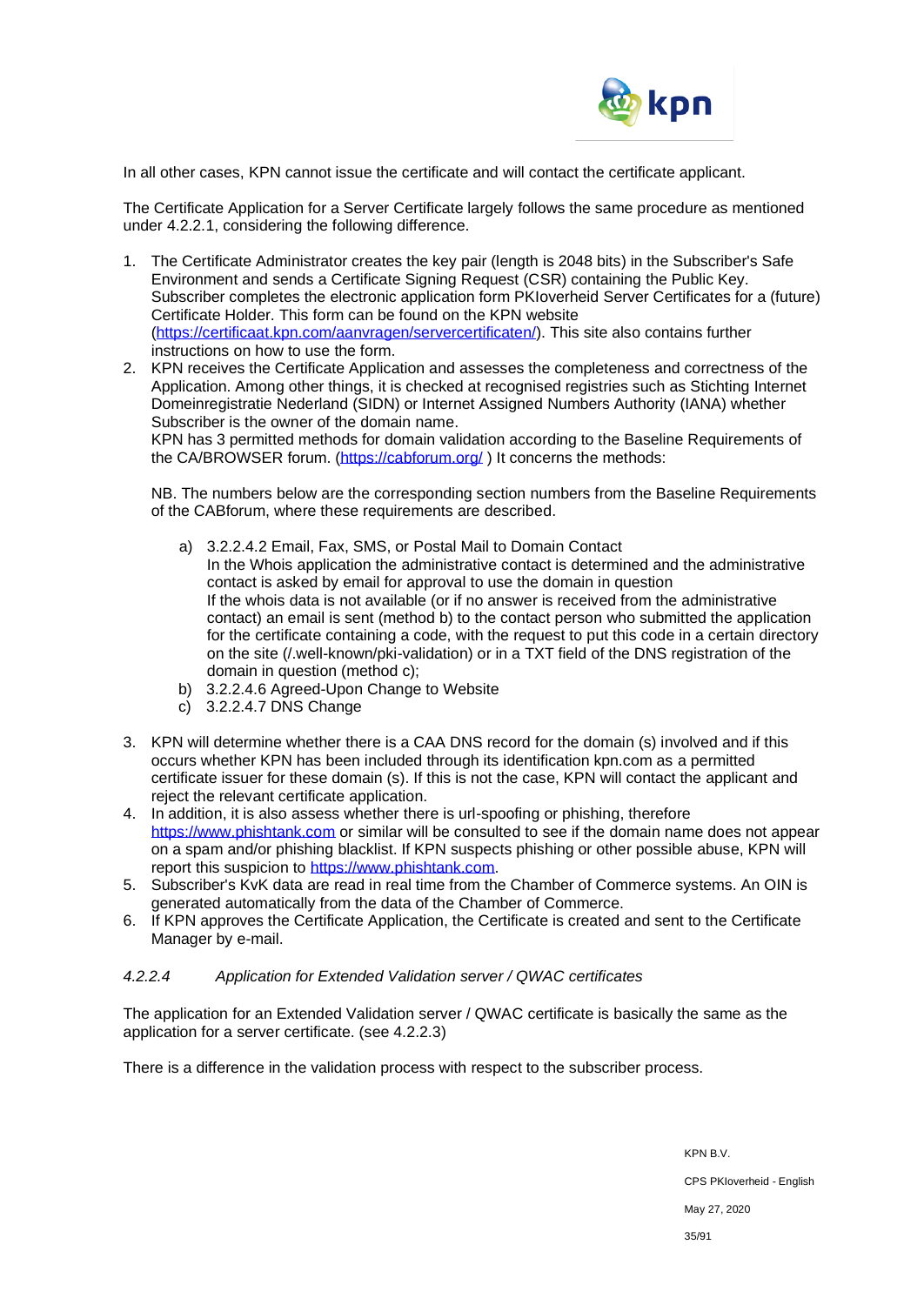

If, based on the requested data, it appears that the subscriber's organization exists for less than three years (calculated from the date of registration in the Trade Register or the date of publication of the law or general order in council until the date of signature of the Extended Validation certificate application), KPN will verify that the subscriber is able to participate in business traffic.

As proof of the accuracy and existence of the specified payment account, KPN will request and verify at least one of the following supporting documents from the Subscriber:

- a statement from a financial institution licensed by DNB in the Netherlands and covered by the Dutch deposit guarantee scheme showing that the subscriber has an active payment account;
- a statement by an external auditor that the subscriber has an active payment account with a financial institution licensed by DNB in the Netherlands and covered by the Dutch deposit guarantee scheme.

#### *4.2.2.5 Distinction in Public and Private Services Server certificates*

A PKIoverheid services server certificate comes in two types, a Public Root and a Private Root server certificate. Server certificates are suitable for securing traffic between systems and traffic to/from websites. Both types of certificates meet the requirements of PKIoverheid, are securely managed and audited by a third, independent party. However, the certificates differ in two respects, the validity period and the applicability of the certificate.

A Public Root certificate is valid for approximately 1 year and 1 month (397 days max). This applies to new certificates to be issued with effect of November 1, 2019. Certificates already issued retain their validity period. This type of certificate is registered with software suppliers and is automatically trusted by web browsers.

A Private Root certificate is valid for 3 years. This type of certificate is not registered with software suppliers and is not automatically trusted by browsers. However, this is not an obstacle if the certificate is used for messaging between systems.

The Certificate request for a Private Services Server certificate is essentially similar to the request for a server certificate. See 4.2.2.3.

#### *4.2.3 Time to process certificate applications*

In principle, KPN uses a period of 10 working days to process a Certificate Application. In principle, because this deadline also depends on the quality of the application submitted.

#### **4.3 Certificate Issuance**

#### *4.3.1 CA actions during certificate issuance*

#### *4.3.1.1 Issuance of Personal, Professional, Group and eSeal Certificates*

AMP informs KPN about the result of the identification. After a positive message, KPN sends out the document containing the access codes for the smart card and the revocation codes of the certificates.

In the event that the certificate holder fails to identify himself, he will be reminded of this after 3 weeks. If after 6 weeks the identification has not taken place, the certificate applications will be revoked without further notice

> KPN B.V. CPS PKIoverheid - English May 27, 2020 36/91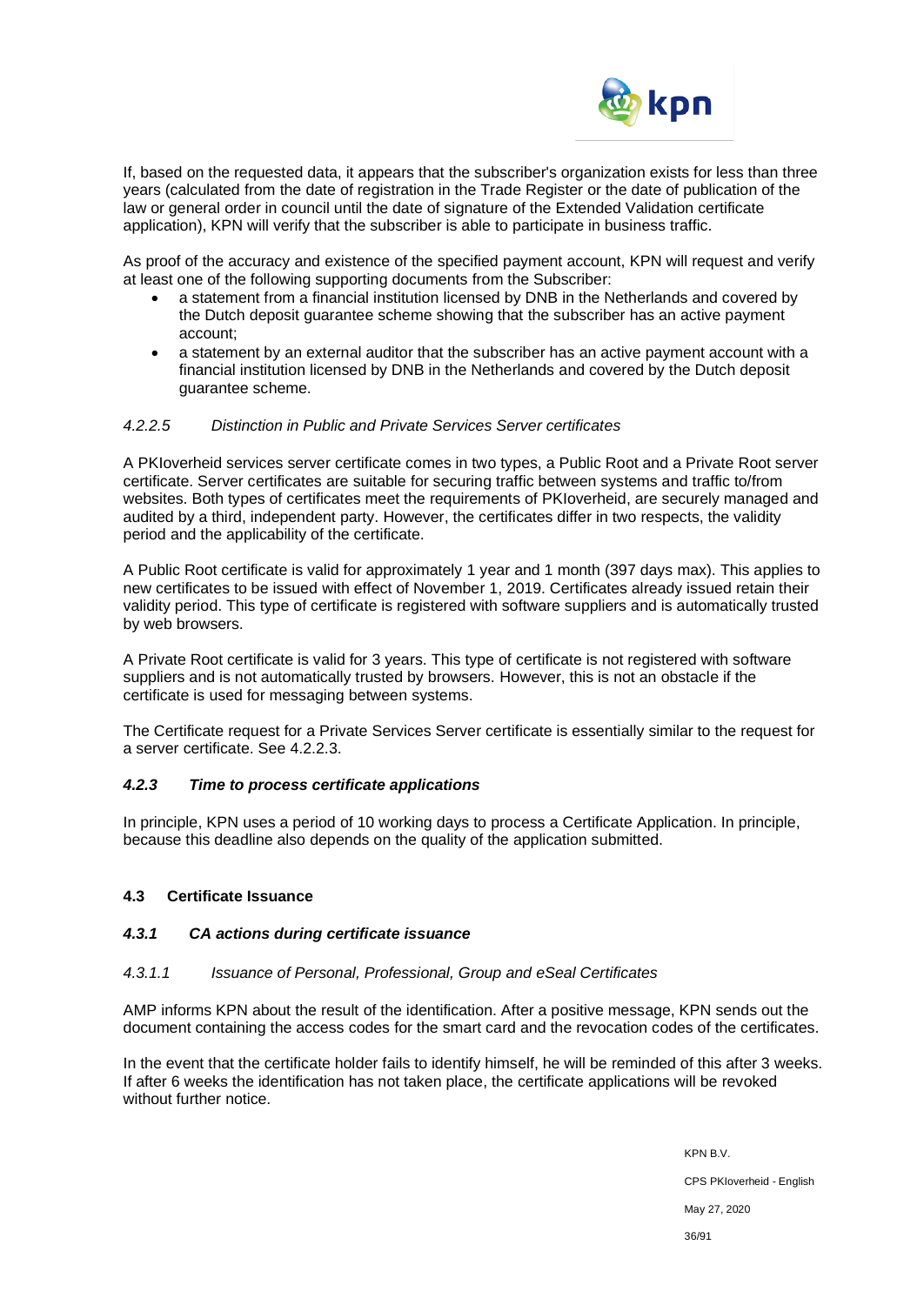

If the Certificate Holder / Certificate Manager has not confirmed receipt within 3 weeks, KPN will send a reminder. If the Certificate Holder / Certificate Manager has not confirmed receipt within 6 weeks, KPN will revoke the Certificates concerned without further notice.

KPN shall confirm the issuance of the Certificate in writing or by e-mail to the Subscriber.

#### *4.3.1.2 Issuance of all types of Server Certificates*

For applications from registered Certificate Managers, KPN sends the created Certificates by e-mail to the specified e-mail address of the Certificate Manager and to the requesting Contact Person.

#### *4.3.2 Notification of certificate issuance to the Certificate Holder or Manager*

Immediately after the generation of the Certificate, completion can be seen via Directory Service. However, because the physical transfer to Subscriber takes place at a later time, this has limited value.

The Certificate Holder shall be explicitly informed of the production by physical transmission of the smartcard, including the certificate produced. The Certificate Manager is explicitly informed of the production by sending the Server Certificate by e-mail to the specified e-mail address.

In the case of a Mobile Smart Card no physical Smartcard is sent. Only a PINmailer is sent containing the PUKcode of the certificate.

The Subscriber (not applicable to Professional Certificates) will be informed by e-mail or post of the creation and transmission of the certificate.

### **4.4 Certificate Acceptance**

#### *4.4.1 Acceptance of Professional, Personal, Group and eSeal Certificates*

The Professional, Personal, Group or eSeal Certificate is deemed to have been issued and accepted as soon as it is received by the (Subscriber/) Certificate holder or Certificate Manager. He/she shall acknowledge receipt via the link provided by e-mail with the code supplied with the smart Card.

The following applies to the Mobile certificate: The customer installs an app with the obtained registration and activation code and chooses a PIN code. With the chosen PIN code, the creation of the certificate is confirmed by the certificate holder.

### *4.4.2 Acceptance of all types of Server Certificates*

The Server Certificate is deemed to have been issued and accepted as soon as the Certificate Manager uses the Server Certificate obtained. The Certificate Manager must check the content of the certificate for completeness and correctness before installing and using it.

In the specific case of municipalities that are likely to arise (see section 3.2.2), the Certificate Manager must explicitly and as soon as possible confirm receipt of the Server Certificate to KPN. The Certificate Manager ultimately has 6 weeks to do so. KPN will remind the Certificate Manager of its obligation after 3 weeks if KPN has not received the acknowledgement of receipt within this period. If the confirmation of receipt has not been received by KPN within 6 weeks, the relevant Server

> KPN B.V. CPS PKIoverheid - English May 27, 2020 37/91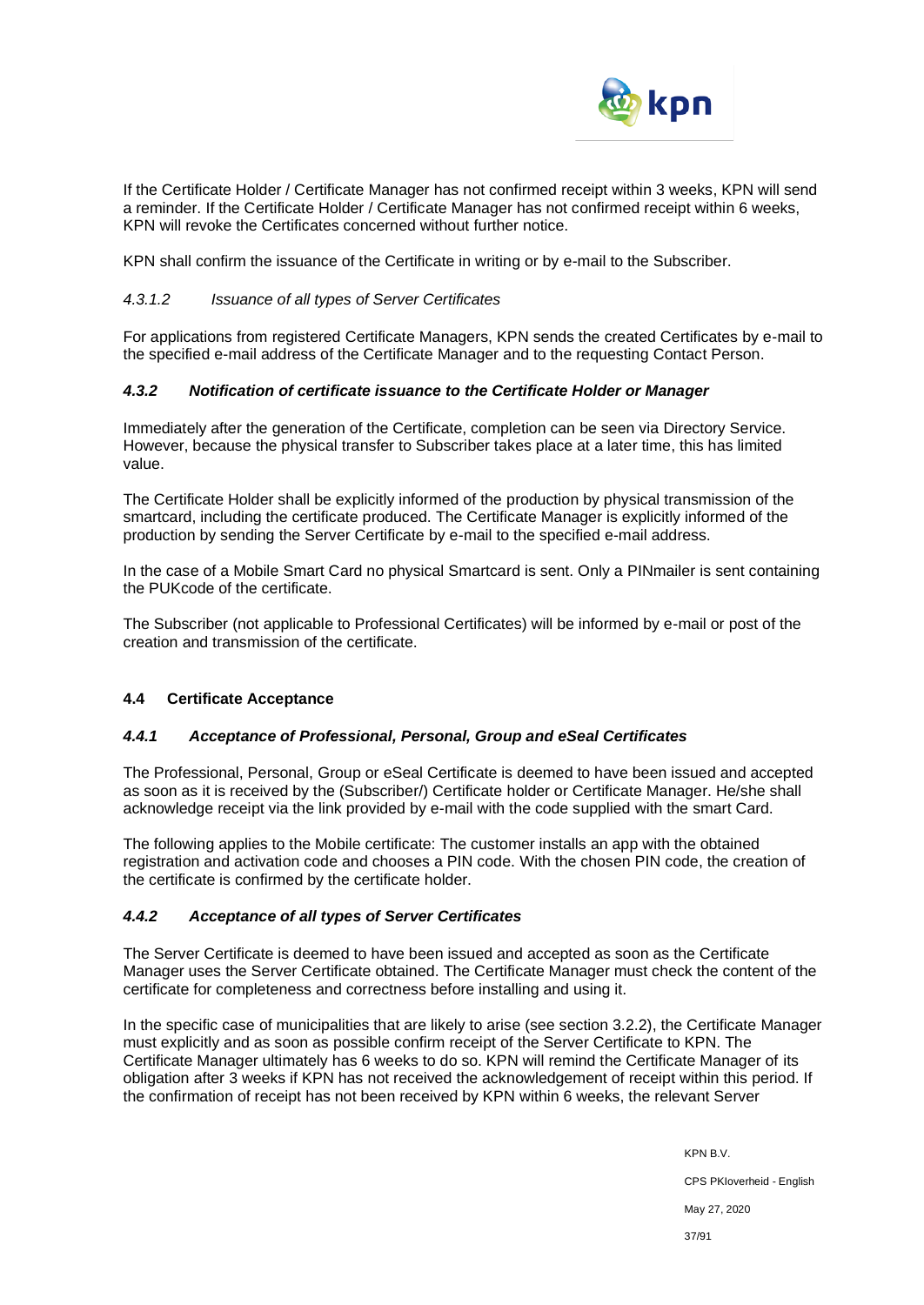

Certificate will be revoked without further notice. KPN will inform the Subscriber about the revocation of the Server Certificate. However, the payment obligation shall remain in full force and effect.

### *4.4.3 Publication of the Certificate by the CA*

After the Certificate has been issued, it will be included directly in the Directory service.

#### **4.5 Key Pair and Certificate Usage**

The responsibilities and in particular the associated obligations of the Subscriber and the Certificate Holder/Certificate Manager are described in the Special Terms and Conditions. By signing the various forms or by relying on them, the parties concerned agree to these Special Terms and Conditions. In addition, it is important for them to take note of the Programme of Requirements of PKIoverheid in general and the applicable CP in particular. The CP sets out all the requirements to which all parties involved in the certification service delivery must comply.

Before relying on a Certificate, it is particularly important for relying parties to first check the validity of the entire chain from the Certificate to the Root Certificate.

Furthermore, the validity of a Certificate should not be confused with the authority of the Certificate Holder to perform a certain action on behalf of an organization or on the grounds of his/her profession. PKIoverheid does not regulate authorisation. The trustee must convince himself/herself of the authorisation of the Certificate Holder in another way.

#### **4.6 Certificate renewal**

KPN does not offer any possibility to renew PKIoverheid Certificates. A request for renewal shall be treated as a request for a new certificate.

### **4.7 Certificate re-key**

Keys of Certificate Holders shall not be reused after expiry of the validity period or after the corresponding Certificates have been revoked.

#### **4.8 Certificate modification**

KPN does not offer any possibility to modify the content of PKIoverheid Certificates. If the information in the Certificate no longer corresponds to the actual situation, the Subscriber is obliged to revoke the Certificate in question immediately. If desired, the Subscriber can then apply for a new Certificate.

### **4.9 Certificate Revocation and Suspension**

#### *4.9.1 Circumstances leading to revocation*

In the following cases, the Subscriber and/or the Certificate Holder is obliged to submit a request to KPN to revoke the Certificate immediately and without delay:

> KPN B.V. CPS PKIoverheid - English May 27, 2020 38/91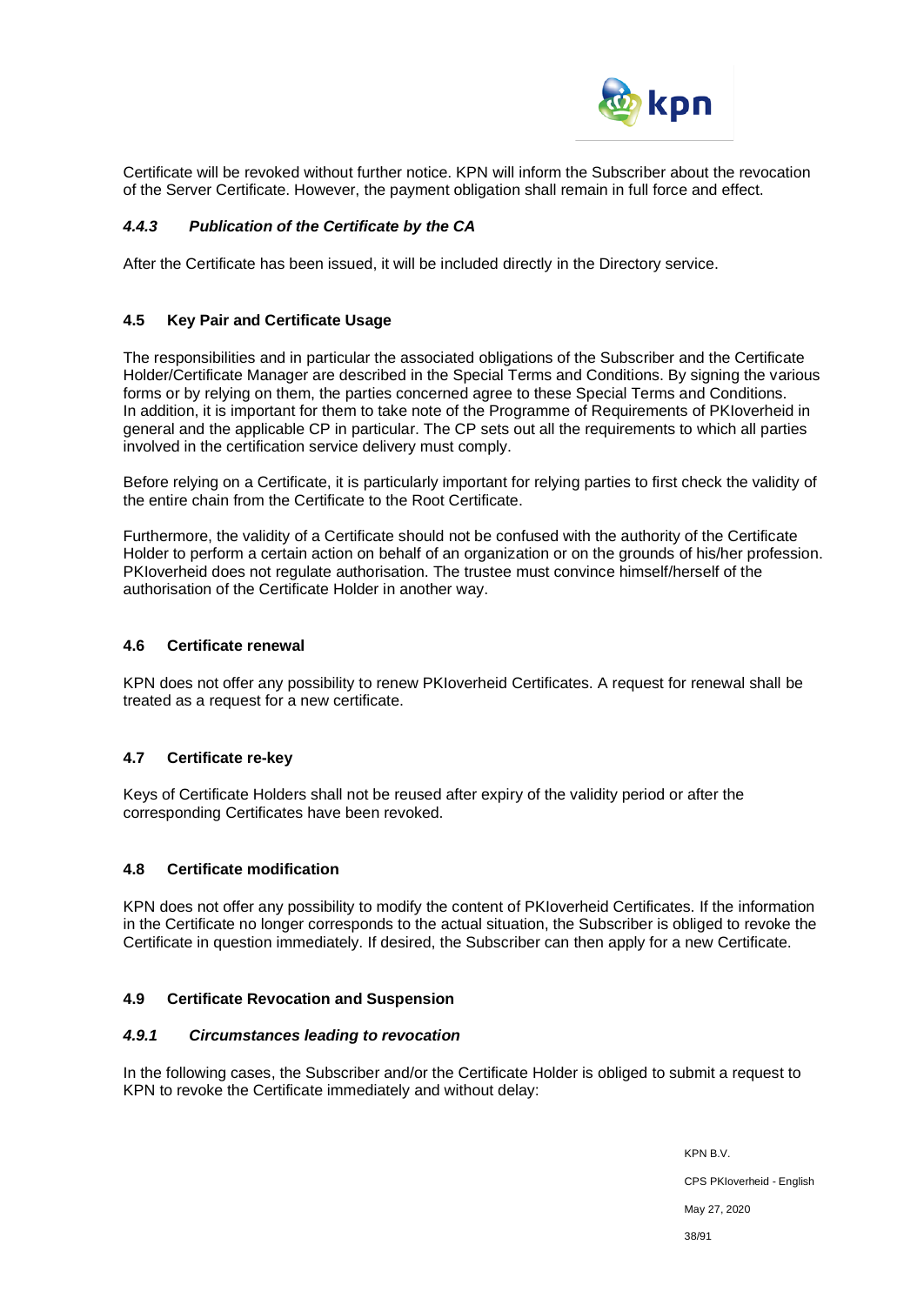

- loss, theft or compromise of the Certificate, the private key, the QSCD/SUD, the PIN code and/or PUK code;
- errors in the content of the Certificate:
- changes in the information contained in the Certificate (name, e-mail, etc.);
- changes in the particulars necessary for the reliability of the Certificate, such as termination of employment or professional activity;
- death of the Certificate Holder (in the case of Personal or Professional Certificates);
- Termination or bankruptcy of the organization of the Subscriber (in the case of Organizationrelated Certificates);

In addition, certificates will be revoked in the following cases if:

- the subscriber indicates that the original request for a certificate was not allowed and the subscriber does not give his consent with retroactive effect.
- KPN possesses sufficient evidence:
	- o that the subscriber's private key (corresponding to the public key in the certificate) is affected, and/or
	- o a suspicion of compromise, and/or
	- o an inherent security weakness, and/or
	- o that the certificate has been misused in some other way.

A key shall be considered impaired in the event of unauthorized access or suspected unauthorized access to the private key, lost or suspected lost private key or QSCD/SUD, stolen or suspected stolen key or QSCD/SUD or destroyed key or QSCD/SUD.

- A subscriber does not fulfil his obligations as set out in
	- o this CP and/or
	- o KPN's corresponding CPS and/or
	- o the agreement that KPN has concluded with the subscriber.
- KPN is informed or otherwise becomes aware of a material change in the information contained in the certificate. An example of this is: a change in the name of the certificate holder.
- KPN determines that the certificate has not been issued in accordance with this CP or KPN's CPS or the agreement entered into by KPN with the subscriber.
- KPN determines that information in the certificate is not correct or misleading.
- KPN ceases to operate and the CRL and OCSP services are not taken over by another Trust Service Provider.

Note: In addition, certificates may be revoked as a measure to prevent or combat a disaster. The compromise or alleged compromise of KPN's private key, with which certificates are signed, is certainly considered to be a disaster.

Also, if the algorithm used has been compromised, threatens to be compromised or in general becomes too weak for the purpose for which it is used, revocation can be applied where appropriate.

For (EV SSL/QWAC) server certificates also the following reasons apply:

- KPN is informed or becomes aware that the use of the domain name in the certificate is no longer legally permitted (e. g. by a court order).
- The Subscriber uses a "code signing" certificate to digitally sign "hostile code" (including spyware, malware, trojans etc.).
- The PKIoverheid Policy Authority or Agentschap Telecom (supervisory body for eIDAS in the Netherlands) concludes that the technical content of the certificate poses an irresponsible risk to subscribers, relying parties and third parties (such as browser parties) and requests KPN to revoke the certificate.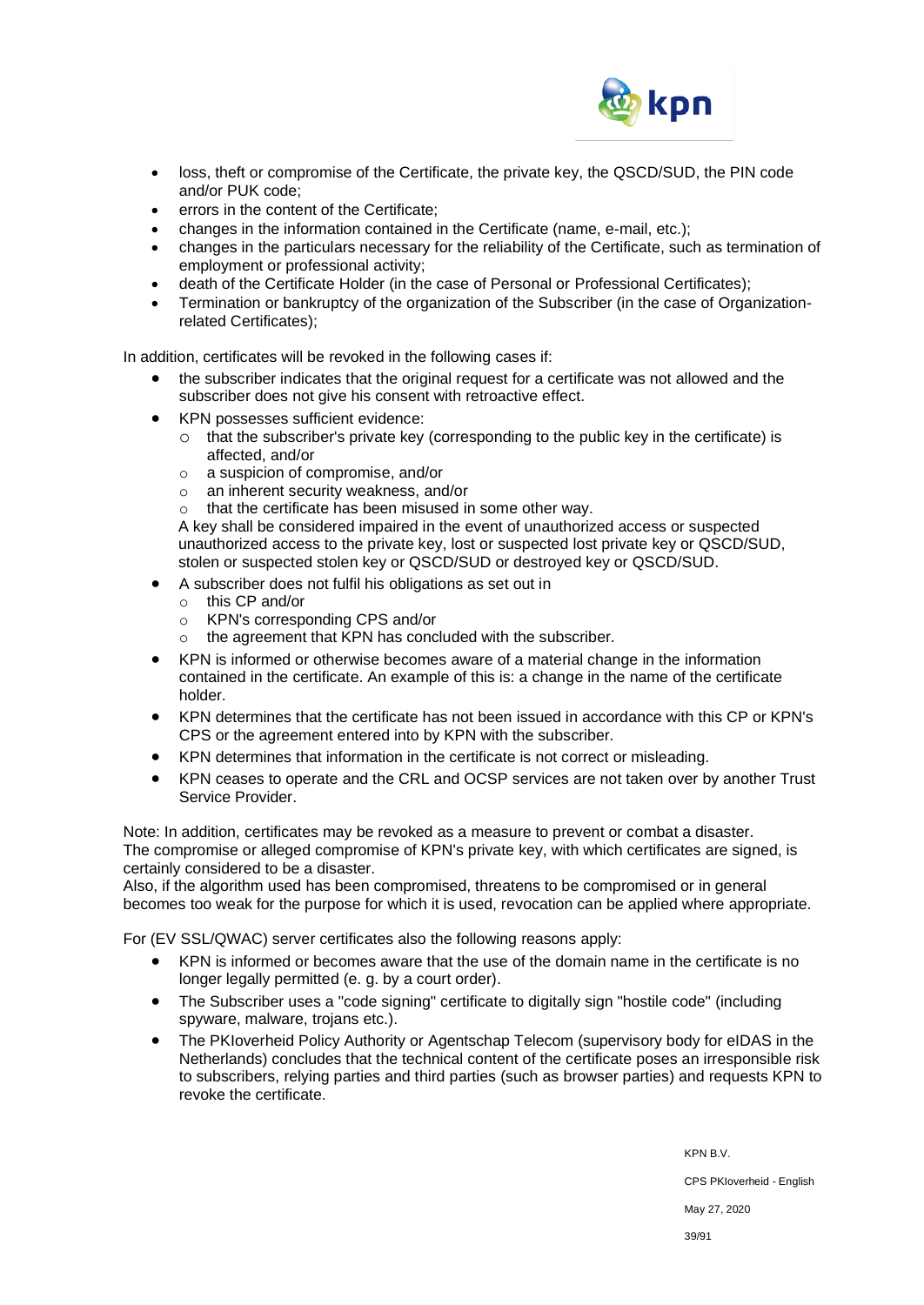

If a Server certificate has been revoked or if the validity of the Server certificate has expired, it is no longer permitted to use the private key, which is part of the public key of the relevant services server certificate.

Server Certificates issued to a municipality involved in a municipal reclassification need not be revoked immediately as long as the names of the certificate holders concerned do not change. The same applies to ministries involved in redeployment/merger of ministries. If the name of the certificate holder changes in connection with the municipal redivision or merger, the certificate concerned shall be revoked.

Certificates can be revoked by KPN without further intervention if the Subscriber, the Certificate Holder and/or the Certificate Administrator do not comply with the obligations in the Special Terms and Conditions. The reason for each revocation independently carried out by KPN is registered by the company.

In the Mobile certificate application, if the "profile" on the smartphone is deleted, this will be detected by Ubiqu and reported to KPN. This is the signal for KPN to revoke the certificate. The certificate holder will be informed of this revocation.

KPN ensures that the date and time of revocation of (Services) Certificates can be determined precisely. In case of doubt, the time set by KPN will be considered as the moment of revocation.

If a (Services) Certificate has been revoked, it cannot be made valid again.

#### *4.9.2 Who may make a request for revocation?*

KPN will revoke a Certificate following a request to do so from the Subscriber, the Certificate Holder, the Certification Manager or the Policy Authority of PKIoverheid. KPN itself may also initiate a revocation request.

A Relying Party may not request a revocation, but may indicate the suspicion of a circumstance that may give grounds for revocation of a Certificate. KPN will investigate such a report and, if there is reason to do so, will revoke the Certificate.

#### *4.9.3 Procedure for a request for revocation*

A request for revocation or notification of a circumstance that may lead to the revocation of a Certificate may be made by email or online (Self Service Portal) at:

#### <https://certificaat.kpn.com/intrekken/>

It should be stressed that if the revocation serves an urgent interest, this should be done via the procedure described in section 1.5.2.

KPN ensures that the date and time of revocation of Certificates can be determined precisely. In case of doubt, the time set by KPN will be considered as the moment of revocation.

If a Certificate has been revoked, it cannot be made valid again.

If the "profile" on the smartphone is deleted with the Mobile certificate, this will be detected by Ubiqu and automatically notified to KPN, which will treat it as an automatic revocation request. See 4.9.1

> KPN B.V. CPS PKIoverheid - English May 27, 2020 40/91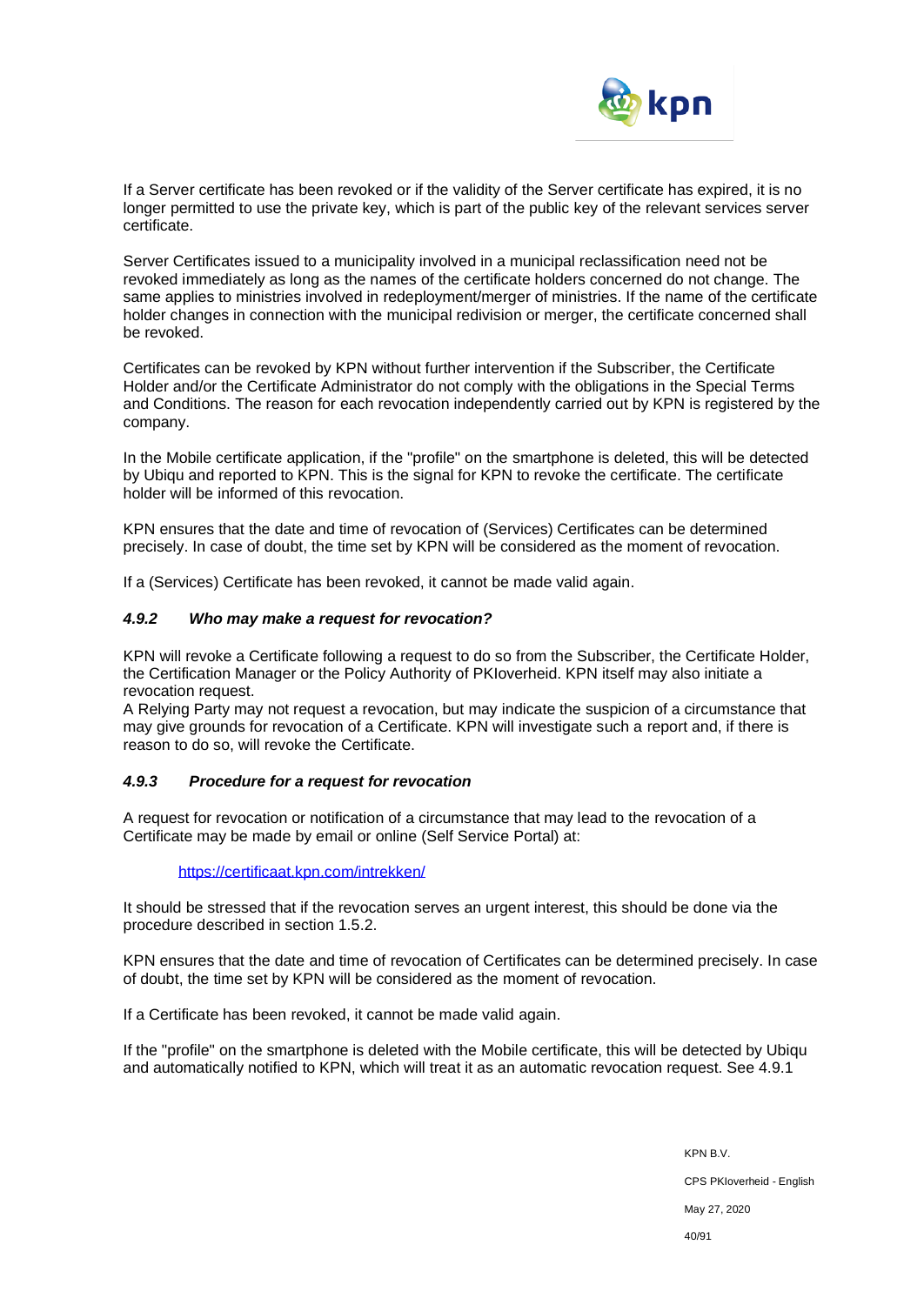

## *4.9.4 Duration for processing revocation request*

As indicated, if the revocation has an urgent interest, this should be done electronically via the online / real time revocation pages.

Requests for revocation by letter shall be considered only on the following working day at the earliest and processed within four hours after receipt.

#### *4.9.5 Verification conditions when consulting certificate status information*

Relying Parties shall be obliged to verify the current status of a Certificate (revoked/not revoked) against the date stated in the Certificate by the end of validity date and by reference to the Certificate Status Information, linked to the time when the Certificate is/will be used. Certification status information can be obtained by consulting the CRL, OCSP or Directory Service. Relying Parties are also obliged to check the Electronic Signature with which the CRL has been signed, including the associated certification path.

Revoked Certificates shall remain on the CRL until their original validity date has expired. Thereafter, Relying Parties can only verify the status of that Certificate through via KPN's online Directory Service or through OCSP.

If a Relying Party wishes to rely on a certificate that he/she has received from a Court Bailiff (a member of the Royal Netherlands Bailiffs Association), he/she must, in addition to the above mentioned inspections, also check whether the Bailiffs mentioned in the certificate mentioned on the date of use of the certificate by the Court Bailiffs, are listed in the register to which the URL mentioned in the certificate [\(www.registergerechtsdeurwaarders.nl](http://www.registergerechtsdeurwaarders.nl/)) refers.

If the Court Bailiff has been suspended on the date of use of the certificate by the Court Bailiff, the relevant certificate cannot and may not be relied on.

If the register is not available, the Relying Party should independently obtain information from the Royal Netherlands Bailiffs Association (dutch: Koninklijke Beroepsorganisatie van

Gerechtsdeurwaarders) in order to determine whether the Bailiffs are listed in the register kept by the Royal Bailiffs Association.

### *4.9.6 CRL issuance frequency*

The update of the CRL is initiated every 60 minutes, after the CRL has been generated, the CRL is published. A CRL is valid for 24 hours.

After the expiry date of the issuing CA the last CRL will be published for at least 1 month.

#### *4.9.7 Maximum delay for CRL issuance*

KPN will revoke the (Services) Certificate no more than four hours after an authorised online revocation request has been received.

### *4.9.8 Online revocation status check*

In addition to the publication of CRLs, KPN also provides certificate status information via the socalled OCSP. The OCSP configuration is in accordance with IETF RFC 6960.

OCSP validation is an online validation method whereby KPN sends an electronically signed message (OCSP response) to the trustee after the trustee has sent a specific request for status information (OCSP request) to the OCSP service (OCSP responder) of KPN.

> KPN B.V. CPS PKIoverheid - English May 27, 2020 41/91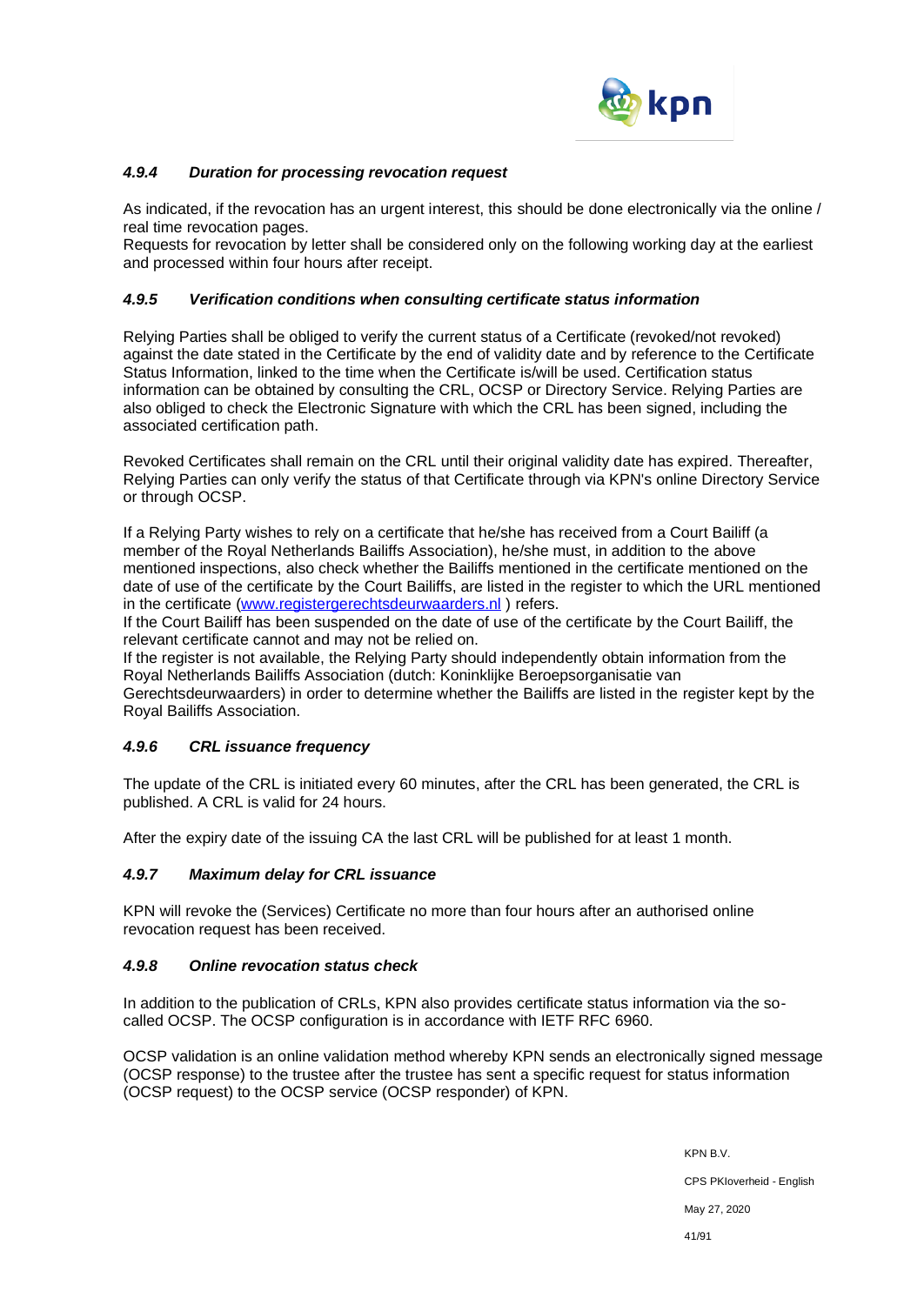

The requested OCSP response shows the status of the relevant certificate.

The status can contain the following values: good, revoked or unknown. If an OCSP response is not received for any reason, no conclusion can be drawn regarding the status of the certificate. The URL of the OCSP responder with which the revocation status of a Certificate can be validated is shown in the AuthorityInfoAccess.uniformResourceIndicator attribute of the certificate.

An OCSP response is always sent and signed by the OCSP responder. A Relying Party shall verify the signature in the OCSP response with the system certificate included in the OCSP response. This system certificate has been issued by the same Certification Authority (CA) as the CA that issued the Certificate whose status is being requested.

After the validity date of the issuing CA, the OCSP validation facility will be discontinued.

#### **4.10 Certificate Status Service**

The CRL is part of a CA system. This system is available 24 /7 hours a week,

Also, in the event of system failures, service activities or other factors beyond KPN's reach, KPN will ensure that for revocation requests submitted online a new CRL is issued within four hours after this submission. For this purpose, a fall-back location and scenario has been designed, among other things, which is regularly tested in combination with redundant data processing and storage.

In addition to consulting the certificate status via CRL and OCSP, it is also possible to request this via the Directory Service.

#### **4.11 End of subscription**

If a Subscriber wishes to terminate the subscription with KPN, a form entitled' Opzeggen abonnement (Eng: Subscription cancellation)' can be used. Before KPN can terminate the subscription, all Subscriber's Certificates must be revoked.

Those municipalities that cease to exist because of a municipal reclassification or those ministries that cease to exist because of a ministerial reclassification should not terminate their subscription to KPN immediately but ultimately should terminate their subscription. Not directly because in those cases the rights and obligations of the old organization are taken over by the new organization. But in the end, it is because the old organization formally ceases to exist.

KPN will take receipt of the form, assess its completeness and accuracy and decide on it. Part of this assessment is whether the Subscriber has revoked all Certificates issued to Subscriber. KPN informs the Subscriber about the decision.

Suspension of Certificates is not supported by KPN

### **4.12 Key Escrow and Recovery**

By default, there is no Escrow of Private Keys. There is no possibility to include Private keys related to Signature Certificates and Authenticity Certificates in Escrow.

> KPN B.V. CPS PKIoverheid - English May 27, 2020 42/91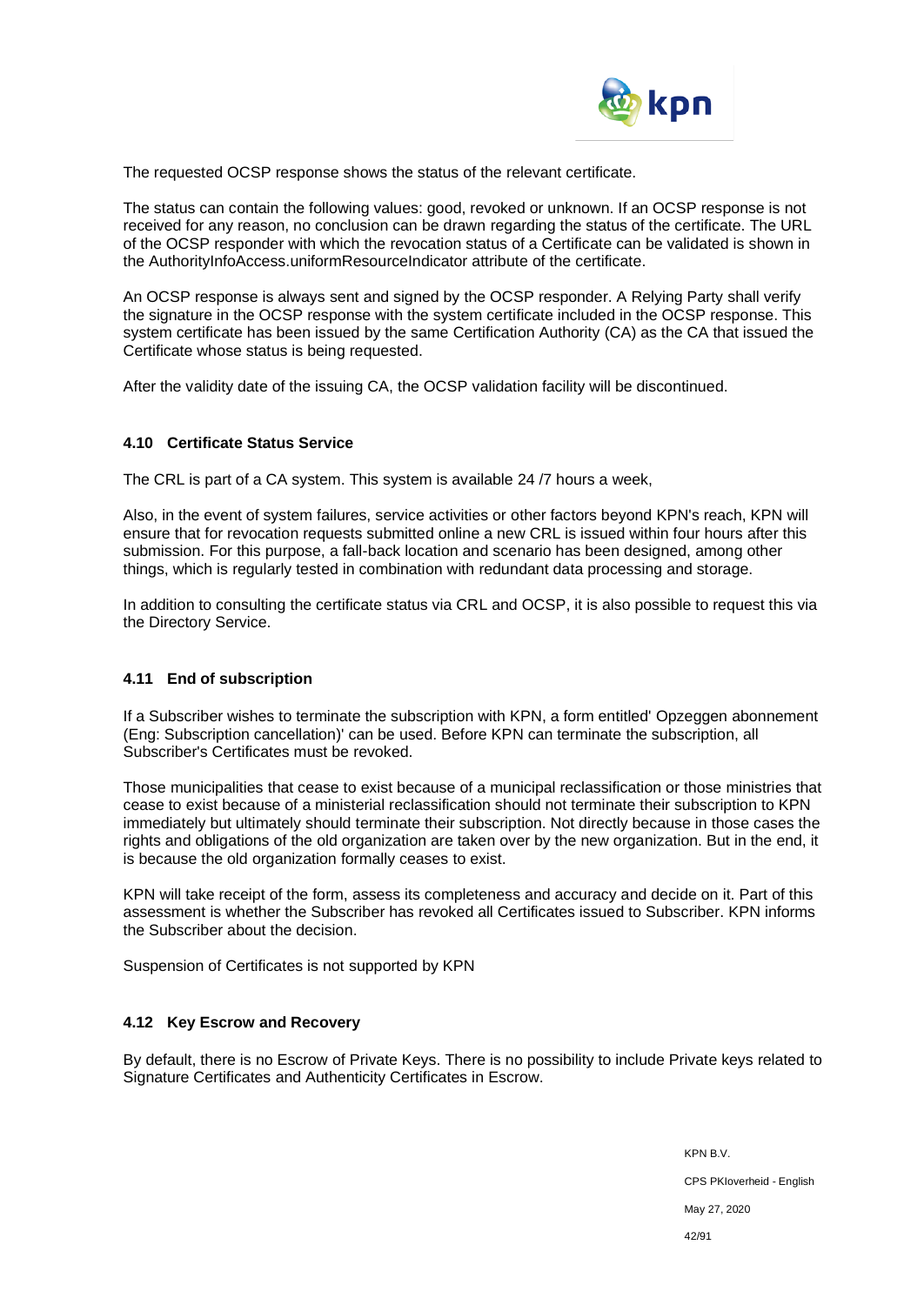

# **5 Facility, Management, and Operational Controls**

KPN's certification service provider business unit is certified against ISO9001:2015, ISO27001:2013, ETSI EN 319 411-1 and ETSI EN 319 411-2. Both the Quality Management System and the Information Security Management System are continuously focused on improving these systems through the PDCA cycle.

### **5.1 Physical security controls**

### *5.1.1 Location, construction and physical protection*

The certification services are managed in and delivered from a highly secure environment within KPN's computing centre in Apeldoorn. This environment complies with the laws and regulations in force for the government, including the Wet Bescherming Staatsgeheimen 1951 (Eng: Act on the Protection of State Secrets).

Physical access to the secure environment is achieved through a combination of procedural and technical and constructional measures. Access to the building and the secure environment is monitored by electronic (biometric) and visual means. The entrance system of the building records the entry and exit of staff and visitors. The building is monitored by a security company for 7\*24 hours.

The security systems automatically detect attempts at (un)authorized access. The technical measures are supported by various procedures, including movement sensors that monitor persons and materials (for cryptographic key management). The technical infrastructure, including the security systems, is located in protected areas with a designated manager. Access to these areas is registered for audit purposes.

Domestic regulations are in force for the registration and supervision of visitors and service personnel of third parties. Arrangements have been made with service companies for access to certain rooms. In addition, the building management department checks the incoming and outgoing goods (based on accompanying documents).

KPN's secure environment offers standard up to at least five physical barriers to the production environment. For non-production (offline) storage of cryptographic hardware and material, for example, six levels apply.

Improper access to the secure environment requires compromising multiple systems. Depending on the space, this can be a combination of knowledge, QSCD/SUD, biometric data, access guidance and visual inspection. Additional measures include intrusion detection and video recordings. The different access control systems are separated from each other and monitor access to the secure environment. The segregation of duties in combination with five or six physical barriers prevents one individual from gaining access to KPN's critical equipment.

KPN has taken numerous measures to prevent emergencies in the secure environment and/or limit damage. Examples are

- Lightning rod;
- Air conditioning facilities
- Backup of electricity supply by means of an own electrical device;
- Constructional measures (fire resistance, drainage, etc.);

KPN B.V. CPS PKIoverheid - English May 27, 2020 43/91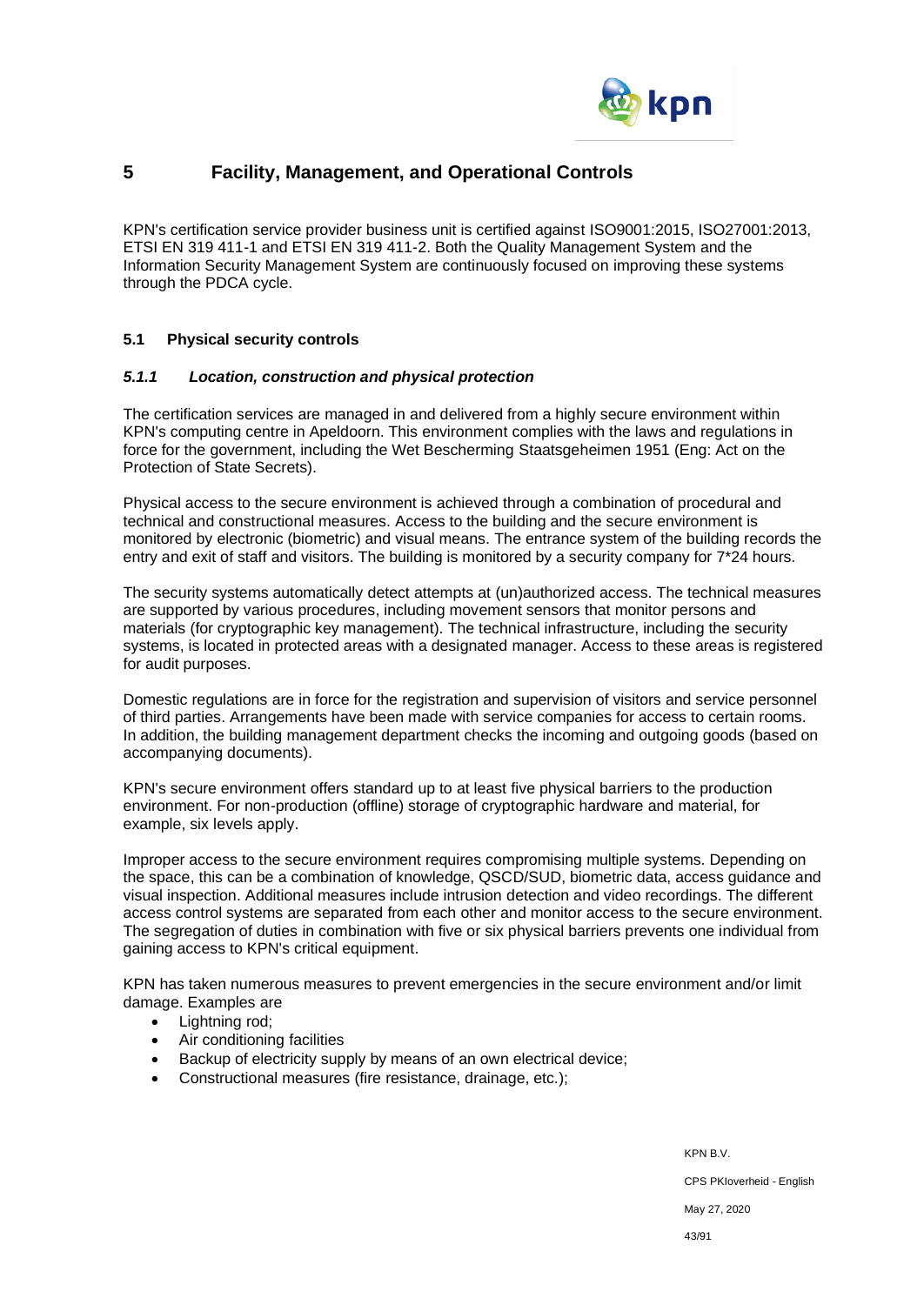

• Fire prevention by means of automatic and manual fire alarm devices. This in combination with targeted, automated fire extinguishing.

The measures are tested on a regular basis. In exceptional cases, an escalation plan shall take effect. The police and fire brigade are familiar with the specific situation regarding KPN's secure environment.

#### *5.1.2 Physical Security Certificate Holders/Managers*

No further provisions in the case of Professional Certificates, Personal Certificates or Group **Certificates** 

If a (EXTENDED VALIDATION) Server certificate is involved, then the key material must have been generated in a Safe Environment and the Private Key must be permanently accommodated therein. For further explanation, see the definition of Safe Environment (Section 1.6).

In the case of the mobile certificate, all status changes - upon application and as a result of use - are centrally logged on the KPN Servers in the secure environment of the KPN data center. The key material is located on an HSM in the same environment.

#### *5.1.3 Storage of media*

Storage media from systems used for PKIoverheid Certificates are handled safely within the building to protect them from unauthorized access, damage and theft. Storage media are meticulously removed when no longer needed.

#### *5.1.4 Waste disposal*

KPN has signed an agreement with a professional waste disposal company for the safe disposal of waste, used paper and the like. KPN's staff are obliged to dispose of all waste paper in the closed paper containers throughout the building.

### *5.1.5 Off-site backup*

Media containing data and software are also stored in another KPN building, with as a minimum an equivalent level of security.

### **5.2 Procedural Controls**

Security duties and responsibilities, including confidential functions, are documented in job descriptions. These have been drawn up based on the segregation of duties and powers and in which the sensitivity of the function has been established. Where applicable, a distinction has been made in the job descriptions between general functions and specific TSP functions.

Procedures have been drawn up and implemented for all confidential and administrative tasks that affect the provision of Certification Services.

Authorisation of the TSP staff takes place based on the need-to-know principle.

KPN B.V. CPS PKIoverheid - English May 27, 2020 44/91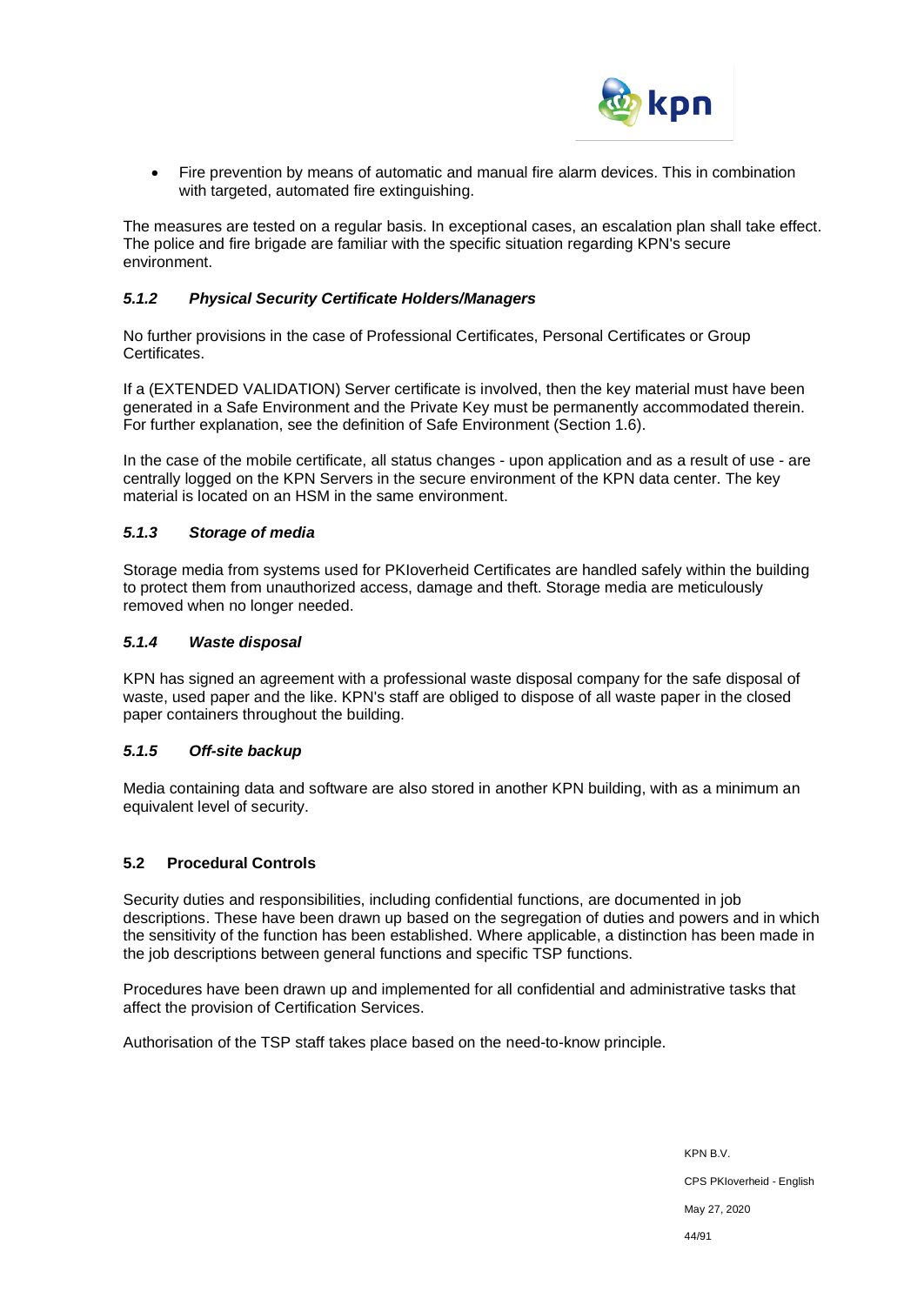

# *5.2.1 Trusted Roles*

KPN has implemented a Trusted Employee Policy. Among other things, this policy describes the job categories and roles for which the status "trusted" is described. This mainly concerns positions involved in the management of certificates and key material, positions involved in system development, management and maintenance and positions in security management, quality management and auditing. See also 5.3.2. Trusted Employee Policy.

### *5.2.2 Number of persons required per task*

Multiple employees are required to carry out certain pre-defined activities in the areas of key, certificate management, system development, maintenance and management. The need to have a certain activity with several people is enforced by means of technical facilities, authorisations in combination with identification/authentication and additional procedures.

## *5.2.3 System Administration Controls*

KPN ensures procedural security through the application of ITIL management processes. ITIL is a methodology for standardizing IT management processes with the aim of bringing, maintaining and where possible improving the quality of these processes to a defined level.

KPN has separate systems for development, testing, acceptance and production. These systems are managed using the ITIL procedures referred to above.

The transfer of software from one environment to another is controlled using the change management procedure. This procedure includes, among other things, maintaining and recording of versions, making changes and emergency repairs to all operational software.

The integrity of all systems and information used for PKIoverheid Certificates is protected against viruses, malicious software and other possible disruptions to service provision through an appropriate combination of physical, logical and organizational measures. These measures are preventive, repressive and corrective in nature. Examples of measures taken include: logging, firewalls, intrusion detection and system redundancy.

KPN has provided for timely and coordinated action to respond quickly to incidents and to limit the impact of security breaches. All incidents shall be reported as soon as possible after they occur.

If an incident or other event in any way could threaten or affect the reliability of the certification service and/or the image of the PKI for the government, this will be reported immediately to the PKIoverheid Policy Authority.

### *5.2.4 Segregation of Duties*

KPN uses a segregation of duties between executive, decisive and controlling tasks. In addition, there is also a segregation of functions between system management and operation of the systems used for PKIoverheid Certificates, as well as between Security Officer (s), System auditor (s), System administrator (s) and operator (s).

> KPN B.V. CPS PKIoverheid - English May 27, 2020 45/91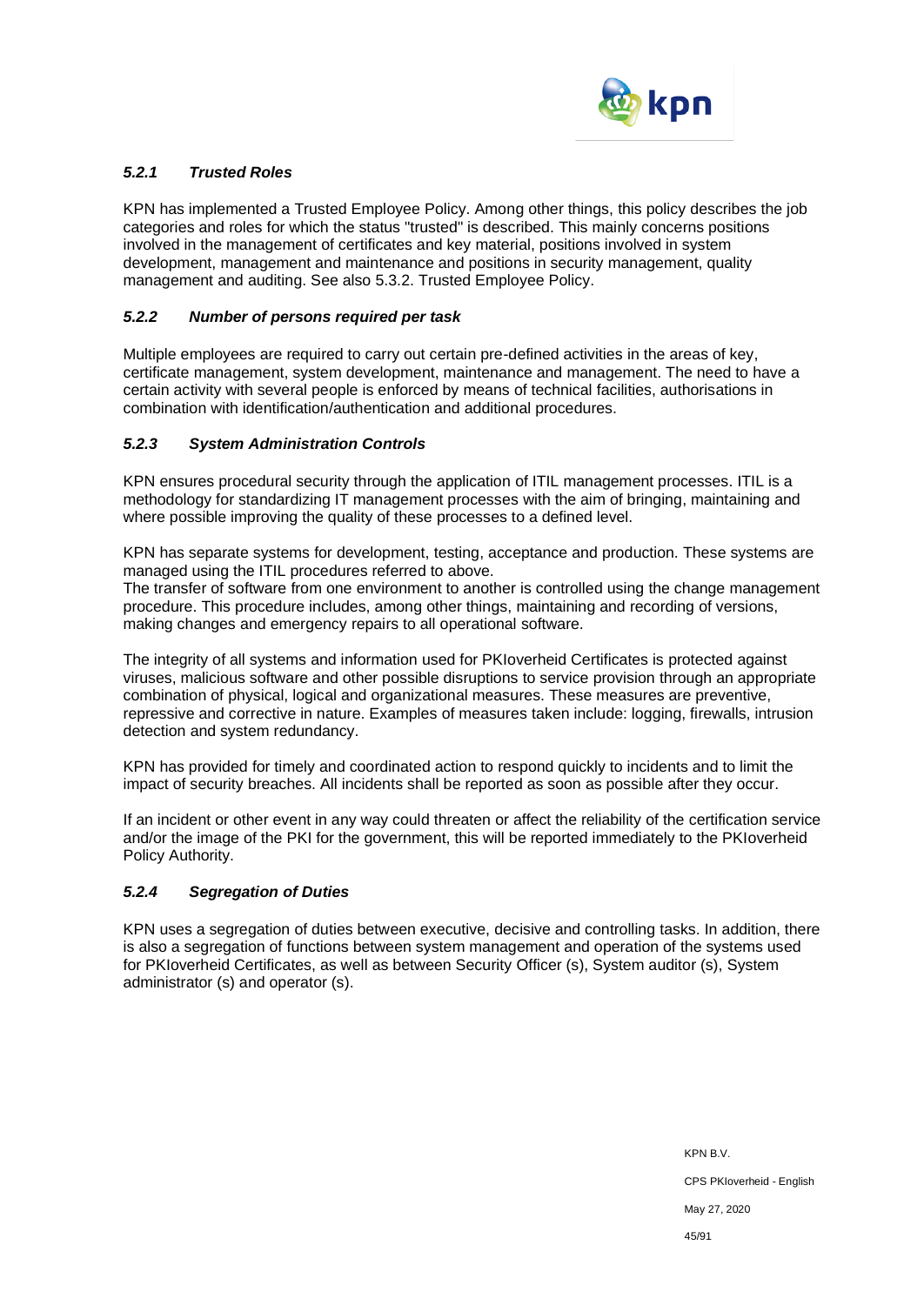

### **5.3 Personnel Controls**

### *5.3.1 Expertise, experience and qualifications*

KPN deploys personnel with sufficient expertise, experience and qualifications to deliver PKIoverheid Certificates.

KPN has determined which knowledge and experience is required for each function to be fulfilled properly. This is maintained, because developments in the field of expertise follow one another quickly. In addition, each employee's knowledge and experience is registered. A training plan is drawn up each year as part of the Planning & Control cycle and, once approved, the budget required to implement the plan is made available. The implementation of the plan is monitored and recorded. Where necessary, the training courses are made compulsory and, where possible, stimulated. Employees are also trained on the job. Employees are trained and trained as widely as possible, on the one hand to be able to use them as widely as possible and, on the other hand, to offer them as much variation in the range of tasks as possible.

The employees are followed by a Performance Management (PPM) cycle consisting of objectives interview, a functioning interview and an assessment interview.

## *5.3.2 Trusted Employee Policy*

KPN has drawn up and implemented a Trusted Employee Policy for its certification services. In formulating and maintaining this policy, the possibilities and impossibilities of generally applicable legislation and regulations such as the Dutch Civil Code, the Wbp and the European eIDAS Regulation and (customer) specific legislation and regulations from, for example, De Nederlandse Bank, the Pension and Insurance Chamber and the PKIoverheid have been carefully considered. This Policy describes in detail how, for example, a pre-employment screening (mandatory for those employees involved in the certification service provision), the issuing of a Statement of Conduct (VOG) pursuant to the Wji (also mandatory) and the conduct of security screening by services such as the General Intelligence and Security Service or the Military Intelligence and Security Service in order to obtain a Statement of No Objections (VGB). The policy also includes the options available to management if an employee or future employee does not wish to cooperate or if the outcome of the investigation is not positive.

Other provisions from the TEP are:

- Personnel who are not employed by KPN can under no circumstances perform any function or role with the status of "familiar" without direct supervision;
- A Trusted function/role may only be performed if the corresponding investigation has been completed, no objections have arisen and the employee has been formally appointed by management.
- Assessing the safety risks during employment is a responsibility of the direct supervisor as part of the PPM cycle.

### **5.4 Audit Logging Procedures**

## *5.4.1 Event logging*

KPN maintains records for audit purposes of the following:

- Creation of accounts;
- Installation of new software or software updates;

KPN B.V. CPS PKIoverheid - English

May 27, 2020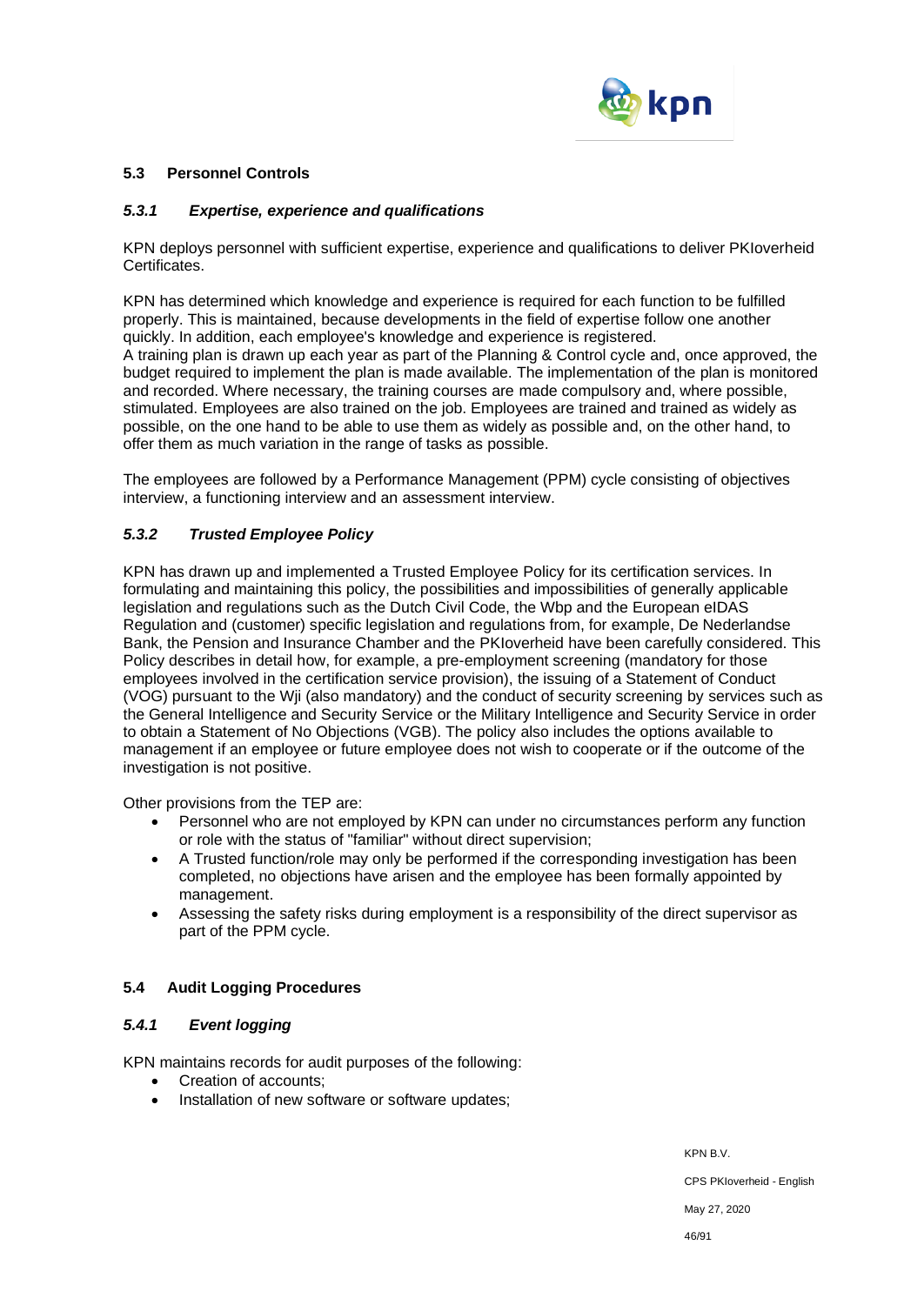

- date and time and other descriptive information concerning backups;
- date and time of all hardware changes;
- Date and time of audit log dumps;
- Closing and (re)start of systems.

Logging takes place at a minimum:

- Routers, firewalls and network system components;
- Database activities and events;
- Transactions;
- Operating systems;
- Access control systems;
- Mail servers.

KPN keeps track of the following events manually or automatically

- Life cycle events with respect to the CA key, including:
	- o generation of keys, backup, storage, recovery, archiving and destruction;
	- o Cryptographic device life cycle events.
- Life cycle events regarding the management of certificates, including:
	- o applications for certificates, issue and revocation;
	- o successful or unsuccessful processing of applications;
	- o generating and issuing Certificates and CRLs.
- Threats, including:
	- o successful and unsuccessful attempts to gain access to the system
	- o PKI and security activities undertaken by personnel;
	- o reading, writing or deleting security-sensitive files or records;
	- o Changes to the security profile;
	- o system crashes, hardware failure, and other irregularities;
	- o firewall and router activities;
	- o Entering and leaving the space of the CA.

The log files contain at least the following data:

- source addresses (IP addresses if available);
- Target addresses (if available):
- Time and date;
- User IDs (if available);
- Name of the event;
- Description of the event.

Audit logs are regularly reviewed to see if there have been significant security or operational events that may require further action.

# *5.4.2 Audit log Retention period*

The log files are stored for at least 18 months and then deleted.

The consolidated (electronic) audit logs, as well as the manual registrations during the period of validity of the Certificate, are retained for a period of at least seven years from the date of expiry of the Certificate.

KPN B.V.

CPS PKIoverheid - English

May 27, 2020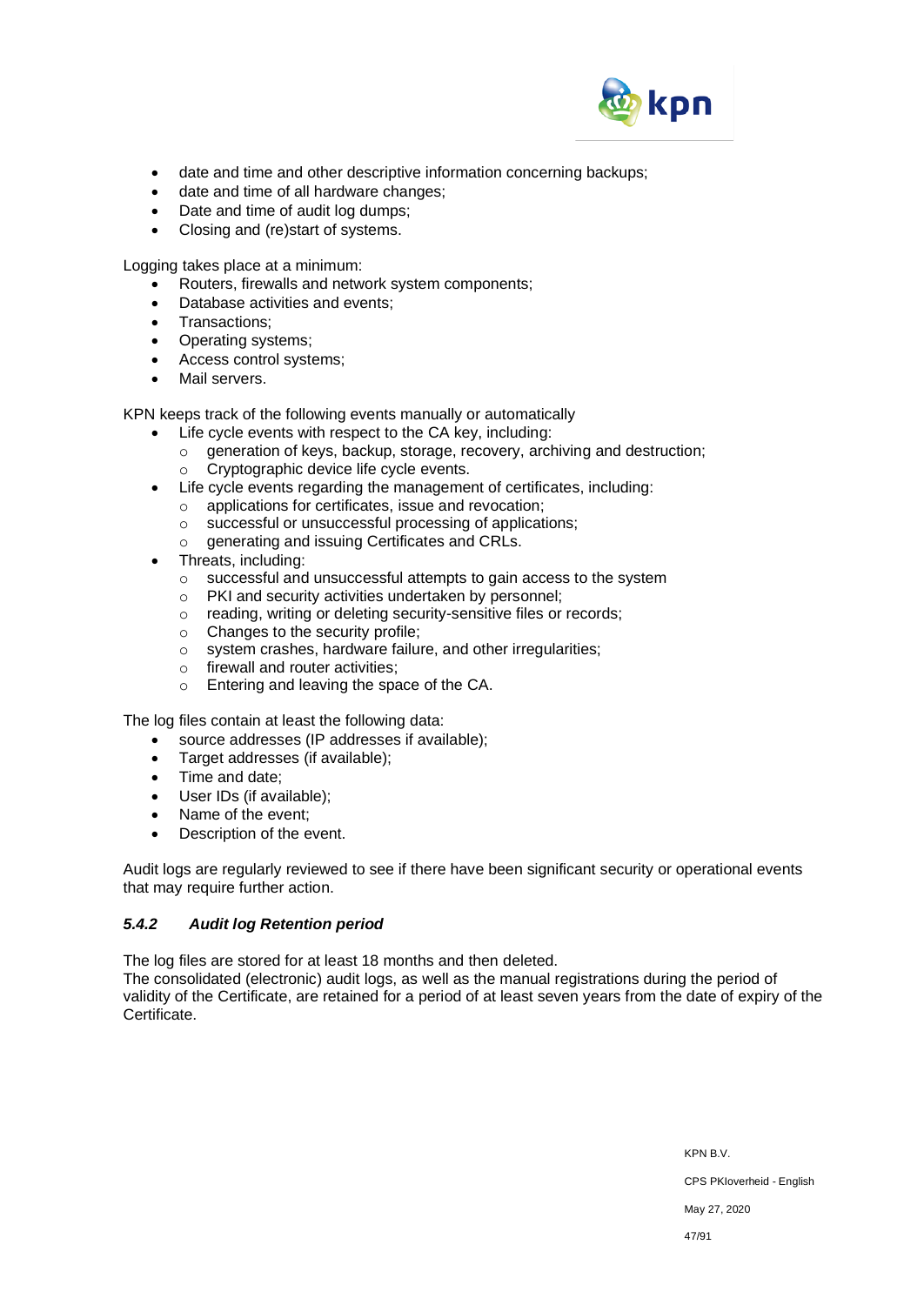

# *5.4.3 Protection of the Audit Log*

Events recorded electronically are recorded in audit logs. This is achieved through an appropriate combination of different types of security measures, including, inter alia, encryption and segregation of duties, protected against unauthorized inspection, alteration, deletion or other undesirable modifications.

Events recorded manually are recorded in files. These files are stored in fire-safe cabinets in a physically safe environment with appropriate access measures.

## *5.4.4 Audit log back up procedures*

Incremental backups of audit logs are created daily, in an automated way, complete backups are created on a weekly basis and are also archived at a remote location.

### **5.5 Records Archival**

### *5.5.1 Archival of events and documents*

KPN records all relevant registration information, including at least

- the certificate application form;
- the details of/over the identity document presented by the Certificate Holder or Certificate Administrator;
- the findings and decision on the application;
- the identity of the validation officer who processed or approved the Certificate Application;
- the method of validating identity documents and establishing identities;
- proof of identification and receipt.

### *5.5.2 Archive retention period*

KPN retains all relevant documentation and information relating to a Certificate during its term of validity and for a period of at least seven years from the date of expiry of the Certificate.

# *5.5.3 Archive protection*

KPN takes care of the archiving itself. It ensures the integrity and accessibility of the archived data during the retention period.

All equipment and software necessary for accessing the information shall be kept for the same period. KPN ensures a careful and secure way of storage and archiving.

### *5.5.4 Archive back-up procedure*

No further stipulations

### *5.5.5 Requirements for time-stamping of records*

The precise date and time of relevant events in the life cycle of certificates and keys are recorded. This also applies to important events in the life cycle of the systems used for or supporting certification service delivery.

> KPN B.V. CPS PKIoverheid - English May 27, 2020 48/91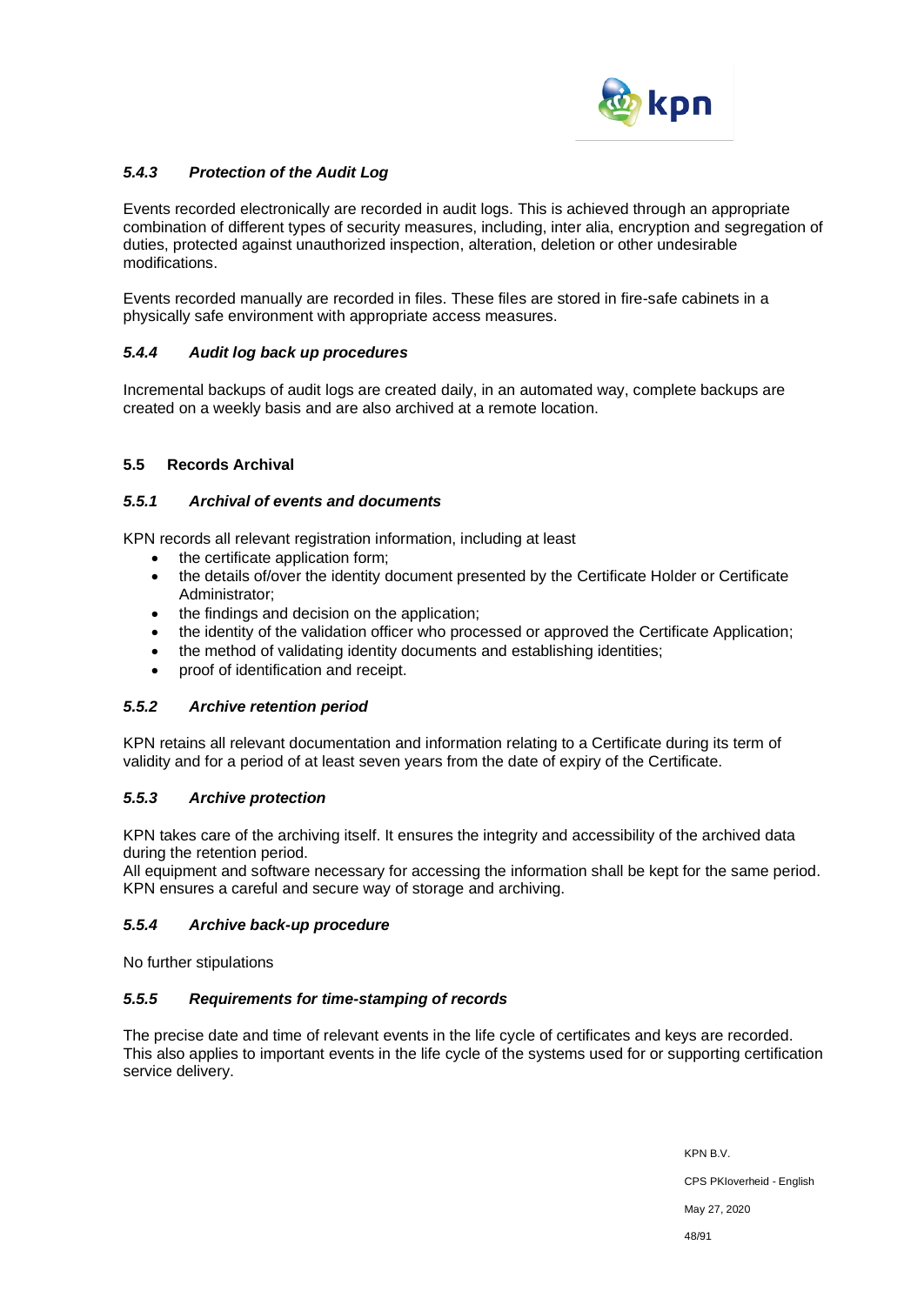

#### **5.6 Key Changeover**

The keys of a CA Certificate are renewed at the same time as renewing that CA Certificate. Old keys remain on the token if the new ones are placed on it. Old tokens are destroyed after the end of their lifetime and the associated archiving period (zeroising).

Keys of Certificate Holders shall not be reused after the expiry of the validity period or after revocation of the associated Certificates.

### **5.7 Compromise and Disaster Recovery**

#### *5.7.1 Disaster management*

KPN has implemented procedures to minimise the consequences of any disasters as much as possible. These measures include a contingency plan and a disaster recovery scenario. Compromise of KPN's Private Key is considered to be a disaster. KPN will inform Relying Parties, Subscribers, Certificate Holders and Certificate Managers as soon as possible of the compromise of KPN's Private Key by publishing information about this on its website (see Electronic Storage Site). KPN will also send an e-mail to Subscribers, Certificate Holders and Certificate Managers and inform the Government Policy Authority immediately.

### *5.7.2 Business Continuity*

KPN has set up a complete fallback for its CRL and the online revocation facility. The back-up device is always fully identical to the production environment in terms of software and data and, for example, in the event of a disaster, it can be switched to the back-up device. This switchover is regularly tested. The alternate location is another KPN location (Almere) and has an equivalent level of security.

A contingency scenario was realised for the remaining parts of the CA system. This scenario provides for the realization of a contingency within 24 hours. This scenario is maintained and tested annually.

### **5.8 TSP Termination (CA termination)**

If KPN terminates the certification service delivery, this will be done in accordance with a controlled process as further described in the KPN CA Termination Plan. This termination may be voluntary or involuntary, and the activities to be carried out will depend on it.

Parts of the plan upon termination include the plan:

- Stop issuing new Certificates immediately;
- rewriting, supplementing and publishing the CPS;
- Maintain the revocation status service (CRL/OCSP) for up to 6 months after the expiry date of the last certificate issued has expired or has been terminated by revocation;
- Destroy or permanently deactivate all private keys used for the service provision in question and permanently destroy all private keys used for that purpose;
- termination and destruction of systems, procedures and non-relevant data;
- an inventory of the data to be retained, necessary in order to provide legal proof of certification;
- Realisation of provisions relating to the transfer of the obligations to other Trust Service Providers, insofar as this is reasonably possible.

KPN B.V.

CPS PKIoverheid - English

May 27, 2020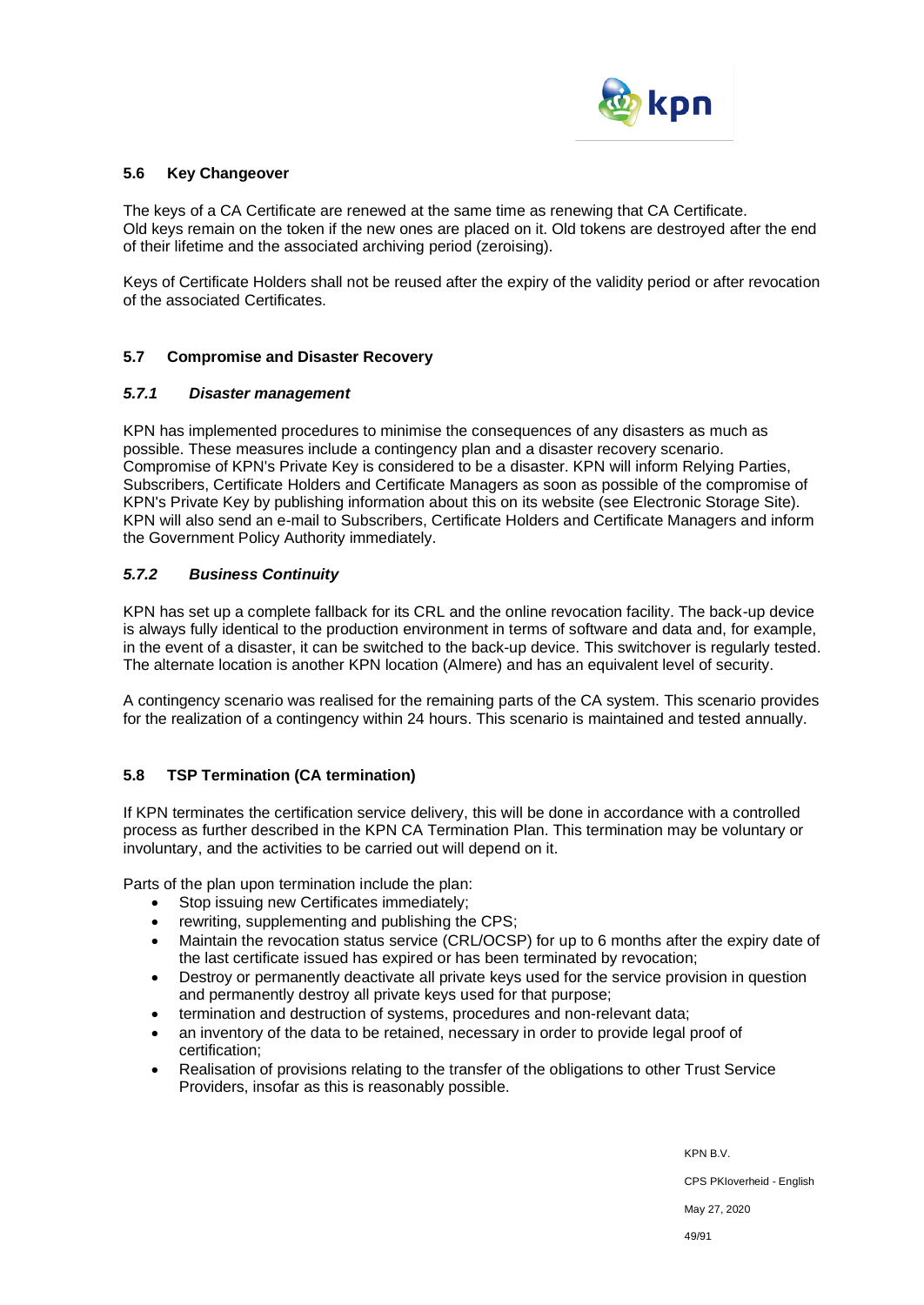

KPN has taken out adequate insurance cover for all common business risks to cover the costs of operations under the CA Termination Plan. KPN has established a guarantee institution to cover these costs in the event of bankruptcy.

#### *5.8.1 Involuntary termination*

Involuntary termination may be due to the following:

- Bankruptcy;
- Wide loss of confidence in the service, for example due to a major security incident;
- Termination of Agentschap Telecom (AT) registration due to sanction following enforcement or change of legal entity.

Currently, there is limited willingness for TSPs registered with AT to take over (parts of) the certification service from TSPs who involuntarily terminate their TSP service. For this reason, the transfer will consist of the legally required limited service (6 months of CRL/OCSP publication and 7 years of archiving validation files) to another TSP registered with AT. This limited transfer will result in the revocation of all relevant end-user and CA certificates.

### *5.8.2 Voluntary Termination*

In case of voluntary termination, the following activities will also be carried out:

- At least three months in advance, Subscribers, Certificate Holders and Certificate Managers shall be informed of the termination and the manner in which the termination will take place;
- Where reasonably possible, take measures to limit damage that may be caused to Subscribers and Certificate Holders as a result of the termination of the service.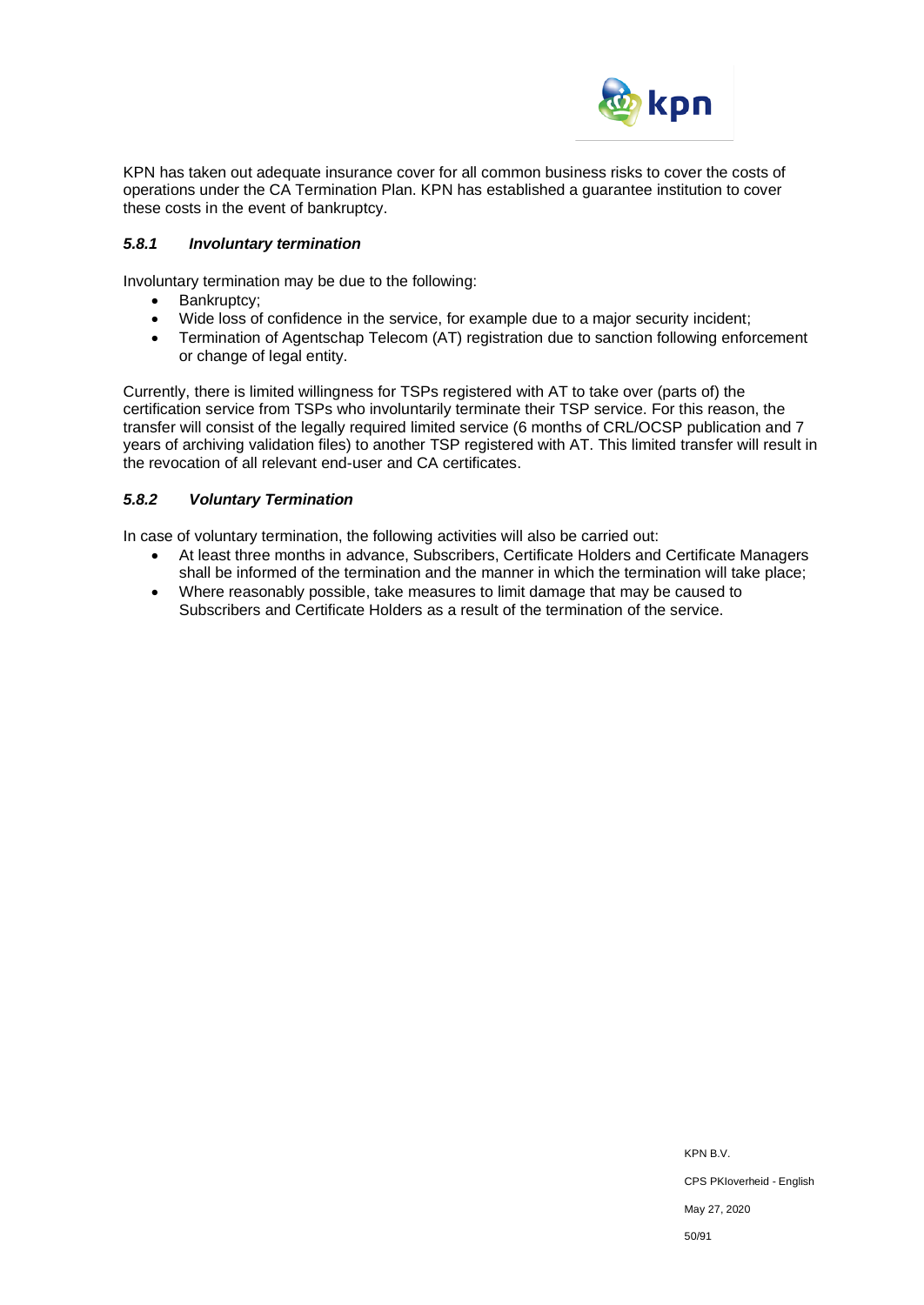

# **6 Technical Security Controls**

### **6.1 Key pair generation and installation**

#### *6.1.1 Generation of key pairs*

When generating CA key pairs, KPN uses reliable procedures that are performed within a secure environment that meets objective and internationally recognised standards.

The key generation of KPN CAs used for PKI overheid Certificates has taken place in an EAL4+ certified HSM, in accordance with ISO 15408 (' Cryptographic module for CSP Signing Operations'). The SHA-1 root (domain Government/Businesses) is based on the signature algorithm' SHA1RSA'. Key pairs keys are 2048 bits asymmetric RSA and the used hashing algorithm is' SHA-1'. and the SHA-2 root (domain organization) is based on the signature algorithm' SHA2RSA'. The keys of the key pairs are 4096 bits of asymmetric RSA and the used hashing algorithm is' SHA-2'.

The key generation for Personal Certificates and eSeal Certificates takes place in QSCDs. The key generation for Group Certificates takes place in SUDs. The SHA-2 root (domain organization) uses the signature algorithm' SHA256RSA'. The keys of the key pairs are 2048 bits or higher asymmetric RSA and the used hashing algorithm is' SHA-2'.'

For mobile Smartcard certificates, the key pair is not located on the Smartcard (QSCD), but on an HSM in a specially secured environment of a KPN Datacenter. The app on the certificate holder's phone guarantees that the certificate holder has sole control over the use of the electronic signature.

The Server Certificates must be generated by and under the responsibility of the Subscriber in a Secure Environment.

KPN monitors the QSCD certification status until the end of the certificate's validity period and will take appropriate action in the event of a change in this status, for example by the expiry of the certification validity period or the premature revocation of this certification.

As a first step, the KPN Policy Management Authority (PMA) will be informed of this status change and the PMA will implement any further measures based on the situation found at that time.

When handling and processing applications for a certificate KPN uses secure resources and trustworthy systems generating key pairs and certificates for End Users. These trustworthy systems are provided with a positive CEN TS 419 241 or CEN TS 419 261 audit report.

All Certificates, except for Server Certificates, are generated by a trustworthy system in an QSCD (for personal, professional and eSeal certificates) or SUD (for Group Certificates). Multiple Certificates can be stored on the QSCD and SUD.

### *6.1.2 Transfer of Private Key and QSCD to Subscriber*

Personal, Professional, Group or eSeal Certificates are transferred to the Certificate Holder in the following manner: sending the QSCD or SUD, including the Private Keys created by KPN via a commercial mail company, where the necessary PIN for the QSCD or SUD is issued separately to the Certificate Holder (' out of band'). The Certificate Holder signs for receipt of the QSCD or SUD before he/she is sent the PIN.

> KPN B.V. CPS PKIoverheid - English May 27, 2020 51/91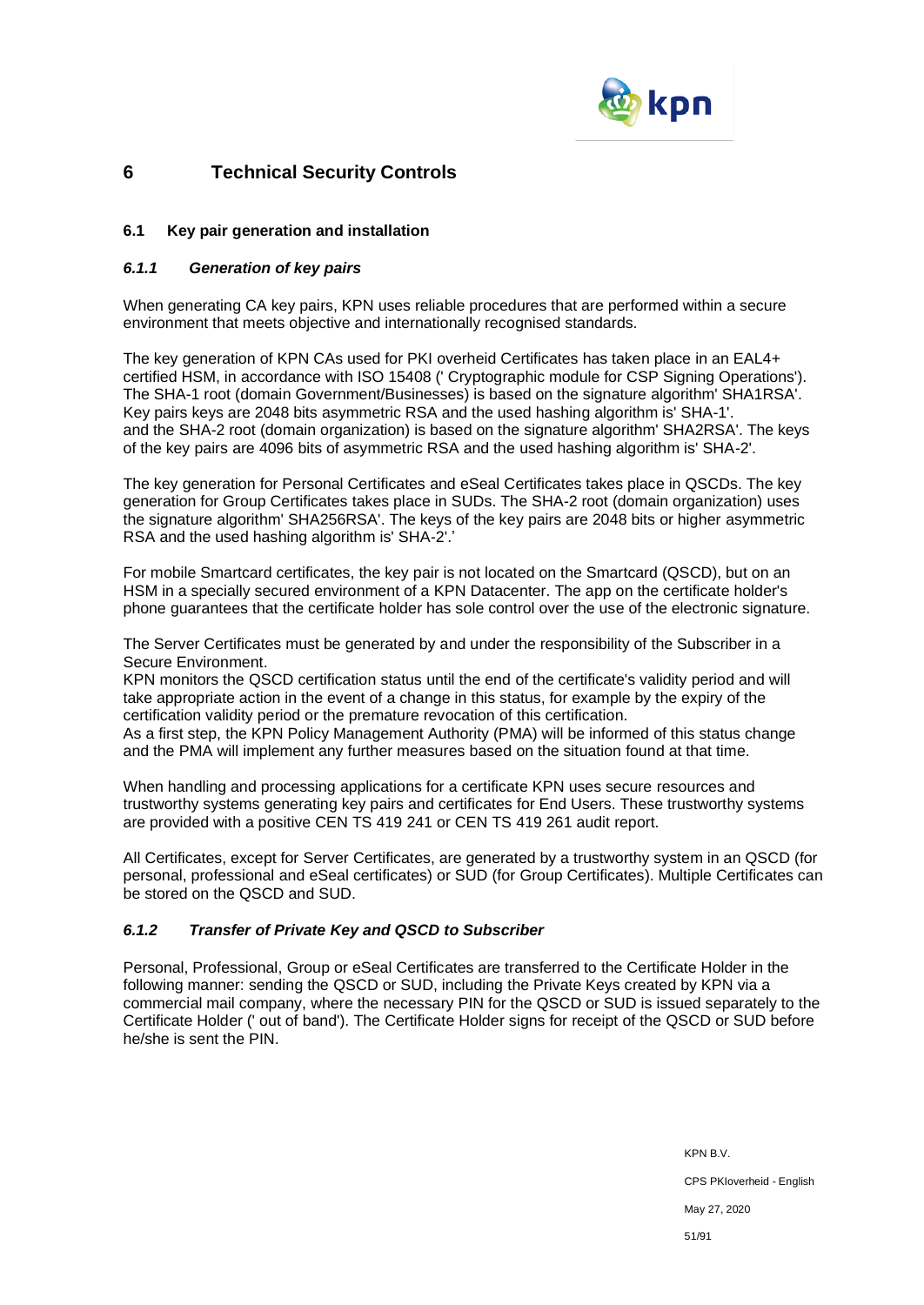

The key pair for which the Public Key is provided with a Server Certificate by KPN is generated by the Subscriber in the Subscriber's Safe Environment. The Private Key remains in that Safe Environment, so it is not transferred.

### *6.1.3 Transfer of Subscriber Public Key*

The key pairs of Personal, Professional and Group Certificates are generated by KPN and are therefore not transferred by the Subscriber to KPN.

The Subscriber does send the Public Key to KPN to have it provided with a Server Certificate. This Public Key is attached to an electronic application form and is linked to a unique Certificate Signing Request number (CSR number). The Public Key link to CSR number is used, after the Public Key has been provided with a Server Certificate, to return the Public Key provided with a Server Certificate by e-mail to the e-mail address mentioned in the Subscriber's Certificate Application request.

### *6.1.4 Transfer of the Public Key from TSP to Confidential Parties*

KPN's Public Keys used for PKIoverheid Certificates are made available to Relying Parties via KPN's Directory Service (see Electronic Storage Site).

### *6.1.5 Key Size*

The key size of a Certificate is at least 1024 bits RSA. However, from 01-01-01-2011, only Certificates with 2048 bits are issued. The key size of a SHA-1 CA Certificate is 2048 bits RSA and of a SHA-2 CA Certificate is 4096 bits.

### *6.1.6 Generation of Public Key parameters*

No Stipulations.

### *6.1.7 Key pair usage*

For the use of key usage extensions, see section 7.1.4. Certificate Profiles overview.

### *6.1.8 The purpose of key usage (as defined in X. 509 v3)*

The Certificates, including the associated key pairs, are only intended for the purposes described in this CPS and which are included in (the extensions of) the Certificate (field: Key Usage).

### **6.2 Private Key Protection and Cryptographic Module Engineering Controls**

In the development and use of cryptographic components, KPN ensures that these components meet all the requirements that can be set in terms of security, reliability, application range and mitigation of the susceptibility to interference. The applicable procedures may be assessed based on internationally recognised standards.

### *6.2.1 Standards required for the cryptographic module*

For operational use, the cryptographic data is stored in an HSM. The HSM is EAL4+ certified. The HSM that is used with the Mobile certificate has an FIPS 140-2 level 3 certification.

> KPN B.V. CPS PKIoverheid - English May 27, 2020 52/91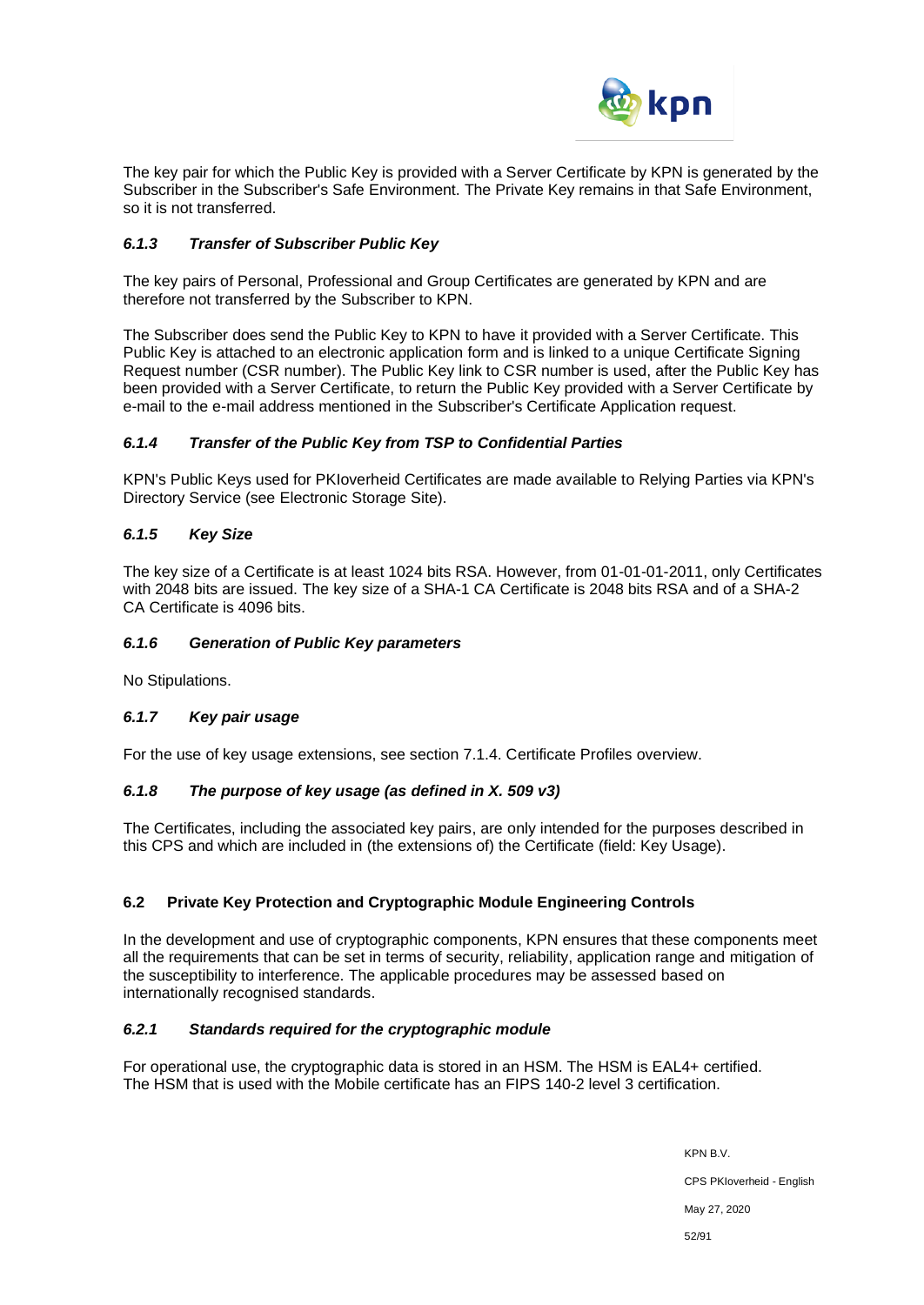

The HSMs are supplied by the supplier in tamper-evident bags, which are packaging that make any form of corruption visible. Each consignment shall be checked immediately after its arrival based on the corresponding list sent out-of-band.

KPN applies Key Management procedures to install, activate, backup and restore the Private Keys of KPN CAs, which sign (Services) Certificates and CRLs. These actions are performed simultaneously by at least two employees.

KPN CA Private Keys will be destroyed when this product is decommissioned.

### *6.2.2 Private Key multi-person control*

The Private Keys associated with KPN's CA Certificates are in principle not readable in one piece. In addition, the cryptographic hardware modules on which they are stored are protected in such a way that multiple persons are required to access them, and they are stored in a secure environment. This Safe Environment is equipped with several layers of security measures of different type (technical, physical and organizational) and nature (preventive, detective, etc.). In order to be able to pass through the security layers, several employees of several departments are required.

## *6.2.3 Escrow of Private keys of Certificate Holders*

By default, there is no Escrow of Private Keys. If desired, a Subscriber can submit a request to Escrow for Private Keys of Confidentiality (encryption) Certificates and can make agreements about this.

If the Private Key of a Confidentiality Certificate is not taken in escrow, the loss, destruction or other unusability of the Private Key will result in the fact that the data previously encrypted with this certificate can no longer be decoded.

There is no possibility of Escrow of Private Keys related to Signature Certificates and Authentication Certificates.

# *6.2.4 Back-up of private keys*

A backup is made of the Private Keys associated with KPN's CA Certificates. The backup is stored in encrypted form in cryptographic modules and associated storage devices.

No backup will be made of the Private Keys associated with subject Certificates.

### *6.2.5 Archiving of Private Keys*

Private keys of Certificates are not archived.

### *6.2.6 Access to Private Keys in the cryptographic module*

For the Private Keys belonging to KPN CA Certificates, which are stored in a cryptographic hardware module, access protection is used to ensure that the keys cannot be used outside the module. See 6.2.2.

> KPN B.V. CPS PKIoverheid - English May 27, 2020 53/91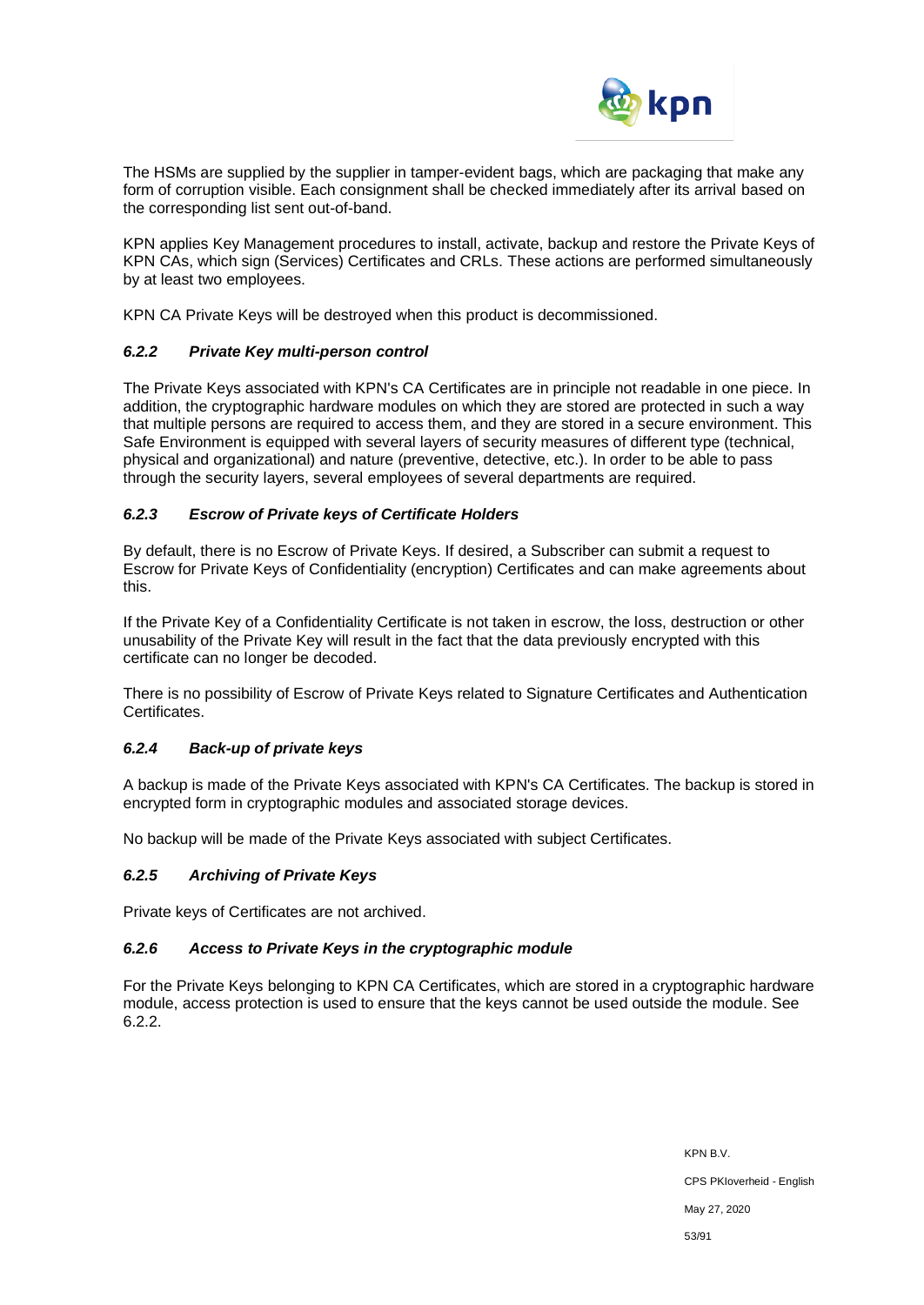

# *6.2.7 Storage of Private Keys in the cryptographic module*

CA-Private Keys are stored encrypted in hardware cryptographic modules.

### *6.2.8 Activation of Private Keys*

The Private Keys associated with KPN CA Certificates are activated by means of a key ceremony in the presence of the therefore necessary officers.

### *6.2.9 Deactivation of Private Keys*

Under specific circumstances, KPN may determine that the Private Keys are deactivated, subject to the safeguards applicable to them for the sake of due care.

If an QSCD or SUD is lost by the Certificate Holder and returned to KPN by a finder, this QSCD or SUD will be destroyed by KPN, including the Private Key included therein. KPN will then also check whether the relevant Certificates have been revoked and if not, it will do so immediately.

In the case of the mobile certificate, the certificate holder will have to report the loss of his telephone to KPN on basis of which KPN will revoke the certificates.

### *6.2.10 Methods for destruction of Private Keys*

The Private Keys with which Certificates are signed can no longer be used after the end of their life cycle. KPN ensures adequate destruction, avoiding the possibility of tracing the destroyed keys from the remains. If such keys are destroyed, those activities will be logged.

### *6.2.11 Requirements for safe means of storage and use of certificates*

For those certificates issued on smart cards, i.e. personal certificates, professional certificates and group certificates, the smart cards are certified by CWA 14169 at the EAL4+ level.

In the case of Server Certificates, use is made of the possibility offered by PKIoverheid to protect the keys of a Server Certificate by means of software. This means that the environment in which the keys are generated and stored must be as secure as if they were generated and stored in a SUD. That same level of security can be achieved by a combination of appropriate compensatory measures in and for that environment.

Compensatory measures must be of such a quality that it is practically impossible to steal or copy the keys unnoticed. Compensatory measures include a combination of physical access security, logical access security, logging and audit and separation of functions.

When applying for a Server Certificate, the Subscriber declares that the environment in which the keys are generated and stored is sufficiently secure, as described above.

The Special Terms and Conditions stipulate that KPN has the right to carry out an audit of the measures taken.

For mobile certificates, secure storage takes place by means of a secure device in the form of an HSM in the secure environment of a KPN data center, whereby the HSM is certified against FIPS 140.

> KPN B.V. CPS PKIoverheid - English May 27, 2020 54/91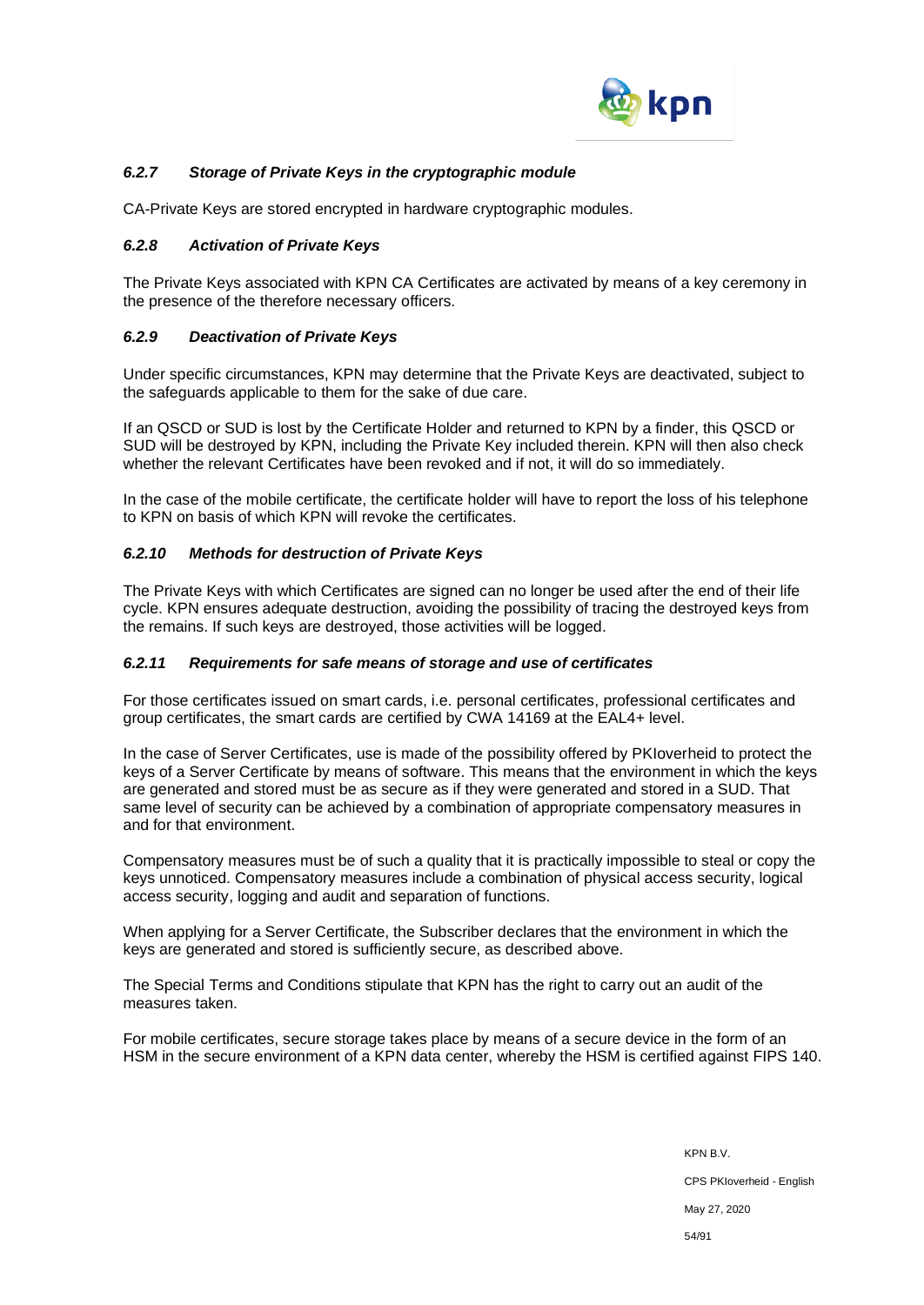

### **6.3 Other Aspects of Key Pair Management**

All aspects of key pair management performed by KPN are subject to careful procedures that are consistent with the intended purpose.

### *6.3.1 Archiving of Public Keys*

Public Keys are archived by KPN for at least seven years after the original validity period of a Certificate has expired. Archiving will take place in a physically secure environment.

### *6.3.2 Period of use for Certificates, Public Key and Private Keys*

Professional, Group and eSeal Certificates can be selected for a period of 3 or 5 years.

For Standard and EV SSL / QWAC Server Certificates, the maximum validity period is 397 days.

For the mobile certificate, the maximum validity period is 1 year.

For the private services server certificate, the maximum validity period is 3 years.

KPN will inform the Subscriber of the expiry of the Certificates issued at his request at least 4 weeks before the expiry of the validity period.

### **6.4 Activation Data**

#### *6.4.1 Generation and Installation of activation data*

The QSCD or SUD, in which the Key pair and its Certificate are stored, is provided with activation data. These PIN and PUK code are generated by a trustworthy system, consists of five characters and is printed on a PIN-mail. After acceptance of the PIN-mail, the system will destroy the PIN and PUK codes. In the time between generation and acceptance, the codes are encrypted by the trustworthy system.

### *6.4.2 Protection of activation data*

The PIN-mail, with the PIN and PUK code printed on it, is sent to the Certificate Holder/Certificate Manager only after the Certificate Holder/Certificate Manager has acknowledged receipt of the QSCD via a Link to KPN. Upon receipt of the PIN and PUK codes, the Certificate Holder/Certificate Manager shall be solely responsible for their protection and confidentiality.

### *6.4.3 Functioning of the activation data*

In order to gain access to the Key Material and Certificate, the Certificate Holder must use the PIN code obtained, belonging to the QSCD or SUD. If the PIN code has been entered incorrectly three times (5 attempts for the mobile certificate), the QSCD or SUD is automatically blocked. In that case, the QSCD or SUD can only be unlocked with the PUK code.

If the PUK code is entered incorrectly three times, the QSCD or SUD will be permanently blocked and will therefore become unusable. For the mobile certificate this is 10 attempts. After that, the mobile certificate is definitively blocked.

> KPN B.V. CPS PKIoverheid - English May 27, 2020 55/91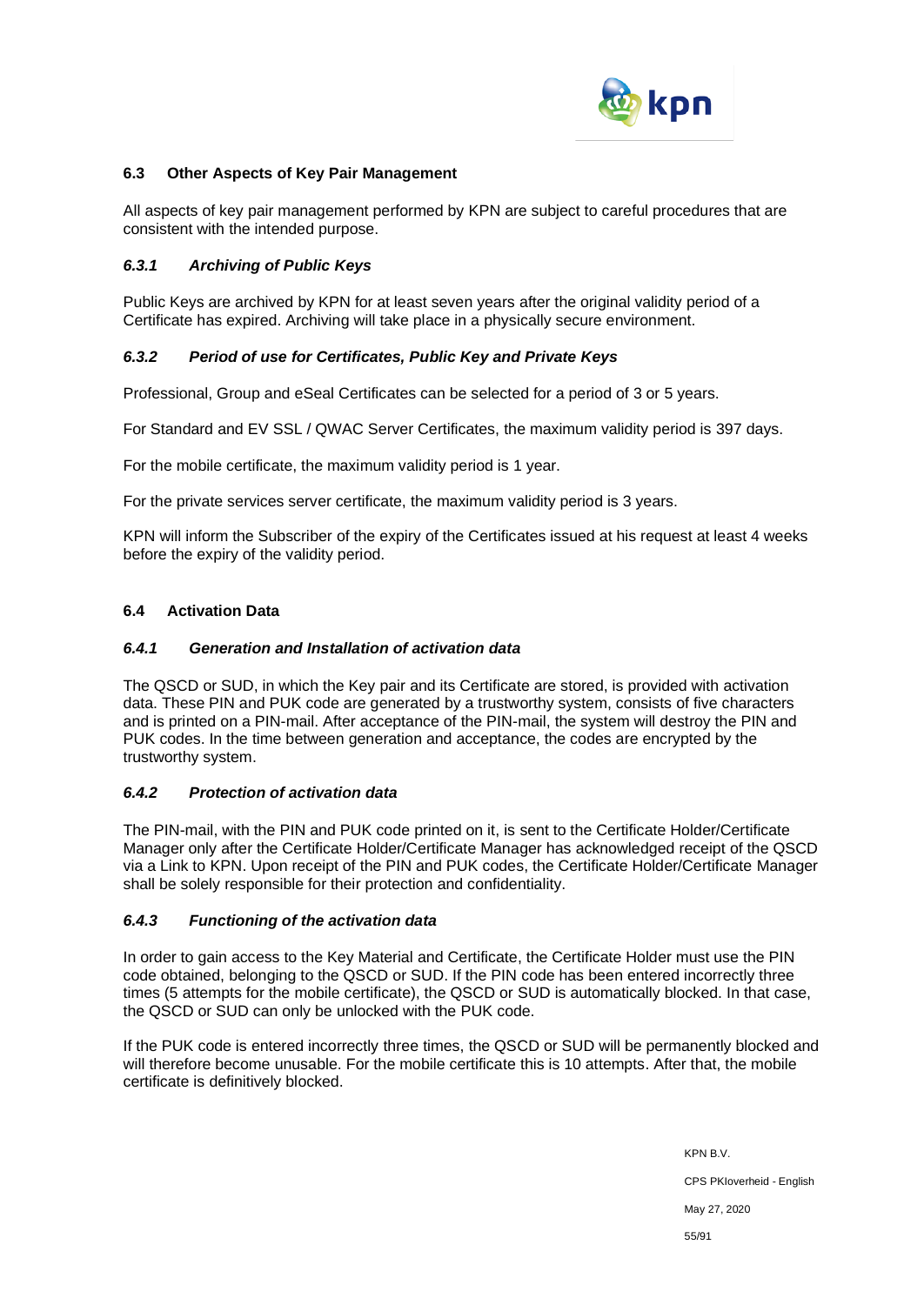

### **6.5 Computer security controls**

#### *6.5.1 Specific technical requirements for computer security*

KPN appropriately safeguards the computer systems used for PKIoverheid Certificates against unauthorized access and other threats, including through multi factor authentication.

The integrity of CSP systems and information is protected against viruses, malicious and unauthorized software and other possible sources that could lead to service disruption, by means of an appropriate set of physical, logical and organizational measures. These measures are preventive, detective, repressive and corrective in nature. Examples of measures include: logging, firewalls, intrusion detection and redundancy of systems, system components and network components.

The Directory Service is adequately protected against manipulation and is accessible online. Information about the revocation status can be consulted 24 hours a day and seven days a week.

#### *6.5.2 Security Rating*

KPN classifies the resources used based on a risk assessment.

#### **6.6 Life Cycle Security Controls**

#### *6.6.1 Controls for system development*

KPN also develops, in part, its own Card Management System (CMS). Although the CMS is obtained from a specialist supplier, it consists of many different, small modules, which can be combined in different order and composition into a working CMS using a system supplied by the supplier. Several developers have been trained in this system, where necessary supported by the supplier.

In the management of the CMS, a separation of functions has been made between the development, user and management organization. This separation of functions has continued in the separate production, testing and development environments. The transition from development, to testing and production environment is managed using the existing change management procedure. This change management procedure includes maintaining and recording versions, changes and emergency repairs of all operational software.

The other CA systems are obtained from reliable suppliers and, like the CMS, are equipped with a CWA 14167-1 audit report or equivalent.

KPN's systems use a trusted source of time.

The capacity utilization is tracked, and forecasts are made of the capacity required in the future to provide sufficient processing power and storage capacity in the future.

### *6.6.2 Security Management Controls*

Suppliers' software delivery is surrounded by control measures that can be used to determine the integrity and authenticity of the software. A measure used in addition to the measures mentioned in 6.6.1 is the use of hashes.

> KPN B.V. CPS PKIoverheid - English May 27, 2020 56/91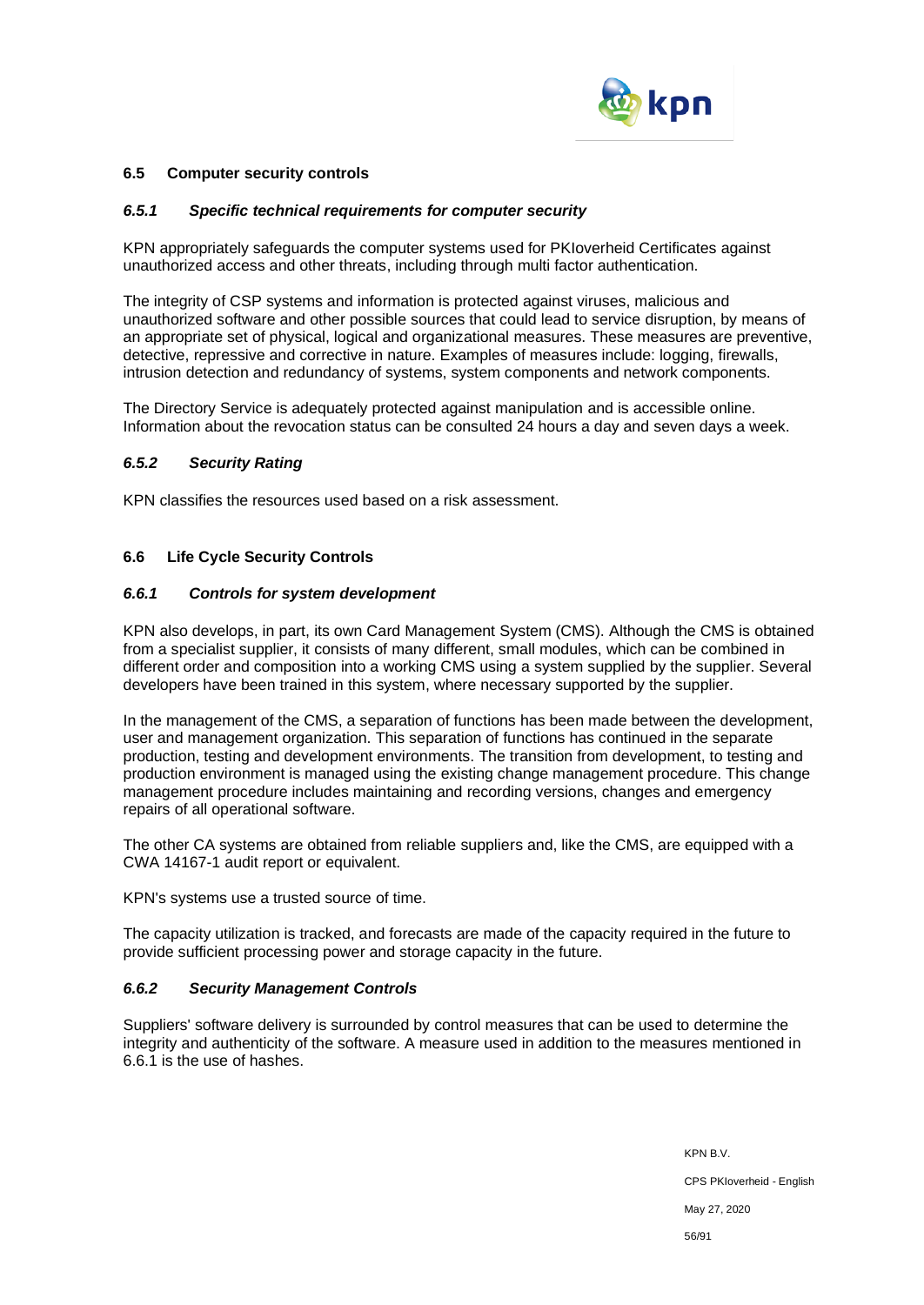

### **6.7 Network Security Controls**

KPN takes appropriate measures to ensure the stability, reliability and security of the network. This includes, for example, measures to regulate data traffic and to identify and prevent unwanted data traffic, as well as the installation of firewalls to ensure the integrity and exclusivity of the network. These measures are preventive, detective, repressive and corrective in nature. They also include the regular (at least monthly) security scan and (at least annually) a penetration test.

### **6.8 Time-stamping**

KPN does not provide time-stamping services.

KPN B.V. CPS PKIoverheid - English May 27, 2020 57/91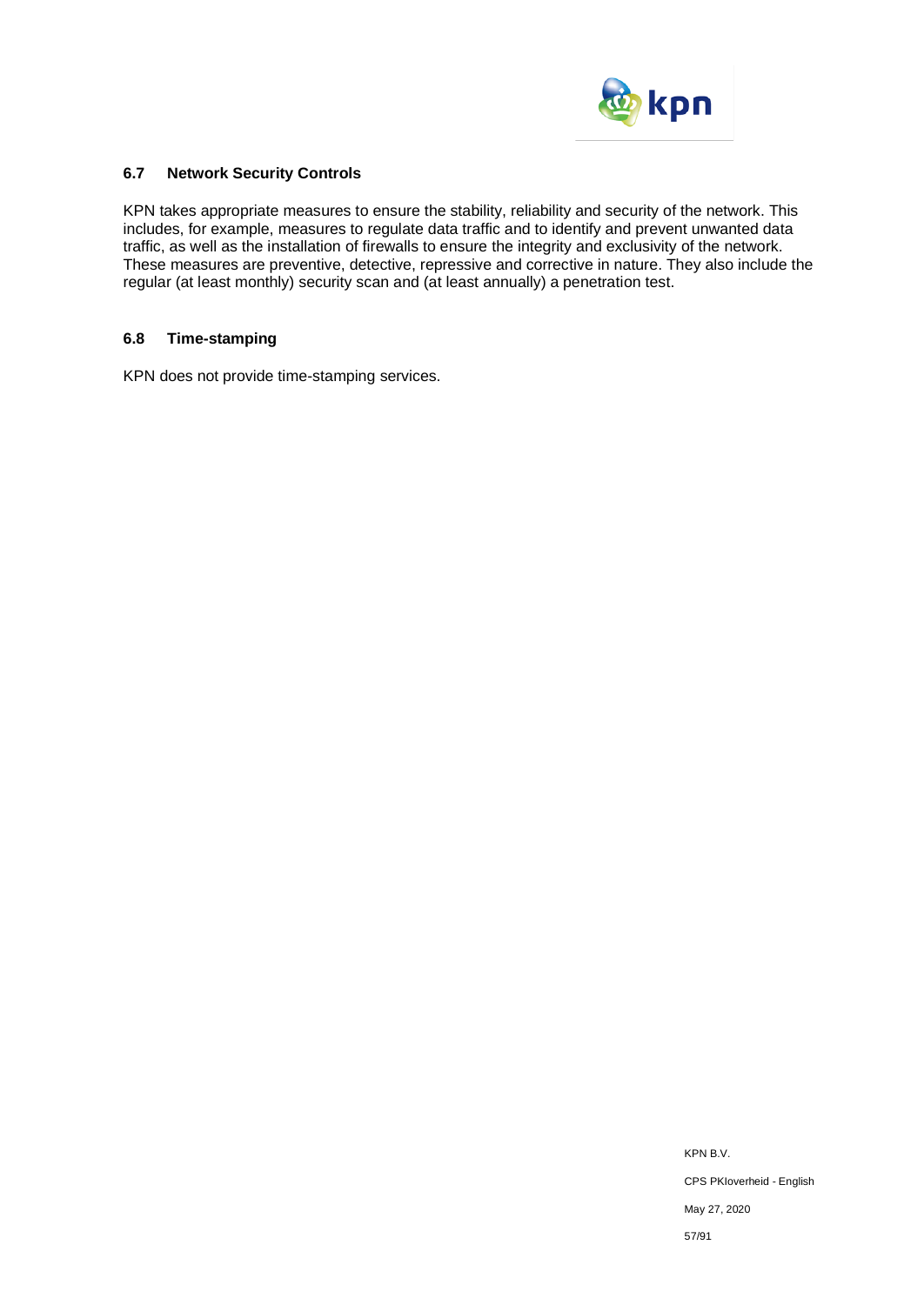

# **7 Certificate-, CRL- en OCSP-profiles**

# **7.1 Certificate profiles**

## *7.1.1 CP OID*

The applicable Certificate Policies can be identified through the following OIDs:

|  | Personal, Professional, Group and eSeal Certificates: |  |  |  |
|--|-------------------------------------------------------|--|--|--|
|--|-------------------------------------------------------|--|--|--|

| Domein Organisatie Persoon (Domain Organization Person)    |                             |  |
|------------------------------------------------------------|-----------------------------|--|
| 2.16.528.1.1003.1.2.5.1                                    | Authentication certificate  |  |
| 2.16.528.1.1003.1.2.5.2                                    | Signing certificate         |  |
| 2.16.528.1.1003.1.2.5.3                                    | Confidentiality certificate |  |
| Domein Organisatie Services (Domain Organization Services) |                             |  |
|                                                            |                             |  |
| 2.16.528.1.1003.1.2.5.4                                    | Authentication certificate  |  |
| 2.16.528.1.1003.1.2.5.5                                    | Confidentiality certificate |  |

#### **Server certificates:**

**Domein Organisatie Services (Domain Organization Services)**

2.16.528.1.1003.1.2.5.6 Server certificate

#### **Extended Validation Server / QWAC certificates:**

| Domein EV (Domain EV)         |                                                    |
|-------------------------------|----------------------------------------------------|
| $\vert$ 2.16.528.1.1003.1.2.7 | EV SSL Server / website authentication certificate |

### *7.1.2 Overview Certificate Profiles*

The PKIoverheid Certificates are structured according to the PKIX X. 509 v3 standard, whereby extensions can be used. Signature certificates are structured according to the EESSI/ETSI Qualified Certificate Profile. Any extensions within this framework shall also be included in the other Certificates.

Certificate profiles are drawn up in accordance with Part 3 of PKIoverheid's Programme of Requirements, in accordance with the Certificate Profile of the Certificate for the Domain Government/Companies and Organization.

The length of the SerialNumber is for the following products:

- Personal, Professional and Group Certificates
	- o until 31-03-2016 128 bits
	- o from 1-04-2016 64 bits
	- o from 5-03-2019 96 bits
	- o from 23-05-2019 160 bits
	- eSeal Cerificates
		- $\circ$  160 bits

KPN B.V.

CPS PKIoverheid - English

May 27, 2020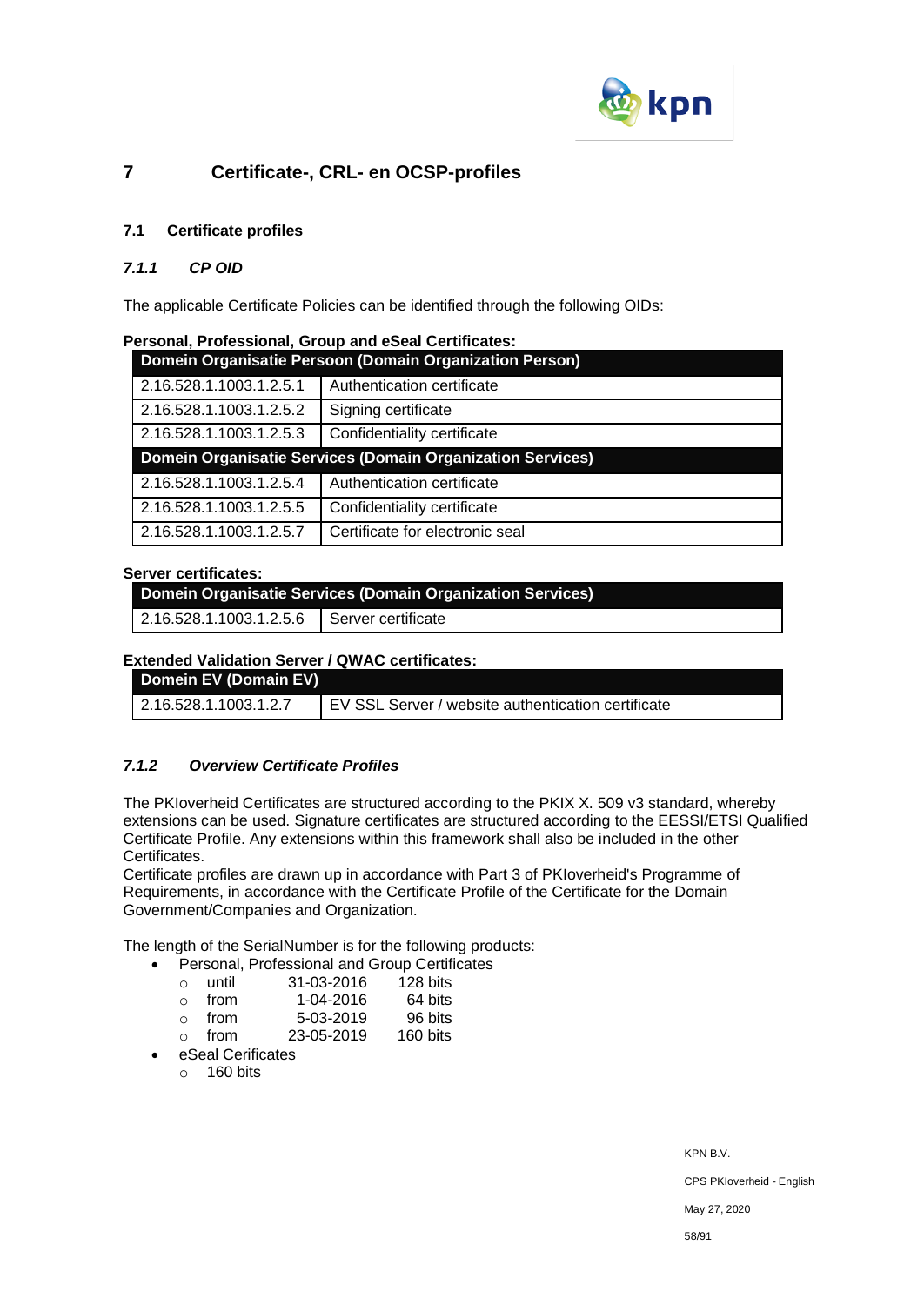

- Server Certificates
	- o 31-03-2016 128 bits
	-
	- $\frac{1}{20}$  o from 1-04-2016 64 bits<br>
	o from 5-03-2019 96 bits 5-03-2019 96 bits
	- o from 23-05-2019 160 bits
- Extended validation Server Certificates
	- o from 10-11-2015 64 bits (EV SSL)
	- o from 5-03-2019 96 bits (EV SSL)<br>○ from 23-05-2019 160 bits (EV SSL/
	- o from 23-05-2019 160 bits  $(EV SSL/QWAC)$

# *7.1.3 Personal certificates and Professional Certificates*

#### **Basic attributes**

| <b>Field</b>  | Value                                                                                                                                                                                                                                                                                                                                                                                                                                                                                                                                                                                                                                                                                                                                                                                                                                                                                                                                                                                                                                                                                                                                                                                                                                                                                                                                                                                                                                                                                                                                                                                                                                                                                                                |
|---------------|----------------------------------------------------------------------------------------------------------------------------------------------------------------------------------------------------------------------------------------------------------------------------------------------------------------------------------------------------------------------------------------------------------------------------------------------------------------------------------------------------------------------------------------------------------------------------------------------------------------------------------------------------------------------------------------------------------------------------------------------------------------------------------------------------------------------------------------------------------------------------------------------------------------------------------------------------------------------------------------------------------------------------------------------------------------------------------------------------------------------------------------------------------------------------------------------------------------------------------------------------------------------------------------------------------------------------------------------------------------------------------------------------------------------------------------------------------------------------------------------------------------------------------------------------------------------------------------------------------------------------------------------------------------------------------------------------------------------|
| Version       | 2(X.509v3)                                                                                                                                                                                                                                                                                                                                                                                                                                                                                                                                                                                                                                                                                                                                                                                                                                                                                                                                                                                                                                                                                                                                                                                                                                                                                                                                                                                                                                                                                                                                                                                                                                                                                                           |
| SerialNumber  | Unique serial number within the CA                                                                                                                                                                                                                                                                                                                                                                                                                                                                                                                                                                                                                                                                                                                                                                                                                                                                                                                                                                                                                                                                                                                                                                                                                                                                                                                                                                                                                                                                                                                                                                                                                                                                                   |
| Signature     | The used algorithm under the SHA-1 root (domain Government / Companies)<br>is sha1WithRSAEncryption.<br>The used algorithm under the SHA-2 root (domain Organization)<br>sha256WithRSAEncryption.                                                                                                                                                                                                                                                                                                                                                                                                                                                                                                                                                                                                                                                                                                                                                                                                                                                                                                                                                                                                                                                                                                                                                                                                                                                                                                                                                                                                                                                                                                                    |
| <b>Issuer</b> | Contains the name of the CA concerned and is represented by the following<br>attributes: CommonName, OrganizationName en CountryName.<br>There have been / are several CA certificates in use.<br>CA-Certificate with OrganizationName 'PinkRoccade Infrastructure<br>Services BV'. The CommonName contains 'PinkRoccade CSP -<br>Overheid - 'and the designation 'Onweerlegbaarheid CA' of<br>'Vertrouwelijkheid CA' of 'Authenticiteit CA', depending on the type of<br>certificaat. The CountryName is 'NL'.<br>CA-Certificate with OrganizationName 'Getronics PinkRoccade<br>$\bullet$<br>Nederland B.V.'. The CommonName contains 'Getronics PinkRoccade<br>PKloverheid CA - Overheid/Bedrijven en Organisatie'. The<br>CountryName is 'NL'.<br>CA-Certificate with OrganizationName 'Getronics Nederland BV'. De<br>$\bullet$<br>CommonName contains 'Getronics CSP Organisatie CA - G2. the<br>CountryName is 'NL'.<br>CA-certificate with OrganizationName 'KPN Corporate Market B.V.', the<br>$\bullet$<br>Common name contains 'KPN Corporate Market CSP Organisatie CA -<br>G2'. The CountryName is 'NL';<br>CA-certificate with OrganizationName 'KPN Corporate Market B.V.', the<br>$\bullet$<br>Common name contains 'KPN Corporate Market PKIoverheid CA-<br>Overheid en Bedrijven' The CountryName is 'NL'.<br>CA-certificate with OrganizationName 'KPN B.V.', the Common name<br>$\bullet$<br>contains 'KPN PKIoverheid CA-Overheid en Bedrijven' The<br>CountryName is 'NL'.<br>CA-certificate with OrganizationName 'KPN B.V.', the Common name<br>$\bullet$<br>contains 'KPN BV PKIOverheid Organisatie Persoon CA - G3' with<br>organizationIdentifier = NTRNL-27124701' and CountryName 'NL' |
| Validity      | see 6.3.2.                                                                                                                                                                                                                                                                                                                                                                                                                                                                                                                                                                                                                                                                                                                                                                                                                                                                                                                                                                                                                                                                                                                                                                                                                                                                                                                                                                                                                                                                                                                                                                                                                                                                                                           |

KPN B.V.

CPS PKIoverheid - English

May 27, 2020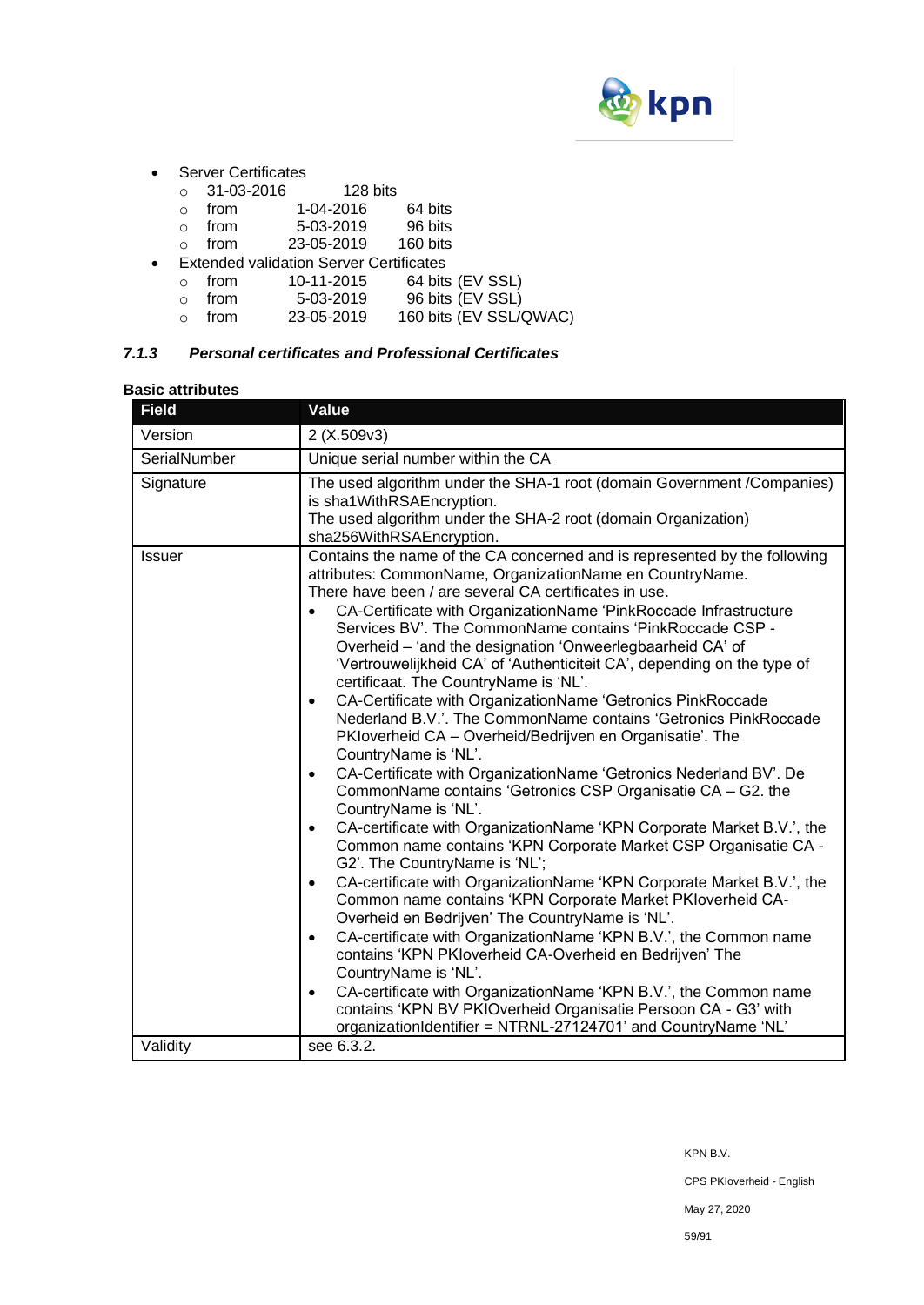

| Subject              | The subject's name is displayed as a Distinguished Name (DN), and is<br>represented by at least the following attributes:<br>CountryName;<br>CommonName;<br>• OrganizationName;<br>Title<br>SerialNumber (subjectSerialnumber).<br>The attributes used to describe the subject name it in a unique way.<br>The CountryName attribute is set to a two-letter country code according to<br>ISO 3166.<br>The Title attribute shall only be filled with the Recognised Profession title of<br>the Certificate Holder if a Professional Certificate has been applied for. |
|----------------------|----------------------------------------------------------------------------------------------------------------------------------------------------------------------------------------------------------------------------------------------------------------------------------------------------------------------------------------------------------------------------------------------------------------------------------------------------------------------------------------------------------------------------------------------------------------------|
| subjectPublicKeyInfo | Contains the PublicKey of the Subject                                                                                                                                                                                                                                                                                                                                                                                                                                                                                                                                |

# **Standard extensions**

| <b>Field</b>               | <b>Critical</b> | Value                                                                                                                                                                                                                                                                                                                                                                                                                                                                                                                                                                                                                                                                                                                                                                                                                                                                                                                                                                                                                                                   |
|----------------------------|-----------------|---------------------------------------------------------------------------------------------------------------------------------------------------------------------------------------------------------------------------------------------------------------------------------------------------------------------------------------------------------------------------------------------------------------------------------------------------------------------------------------------------------------------------------------------------------------------------------------------------------------------------------------------------------------------------------------------------------------------------------------------------------------------------------------------------------------------------------------------------------------------------------------------------------------------------------------------------------------------------------------------------------------------------------------------------------|
| AuthorityKeyIdentifier     | <b>No</b>       | Keyldentifier is set to 160 bit SHA-1 hash                                                                                                                                                                                                                                                                                                                                                                                                                                                                                                                                                                                                                                                                                                                                                                                                                                                                                                                                                                                                              |
| SubjectKeyIdentifier       | <b>No</b>       | Keyldentifier is set to 160 bit SHA-1 hash                                                                                                                                                                                                                                                                                                                                                                                                                                                                                                                                                                                                                                                                                                                                                                                                                                                                                                                                                                                                              |
| KeyUsage                   | Yes             | The digital signature bit is included in Authenticity<br>Certificates.<br>The keyEncipherment, dataEncipherment and keyAgreement<br>bits are included in Confidentiality Certificates.<br>In Signing Certificates, the non-Repudiation bit is included.                                                                                                                                                                                                                                                                                                                                                                                                                                                                                                                                                                                                                                                                                                                                                                                                 |
| <b>BasicConstraints</b>    | Yes             | The CA bit is set to 'False' en pathLenConstraint to 'none'                                                                                                                                                                                                                                                                                                                                                                                                                                                                                                                                                                                                                                                                                                                                                                                                                                                                                                                                                                                             |
| <b>CertificatePolicies</b> | <b>No</b>       | Domain Government/Companies<br>Authhentication certificates contain the OID<br>2.16.528.1.1003.1.2.2.1.<br>Signing certificates contain the<br>OID 2.16.528.1.1003.1.2.2.2.<br>Confidentiality Certificates contain the OID<br>2.16.528.1.1003.1.2.2.3.<br>Domain Organization<br>Authhentication certificates contain the OID<br>2.16.528.1.1003.1.2.5.1.<br>Signing certificates contain the OID<br>2.16.528.1.1003.1.2.5.2.<br>Confidentiality Certificates contain the OID<br>2.16.528.1.1003.1.2.5.3.<br>All types of Certificates contain a link to the CPS and a user<br>text.<br>The user memo contains a message that in case the<br><job_title> field is filled with a Recognised Profession is a<br/>Professional Certificate. When using his certificates, the<br/>Certificate Holder shall act on account of his profession. This<br/>with reference to this CPS.<br/>In the case of a professional certificate issued to a member<br/>of the Royal Netherlands Bailiffs Association, the following<br/>URL is mentioned here:</job_title> |

KPN B.V.

CPS PKIoverheid - English

May 27, 2020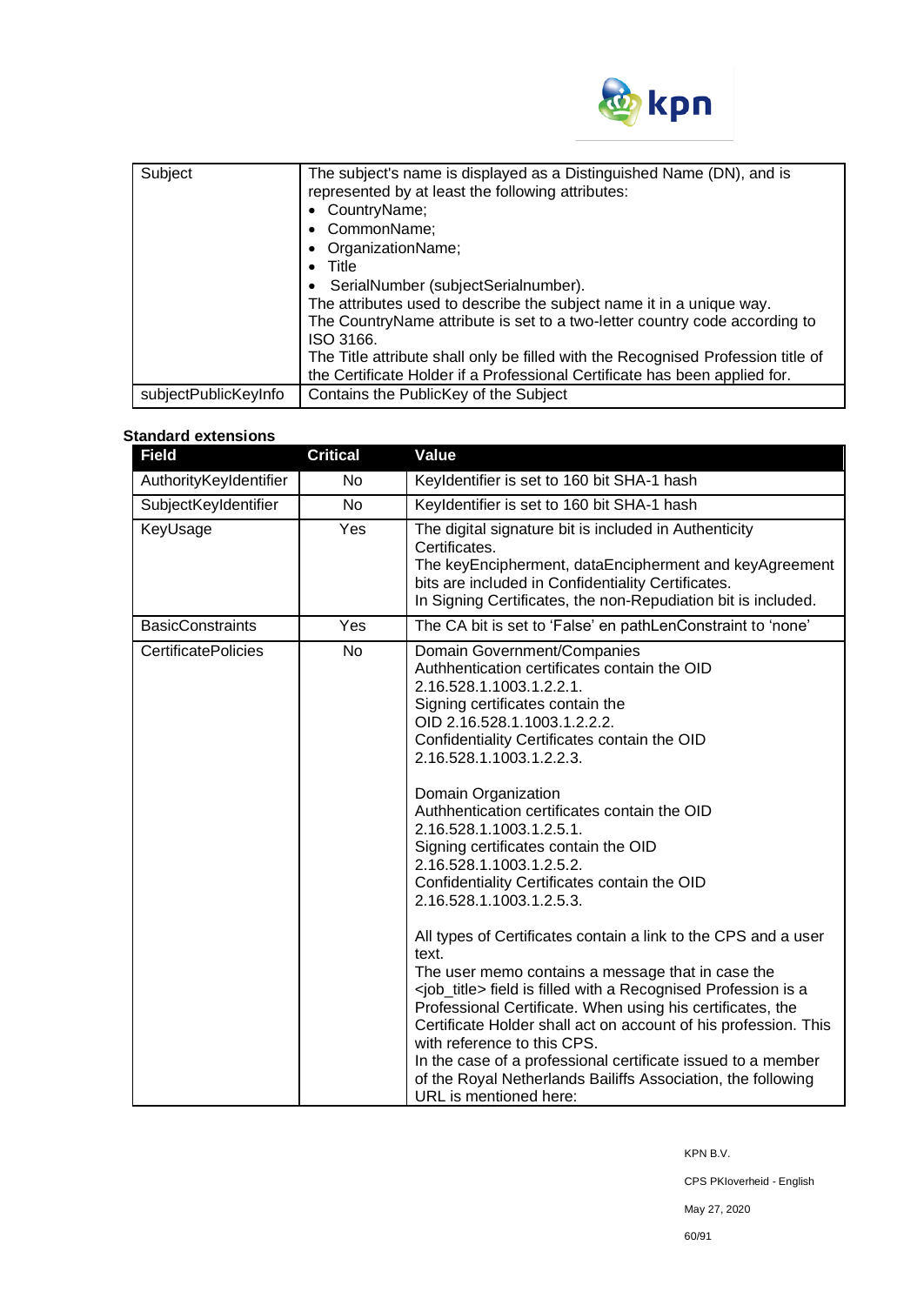

|                              |           | www.registergerechtsdeurwaarders.nl. This URL refers to the<br>bailiff's register. This register must be consulted before<br>relying on the certificate received.                                                                                                                                                                                                                                                                                                                                                                                                                                                                                                                                                                                                                                                                                                             |
|------------------------------|-----------|-------------------------------------------------------------------------------------------------------------------------------------------------------------------------------------------------------------------------------------------------------------------------------------------------------------------------------------------------------------------------------------------------------------------------------------------------------------------------------------------------------------------------------------------------------------------------------------------------------------------------------------------------------------------------------------------------------------------------------------------------------------------------------------------------------------------------------------------------------------------------------|
| SubjectAltName               | <b>No</b> | This includes<br>the subject's e-mail address;<br>$\bullet$<br>the OID of the CA concerned;<br>$\bullet$<br>The subject serial number of the Certificate Holder.<br>$\bullet$<br>The OID of the concerning CA is one of the following:<br>PinkRoccade CSP CA belonging to the Certificate type;<br>- Authentication 2.16.528.1.1003.1.3.2.2.1,<br>- Signing 2.16.528.1.1003.1.3.2.2.2,<br>- confidentiality 2.16.528.1.1003.1.3.2.2.3<br>or the Getronics PinkRoccade PKIoverheid CA -<br>Overheid/Bedrijven en Organisatie CA;<br>2.16.528.1.1003.1.3.2.2.5<br>or the Getronics CSP Organisatie CA - G2;<br>$\bullet$<br>2.16.528.1.1003.1.3.5.4.1.<br>or the KPN CSP Overheid/Bedrijven CA:<br>2.16.528.1.1003.1.3.2.7.1<br>or the KPN CSP Organisatie CA - G2;<br>$\bullet$<br>2.16.528.1.1003.1.3.5.9.1<br>In addition, in the authentication certificate, an 'othername' |
| <b>CrlDistributionPoints</b> | No        | MAY be included for use with Single Sign On (SSO).<br>Contains the URI value from which the CRL belonging to the<br>Certificate type can be retrieved.                                                                                                                                                                                                                                                                                                                                                                                                                                                                                                                                                                                                                                                                                                                        |
| ExtendedKeyUsage             | <b>No</b> | Authentication certificates can contain this extension. This<br>extension makes it possible to use the Certificate for<br>Windows Smartcard Logon, among other things.                                                                                                                                                                                                                                                                                                                                                                                                                                                                                                                                                                                                                                                                                                        |
| AuthorityInfoAccess          | <b>No</b> | Contains the URI value of the OCSP responder, which<br>belongs to the certificate type. The OCSP response allows<br>real-time status information about the relevant Certificate to<br>be requested.                                                                                                                                                                                                                                                                                                                                                                                                                                                                                                                                                                                                                                                                           |

#### **Private extensions**

| <b>Field</b>        | Critical | Value                                                 |
|---------------------|----------|-------------------------------------------------------|
| <b>QCStatements</b> | No.      | Certificates for the electronic signature             |
|                     |          | MUST indicate that they are issued as                 |
|                     |          | qualified certificates complying with annex I         |
|                     |          | of EU regulation 910/2014. This compliance            |
|                     |          | is indicated by including the id-etsi-qcsQcCompliance |
|                     |          | statement in this extension.                          |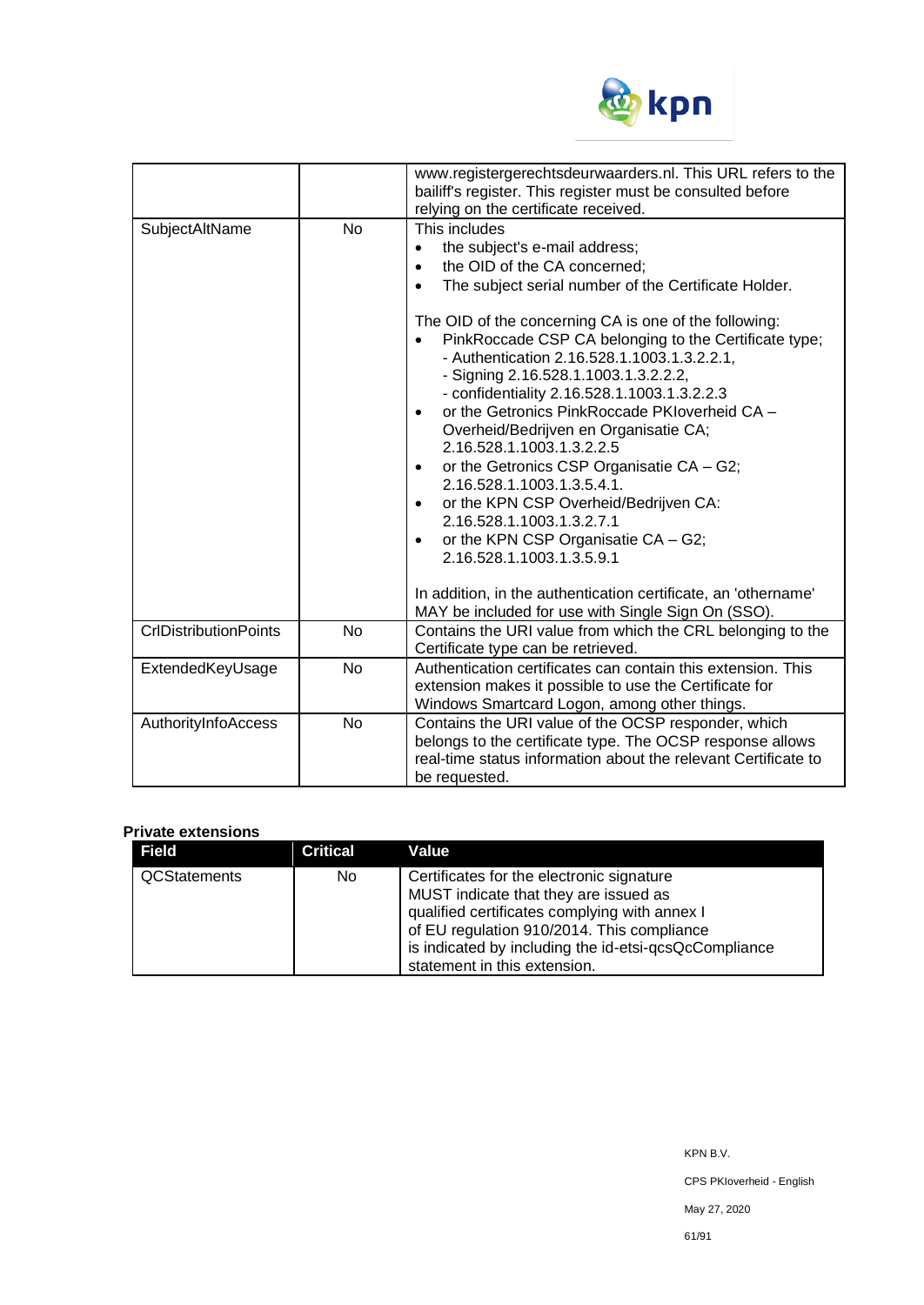

# *7.1.4 Group certificates*

### **Basic Attributes Field Value**  Version 2 (X.509v3) SerialNumber | Unique serial number within the CA Signature The used algorithm under the SHA-1 root (domain Government /Companies) is sha1WithRSAEncryption. The used algorithm under the SHA-2 root (domain Organization) sha256WithRSAEncryption. Issuer Contains the name of the CA concerned and is represented by the following attributes: CommonName, OrganizationName en CountryName. There have been / are several CA certificates in use. • CA-Certificate with OrganizationName 'PinkRoccade Infrastructure Services BV'. The CommonName contains 'PinkRoccade CSP - Overheid – 'and the designation 'Onweerlegbaarheid CA' of 'Vertrouwelijkheid CA' of 'Authenticiteit CA', depending on the type of certificaat. The CountryName is 'NL'. • CA-Certificate with OrganizationName 'Getronics PinkRoccade Nederland B.V.'. The CommonName contains 'Getronics PinkRoccade PKIoverheid CA – Overheid/Bedrijven en Organisatie'. The CountryName is 'NL'. • CA-Certificate with OrganizationName 'Getronics Nederland BV'. De CommonName contains 'Getronics CSP Organisatie CA – G2. the CountryName is 'NL'. • CA-certificate with OrganizationName 'KPN Corporate Market B.V.', the Common name contains 'KPN Corporate Market CSP Organisatie CA - G2'. The CountryName is 'NL'; • CA-certificate with OrganizationName 'KPN Corporate Market B.V.', the Common name contains 'KPN Corporate Market PKIoverheid CA-Overheid en Bedrijven' The CountryName is 'NL'. • CA-certificate with OrganizationName 'KPN B.V.', the Common name contains 'KPN PKIoverheid CA-Overheid en Bedrijven' The CountryName is 'NL'. • CA-certificate with OrganizationName 'KPN B.V.', the Common name contains 'KPN BV PKIoverheid Organisatie Services CA - G3' with organizationIdentifier = NTRNL-27124701' and CountryName 'NL' Validity see 6.3.2. Subject The subject's name is displayed as a Distinguished Name (DN), and is represented by at least the following attributes: • CountryName;

• CommonName; • OrganizationName:

• State; • Locality.

• SerialNumber (subject serial number);

The attribute OrganizationUnit can also be included as an option.

KPN B.V.

CPS PKIoverheid - English

May 27, 2020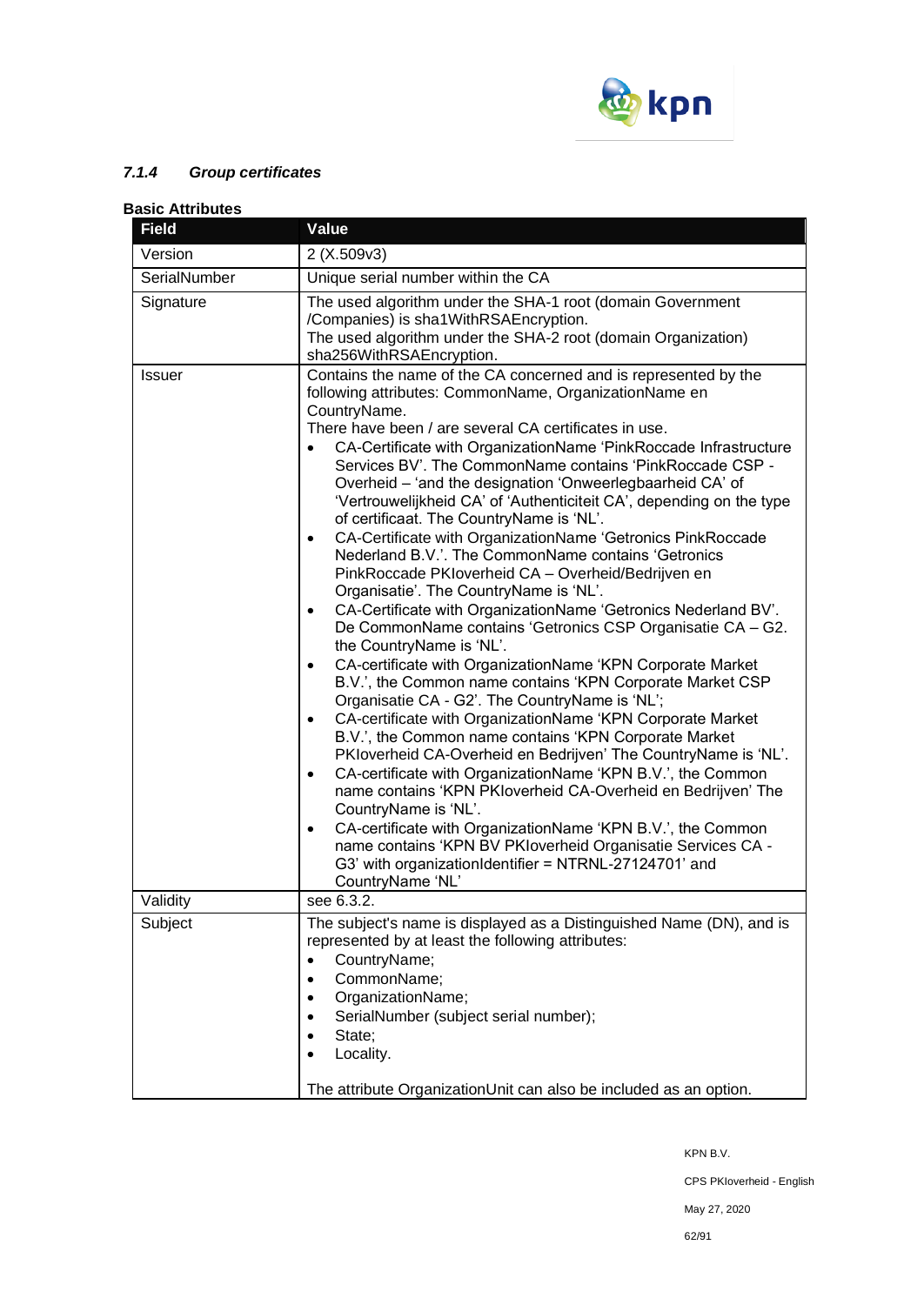

|                      | The CommonName contains the name of the Service, for example a<br>DNS or group name. The attributes describe the subject name in a<br>unique way.<br>The CountryName attribute is set to a two-letter country code<br>according to ISO 3166. |
|----------------------|----------------------------------------------------------------------------------------------------------------------------------------------------------------------------------------------------------------------------------------------|
| subjectPublicKeyInfo | Public Key of the Subject                                                                                                                                                                                                                    |

# **Standard Extensions**

| <b>Field</b>                 | <b>Critical</b> | <b>Value</b>                                                                                                                                                                                                                                                                                                                                                                                                                                                                                                           |
|------------------------------|-----------------|------------------------------------------------------------------------------------------------------------------------------------------------------------------------------------------------------------------------------------------------------------------------------------------------------------------------------------------------------------------------------------------------------------------------------------------------------------------------------------------------------------------------|
| AuthorityKeyIdentifier       | <b>No</b>       | Keyldentifier is set to 160 bit SHA-1 hash                                                                                                                                                                                                                                                                                                                                                                                                                                                                             |
| SubjectKeyIdentifier         | <b>No</b>       | Keyldentifier is set to 160 bit SHA-1 hash                                                                                                                                                                                                                                                                                                                                                                                                                                                                             |
| KeyUsage                     | Yes             | The digital signature bit is included in Authenticity<br>Certificates.<br>The keyEncipherment, dataEncipherment and<br>keyAgreement bits are included in Confidentiality<br>Certificates.                                                                                                                                                                                                                                                                                                                              |
| <b>BasicConstraints</b>      | Yes             | The CA bit is set to 'False' and pathLenConstraint to<br>'none'                                                                                                                                                                                                                                                                                                                                                                                                                                                        |
| <b>CertificatePolicies</b>   | <b>No</b>       | Domain Government/Companies<br>Authentication certificates contain the OID<br>$\bullet$<br>2.16.528.1.1003.1.2.2.4.<br>Confidentiality Certificates contain the OID<br>$\bullet$<br>2.16.528.1.1003.1.2.2.5).<br>Domain Organization<br>Authentication certificates contain the OID<br>2.16.528.1.1003.1.2.4.4.<br>Confidentiality Certificates contain the OID<br>$\bullet$<br>2.16.528.1.1003.1.2.4.5).<br>All types of certificates contain a link to the CPS and a<br>user text.                                   |
| SubjectAltName               | <b>No</b>       | Herein the OID of the CA:<br>PinkRoccade CSP Services CA;<br>$\bullet$<br>2.16.528.1.1003.1.3.2.2.4;<br>of de Getronics PinkRoccade PKIoverheid CA -<br>$\bullet$<br>Overheid/Bedrijven en Organisatie CA;<br>2.16.528.1.1003.1.3.2.2.5;<br>of de Getronics CSP Organisatie CA - G2;<br>$\bullet$<br>2.16.528.1.1003.1.3.5.4.1<br>and the Subject number of the Certificate Holder are<br>stated.<br><b>Confidentiality Certificates and Authentication Certificates</b><br>also include the Subject's e-mail address. |
| <b>CrlDistributionPoints</b> | No              | Contains the URI value of the relevant CRL, which<br>belongs to the certificate type, can be retrieved.                                                                                                                                                                                                                                                                                                                                                                                                                |

CPS PKIoverheid - English

May 27, 2020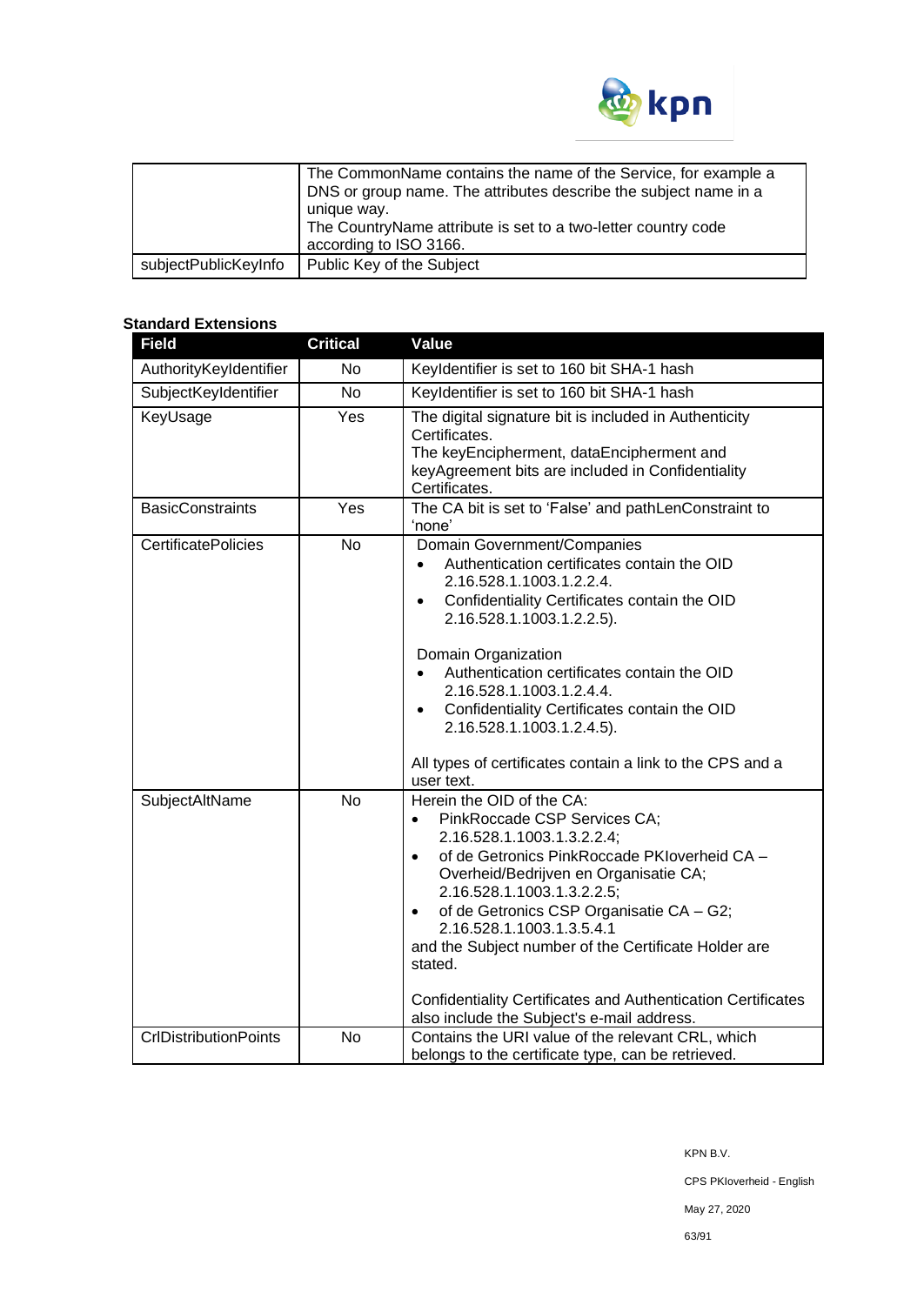

| ExtendedKeyUsage    | No. | Group Certificates can contain this extension, which<br>makes it possible to use the Certificate for Windows<br>Smartcard Logon and Codesigning among others.                                       |
|---------------------|-----|-----------------------------------------------------------------------------------------------------------------------------------------------------------------------------------------------------|
| AuthorityInfoAccess | No. | Contains the URI value of the OCSP responder, which<br>belongs to the certificate type. The OCSP response allows<br>real-time status information about the relevant Certificate<br>to be requested. |

# *7.1.5 eSeal certificates*

#### **Basic Attributes**

| <b>Field</b>         | Value                                                                                                                                                                                                         |
|----------------------|---------------------------------------------------------------------------------------------------------------------------------------------------------------------------------------------------------------|
| Version              | 2(X.509v3)                                                                                                                                                                                                    |
| SerialNumber         | Unique serial number within the CA                                                                                                                                                                            |
| Signature            | sha256WithRSAEncryption.                                                                                                                                                                                      |
| <b>Issuer</b>        | CN = KPN BV PKIoverheid Organisatie Services CA - G3<br>organizationIdentifier = NTRNL-27124701<br>$O = KPN B.V.$<br>$C = NL$                                                                                 |
| Validity             | see 6.3.2.                                                                                                                                                                                                    |
| Subject              | The subject's name is displayed as a Distinguished Name (DN), and is<br>represented by at least the following attributes:<br>CountryName;<br>CommonName;<br>٠<br>OrganizationName;<br>OrganizationIdentifier. |
| subjectPublicKeyInfo | Public Key of the Subject                                                                                                                                                                                     |

# **Standard Extensions**

| <b>Field</b>               | <b>Critical</b> | Value                                                                                                                                                                                                                                                                             |
|----------------------------|-----------------|-----------------------------------------------------------------------------------------------------------------------------------------------------------------------------------------------------------------------------------------------------------------------------------|
| AuthorityKeyIdentifier     | No.             | Keyldentifier is set to 160 bit SHA-1 hash                                                                                                                                                                                                                                        |
| SubjectKeyIdentifier       | No.             | Keyldentifier is set to 160 bit SHA-1 hash                                                                                                                                                                                                                                        |
| KeyUsage                   | Yes             | nonRepudiation                                                                                                                                                                                                                                                                    |
| <b>BasicConstraints</b>    | Yes.            | The CA bit is set to 'False' and pathLenConstraint to<br>'none'                                                                                                                                                                                                                   |
| <b>CertificatePolicies</b> | No.             | Policy identifier: 2.16.528.1.1003.1.2.5.7<br>Policy identifier: 0.4.0.194112.1.3 (qcp-l-qscd)<br>policyQualified: 1.3.6.1.5.5.7.2.1 (id-qt-cps)<br>policyQualified: 1.3.6.1.5.5.7.2.2 (id-qt-unotice)<br>All types of certificates contain a link to the CPS and a<br>user text. |
| SubjectAltName             | No.             | The OID of the CA                                                                                                                                                                                                                                                                 |

KPN B.V.

CPS PKIoverheid - English

May 27, 2020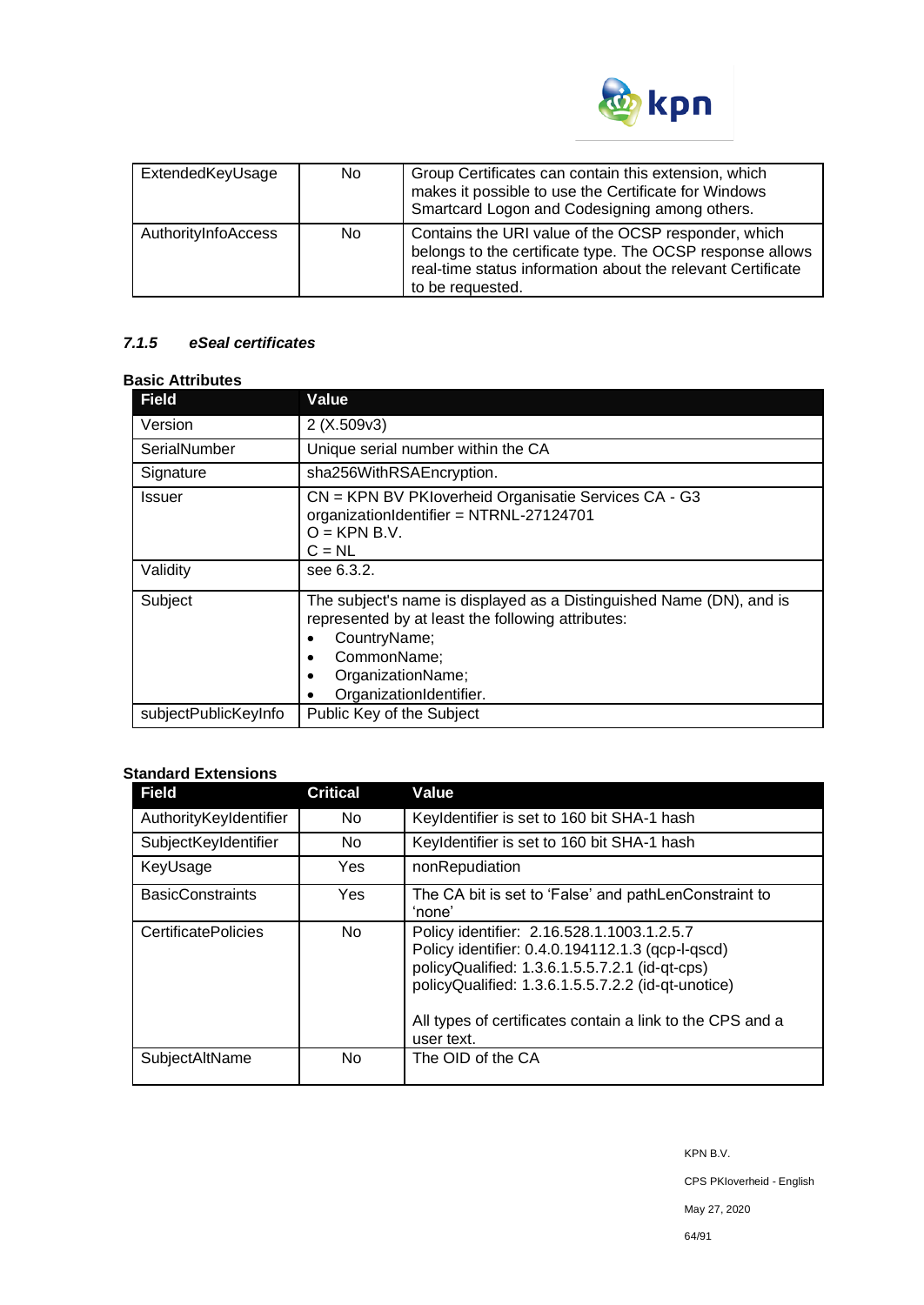

| <b>CrIDistributionPoints</b> | <b>No</b> | Contains the URI value of the relevant CRL, which<br>belongs to the certificate type, can be retrieved.                                                                                                                                                                                                                                                                                                                                                                                                                                                                                                                                             |
|------------------------------|-----------|-----------------------------------------------------------------------------------------------------------------------------------------------------------------------------------------------------------------------------------------------------------------------------------------------------------------------------------------------------------------------------------------------------------------------------------------------------------------------------------------------------------------------------------------------------------------------------------------------------------------------------------------------------|
| ExtendedKeyUsage             | <b>No</b> | eSeal Certificates can contain this extension, which<br>makes it possible to use the Certificate for Codesigning<br>among others.                                                                                                                                                                                                                                                                                                                                                                                                                                                                                                                   |
| AuthorityInfoAccess          | No        | Contains the URI value of the OCSP responder, which<br>belongs to the certificate type. The OCSP response allows<br>real-time status information about the relevant Certificate<br>to be requested.                                                                                                                                                                                                                                                                                                                                                                                                                                                 |
| <b>QcStatement</b>           | <b>No</b> | Certificates for the electronic seals MUST indicate:<br>- that they are issued as qualified certificates complying<br>with annex III of EU regulation 910/2014. This compliance<br>is indicated by including the id-etsi-qcs-QcCompliance<br>statement in this extension.<br>- that the certified public key resides in a QSCD. This<br>compliance is indicated by including the id-etsi-qcs-<br>QcSSCD.<br>- that they are issued for the purpose of electronic seal.<br>This compliance is indicated by including the id-etsi-qcs-<br>QcType 2.<br>- the location of the PDS. This compliance is indicated by<br>including the id-etsi-qcs-QcPDS. |
| <b>QcStatement-2</b>         | No.       | Certificates for the electronic seals MUST indicate the<br>semantic of the OrganizationIdentifier. This compliance is<br>indicated by including the id-etsi-gcs-SemanticsId-Legal.                                                                                                                                                                                                                                                                                                                                                                                                                                                                  |

# *7.1.6 (Standard) Server certificates*

## **Basic Attributes**

| <b>Field</b> | Value                                                                                                                                                                                                                                                                                                                                                                                                                                                                                                                                                                                                                                                          |  |
|--------------|----------------------------------------------------------------------------------------------------------------------------------------------------------------------------------------------------------------------------------------------------------------------------------------------------------------------------------------------------------------------------------------------------------------------------------------------------------------------------------------------------------------------------------------------------------------------------------------------------------------------------------------------------------------|--|
| Version      | 2(X.509v3)                                                                                                                                                                                                                                                                                                                                                                                                                                                                                                                                                                                                                                                     |  |
| SerialNumber | Unique serial number within the CA                                                                                                                                                                                                                                                                                                                                                                                                                                                                                                                                                                                                                             |  |
| Signature    | The used algorithm under the SHA-1 root (domain Government<br>/Companies) is sha1WithRSAEncryption.<br>The used algorithm under the SHA-2 root (domain Organization)<br>sha256WithRSAEncryption.                                                                                                                                                                                                                                                                                                                                                                                                                                                               |  |
| Issuer       | Contains the name of the CA concerned and is represented by the<br>following attributes: CommonName, OrganizationName and<br>CountryName.<br>There are/(have been) several CA certificates in use.<br>CA-Certificate with OrganizationName 'PinkRoccade Infrastructure<br>Services BV'. The CommonName contains 'PinkRoccade CSP -<br>Overheid – ' and the designation 'Onweerlegbaarheid CA' of<br>'Vertrouwelijkheid CA' of 'Authenticiteit CA', depending on the type of<br>certificate. The CountryName is set to 'NL'.<br>CA-Certificate with OrganizationName 'Getronics PinkRoccade<br>$\bullet$<br>Nederland B.V.'. The CommonName contains 'Getronics |  |

KPN B.V.

CPS PKIoverheid - English

May 27, 2020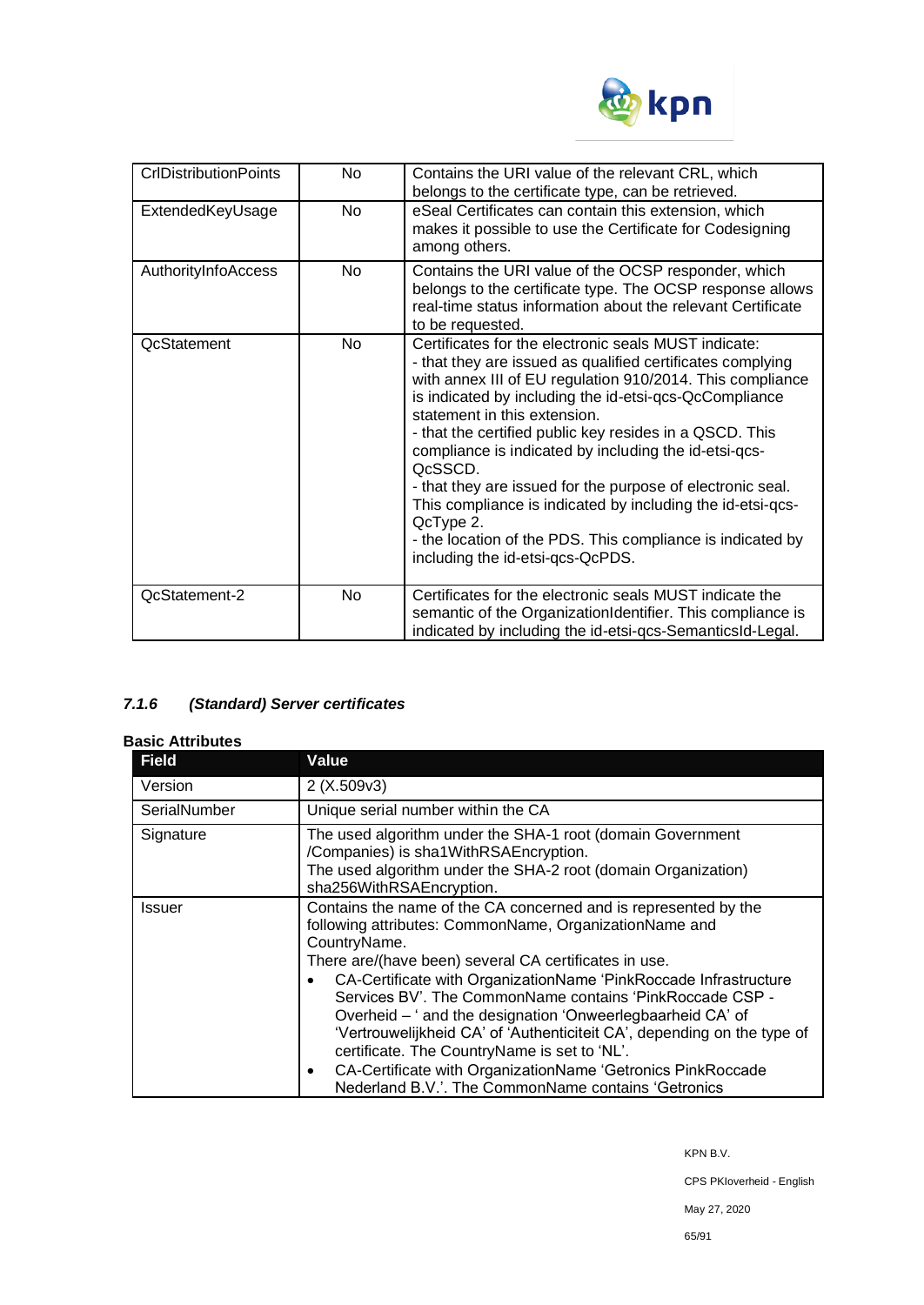

|                      | PinkRoccade PKIoverheid CA - Overheid/Bedrijven en Organisatie'.<br>The CountryName is set to 'NL'.<br>CA-Certificate with OrganizationName 'Getronics Nederland BV'. The<br>$\bullet$<br>CommonName contains 'Getronics CSP Organisatie CA - G2. The<br>CountryName is set to 'NL'<br>CA-certificate with OrganizationName 'KPN Corporate Market B.V.',<br>$\bullet$<br>The Common name contains 'KPN Corporate Market CSP<br>Organisatie CA - G2' and the CountryName is set to 'NL';<br>CA-certificate with OrganizationName 'KPN Corporate Market B.V.',<br>$\bullet$<br>the Common name contains 'KPN Corporate Market PKIoverheid CA-<br>Overheid en Bedrijven' and the CountryName is set to 'NL'.<br>CA-certificate with OrganizationName 'KPN B.V.', the Common name<br>$\bullet$<br>contains 'KPN PKIoverheid CA-Overheid en Bedrijven' and the<br>CountryName is set to 'NL'.<br>CA-certificate with OrganizationName 'KPN B.V.', the Common name<br>$\bullet$<br>contains 'KPN BV PKloverheid Organisatie Server CA - G3' met<br>organizationIdentifier ' NTRNL-27124701' and the CountryName 'NL' |
|----------------------|----------------------------------------------------------------------------------------------------------------------------------------------------------------------------------------------------------------------------------------------------------------------------------------------------------------------------------------------------------------------------------------------------------------------------------------------------------------------------------------------------------------------------------------------------------------------------------------------------------------------------------------------------------------------------------------------------------------------------------------------------------------------------------------------------------------------------------------------------------------------------------------------------------------------------------------------------------------------------------------------------------------------------------------------------------------------------------------------------------------|
| Validity             | see 6.3.2.                                                                                                                                                                                                                                                                                                                                                                                                                                                                                                                                                                                                                                                                                                                                                                                                                                                                                                                                                                                                                                                                                                     |
| Subject              | $CN = SERIALNUMBER = < subjectserialnumber > (optional)OU = < part of subscriber's organization > (optional)L = < city >ST = provinceO = \langle subscriber's organization >C = < country code >The CountryName attribute is set to a two-letter country code accordingto ISO 3166.$                                                                                                                                                                                                                                                                                                                                                                                                                                                                                                                                                                                                                                                                                                                                                                                                                           |
| subjectPublicKeyInfo | Contains the Public Key of the Subject                                                                                                                                                                                                                                                                                                                                                                                                                                                                                                                                                                                                                                                                                                                                                                                                                                                                                                                                                                                                                                                                         |

# **Standard extensions**

| <b>Field</b>               | <b>Critical</b> | Value                                                                                                                                                                                                                                                                                                                                                                                  |
|----------------------------|-----------------|----------------------------------------------------------------------------------------------------------------------------------------------------------------------------------------------------------------------------------------------------------------------------------------------------------------------------------------------------------------------------------------|
| AuthorityKeyIdentifier     | No.             | Keyldentifier is set to 160 bit SHA-1 hash                                                                                                                                                                                                                                                                                                                                             |
| SubjectKeyIdentifier       | No.             | Keyldentifier is set to 160 bit SHA-1 hash                                                                                                                                                                                                                                                                                                                                             |
| KeyUsage                   | Yes             | n/a                                                                                                                                                                                                                                                                                                                                                                                    |
| <b>CertificatePolicies</b> | No.             | Domain Organization<br>Server certificates contain the OID<br>$\bullet$<br>2.16.528.1.1003.1.2.5.6.<br>All types of certificates contain a link to the CPS and a<br>user text.                                                                                                                                                                                                         |
| SubjectAltName             | No.             | This field contains the OID of the CA of either<br>PinkRoccade CSP Services CA;<br>٠<br>or the Getronics PinkRoccade PKIoverheid CA -<br>$\bullet$<br>Government/Businesses and Organization CA;<br>or the Getronics CSP Organization CA - G2;<br>$\bullet$<br>or KPN BV PKIoverheid Organization Server CA -<br>$\bullet$<br>G3'<br>and the subject number of the certificate holder. |

KPN B.V.

CPS PKIoverheid - English

May 27, 2020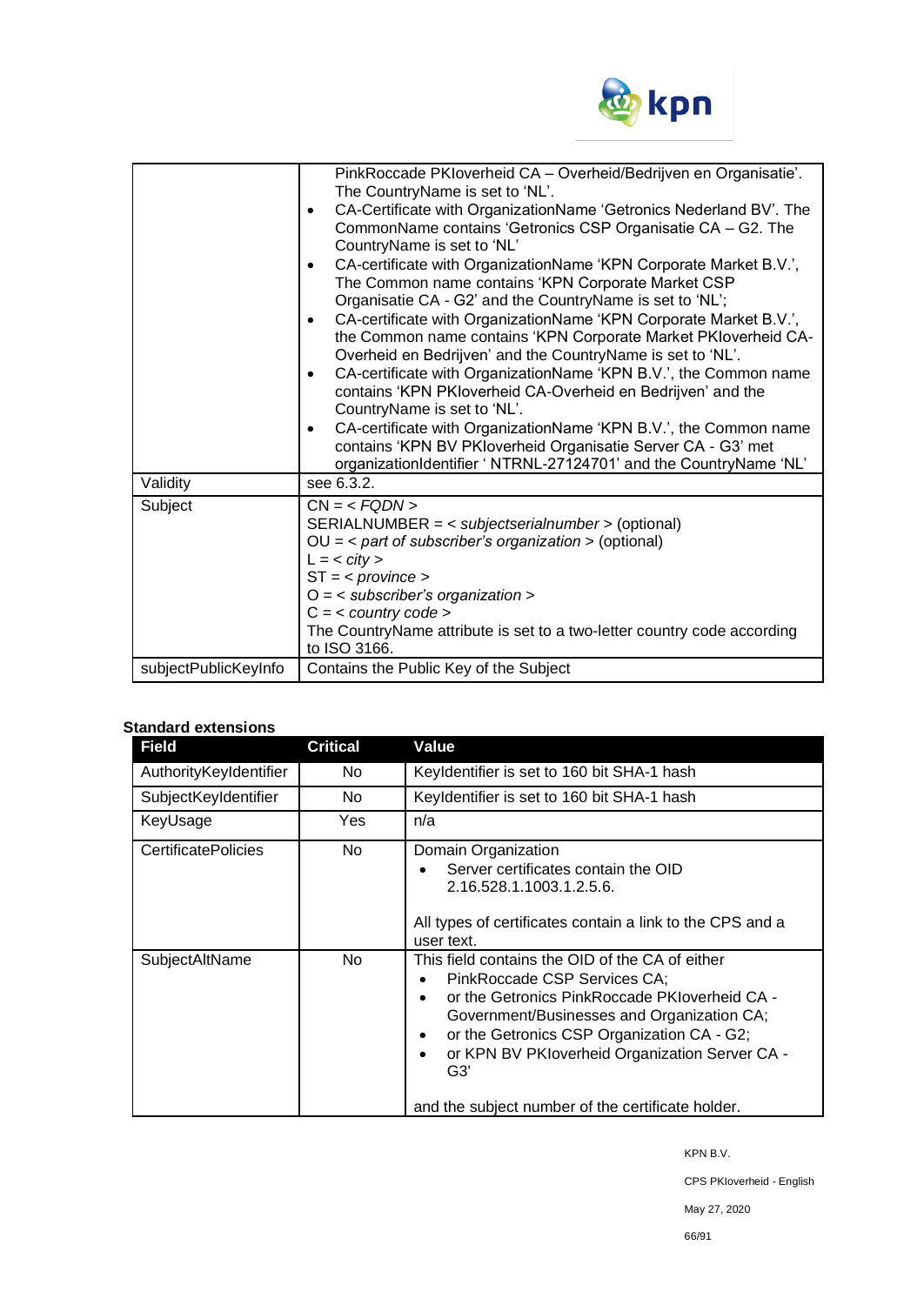

|                              |           | In server certificates, the primary name of the service and,<br>if applicable, the additional names of the service are<br>included in SubjectAltname. dNSName.                                     |
|------------------------------|-----------|----------------------------------------------------------------------------------------------------------------------------------------------------------------------------------------------------|
| <b>CrIDistributionPoints</b> | No.       | Contains the URI value where the CRL, belonging to this<br>type of Certificate, can be retrieved                                                                                                   |
| ExtendedKeyUsage             | No.       | Server certificates may contain this extension, which<br>makes it possible to use the Certificate for server and<br>client authentication as well as email security.                               |
| AuthorityInfoAccess          | <b>No</b> | Contains the URI value of the OCSP responder, which<br>belongs to the certificate type. The OCSP response<br>allows you to request real-time status information about<br>the relevant Certificate. |

# *7.1.7 Extended Validation Server / QWAC certificates*

## **Basic Attributes**

| <b>Field</b>  | Value                                                                                                                                                                                              |
|---------------|----------------------------------------------------------------------------------------------------------------------------------------------------------------------------------------------------|
| Version       | 2(X.509v3)                                                                                                                                                                                         |
| SerialNumber  | Unique serial number within the CA                                                                                                                                                                 |
| <b>Issuer</b> | CN = KPN Corporate Market Staat der Nederlanden EV<br>$CA O = KPN$ Corporate Market B.V.<br>$C = NL$<br>As of April 1, 2016:<br>CN = KPN Staat der Nederlanden EV<br>$CA O = KPN B.V.$<br>$C = NL$ |
| Validity      | see 6.3.2.                                                                                                                                                                                         |
| Subject       | $CN = SERIALNUMBER = O = \langleorganisatienaam>OU =L = \langle plaats\rangleS = C = 1.3.6.1.4.1.311.60.2.1.3 = NL2.5.4.15 = - chusiness Category >$                                               |

# **Standard extensions**

| <b>Field</b>            | <b>Critical</b> | Value                                                           |
|-------------------------|-----------------|-----------------------------------------------------------------|
| AuthorityKeyIdentifier  | No              | Keyldentifier is set to 160 bit SHA-1 hash                      |
| SubjectKeyIdentifier    | No              | Keyldentifier is set to 160 bit SHA-1 hash                      |
| KeyUsage                | Yes             | n/a                                                             |
| <b>BasicConstraints</b> | Yes             | The CA bit is set to 'False' and pathLenConstraint to<br>'none' |

CPS PKIoverheid - English

May 27, 2020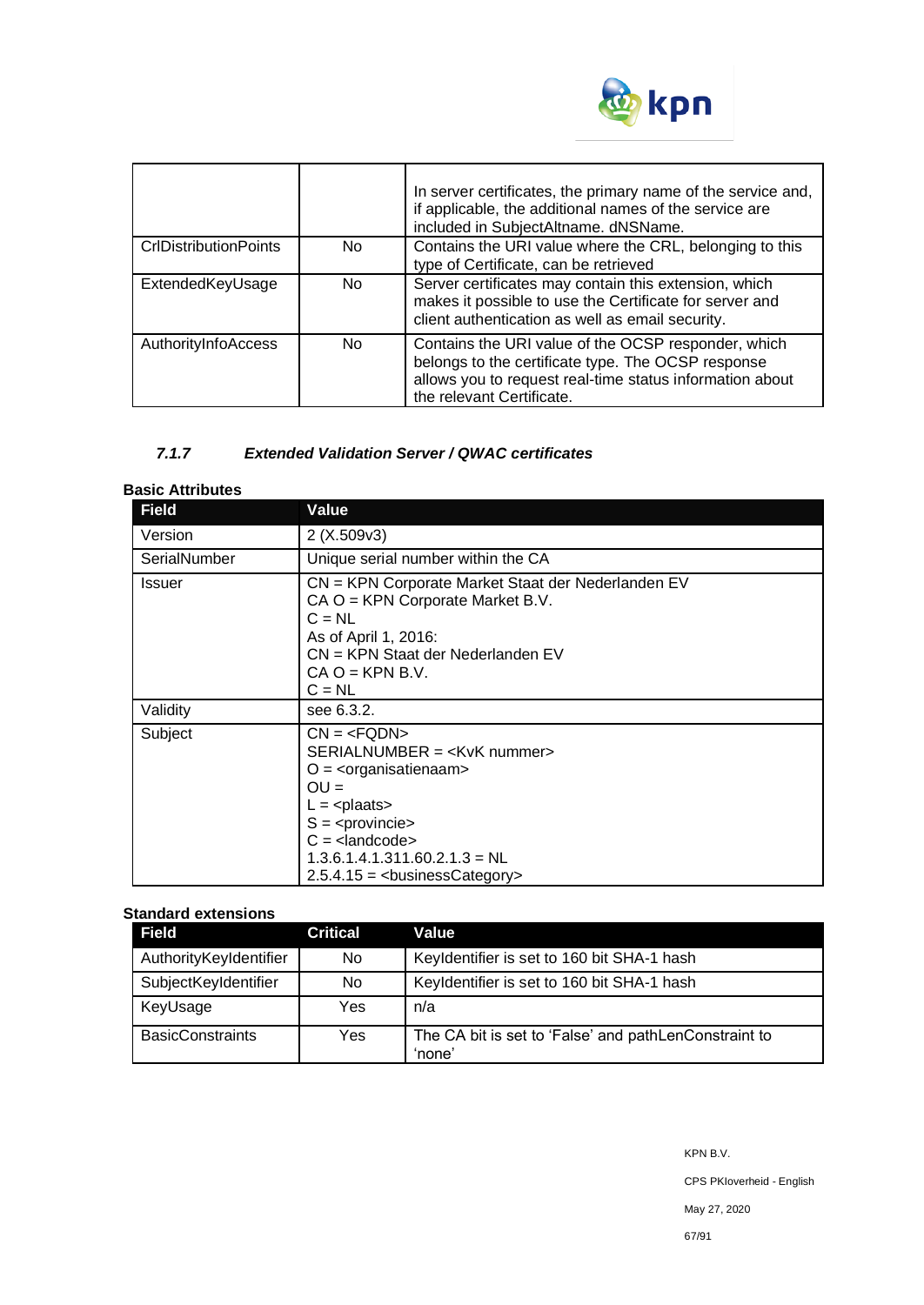

| <b>CertificatePolicies</b>   | <b>No</b> | 2.16.528.1.1003.1.2.7 (Extended Validation_CP)<br>2.23.140.1.1 (EV OID CA/B Forum)<br>$0.4.0.194112.1.4$ (QCP-w)<br>The certificates contain a link to the CPS and a user text.                                                                                                                                                                                                                                                                                                                |
|------------------------------|-----------|------------------------------------------------------------------------------------------------------------------------------------------------------------------------------------------------------------------------------------------------------------------------------------------------------------------------------------------------------------------------------------------------------------------------------------------------------------------------------------------------|
| SubjectAltName               | <b>No</b> | dNSName<br>$CN = Multiple FQDNs may be used in this field. These FQDNsMUST all come from the same domain name range.$                                                                                                                                                                                                                                                                                                                                                                          |
| <b>CrIDistributionPoints</b> | <b>No</b> | Contains the URI value where the CRL, belonging to this<br>type of Certificate, can be retrieved                                                                                                                                                                                                                                                                                                                                                                                               |
| ExtendedKeyUsage             | <b>No</b> | serverAuth OID id-kp 1 Set (1.3.6.1.5.5.7.3.1)<br>clientAuth OID id-kp 2 Set (1.3.6.1.5.5.7.3.2)                                                                                                                                                                                                                                                                                                                                                                                               |
| AuthorityInfoAccess          | <b>No</b> | Contains the URI value of the OCSP responder, which<br>belongs to the certificate type. The OCSP response<br>allows you to request real-time status information about<br>the relevant Certificate.                                                                                                                                                                                                                                                                                             |
| <b>QcStatement</b>           | <b>No</b> | Certificates for EV SSL / QWAC MUST indicate:<br>that they are issued as qualified certificates complying<br>with annex III of EU regulation 910/2014. This<br>compliance is indicated by including the id-etsi-qcs-<br>QcCompliance<br>that they are issued for the purpose of website<br>$\bullet$<br>authentication. This compliance is indicated by<br>including the id-etsi-qcs-QcType 3.<br>the location of the PDS. This compliance is indicated<br>by including the id-etsi-qcs-QcPDS. |

# *7.1.8 Private Services Server certificates*

#### **Basic attributes**

| <b>Field</b>  | Value                                                                                                                                          |
|---------------|------------------------------------------------------------------------------------------------------------------------------------------------|
| Version       | 2(X.509v3)                                                                                                                                     |
| SerialNumber  | Unique serial number within the CA                                                                                                             |
| <b>Issuer</b> | CN = KPN PKIoverheid Private Services CA - G1<br>$Q = KPN B.V.$<br>$C = NL$                                                                    |
| Validity      | see 6.3.2.                                                                                                                                     |
| Subject       | $CN = SERIALNUMBER =  numbersO = \langleorganisatienaam>OU =L = plaatsS = C = 1.3.6.1.4.1.311.60.2.1.3 = NL22.5.4.15 = - chusiness Category >$ |

May 27, 2020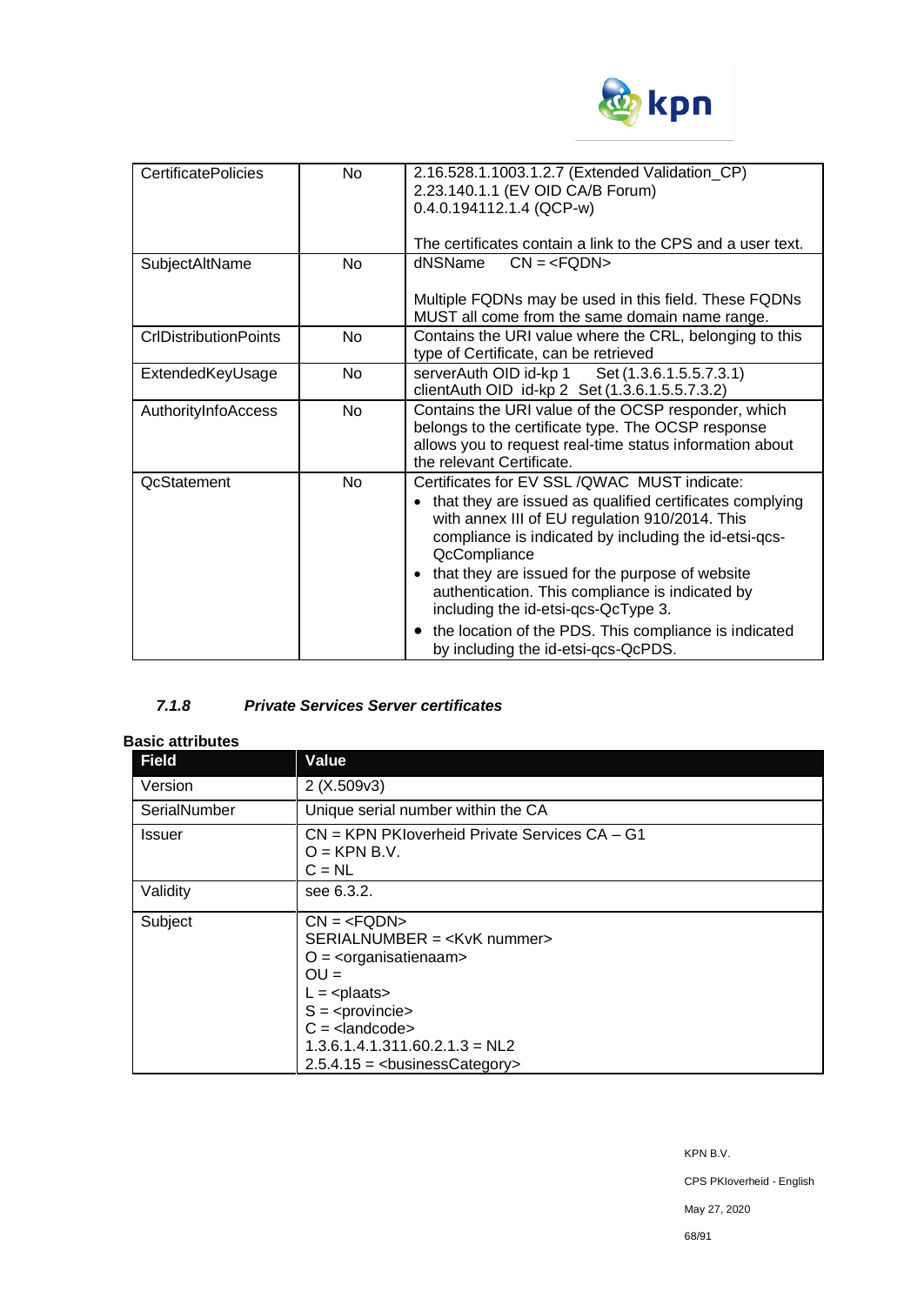

#### **Standard extensions**

| <b>Field</b>                 | <b>Essential</b> | Value                                                                                                                                                                                              |
|------------------------------|------------------|----------------------------------------------------------------------------------------------------------------------------------------------------------------------------------------------------|
| AuthorityKeyIdentifier       | No.              | 160-bit SHA-1 Hash value of the KPN Private Services<br>Server CA                                                                                                                                  |
| SubjectKeyIdentifier         | <b>No</b>        | 160-bit SHA-1 Hash value of the certificate                                                                                                                                                        |
| KeyUsage                     | Yes              | n/a                                                                                                                                                                                                |
| <b>BasicConstraints</b>      | Yes              | The CA bit is set to 'False' and pathLenConstraint to<br>'none'                                                                                                                                    |
| <b>CertificatePolicies</b>   | <b>No</b>        | 2.16.528.1.1003.1.2.8.6 (Private Services CP)<br>https://certificaat.kpn.com/elektronische-opslagplaats                                                                                            |
| SubjectAltName               | No.              | $d$ NSName $CN = Multiple FQDNs may be used in this field. These FQDNsMUST all come from the same domain name range.$                                                                              |
| <b>CrIDistributionPoints</b> | <b>No</b>        | Contains the URI value where the CRL, belonging to this<br>type of Certificate, can be retrieved                                                                                                   |
| ExtendedKeyUsage             | <b>No</b>        | serverAuth OID id-kp 1 Set (1.3.6.1.5.5.7.3.1)<br>clientAuth OID id-kp 2 Set (1.3.6.1.5.5.7.3.2)                                                                                                   |
| AuthorityInfoAccess          | No               | Contains the URI value of the OCSP responder, which<br>belongs to the certificate type. The OCSP response<br>allows you to request real-time status information about<br>the relevant Certificate. |

### **7.2 CRL-profiles**

The CRL (or more recent status information) used for the PKIoverheid Certificates is structured in such a way that it can easily be the subject of validation processes.

KPN may adjust the CRL's layout and format, as well as the principle underlying the CRL, in accordance with the interests of the parties involved.

### *7.2.1 Personal certificates and Recognized Profession Certificates*

| <b>Attributes</b>  |                                                                                                                                                                                                                                                                                                                                                                                                    |  |
|--------------------|----------------------------------------------------------------------------------------------------------------------------------------------------------------------------------------------------------------------------------------------------------------------------------------------------------------------------------------------------------------------------------------------------|--|
| <b>Field</b>       | <b>Value</b>                                                                                                                                                                                                                                                                                                                                                                                       |  |
| Version            | 1 (X.509 version 2)                                                                                                                                                                                                                                                                                                                                                                                |  |
| signatureAlgorithm | The algorithm used is under the SHA-1 root (Domain Government /<br>Businesses) sha-1 WithRSAEncryption.<br>The algorithm used is under the SHA-2 root (domain Organization) sha-2<br>WithRSAEncryption.                                                                                                                                                                                            |  |
| <b>Issuer</b>      | Contains the name of the CA concerned and is represented by the<br>following attributes: CommonName, OrganizationName and<br>CountryName.<br>There are/(have been) several CA certificates in use.<br>• CA-Certificate with OrganizationName 'PinkRoccade Infrastructure<br>Services BV'. The CommonName contains 'PinkRoccade CSP -<br>Overheid - ' and the designation 'Onweerlegbaarheid CA' of |  |

KPN B.V.

CPS PKIoverheid - English

May 27, 2020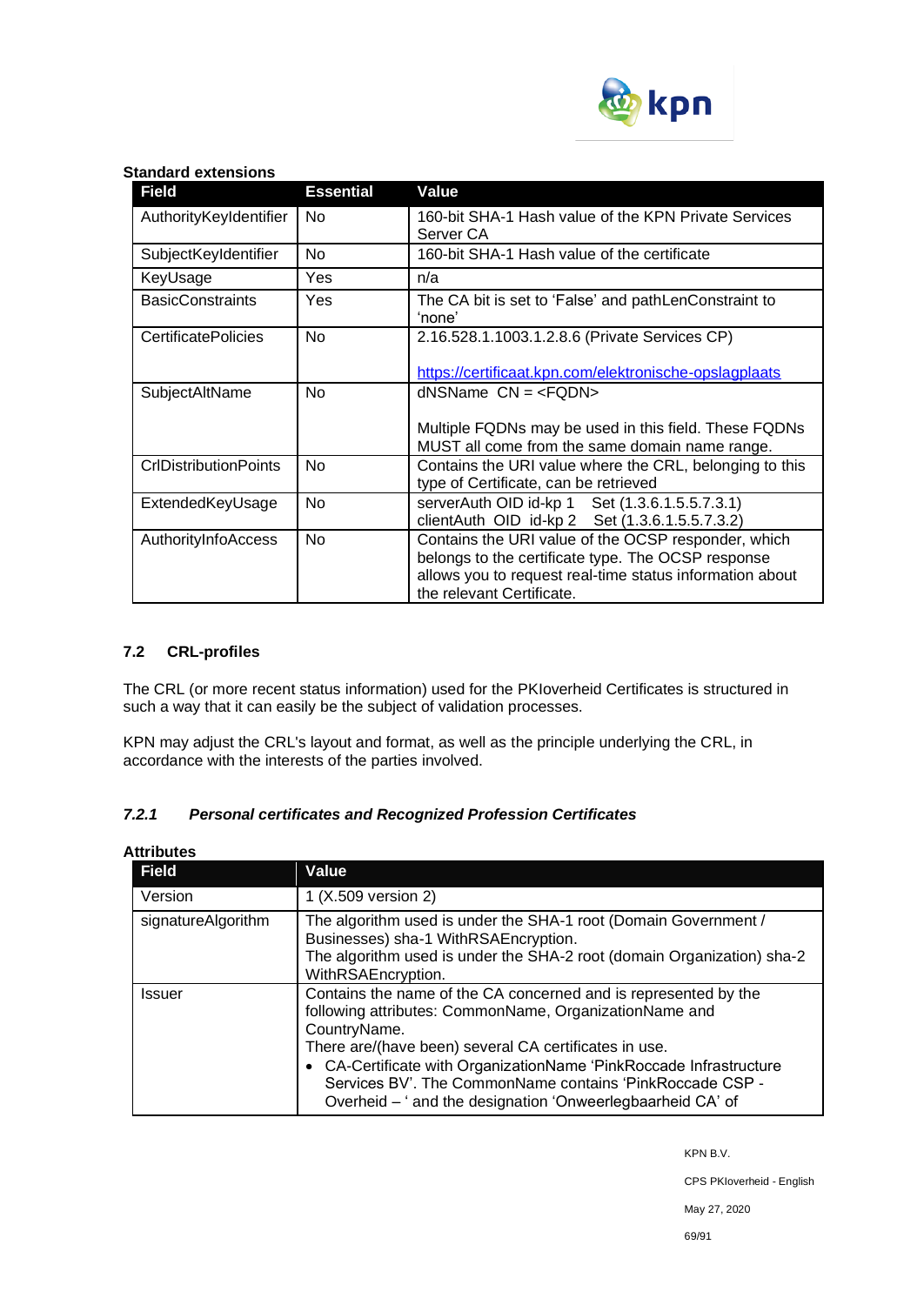

| effective date       | 'Vertrouwelijkheid CA' of 'Authenticiteit CA', depending on the type of<br>certificate. The CountryName is set to 'NL'.<br>CA-Certificate with OrganizationName 'Getronics PinkRoccade<br>$\bullet$<br>Nederland B.V.'. The CommonName contains 'Getronics PinkRoccade<br>PKloverheid CA - Overheid/Bedrijven en Organisatie'. The<br>CountryName is set to 'NL'.<br>CA-Certificate with OrganizationName 'Getronics Nederland BV'. The<br>$\bullet$<br>CommonName contains 'Getronics CSP Organisatie CA - G2. The<br>CountryName is set to 'NL'.<br>• CA-certificate with OrganizationName 'KPN Corporate Market B.V.',<br>the Common name contains 'KPN Corporate Market CSP Organisatie<br>CA - G2' and the CountryName is set to 'NL';<br>CA-certificate with OrganizationName 'KPN Corporate Market B.V.',<br>$\bullet$<br>The Common name contains 'KPN Corporate Market PKIoverheid CA-<br>Overheid en Bedrijven' and the CountryName is set to 'NL'.<br>CA-certificate with OrganizationName 'KPN B.V.', The Common name<br>$\bullet$<br>contains 'KPN PKIoverheid CA-Overheid en Bedrijven' and the<br>CountryName is set to 'NL'.<br>CA-certificate with OrganizationName 'KPN B.V.', The Common name<br>$\bullet$<br>contains 'KPN BV PKIoverheid Organisatie Persoon CA - G3' met<br>organizationIdentifier = NTRNL-27124701' and the CountryName is set<br>to 'NL'<br>date of issuance |
|----------------------|------------------------------------------------------------------------------------------------------------------------------------------------------------------------------------------------------------------------------------------------------------------------------------------------------------------------------------------------------------------------------------------------------------------------------------------------------------------------------------------------------------------------------------------------------------------------------------------------------------------------------------------------------------------------------------------------------------------------------------------------------------------------------------------------------------------------------------------------------------------------------------------------------------------------------------------------------------------------------------------------------------------------------------------------------------------------------------------------------------------------------------------------------------------------------------------------------------------------------------------------------------------------------------------------------------------------------------------------------------------------------------------------------|
|                      |                                                                                                                                                                                                                                                                                                                                                                                                                                                                                                                                                                                                                                                                                                                                                                                                                                                                                                                                                                                                                                                                                                                                                                                                                                                                                                                                                                                                      |
| next update          | This is the date of issue plus 24 hours, the CRL update is initiated every<br>60 minutes and published after generation.                                                                                                                                                                                                                                                                                                                                                                                                                                                                                                                                                                                                                                                                                                                                                                                                                                                                                                                                                                                                                                                                                                                                                                                                                                                                             |
| revoked certificates | The revoked certificates with certificate serial number and date of<br>revocation and possible reason for revocation.                                                                                                                                                                                                                                                                                                                                                                                                                                                                                                                                                                                                                                                                                                                                                                                                                                                                                                                                                                                                                                                                                                                                                                                                                                                                                |

# **Extensions**

| <b>Field</b>           | Critical | Value                       |
|------------------------|----------|-----------------------------|
| AuthorityKeyIdentifier | No       | contains 160-bit SHA-1 hash |

# *7.2.2 Group certificates*

#### **Attributes**

| <b>Field</b>  | Value                                                                                                                                                                                                                                                                                                                                                                                                                                                                                                                                                                                                                                                                                                                                                     |
|---------------|-----------------------------------------------------------------------------------------------------------------------------------------------------------------------------------------------------------------------------------------------------------------------------------------------------------------------------------------------------------------------------------------------------------------------------------------------------------------------------------------------------------------------------------------------------------------------------------------------------------------------------------------------------------------------------------------------------------------------------------------------------------|
| Version       | V <sub>2</sub>                                                                                                                                                                                                                                                                                                                                                                                                                                                                                                                                                                                                                                                                                                                                            |
| <b>Issuer</b> | Contains the name of the CA concerned and is represented by the following<br>attributes: CommonName, OrganizationName and CountryName.<br>There are/(have been) several CA certificates in use.<br>• CA-Certificate with OrganizationName 'PinkRoccade Infrastructure<br>Services BV'. The CommonName contains 'PinkRoccade CSP -<br>Overheid - ' and the designation 'Onweerlegbaarheid CA' of<br>'Vertrouwelijkheid CA' or 'Authenticiteit CA', depending on the type of<br>certificate. The CountryName is set to 'NL'.<br>• CA-Certificate with OrganizationName 'Getronics PinkRoccade<br>Nederland B.V.'. The CommonName contains 'Getronics PinkRoccade<br>PKIoverheid CA - Overheid/Bedrijven en Organisatie'. The<br>CountryName is set to 'NL'. |

KPN B.V.

CPS PKIoverheid - English

May 27, 2020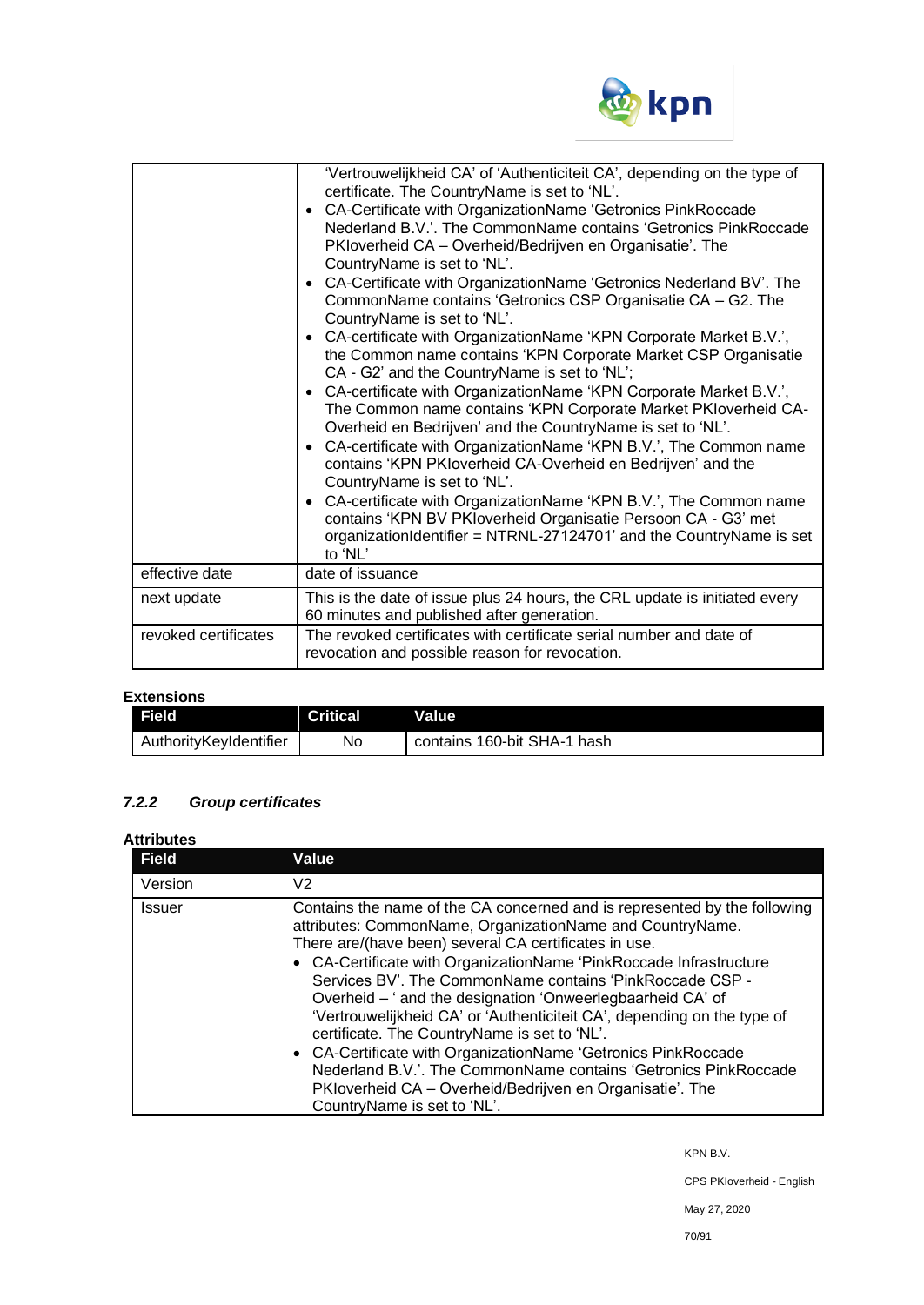

|                    | • CA-Certificate with OrganizationName 'Getronics Nederland BV'. The<br>CommonName contains 'Getronics CSP Organisatie CA - G2. The<br>CountryName is set to 'NL'.<br>CA-certificate with OrganizationName 'KPN Corporate Market B.V.', the<br>$\bullet$<br>Common name contains 'KPN Corporate Market CSP Organisatie CA -<br>G2'. The CountryName is set to 'NL';<br>CA-certificate with OrganizationName 'KPN Corporate Market B.V.', The<br>$\bullet$<br>Common name contains 'KPN Corporate Market PKIoverheid CA-<br>Overheid en Bedrijven'. The CountryName is set to 'NL'.<br>• CA-certificate with OrganizationName 'KPN B.V.', The Common name<br>contains 'KPN PKIoverheid CA-Overheid en Bedrijven'. The<br>CountryName is set to 'NL'.<br>CA-certificate with OrganizationName 'KPN B.V.', The Common name<br>$\bullet$<br>contains 'KPN BV PKIoverheid Organisatie Services CA - G3' with<br>organizationIdentifier = NTRNL-27124701'. The CountryName is set to<br>'NL' |
|--------------------|----------------------------------------------------------------------------------------------------------------------------------------------------------------------------------------------------------------------------------------------------------------------------------------------------------------------------------------------------------------------------------------------------------------------------------------------------------------------------------------------------------------------------------------------------------------------------------------------------------------------------------------------------------------------------------------------------------------------------------------------------------------------------------------------------------------------------------------------------------------------------------------------------------------------------------------------------------------------------------------|
| effective date     | Date of issuance                                                                                                                                                                                                                                                                                                                                                                                                                                                                                                                                                                                                                                                                                                                                                                                                                                                                                                                                                                       |
| next update        | This is the date of issue plus 24 hours, the CRL update is initiated every 60<br>minutes and published after generation.                                                                                                                                                                                                                                                                                                                                                                                                                                                                                                                                                                                                                                                                                                                                                                                                                                                               |
| signatureAlgorithm | The algorithm used is under the SHA-1 root (Domain Government /<br>Businesses) sha-1 With RSAEncryption.<br>The algorithm used is under the SHA-2 root (domain Organization) sha-2<br>With RSAEncryption.                                                                                                                                                                                                                                                                                                                                                                                                                                                                                                                                                                                                                                                                                                                                                                              |

### **CRL extensions**

| <b>Field</b>           | Value                                                                   |
|------------------------|-------------------------------------------------------------------------|
| AuthorityKeyIdentifier | Contains160 bit sha-1 hash of the Public Key of the CA.                 |
| <b>CRL Number</b>      | Contains an integer indicating the sequence number of the relevant CRL. |

# **Revocation List entry fields**

| . Field'               | Value                                                          |
|------------------------|----------------------------------------------------------------|
| Serial Number          | Contains certificate serial number of the revoked certificate. |
| <b>Revocation Date</b> | Contains date and time of revocation.                          |

# *7.2.3 Server certificates*

### **Attributes**

| <b>Field</b> | Value                                                                                                                                                                                                                                                                                                                 |  |
|--------------|-----------------------------------------------------------------------------------------------------------------------------------------------------------------------------------------------------------------------------------------------------------------------------------------------------------------------|--|
| Version      | V <sub>2</sub>                                                                                                                                                                                                                                                                                                        |  |
| Issuer       | Contains the name of the CA concerned and is represented by the following<br>attributes: CommonName, OrganizationName and CountryName.<br>There are/(have been) several CA certificates in use.                                                                                                                       |  |
|              | CA-Certificate with OrganizationName 'PinkRoccade Infrastructure<br>Services BV'. The CommonName contains 'PinkRoccade CSP -<br>Overheid - ' and the designation 'Onweerlegbaarheid CA' or<br>'Vertrouwelijkheid CA' or 'Authenticiteit CA', depending on the type of<br>certificate. The CountryName is set to 'NL'. |  |

KPN B.V.

CPS PKIoverheid - English

May 27, 2020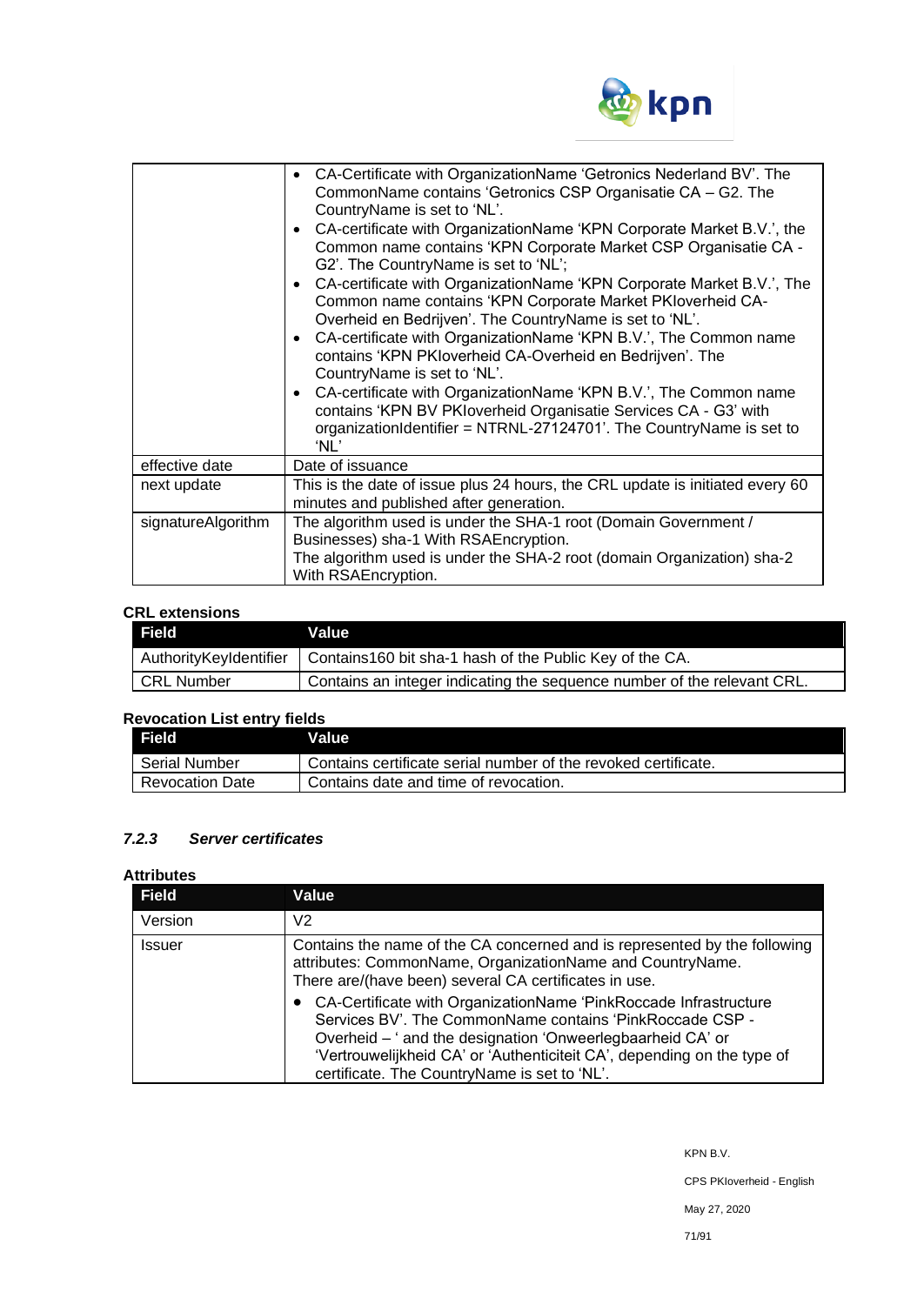

|                    | • CA-Certificate with OrganizationName 'Getronics PinkRoccade<br>Nederland B.V.'. The CommonName contains 'Getronics PinkRoccade<br>PKloverheid CA – Overheid/Bedrijven en Organisatie'. The<br>CountryName is set to 'NL'. |
|--------------------|-----------------------------------------------------------------------------------------------------------------------------------------------------------------------------------------------------------------------------|
|                    | • CA-Certificate with OrganizationName 'Getronics Nederland BV'. The<br>CommonName contains 'Getronics CSP Organisatie CA - G2. The<br>CountryName is set to 'NL'.                                                          |
|                    | CA-certificate with OrganizationName 'KPN Corporate Market B.V.', The<br>Common name contains 'KPN Corporate Market CSP Organisatie CA -<br>G2'. The CountryName is set to 'NL';                                            |
|                    | • CA-certificate with OrganizationName 'KPN Corporate Market B.V.', The<br>Common name contains 'KPN Corporate Market PKIoverheid CA-<br>Overheid en Bedrijven'. The CountryName is set to 'NL'.                            |
|                    | • CA-certificate with OrganizationName 'KPN B.V.', The Common name<br>contains 'KPN PKIoverheid CA-Overheid en Bedrijven'. The<br>CountryName is set to 'NL'.                                                               |
|                    | • CA-certificate with OrganizationName 'KPN B.V.', The Common name<br>contains 'KPN BV PKIoverheid Organisatie Server CA - G3' with<br>organizationIdentifier = NTRNL-27124701'. The CountryName is set to<br>'NL'          |
| effective date     | Date of issuance                                                                                                                                                                                                            |
| next update        | This is the date of issue plus 24 hours, the CRL update is initiated every 60<br>minutes and published after generation.                                                                                                    |
| signatureAlgorithm | The algorithm used is under the SHA-1 root (Domain Government /<br>Business) sha1WithRSAEncryption.<br>The algorithm used is under the SHA-2 root (domain Organization)<br>sha256WithRSAEncryption.                         |

# **CRL extensions**

| .<br>Field             | Value                                                                   |
|------------------------|-------------------------------------------------------------------------|
| AuthorityKeyIdentifier | Contains 160-bit sha-1 hash of the Public Key of the CA.                |
| <b>CRL Number</b>      | Contains an integer indicating the sequence number of the relevant CRL. |

# **Revocation List entry fields**

| Field                  | Value I                                                            |
|------------------------|--------------------------------------------------------------------|
| <b>Serial Number</b>   | Contains the certificate serial number of the revoked certificate. |
| <b>Revocation Date</b> | Contains date and time of revocation.                              |

## *7.2.4 CRL Extended Validation Server / QWAC certificates*

# **Attributes**

| <b>Field</b>  | Value                                                                                                                       |
|---------------|-----------------------------------------------------------------------------------------------------------------------------|
| Version       | V2                                                                                                                          |
| <b>Issuer</b> | CN = KPN Corporate Market Staat der Nederlanden EV<br>$CA$ O = KPN Corporate Market B.V.<br>$C = NL$<br>As of 1 April 2016: |

KPN B.V.

CPS PKIoverheid - English

May 27, 2020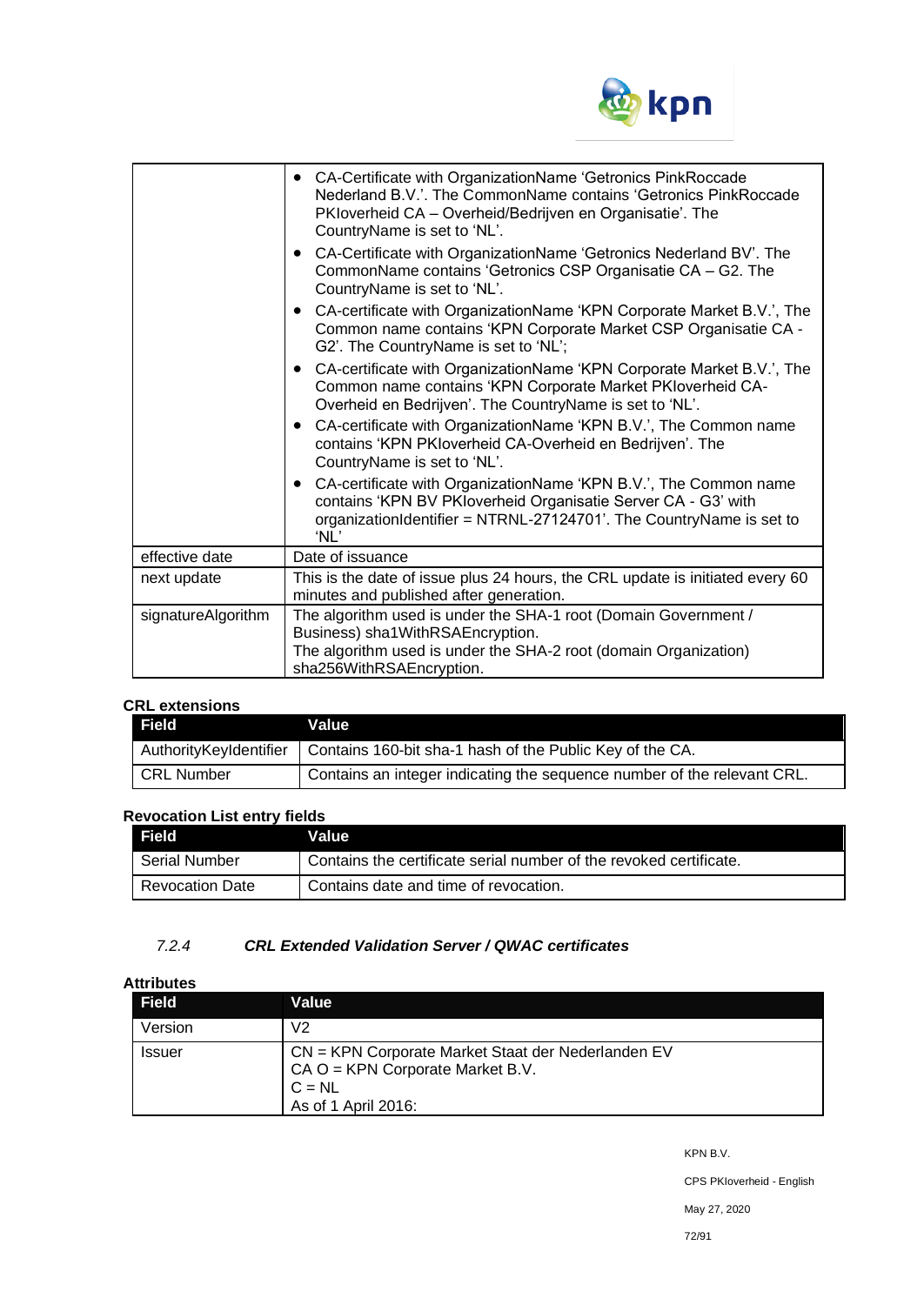

|                    | CN = KPN Staat der Nederlanden EV<br>$CA O = KPN B.V.$<br>$C = NL$                                                       |
|--------------------|--------------------------------------------------------------------------------------------------------------------------|
| effective date     | Date of issuance                                                                                                         |
| next update        | This is the date of issue plus 24 hours, the CRL update is initiated every<br>60 minutes and published after generation. |
| signatureAlgorithm | The algorithm used is under de SHA-2 root (domain Organisatie)<br>sha256WithRSAEncryption.                               |

## **CRL extensions**

| <b>Field</b>      | Value                                                                            |
|-------------------|----------------------------------------------------------------------------------|
|                   | AuthorityKeyIdentifier   Contains 160-bit sha-1 hash of the Public Key of the CA |
| <b>CRL Number</b> | Contains an integer indicating the sequence number of the relevant CRL.          |

## **Revocation List entry fields**

| Field                  | Value                                                              |
|------------------------|--------------------------------------------------------------------|
| Serial Number          | Contains the certificate serial number of the revoked certificate. |
| <b>Revocation Date</b> | Contains date and time of revocation.                              |

## *7.2.5 CRL profile Private Services Server certificates*

## **Attributes**

| <b>Field</b>       | Value                                                                                                                    |
|--------------------|--------------------------------------------------------------------------------------------------------------------------|
| Version            | V2                                                                                                                       |
| Issuer             | $CN = KPN$ PKIoverheid Private Services $CA - G1$<br>$O = KPN B.V.$<br>$C = NL$                                          |
| effective date     | Date of issuance                                                                                                         |
| next update        | This is the date of issue plus 24 hours, the CRL update is initiated every 60<br>minutes and published after generation. |
| signatureAlgorithm | The algorithm used is under de SHA-2 root (domain Organisatie)<br>sha256WithRSAEncryption.                               |

## **CRL extensions**

| Field             | Value                                                                             |
|-------------------|-----------------------------------------------------------------------------------|
|                   | Authority Keyldentifier   Contains 160-bit sha-1 hash of the Public Key of the CA |
| <b>CRL Number</b> | Contains an integer indicating the sequence number of the relevant CRL.           |

## **Revocation List entry fields**

| Field           | <b>Value</b>                                                       |
|-----------------|--------------------------------------------------------------------|
| Serial Number   | Contains the certificate serial number of the revoked certificate. |
| Revocation Date | Contains date and time of revocation.                              |

KPN B.V.

CPS PKIoverheid - English

May 27, 2020

73/91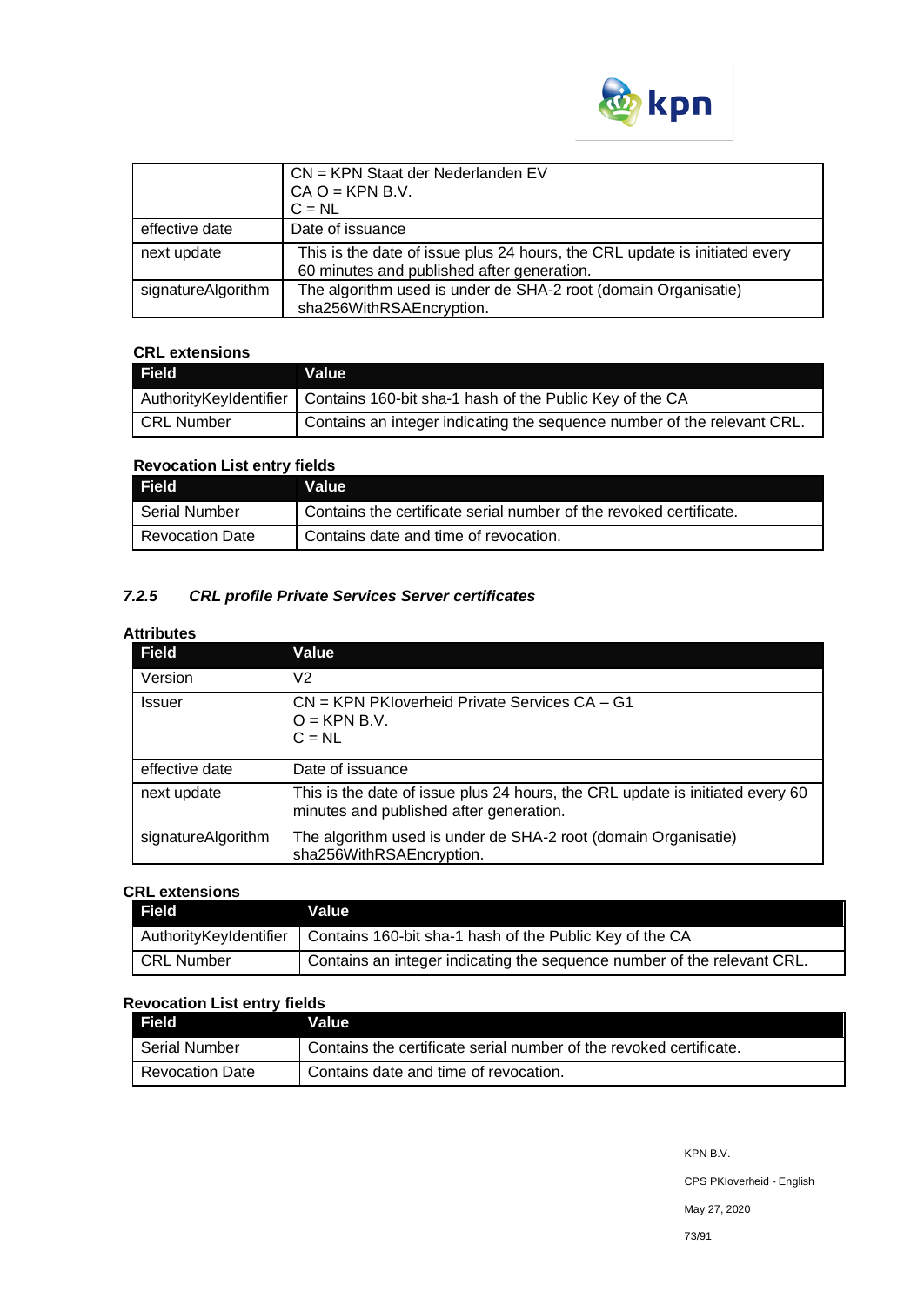

## **7.3 OCSP-profiles**

The OCSP Responder conforms to RFC 6960.

## *7.3.1 OCSP-profile Server certificates G3*

#### **Basic attributes**

| <b>Field</b>         | Value                                                                                                                            |
|----------------------|----------------------------------------------------------------------------------------------------------------------------------|
| Version              | V2                                                                                                                               |
| serial number        | SHA1 hash of public key                                                                                                          |
| <b>Issuer DN</b>     | $C = NL$<br>$O=KPN B.V.$<br>OI=NTRNL-27124701<br>CN=KPN BV PKIoverheid Organisatie Server CA - G3                                |
| Subject DN           | $C = NL$<br>$O=KPN B.V.$<br>CN= KPN BV PKloverheid Organisatie Server CA - G3 OCSP n-1<br>$(n=1, 2, 3)$ , $(1=$ tracking number) |
| notBefore            | yymmdd0000002 (Date of Key Ceremony)                                                                                             |
| notAfter             | 2001dd235959Z (3 years)<br>(yymmdd)                                                                                              |
| Public Key Algorithm | Sha256withRSAEncryption (1 2 840 113549 1 1 11)                                                                                  |
| Public Key Length    | 2048                                                                                                                             |

## **Standard Extensions**

| <b>Field</b>           | <b>OID</b>         | Include | <b>Critical</b> | Value                                                    |
|------------------------|--------------------|---------|-----------------|----------------------------------------------------------|
| basicConstraints       | $\{id-ce 19\}$     | X       | Yes             | n/a                                                      |
| cА                     |                    |         |                 | <b>Clear</b>                                             |
| pathLenConstraint      |                    |         |                 | n/a                                                      |
| keyUsage               | $\{id-ce 15\}$     | X       | Yes             | n/a                                                      |
| digitalSignature       |                    |         |                 | <b>Set</b>                                               |
| certificatePolicies    | $\{id-ce 32\}$     | X       | No              | n/a                                                      |
| policyIdentifiers      |                    |         |                 | 2.16.528.1.1003.1.2.5.6                                  |
| policyQualifiers       |                    |         |                 | N/A                                                      |
| policyQualifierID      |                    |         |                 | 1.3.6.1.5.5.7.2.1                                        |
| Qualifier              |                    |         |                 | https://certificaat.kpn.com/pkioverheid/cps              |
| policyQualifiers       |                    |         |                 | N/A                                                      |
| policyQualifierID      |                    |         |                 | 1.3.6.1.5.5.7.2.2                                        |
| Qualifier              |                    |         |                 | This certificate is subject to KPN's PKIoverheid<br>CPS. |
| SubjectKeyIdentifier   | $\{id$ -ce 14 $\}$ | X       | No.             | n/a                                                      |
| Keyldentifier          |                    |         |                 | Method-1                                                 |
| AuthorityKeyIdentifier | $\{id-ce 35\}$     | X       | No.             | n/a                                                      |
| Keyldentifier          |                    |         |                 | Hash of public key of Issuing CA                         |

KPN B.V.

CPS PKIoverheid - English

May 27, 2020

74/91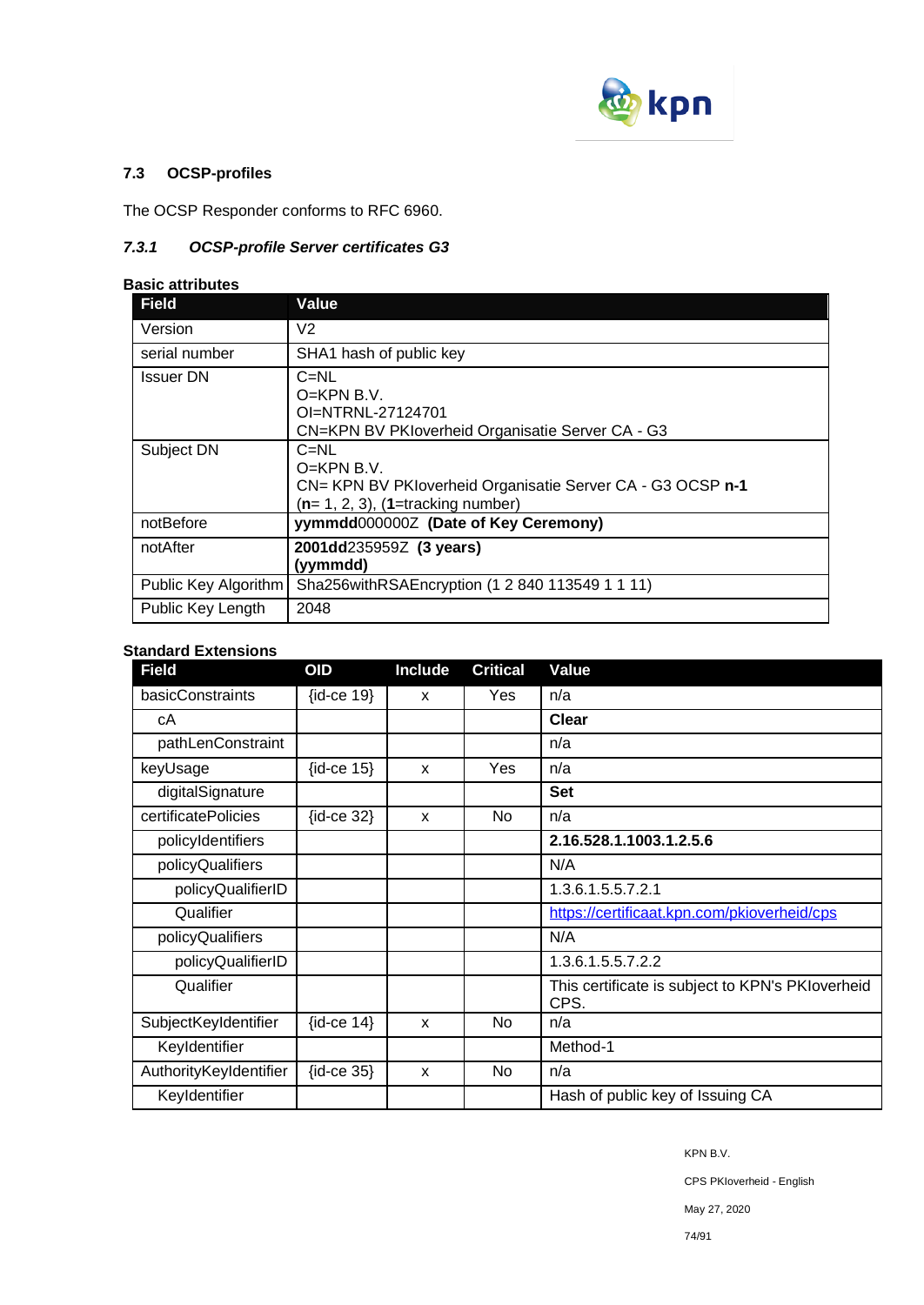

| <b>CrIDistributionPoints</b> | $\{id$ -ce 31 $\}$ |   | No  | n/a                                                                                |
|------------------------------|--------------------|---|-----|------------------------------------------------------------------------------------|
| <b>DistributionPoint</b>     |                    |   |     | n/a                                                                                |
| Full Name (URI)              |                    |   |     | http://crl.managedpki.com/KPNBVPKloverheid<br>OrganisatiePersoonCAG3/LatestCRL.crl |
| extendedKeyUsage             | $\{id$ -ce 37 $\}$ | x | Yes | n/a                                                                                |
| Key Purpose                  |                    |   |     | 1.3.6.1.5.5.7.3.9                                                                  |

### **Private Extensions**

| l Field              | OID                  | Include Critical | <b>Value</b>         |
|----------------------|----------------------|------------------|----------------------|
| id-pkix-ocsp-nocheck | 1.3.6.1.5.5.7.48.1.5 |                  | FALSE   05 00 (Null) |

KPN B.V. CPS PKIoverheid - English May 27, 2020 75/91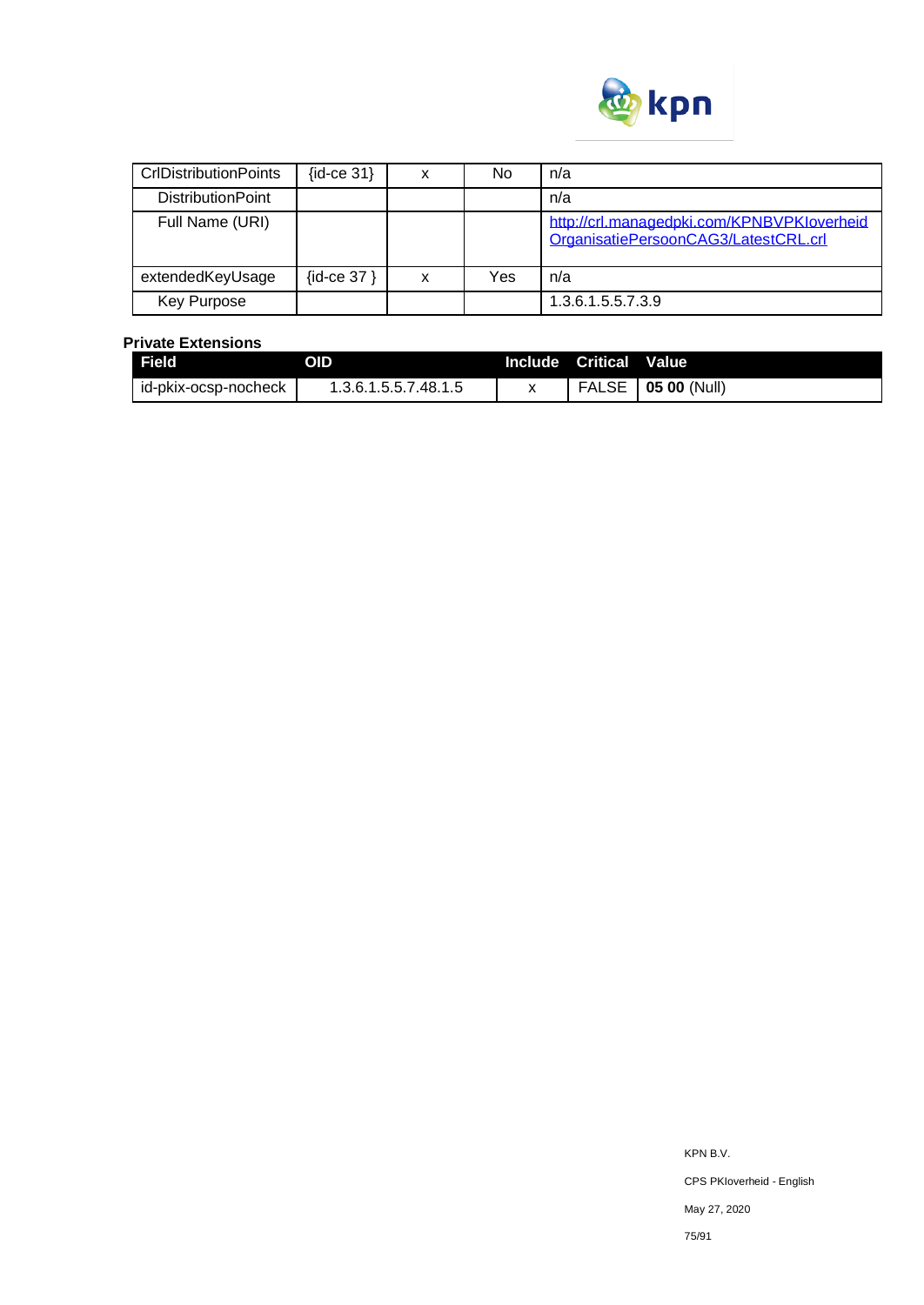

## **8 Compliance Audit and Other Assessment**

Since November 1, 2002, KPN B. V. (one of its predecessors) has been certified by KPMG Certification b. v. against the' TTP. NL Scheme for management system certification of Trust Service Providers issuing Qualified Certificates for Electronic Signatures, Public Key Certificates, Website Certificates and / or Time-stamp tokens' against ETSI TS 101 456 and thus fulfilled the requirements of the dutch law for Electronic Signatures. The ETSI TS 101 456 Certificate was extended on the same date in the years 2005,2008,2011 and 2014 by the certification body BSI Management Systems.

Since 2014, KPN has also been certified against ETSI TS 102 042.

Among other things, the Scheme specifies the frequency with which the audit is carried out, the requirements that the certifying body must meet and how non-conformities are dealt with. A certifying body must be accredited by the Accreditation Board before it can certify.

## **eIDAS**

On July 1, 2016, the European Regulation (REGULATION (EU) No 910/2014 OF THE EUROPEAN PARLIAMENT AND OF THE COUNCIL of 23 July 2014 on electronic identification and trust services for electronic transactions in the internal market and repealing Directive 1999/93/EC) entered into force.

This decree replaces the Dutch Electronic Signature Act.

Because this regulation sets out the requirements regarding the frequency of the audit and accreditation, the afore mentioned TTP. NL Scheme lapses on that date.

In February 2016, the previous ETSI certifications ETSI TS 101 456 and ETSI TS 102 042 were also replaced by ETSI certifications ETSI EN 319 411-2 and ETSI EN 319 411-1 respectively. KPN also complies with the relevant parts of PKIoverheid Programme of Requirements as stated in the Programme of Requirements (see<https://www.logius.nl/english/pkioverheid>). This is demonstrated by means of an audit report issued by BSI Group The Netherlands. A copy of the ETSI EN 319 411-2 and ETSI EN 319 411-1 certificate can be found on the KPN site (see Electronic Storage Site).

With effect from 10 March 2017, the Netherlands Radiocommunications Agency (hereinafter AT) has been designated as statutory supervisor of the eIDAS ordinance. KPN is registered as a Qualified Trust Service Provider (QTSP) by the Netherlands Radiocommunications Agency .

> KPN B.V. CPS PKIoverheid - English May 27, 2020 76/91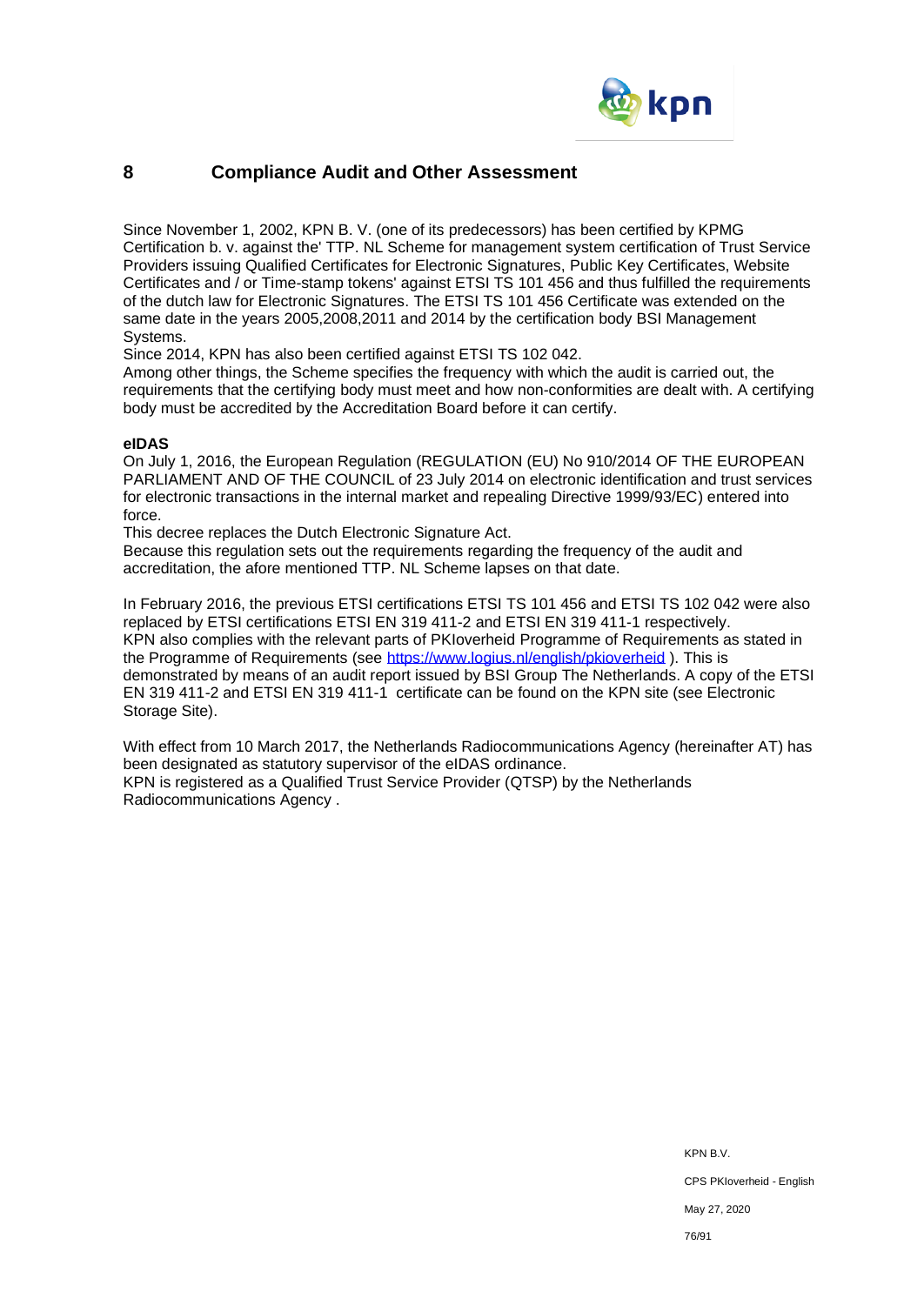

## **9 Other Business and Legal Matters**

KPN is the ultimately responsible Trust Service Provider. KPN is also responsible for those parts that are outsourced to other organizations.

KPN has outsourced the identification of certificate holders and certificate managers to AMP B. V.

## **9.1 Fees**

No further stipulations.

## **9.2 Financial Responsibility**

KPN has put in place adequate arrangements, including insurance, to cover liabilities related to the provision of the service in question. In addition, KPN has the financial stability and resources necessary for sound business operations.

## **9.3 Confidentiality of Business Information**

The financial statements of KPN B.V. are integrated in the financial statements of Koninklijke KPN N.V. As a publicly listed company, it is the Royal KPN N.V. not allowed to provide financial data outside the regular reports and official channels.

## *9.3.1 Listing of information considered confidential*

The following shall be regarded as confidential, inter alia:

- agreements with, inter alia, Subscriber' s;
- Internal procedures for handling and processing Subscription, Certificate applications and revocation requests;
- data on systems and infrastructures;
- PIN, PUK and revocation codes;
- Internal security procedures and measures;
- audit reports;
- Private keys.

For personal data, see 9.4.2 Confidential personal data.

## *9.3.2 List of information considered as non-confidential*

No further stipulations.

## *9.3.3 Responsibility not to provide data*

KPN has formulated a policy for all information relating to security issues (see, for example, 9.3.1.). This policy states, among other things, that this information is confidential and is only made available based on the need-to-know principle. This also means that, in principle, this information is only made

> KPN B.V. CPS PKIoverheid - English May 27, 2020 77/91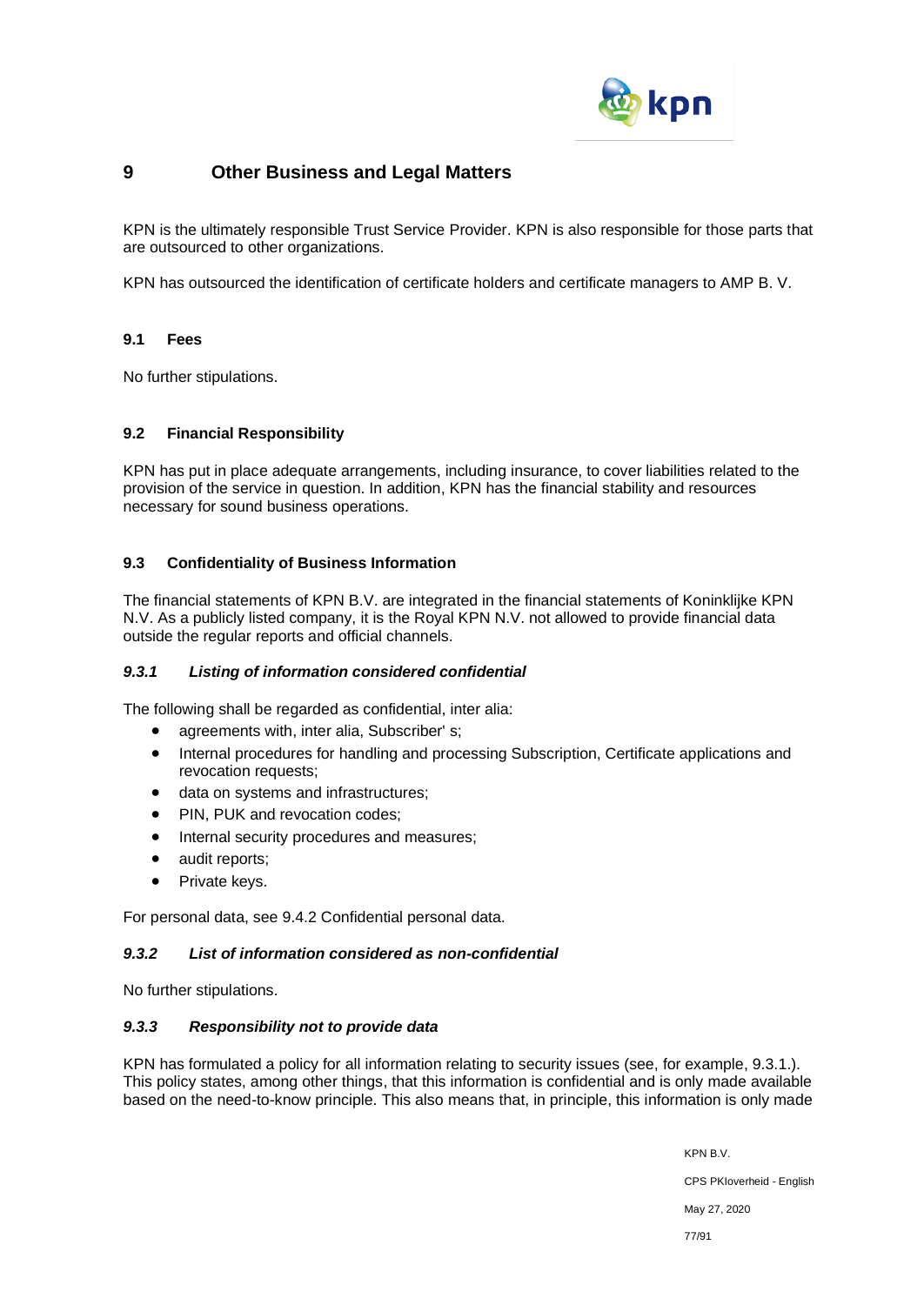

available for inspection to third parties within the KPN building, but only to the extent that there is a clear need for this (for example an audit) and always under strict confidentiality.

### **9.4 Privacy of Personal Information**

KPN complies with the requirements of the Wbp (dutch: Act on Privacy). KPN has registered with the Dutch Data Protection Authority (College Bescherming Persoonsgegevens) as being responsible for processing personal data for the purpose of certification services.

## *9.4.1 Privacy Statement*

KPN has formulated a privacy statement for, among other things, its certification services. The statement describes how KPN deals with personal data. The privacy statement is made available via KPN's website (see Repository).

#### *9.4.2 Confidential personal data*

The following personal data are considered confidential and will not be provided to third parties:

- Subscriber details:
- certificate application details and certificate application treatment details;
- certificate application processing data;
- certificate revocation details;
- notifications of circumstances which may lead to revocation;

## *9.4.3 Non-confidential data*

The published data of certificates is publicly available. The information that is made available in respect of published and revoked certificates is limited to the limits set out in Chapter 7 ' Certificate, CRL and OCSP profiles' of this CPS

Information on revocation of certificates is available through the CRL. This information provided only concerns the certificate number, the moment of revocation and status (valid/revoked) of the certificate.

## *9.4.4 Responsibility to protect Private Keys*

KPN is responsible for protecting private CA keys.

The responsibility for protecting the Private Key of the Certificate Holder and thus for the QSCD/SUD on which it is stored lies up to and including transfer of the QSCD/SUD with KPN and after transfer with the Certificate Holder/Certificate Manager. As a result, the responsibility for protecting the PIN and PUK codes that secure the smart card also lies with KPN up to and including the transfer of the PIN mail with KPN and after transfer with the Certificate Holder/Certificate Manager.

The Subscriber creates the key pair for which he requests a server certificate. The Subscriber is responsible for creating and storing the relevant Private Key in his or her Safe Environment, the Subscriber is also responsible for the Safe Environment itself.

In the case of the mobile certificate, no private key transfer will take place. This private key is stored on the HSM in the secure environment of KPN. The responsibility for the protection of the PUK code

> KPN B.V. CPS PKIoverheid - English May 27, 2020 78/91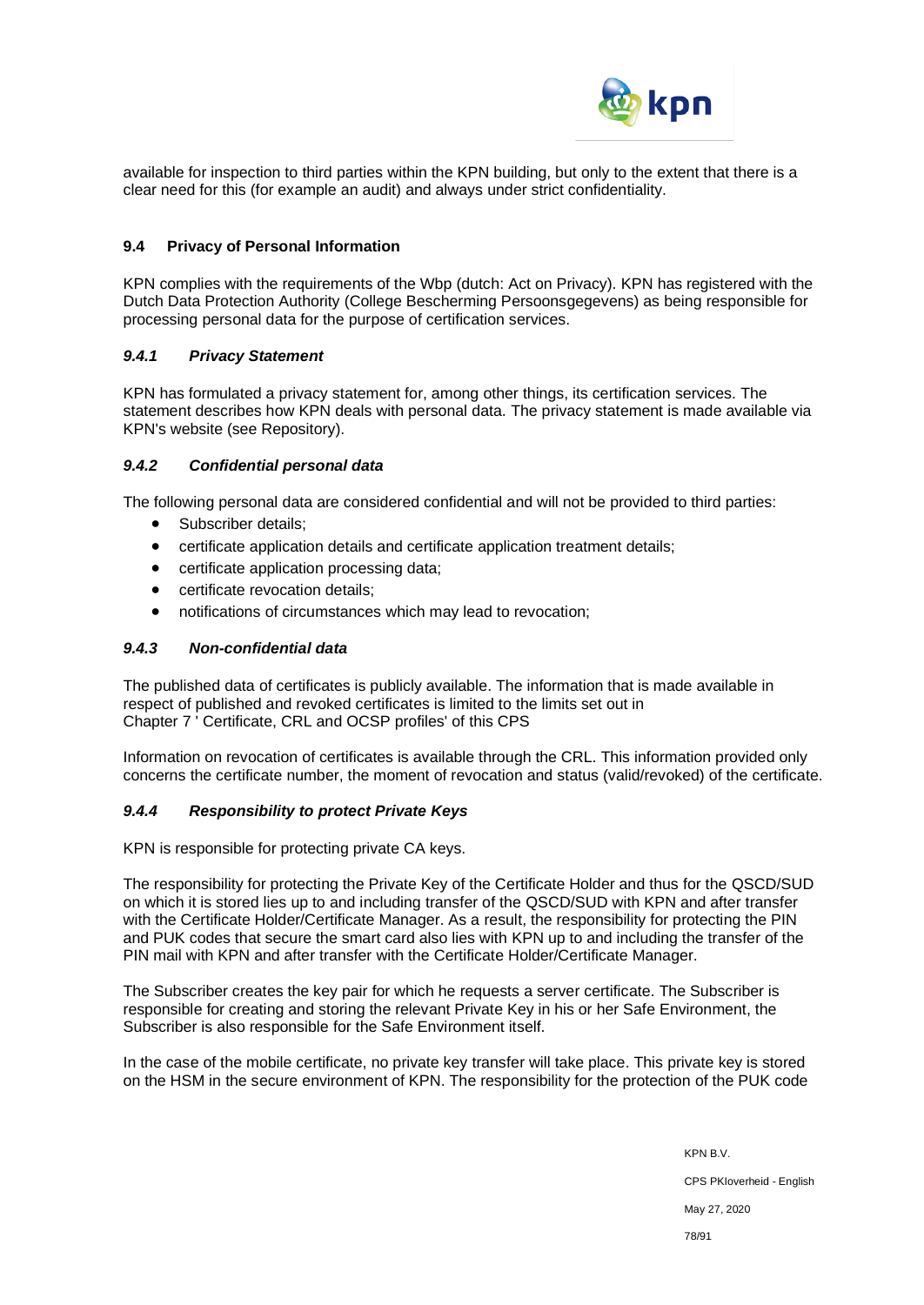

lies with KPN until the transfer of the PIN mailer. After that, the certificate holder is responsible for setting up a PIN code and securing it.

## *9.4.5 Notification of use and consent to the use of personal data*

The Certificate Holder, the Certificate Manager and Subscriber grant permission for publication of certificate data by consent to the Special Terms and Conditions. The completion of an application procedure by the Certificate Holder is considered by KPN as permission for the publication of the data in the Certificate.

#### *9.4.6 Provision of information as a result of a legally valid summons*

KPN does not provide confidential data to investigating officers, except insofar as Dutch legislation and regulations require KPN to do so and only upon presentation of a legally valid summons.

#### *9.4.7 Provision of private law evidence*

The Certificate and the information supplied with the Certificate Application shall continue to be stored for a further period specified to the Subscriber and/or Certificate Holder and insofar as necessary to provide proof of certification in the legal process. Confidential data will only be provided to parties other than the Subscriber and the Certificate Holder for the purpose of evidence, with the prior written consent of the Subscriber or the Certificate Holder.

### *9.4.8 Provision of information at the request of the owner*

KPN will provide the Subscriber and/or Certificate Manager or Certificate Holder with the personal data concerning him/her, upon request. Upon request, KPN provides the Subscriber with personal data of a Certificate Manager or Certificate Holder who has received a Certificate on behalf of the Subscriber.

KPN is entitled to charge an appropriate fee for each provision.

#### *9.4.9 Disclosure of information with respect to revocation of a certificate*

Information on revocation of Certificates is available through the CRL. The information given there only concerns the Certificate number and the moment of revocation.

## *9.4.10 Other circumstances which may lead to the provision of information*

No further Stipulations.

## **9.5 Intellectual property rights**

The intellectual property rights of this CPS are vested in KPN.

Property rights relating to the Certificate, QSCD and SUD shall also remain vested in KPN and its licensors after issuance, including intellectual property rights. The same applies to documentation provided by KPN's services, including this CPS.

> KPN B.V. CPS PKIoverheid - English May 27, 2020 79/91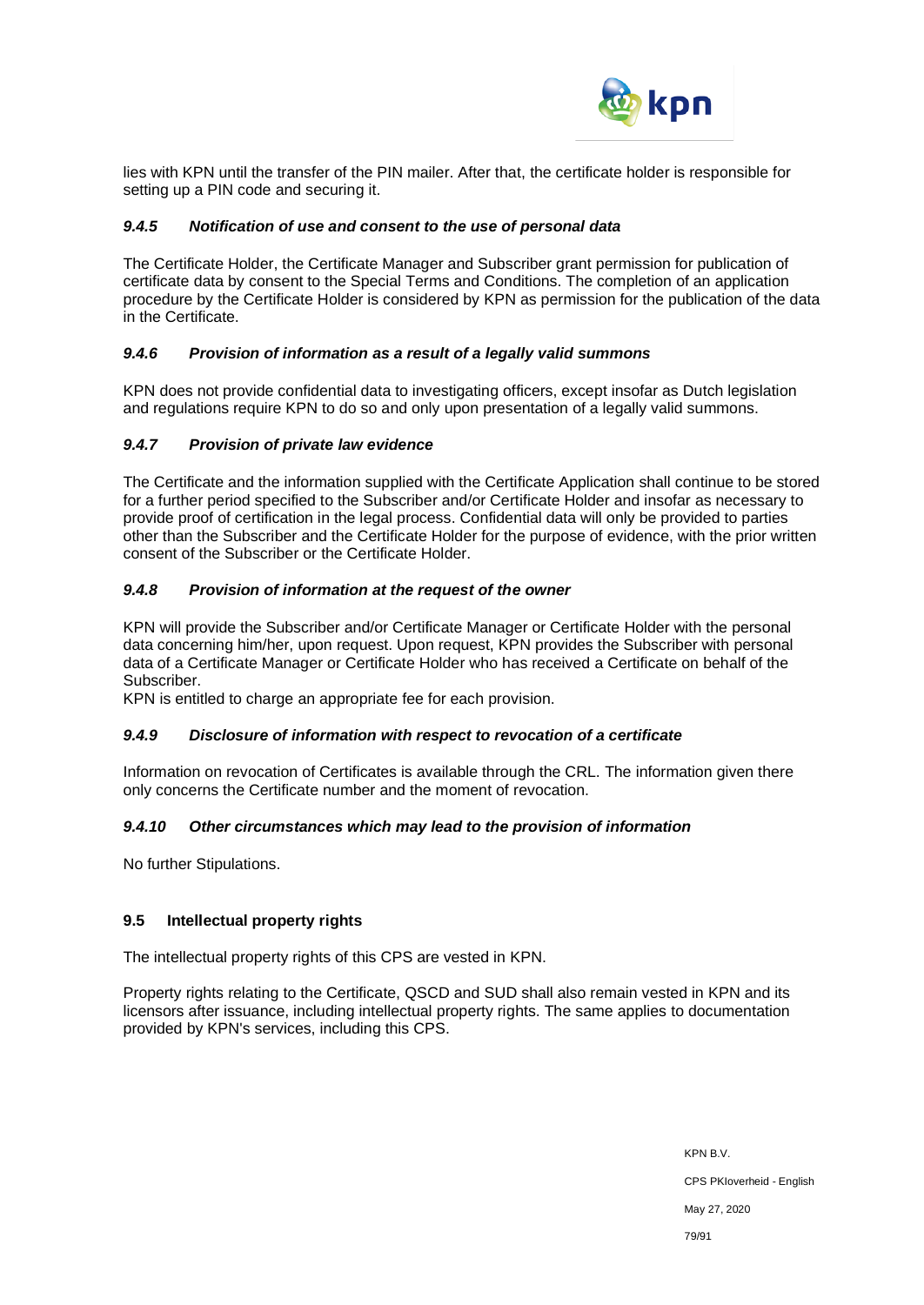

### **9.6 Obligations and Warranties**

In the Special Terms and Conditions, the manner in which KPN and the parties involved must deal with obligations and guarantees is set out.

#### **9.7 Restrictions on warranties**

In the Special Terms and Conditions, the manner in which KPN and the parties involved must deal with the restrictions in guarantees is included.Limitations of Liability

#### *9.7.1 Liability of KPN*

KPN accepts liability for PKIoverheid Certificates as set out in the Special Terms and Conditions.

## *9.7.2 Limitations of Liability to the relying Party*

KPN's liability to Relying Parties is limited in the manner described in the Special Terms and **Conditions** 

#### **9.8 Indemnities**

No further stipulations.

## **9.9 Term and Termination**

The special conditions include the manner in which KPN deals with termination.

#### **9.10 Individual notices and communications with participants**

KPN communicates with stakeholders in various ways. This is done verbally (telephone), mainly through the employees of the Validation department who, among other things, process and handle the Certificate applications. This department can be reached by calling +31 (0)88 661 05 00.

Communication also takes place via this CPS and for example the certificate application forms used, all of which are accompanied by a detailed explanation. There is also the possibility of raising questions or other matters via e-mail address *pkivalidation@kpn.com* 

The listed documents and many other information are available in the Electronic Storage.

## **9.11 Amendments**

### *9.11.1 Amendment procedure*

KPN has the right to amend or supplement the CPS. The operation of the current CPS is assessed at least annually by KPN's PMA. Subscribers, Certificate Holders, Certificate Managers and Confidential

> KPN B.V. CPS PKIoverheid - English May 27, 2020 80/91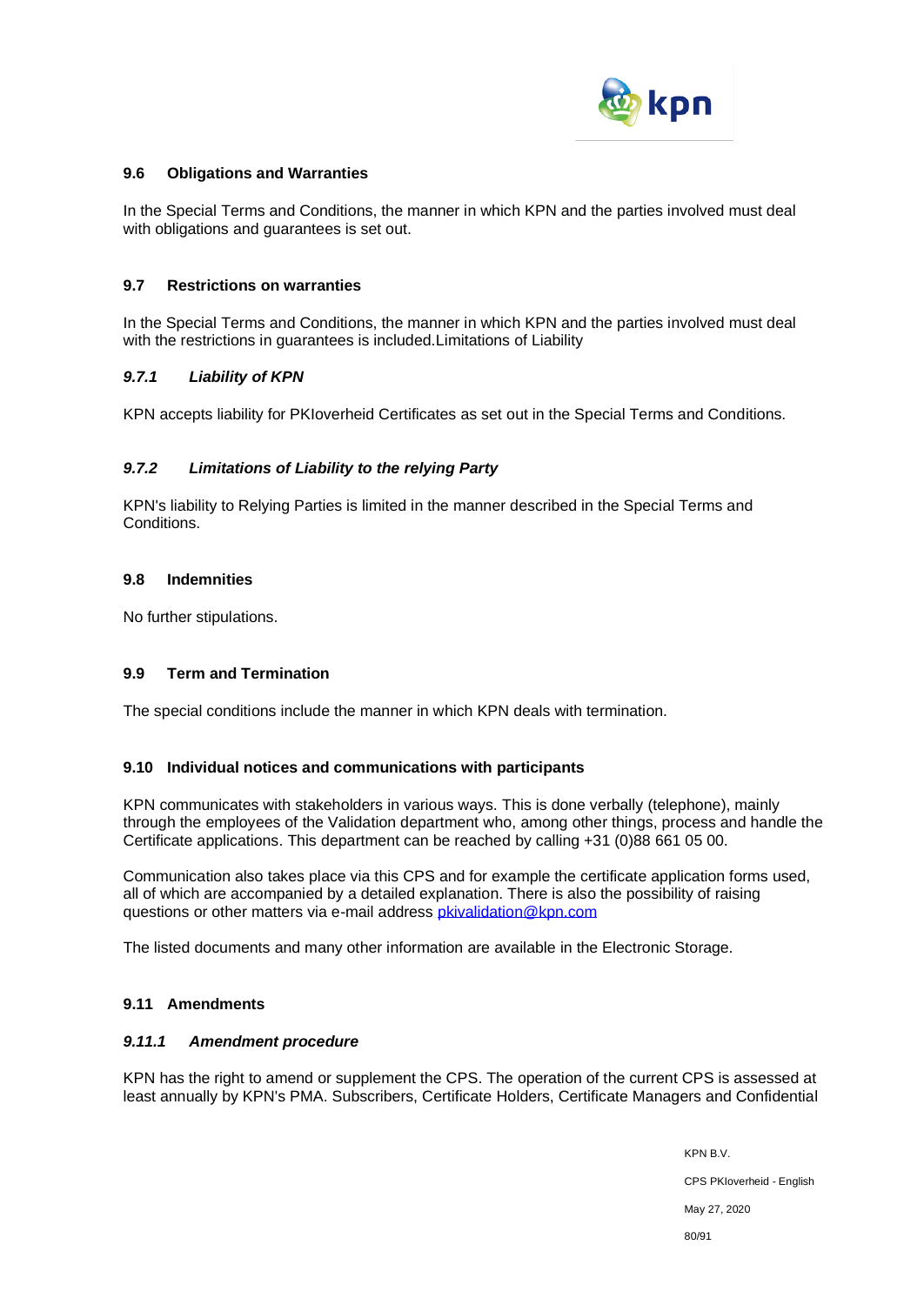

Parties may comment on the content of the CPS and submit it to KPN's PMA, see section 1.5.2. If, based on this, it is determined that changes to the CPS are necessary, the PMA will implement these changes in accordance with the change management process set up for this purpose.

Amendments to the CPS are approved by KPN's PMA. Changes of an editorial nature or obvious clerical and/or spelling errors can enter into force without prior notice and are recognizable by increasing the version number by 0.1 (1.1 > 1.2). In the event of major changes, a new version will be produced, recognizable by increasing the version number by 1 (1.0 > 2.0).

### *9.11.2 Notification of amendments*

Amendments to the CPS are announced on KPN's website (see Electronic Storage Recordings). This is done two weeks before the CPS's starting date of validity. This starting date of validity is stated on the cover page of this CPS.

## **9.12 Dispute Resolution Procedures**

Complaints are dealt with by means of a Complaint procedure. These complaints can be reported by telephone and by e-mail to the Service Desk. A web form is available on the website for this purpose, which can be used to submit a complaint, among other things. <https://certificaat.kpn.com/contactformulier/>

Telephone: 088-6610621 (working days from 9:00 to 17:00 E-mail: [Servicedesk.sbr@KPN.com](file://///129.189.145.6/sms/document%20management/CPS/CPS%20%20PKIo/Servicedesk.sbr@KPN.com)

KPN makes every effort to provide you with the best possible service. However, it is possible that you are not satisfied with our services. In that case, there is a possibility to appeal about the handling of your complaint. You can reach this procedure via : [https://www.kpn.com/zakelijk/service/klacht](https://www.kpn.com/zakelijk/service/klacht-indienen-over-kpn-zakelijk.htm)[indienen-over-kpn-zakelijk.htm](https://www.kpn.com/zakelijk/service/klacht-indienen-over-kpn-zakelijk.htm) 

## **9.13 Governing Law**

The eIDAS regulation governs KPN's certification services within the PKIoverheid, insofar as it concerns the Qualified Certificates (non-repudiation).

KPN's services are also governed exclusively by Dutch law.

#### **9.14 Compliance with Applicable Law**

No further stipulations

#### **9.15 Miscellaneous Provisions**

No further stipulations

KPN B.V. CPS PKIoverheid - English May 27, 2020 81/91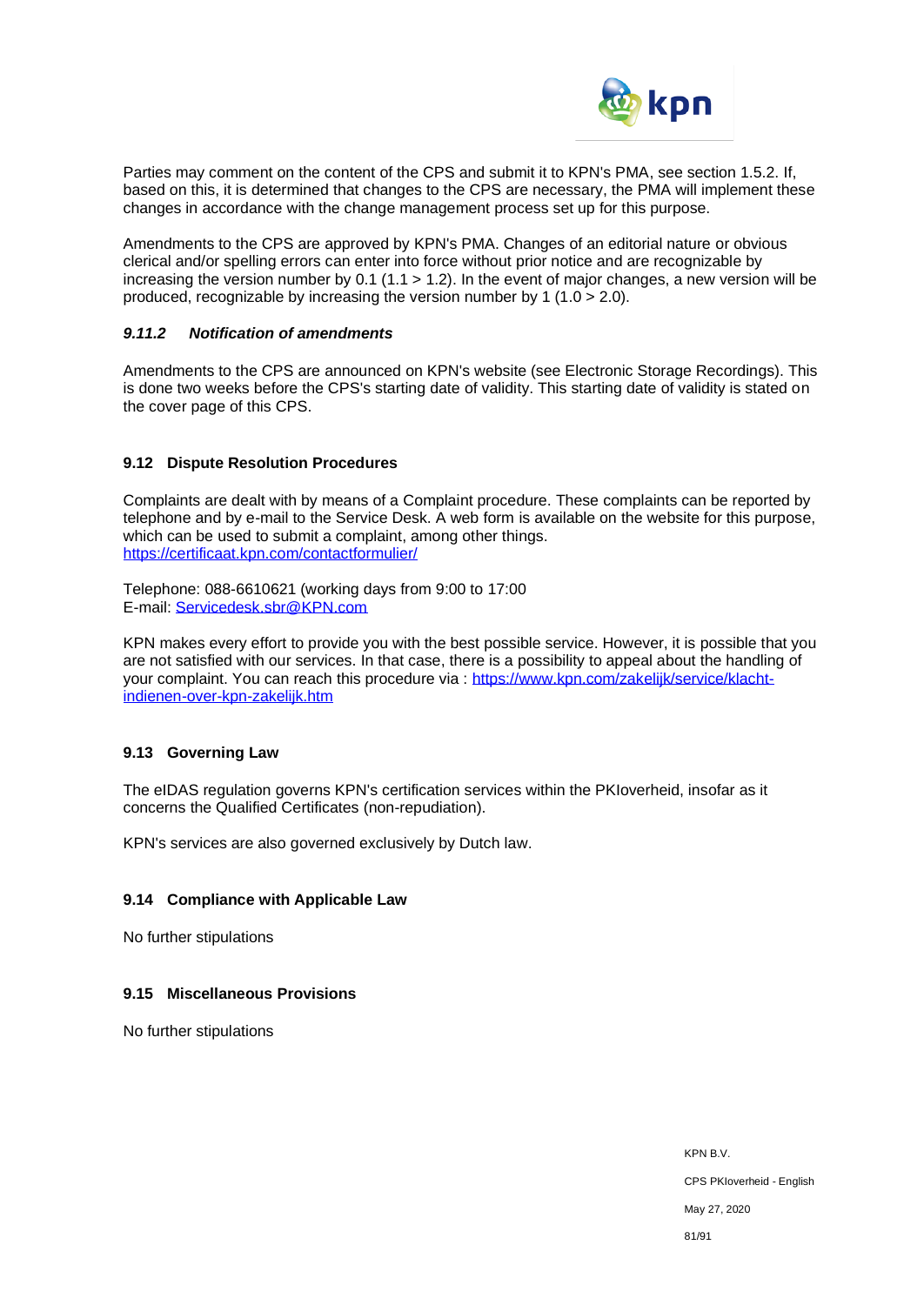

## **9.16 Other Provisions**

No further stipulations

KPN B.V. CPS PKIoverheid - English May 27, 2020 82/91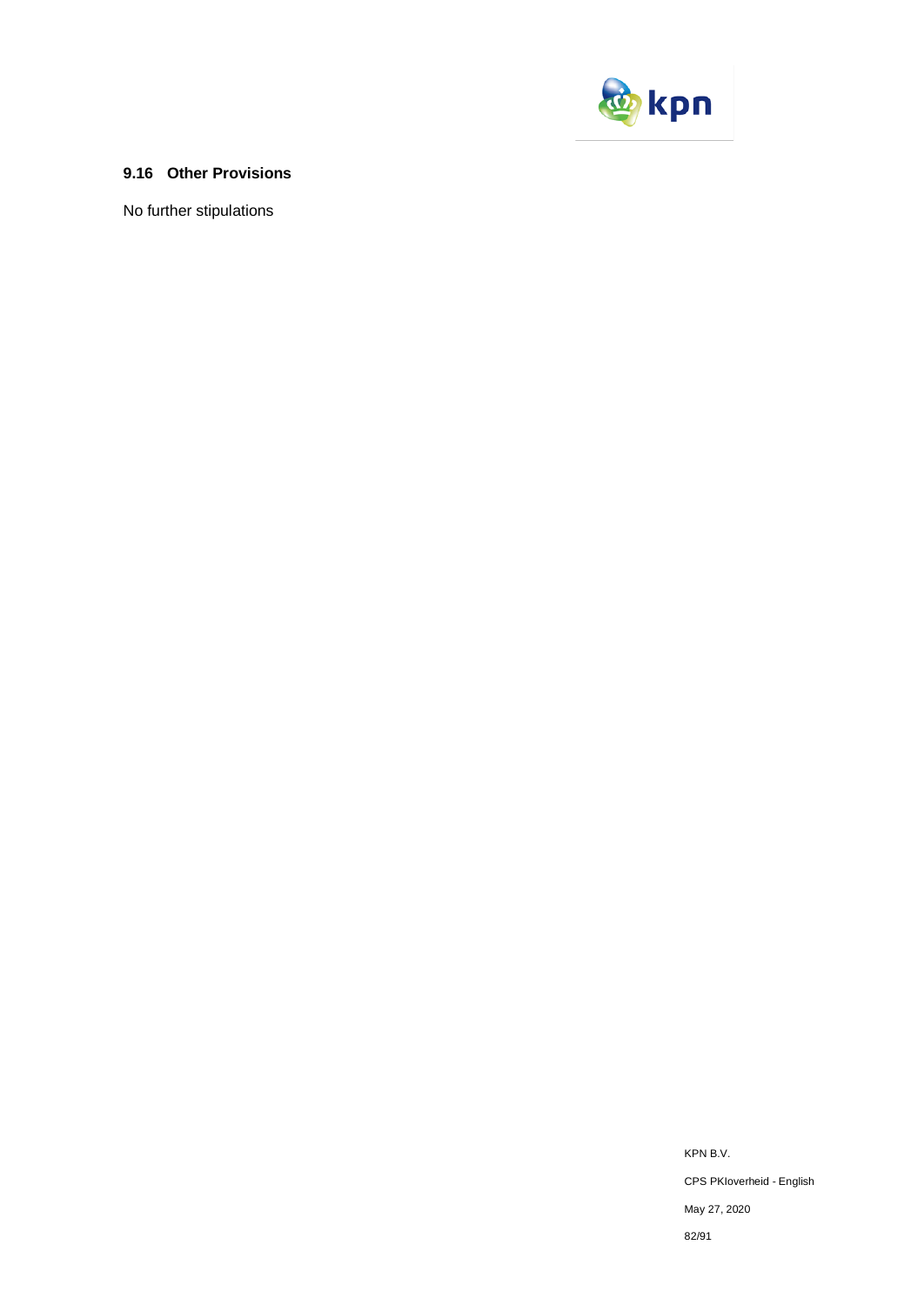

## **Appendix 1 Definitions**

**Advanced Electronic Signature**: an Electronic Signature that meets the following requirements:

(a) it is uniquely linked to the signatory;

(b) it makes it possible to identify the signatory;

(c) it is established by means which the signatory can maintain under his sole control;

(d) it shall be linked to the electronic file to which it relates in such a way that any subsequent alteration of the data can be detected.

**Applicant**: a natural person (Recognized Profession Certificates) or legal entity (Organisation-linked Certificates) who submits a Certificate Application for the issuance of a Certificate to KPN. The Applicant does not have to be the same party as the Subscriber or the Certificate Holder, but is one of both.

**Asymmetric Key Pair**: a Public Key and Private Key within the public key cryptography that are mathematically connected in such a way that the Public Key and the Private Key are each other's counterparts. If one key is used to encrypt, the other key must be used to decrypt and vice versa.

**Authentication**: (1) Checking an identity prior to transmission of information; (2) verifying the accuracy of a message or sender.

**Authenticity certificate**: Certificate certifying the Public Key of the key pair used for identification and authentication services.

**Authorised representative:** A natural person authorised to represent an organisation. The power of representation may derive from the law or from a power of attorney. There may also be several natural persons, e. g. a board of an association, who are authorised to represent an organisation.

**CA Certificate:** a Certificate of a Certification Authority.

**CA Key**: the key pair, Private and Public Key of a Certification Authority.

**Certificate**: the Public Key of an End User, together with additional information. A Certificate is enciphered with the Private Key of the Certification Authority that issued the Public Key, making the Certificate unalterable.

Certificates can be grouped in different ways. Firstly, there is the distinction between Organizational Certificates and Professional Certificates. Certificates for Organisation-linked Certificates are requested by an organisational entity, which is a Subscriber at KPN, for a Certificate Holder who is part of or has a relationship with that organisational entity. The Certificate Holder shall use the Certificate on behalf of the organisation.

For Professional Certificates, they are applied for by a practitioner of a Recognised Appeal, who in that capacity is a Subscriber himself or herself, but at the same time also a Certificate Holder. The Certificate Holder shall use the Certificate on account of his profession.

The Organisation-specific Certificates are subdivided into Personal Certificates and Services Certificates. The Services Certificates can in turn be divided into Group and Server Certificates.

**Certificate Application**: the request submitted by an Applicant for the issue of a Certificate by KPN.

**Certificate Administrator**: (Certificate Manager) a natural person who is authorized to apply for, install, manage and/or revoke a Server Certificate or Group Certificate on behalf of the Subscriber and for the benefit of the Certificate Holder. The certificate administrator carries out actions that the certificate holder himself is not capable of doing.

> KPN B.V. CPS PKIoverheid - English May 27, 2020 83/91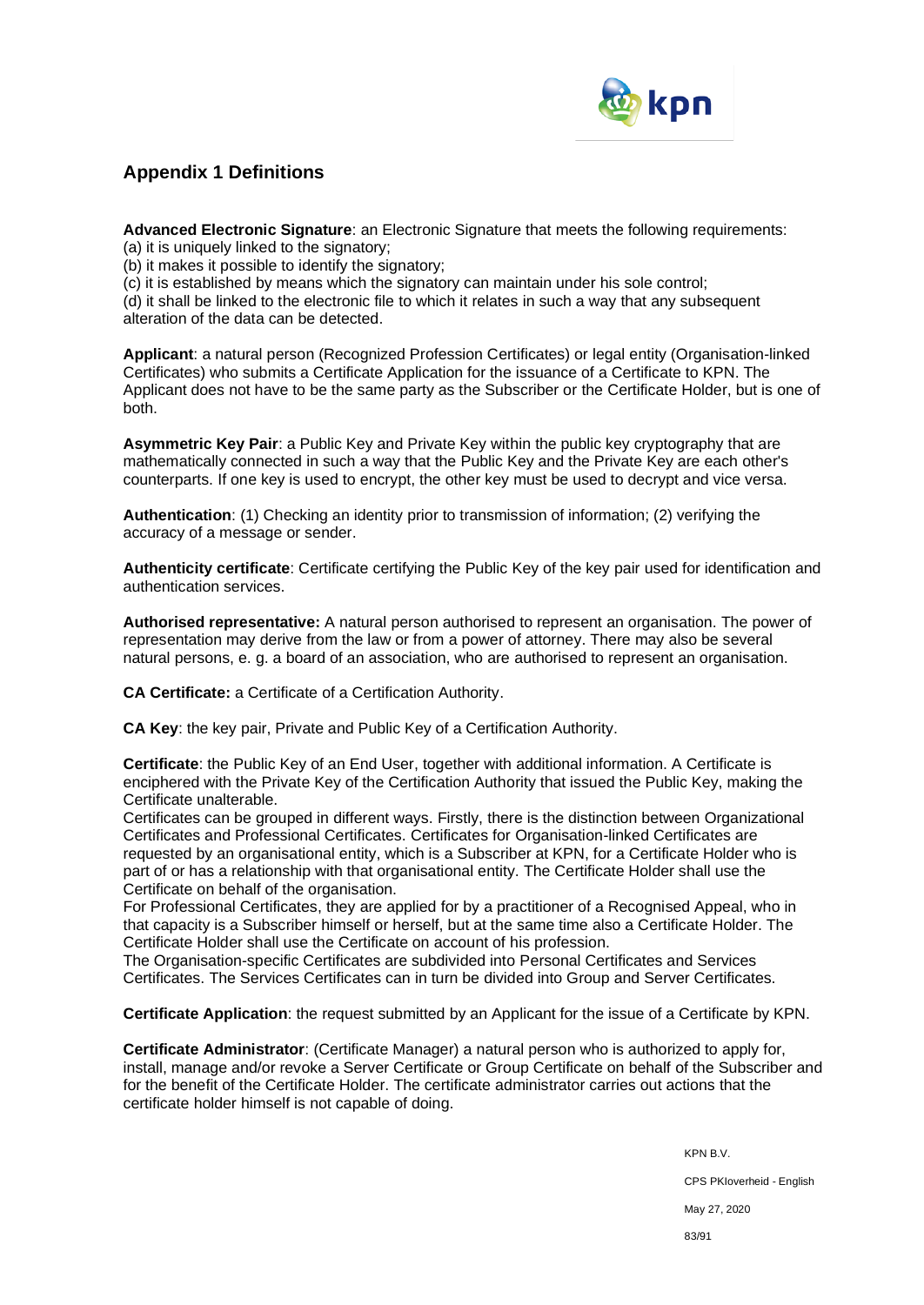

**Certificate Holder**: an entity that is identified in a Certificate as the holder of the Private Key belonging to the Public Key given in the Certificate.

In principle, there are two types of Certificate Holders: the organisation-specific Certificate Holder and the professionally related Certificate Holder. The organisation-specific Certificate Holder is part of an organisational entity in which the organisational entity is the Subscriber who applies for Certificates for the Certificate Holder and in which the Certificate Holder may use these Certificates on behalf of the Subscriber. The professional certificate holder is a practitioner of a recognized profession, who in that capacity becomes a Subscriber at KPN and applies for Certificates for himself. In the case of the professional Certificates, the Subscriber is the Certificate Holder, the Subscriber and the Certificate Holder are the same person.

**Certificate Profile**: a description of the content of a Certificate. Each type of Certificate (signature, confidentiality, etc.) has its own interpretation and thus its own description - in which there are, for example, agreements on naming and the like.

**Certificate Policy** (CP): a named set of rules indicating the applicability of a Certificate for a particular community and/or application class with common security requirements. Using a CP, Subscribers and Confidential Parties can determine how much confidence they can place in the relationship between the Public Key and the identity of the Public Key holder. The applicable CP's are included in the PKIoverheid Programme of Requirements (PoR). This concerns the part 3a Certificate Policy - Domain Government/Businesses and Organisation and the part 3b Certificate Policy - Services, appendix to CP Domain Government/Businesses and Organisation.

**Certificate Revocation List**: (CRL): a publicly accessible and consultable list of revoked Certificates, signed and made available by the issuing TSP

**Certification Authority** (CA): an organisation that generates and revokes Certificates. The functioning as CA is a partial activity carried out under the responsibility of the TSP. In this respect, KPN therefore both operates as a CA and a TSP (CSP)

**Certification services**: the issuing, management and revocation of Certificates by Trust Service Providers.

**Certification Practice Statement** (CPS): a document describing the procedures followed and measures taken by a CSP in relation to all aspects of the service provision. The CPS describes how the CSP(TSP) meets the requirements as stated in the applicable CP.

**Certification Practice Statement PKIoverheid** (CPS PKIoverheid: the CPS in question, as applicable to the issue by KPN of PKIoverheid Certificates and their use.

**Certification Service Provider**: a natural or legal person whose function is to provide and manage Certificates and key information, including the associated media (QSCD, SUD). The Certification Service Provider also has the final responsibility for providing the Certification Services, whether it carries out the actual activities itself or subcontracts them to others.

**Confidentiality certificate**: Certificate certifying the Public Key of the key pair used for confidentiality services.

#### **Country code TopLevelDomain** (ccTLD) code

The ccTLD (country code Top Level Domain) is the domain name extension for a country or independent territory. A ccTLD consists of the 2-letter country code defined according to the ISO 3166-1 standard. For instance: .nl .be .de.

> KPN B.V. CPS PKIoverheid - English May 27, 2020 84/91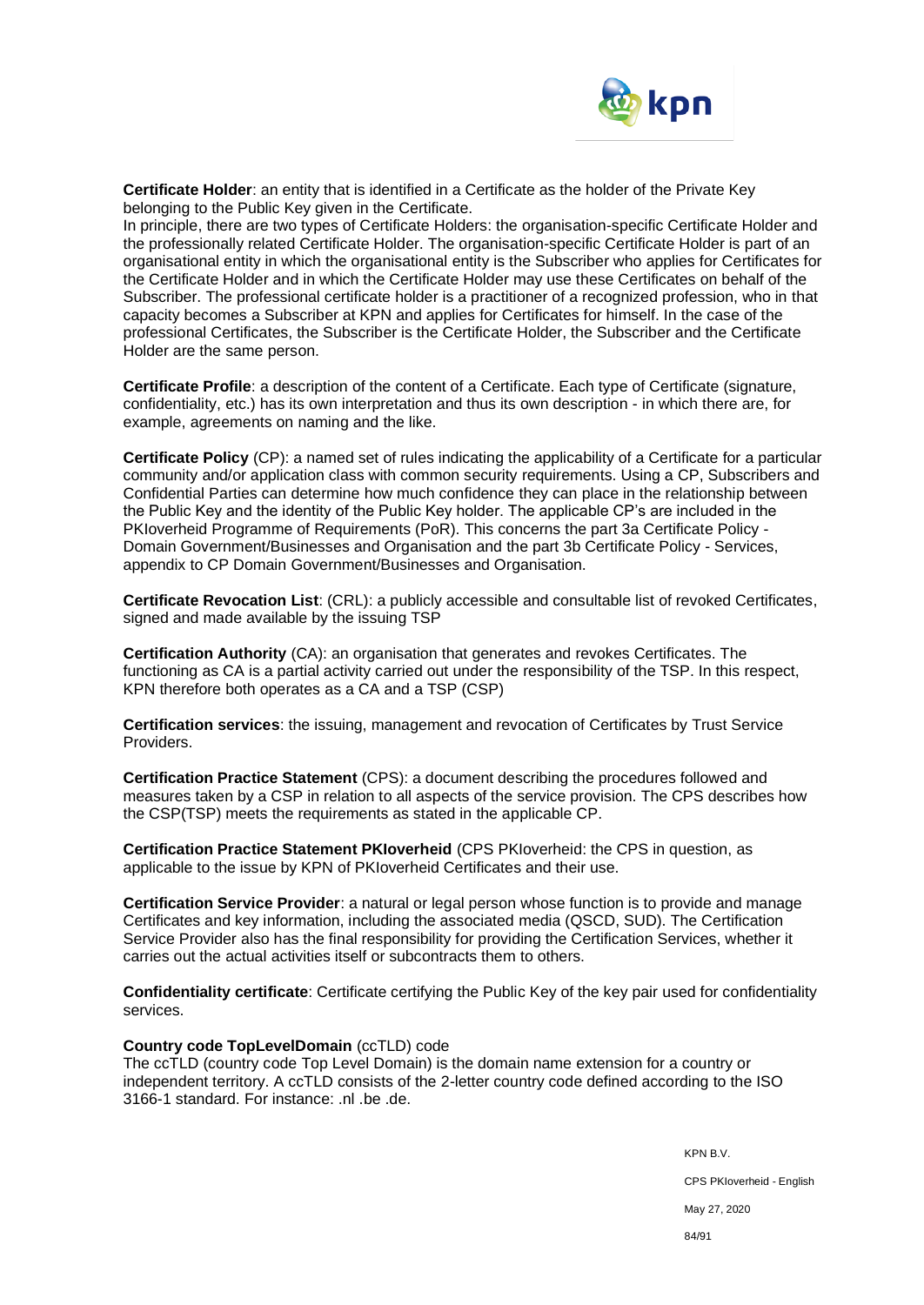

**Data for the creation of Electronic Signatures**: see Signature Creation Data.

**Data for verifying an Electronic Signature**: see Signature Verification Data.

**Digital Signature**: see Advanced Electronic Signature.

**Directory Service**: a service from (or with the cooperation of) a CSP that makes Certificates issued by the CA available and accessible online for the benefit of consulting or trusting parties.

**End User**: a natural or legal person who performs one or more of the following roles within the PKIoverheid: Subscriber, Certificate Holder or Confidential Party. In view of the limited distinctive character of this term, it is not used in the CPS, except in so far as it concerns the prescribed structure of the document (i.e. headings, etc.).

**Electronic Signature**: electronic data that are attached to or logically associated with other electronic data and are used as a means of authentication. The Electronic Signature is used to ensure that electronic correspondence and transactions can compete on two important points with the timehonoured "signature on paper". By placing an Electronic Signature, it is certain that someone who claims to have signed a document has actually done so.

**Electronic Storage**: location where relevant information regarding KPN's services can be found. See[: https://certificaat.kpn.com/elektronische-opslagplaats/.](https://certificaat.kpn.com/elektronische-opslagplaats/)

**Escrow (Key-Escrow**): A method to generate a copy of the Private Key for the purpose of access to encrypted data by authorised parties during the issuance of a Certificate and its secure storage.

#### **Fully Qualified Domain Name (FQDN)**

A Fully Qualified Domain Name (FQDN) as defined by PKIoverheid is a full name registered in the Internet Domain Name System (DNS) with which a server on the Internet is unique to identify and address. With this definition, an FQDN includes all DNS nodes up to and including the name of the relevant Top-Level Domain (TLD) and an FQDN is registered in the Internet DNS under a DNS Resource Record (RR) of type' IN A' and/or' IN AAAA' and/or' IN CNAME'.

#### Examples of FQDNs are

www.logius.nl webmail. com. nl local. logius. nl server1. local. local. logius. nl Logius. nl (subject to registration under a DNS RR of type' IN A' and/or' IN AAAA' and/or' IN CNAME').

**Generic TopLevelDomain (gTLD**):The gTLD is a generic top-level domain (generic Top Level Domain), a domain name extension that does not belong to a particular country and that can be registered in principle by anyone anywhere in the world.

**Government:** Within the context of PKIoverheid, government is/are considered to be government or government organisations:

- all of the national government, the provinces, the municipalities, the partnerships based on the Act on Common Regulations and the Water Boards;
- implementing organisations and services such as inspections, benefits and expenditure services and police services;
- Judiciary;

KPN B.V. CPS PKIoverheid - English May 27, 2020 85/91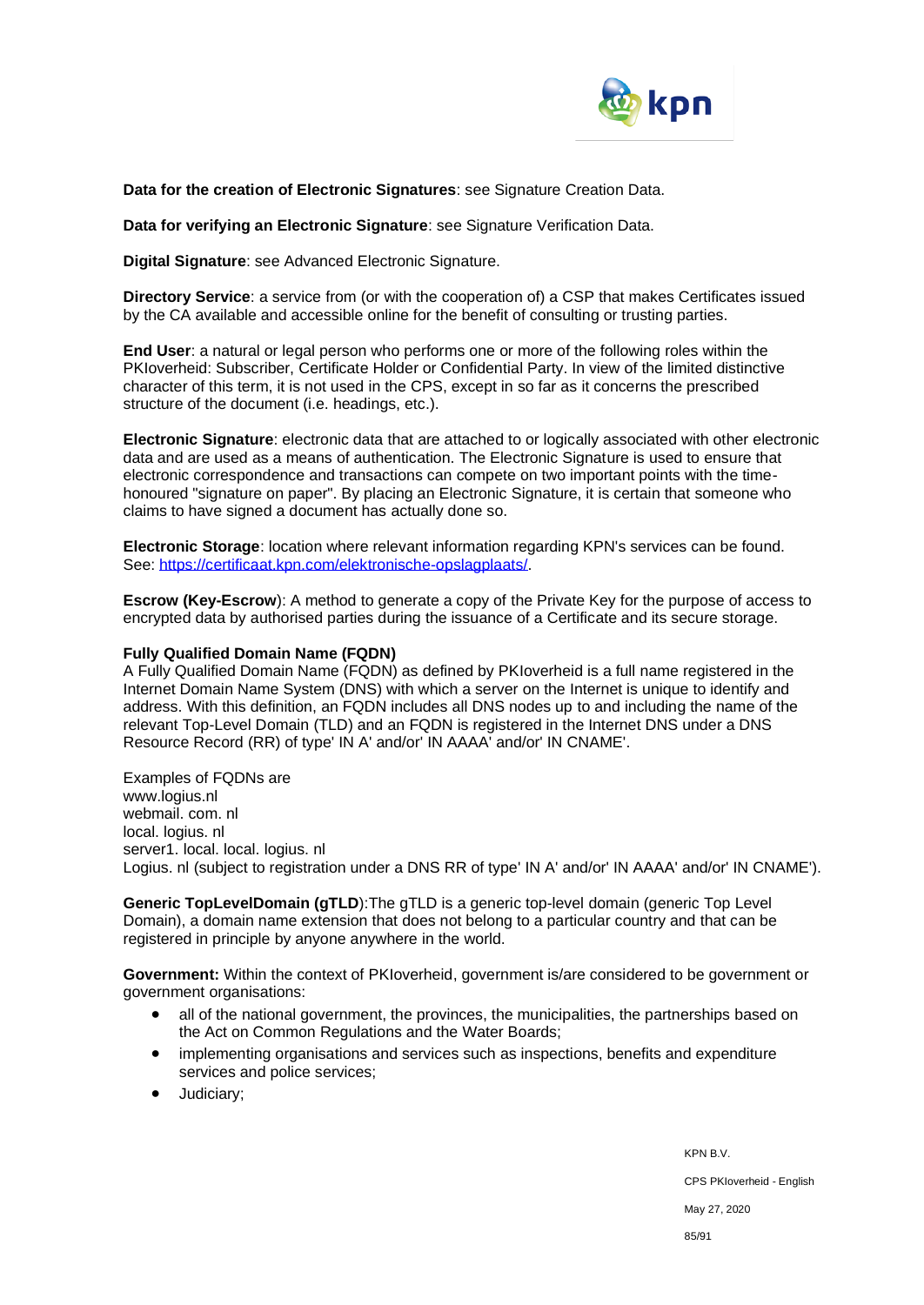

• independent administrative bodies as listed in the ZBO register

**GovernmentCA**: a CA that is the RootCA within the hierarchy of PKIoverheid. In a technical sense, it is the central point of trust within the hierarchy and is controlled by the Government Policy Authority.

**Government Identification Numbe**r (dutch: OverheidsIdentificatieNr OIN): Identification number from the Digikoppeling Service Register. This is a register for government organisations. If governmental organizations want to participate in Digikoppeling, a government facility for improving electronic communication between governmental organizations, they must, when applying for a Server Certificate, prove their existence with an extract from the Digikoppeling Service Register and the OIN is included in their Server Certificate.

**Government Policy Authority**: the highest policy-making authority within the hierarchy of PKIoverheid that controls the Government-CCA.

**Group Certificate**: a combination of two Non-Qualified Certificates, stored on a SUD, which together support the functions of confidentiality and authenticity and fulfil the following requirements: (a) they have been spent on a service or function, forming part of the Subscriber (organisational entity); and

(b) they have been issued on the basis of the Certificate Policy Services in force within PKIoverheid (PoR Part 3b)

**Hardware Security Module**: The peripherals used on the server side to accelerate cryptographic processes. The creation of keys should be considered in particular.

**KPN Special Terms and Conditions PKIoverheid Certificates**: the Special Terms and Conditions, which apply to all parties involved in the issue and use of PKIoverheid Certificates.

**Mobile Certificate:** The means by which KPN provides an eIDAS qualified signature certificate and an authentication certificate that is under "sole control" of the certificate holder using his mobile phone. The key material is securely stored on systems managed by KPN in a secure environment. As a result, the certificate holder no longer needs a Smartcard or USB token to sign documents with a qualified signature, but a mobile phone with an activated Mobile certificate and an application that is connected to the corresponding signing service.

**Non-qualified Certificate**: a Certificate that does not meet the requirements for a Qualified Certificate.

**Object Identifier (OID):** A sequence of numbers that uniquely and permanently identifies an object.

**Online Certificate Status Protocol** (OCSP): a method to check the validity of Certificates online (and in real time). This method may be used as an alternative to consulting the CRL.

#### **Organization-specific certificates**

There are two different types of organisational certificates:

- 1. for persons;
- 2. for services.

Ad. 1

In the case of organisation-specific certificates for persons, the certificate holder is part of an organisational entity. The certificate holder has the power to make a particular transaction on behalf of that organisational entity.

> KPN B.V. CPS PKIoverheid - English May 27, 2020 86/91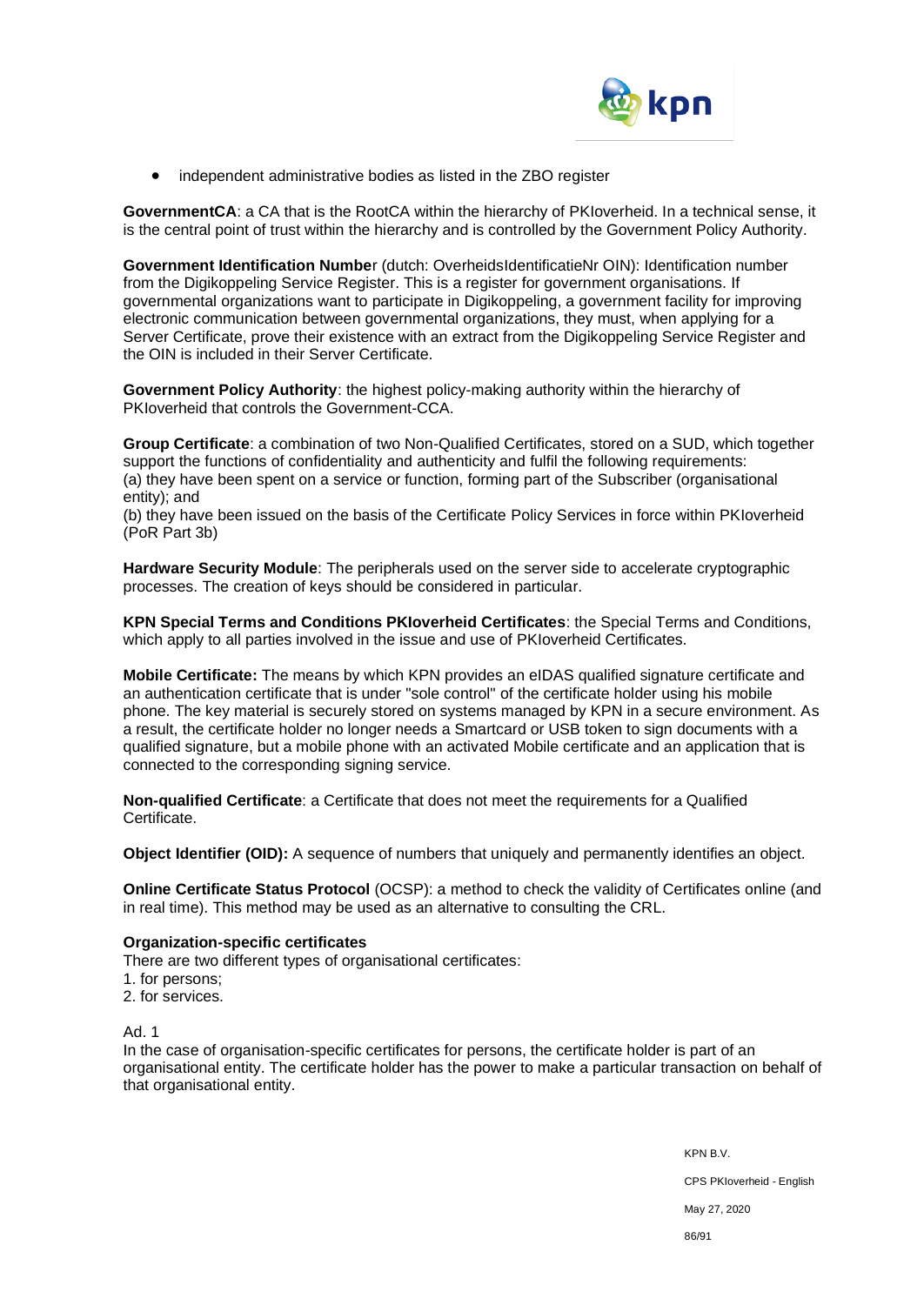

Ad. 2

In the case of organisation-specific certificates for services, the certificate holder is :

- an apparatus or a system (non-natural person), operated by or on behalf of an organisational entity; or
- a function of an organisational entity.

### **Personal certificates:**

The certificate holder will be a natural person in the case of personal certificates. The certificate holder is either part of an organisational entity for which a subscriber is the contracting party (organisational certificate holder), or the person practising a recognised profession and in that capacity itself a subscriber and thus the contracting party (professional certificate holder) or a citizen and, in that capacity, a subscriber and thus the contracting party.

**PKIoverheid**, the Public Key Infrastructure of the State of the Netherlands (also known as PKIoverheid): a system of agreements that allows generic and large-scale use of the Electronic Signature, and also facilitates remote and remote identification.

Confidential communication. The arrangement system is owned by the Minister of the Interior and Kingdom Relations and is managed by the Policy Authority PKIoverheid.

**PKIoverheid Certificate**: a Certificate issued by KPN under the PKIoverheid certificate.

**Policy Management Authority:** the organisational entity within KPN responsible for developing, maintaining and formally establishing service-related documents, including the CPS.

**Private IP address:** An Internet Protocol address (IP address) is an identification number assigned to each device (e. g. computer, printer) participating in a computer network that uses the Internet Protocol (TCP/IP) for communication purposes.

Private IP addresses are not routable on the internet and are reserved for private networks. The IPv4's IPv4 address range reserved or kept available for private use is (see RFC 1918):

- $\bullet$  10.0.0.0 10.255.255.255:
- $\bullet$  172.16.0.0 172.31.255.255:
- 192.168.0.0 192.168.255.255;

In addition, the 169.254.0.0.0 -169.254.255.255.255 series is reserved for Automatic Private IP Addressing (APIPA). These IP addresses may not be used on the Internet.

The IPv6 is the IP address range reserved or kept available for private use (see RFC 4193): fc00: /7

In addition, the series of fe80: /10 is reserved for Automatic Private IP Addressing (APIPA). These IP addresses may not be used on the Internet.

**Private Key**: the key of an asymmetric key pair that should only be known to its holder and kept strictly secret. Within the framework of the PKIoverheid, the Private Key is used by the Certificate Holder to identify himself electronically, to place his Electronic Signature or to decipher an encrypted message.

**Professional Certificate**: a combination of two Non-Qualified Certificates stored on an QSCD, which together support the functions of authenticity and confidentiality, as well as a Qualified Certificate that supports the function of non-repudiation, and which are issued exclusively to a practitioner of a Recognised Profession.

> KPN B.V. CPS PKIoverheid - English May 27, 2020 87/91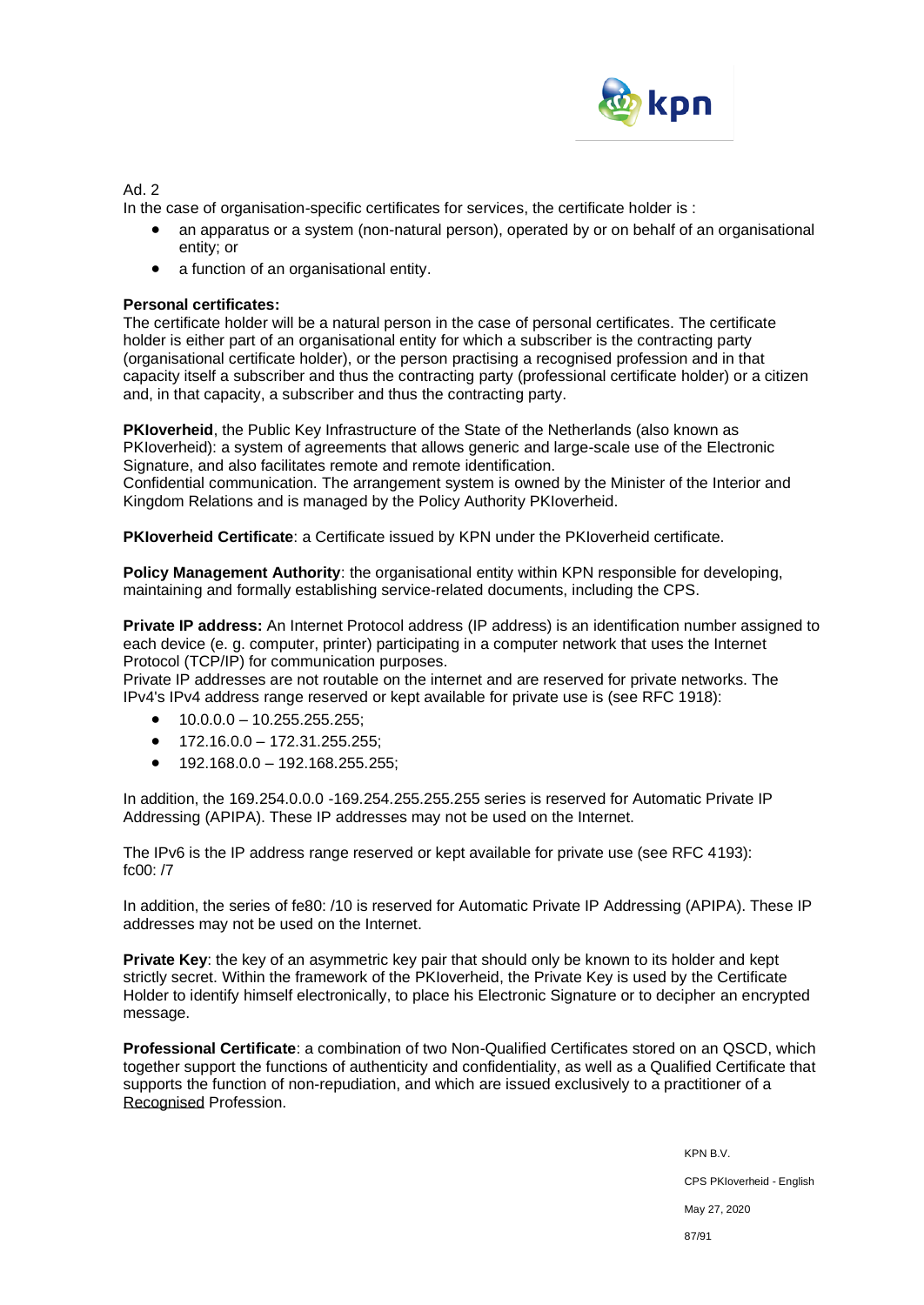

The Certificates shall comply with the following requirements:

- a. they have been issued to a natural person, who uses the Certificate or is going to use it for his or her profession; and
- b. they have been issued on the basis of the Certificate Policy Domain of Government/Businesses and Organisation Certificate (PoR Part 3a) applicable within PKIoverheid.

**Public IP address:** Public IP addresses are unique worldwide and can be routable, visible and accessible from the Internet.

**Public Key Infrastructure** (PKI): the organisation, procedures and technology required to issue, use and manage Certificates.

**Public Key:** the key of an asymmetric key pair that can become public published. The Public Key is used to check the identity of the owner of the asymmetric key pair, to check the Electronic Signature of the owner of the asymmetric key pair and to encrypt information for a third party.

**Qualified Certificate**: A Certificate that meets the requirements set out in REGULATION (EU) No 910/2014 OF THE EUROPEAN PARLIAMENT (eIDAS) and has been issued by a Trust Service Provider that meets the requirements set out in this Regulation. The Certificate must also apply to the application of the Qualified Electronic Signature.

**Qualified Certificate for Electronic Signature**: an Electronic Signature that meets the following requirements:

- a. it is uniquely linked to the signatory;
- b. it makes it possible to identify the signatory;
- c. it is established by means which the signatory can maintain under his sole control;
- d. it shall be linked to the electronic file to which it relates in such a way that any subsequent alteration of the data can be detected;
- e. it is based on a Qualified Certificate as referred to in REGULATION (EU) No 910/2014 OF THE EUROPEAN PARLIAMENT (eIDAS);
- f. it has been generated by a secure means for the creation of Electronic Signatures as referred to in REGULATION (EU) No 910/2014 OF THE EUROPEAN PARLIAMENT (eIDAS).

**Qualified Certificate for electronic Seal (eSeal)**: means an advanced electronic seal, which is created by a qualified electronic seal creation device, and that is based on a qualified certificate for electronic seal, and meets the requirements of REGULATION (EU) No 910/2014 OF THE EUROPEAN PARLIAMENT (eIDAS).

**Qualified Signature Creation Device (QSCD)**: a means for the creation of Electronic Signatures that meets the requirements of REGULATION (EU) No 910/2014 OF THE EUROPEAN PARLIAMENT (eIDAS). An QSCD is used for personal and professional certificates. An QSCD can be a smart card or a USB token, for example.

**Qualified Certificate for Website Authentication (QWAC):** a means to authenticate a website and links the website to the legal person to whom the certificate is issued and meets the requirements of REGULATION (EU) No 910/2014 OF THE EUROPEAN PARLIAMENT (eIDAS).

**Recognised profession:** Professional certificate holders must exercise a recognised profession in order to apply for Certificates within PKIoverheid. In this context, a recognised profession is a

> KPN B.V. CPS PKIoverheid - English May 27, 2020 88/91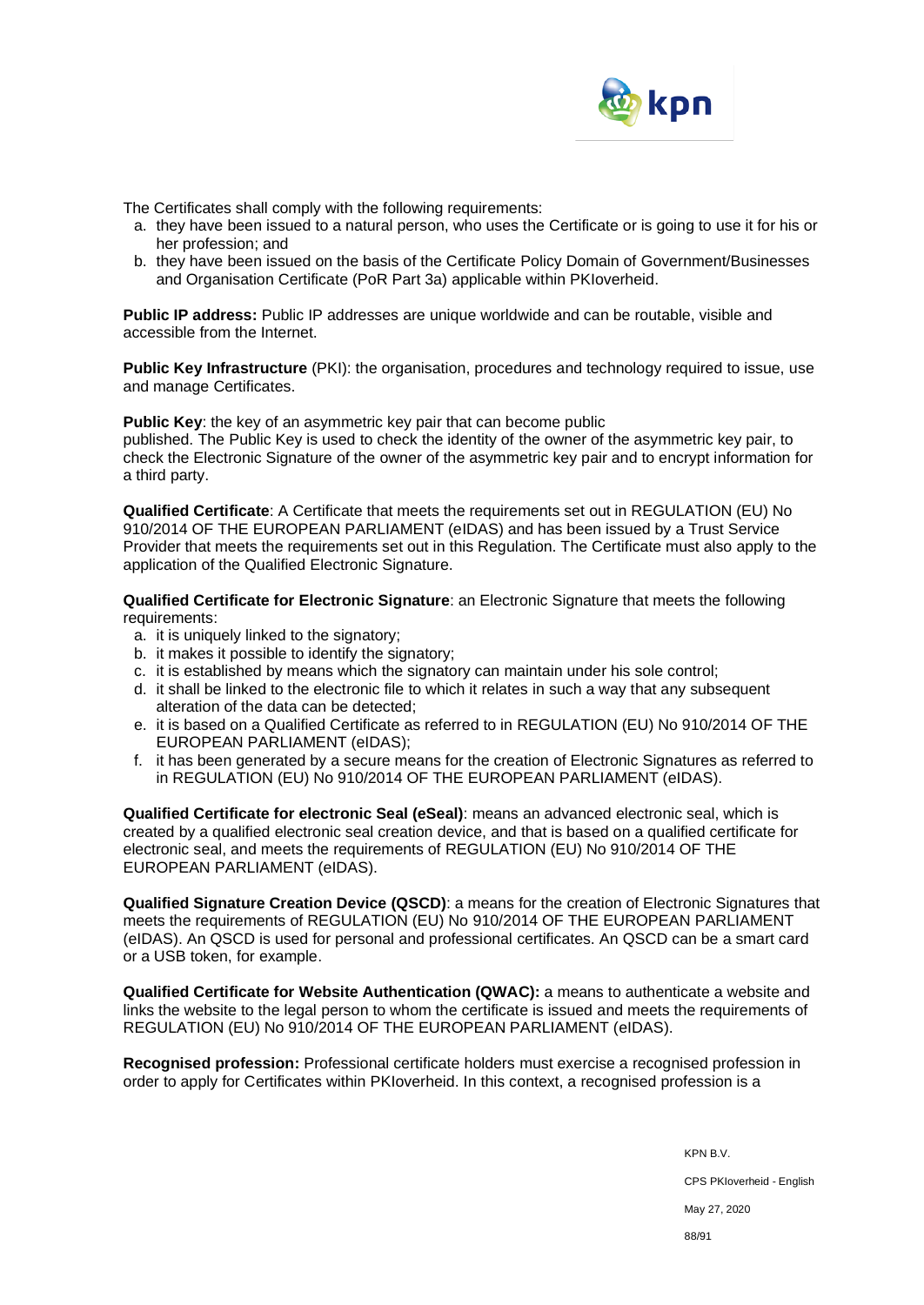

profession which is mentioned in the program of PKIoverheid requirements as a Recognised profession.

**Relying Party**: the natural or legal person who is the recipient of a Certificate and who acts in confidence in that Certificate.

**Root**: the central part of a (PKI) hierarchy from which the entire hierarchy and its level of reliability are displayed.

**Root certificate**: the Root-CA Certificate. This is the Certificate belonging to the place where trust in all Certificates issued within PKIoverheid originates. There is no higher CA from which confidence is derived. This Certificate is signed by the Certificate Holder (within PKIoverheid this is the GovernmentCA) itself. All underlying Certificates are issued by the holder of the Stam Certificate.

**Root Certification Authority** (Root-CA): a CA which is the centre of common trust in a PKI hierarchy. The Certificate of the Root-CA (the Root-CA (the Root Certificate of Stam Certificate) is self-signed, as a result of which it is not possible to authenticate the source of the signature on this Certificate, only the integrity of the content of the Certificate. However, the Root-CA is trusted based on, for example, CP and other documents. The Root-CA does not necessarily have to be positioned at the top of a hierarchy.

**Secure User Device** (SUD): a means that contains the users private key (s), protects this key (s) from compromise and performs authentication or decryption on behalf of the user. A QSCD is used for service certificates. Also, a QSCD can be a smart card or a USB token.

A smart card or USB token is called QSCD if it can be used to create electronic signatures, i. e. if it carries qualified certificates. If a smart card or USB token service contains certificates, it is called a SUD.

**Server Certificate**: A Non-qualified Certificate stored within the Subscriber's Secure Environment that supports the functions of authenticity and confidentiality and meets the following requirements:

- a. it has been issued to a server, being part of the Subscriber (organisational entity); and
- b. it has been issued based on the Certificate Policy Services in force within PKIoverheid (PoR Part 3b).

**Services Certificate**: A certificate that links a function or device, such as a server, to a legal entity or other organisation. A Services Certificate can be a Server Certificate, if a device is linked to an organization, or a Group Certificate, if a function is linked to an organization.

**Secure Means of Creating Electronic Signatures**: see Secure Signature Creation Device.

**Secure Environment**: The environment of the system that contains server certificate keys. Within this environment it is permitted to protect the keys in software, rather than in a SUD. Compensatory measures for this must be of such a quality that it is practically impossible to steal or copy the keys unnoticed. Compensatory measures include a combination of physical access security, logical access security, logging, audit and separation of functions.

**Signature Creation Data**: unique data, such as codes or private cryptographic keys, used by the signatory to create an Electronic Signature.

**Signature Creation Device**: configured software or hardware used to implement the data for the creation of Electronic Signatures.

> KPN B.V. CPS PKIoverheid - English May 27, 2020 89/91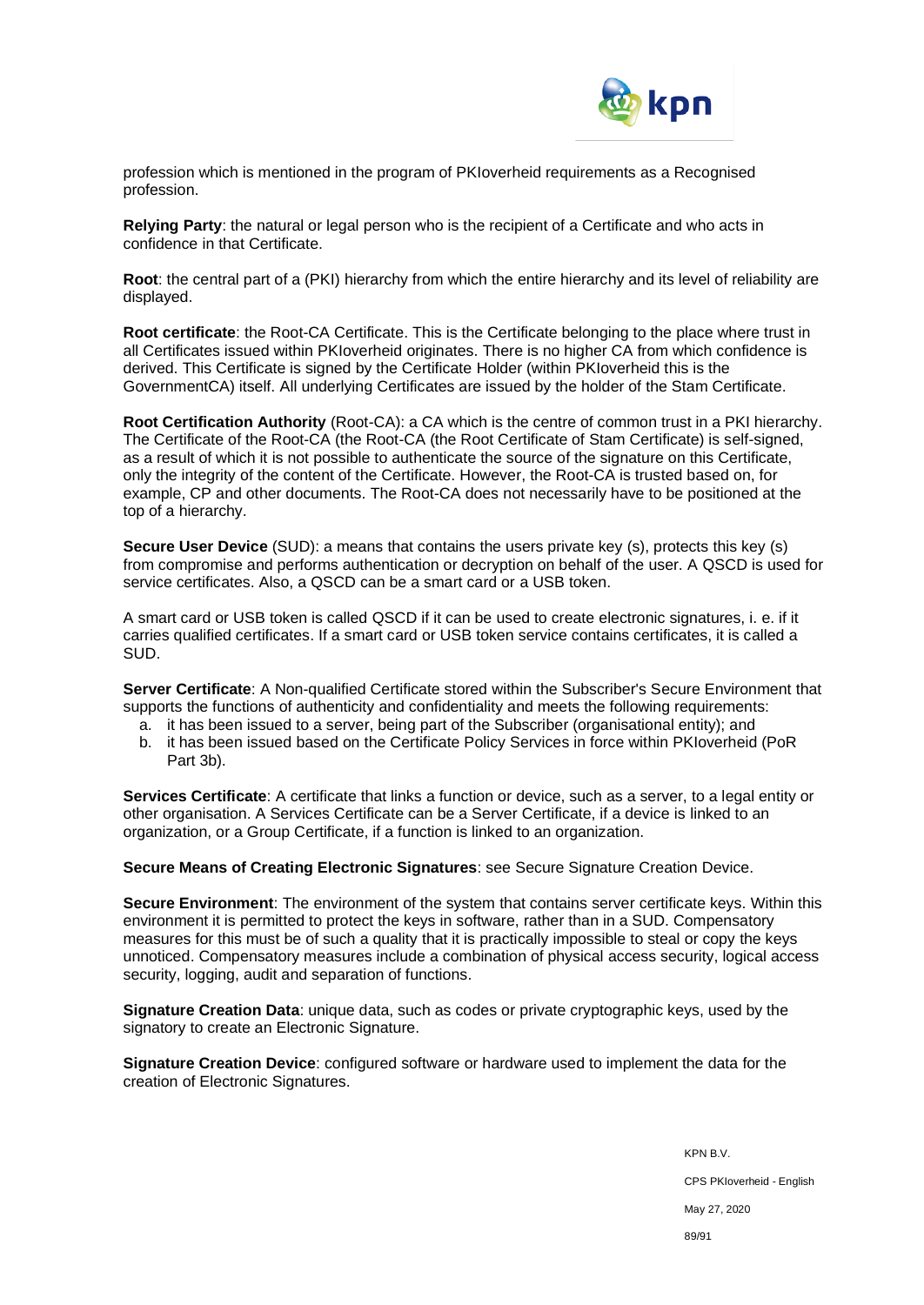

**Signature creation tool**: see Signature Creation Device.

**Signature Verification Data**: data, such as codes or cryptographic Public Keys, used to verify an Electronic Signature.

**Subscriber**: the natural person (Recognized Profession Certificates or legal entity (Organisation related Certificates) who enters into an agreement with KPN to effectuate the issue of PKIoverheid Certificates to Certificates to Certificates Holders designated by the Subscriber.

**Trust service provider** (TSP): Provider of trust services. Since the European Regulation eIDAS the common name for CSP. see Certification Service Provider.

**Non-repudiation**: the property of a message to demonstrate that certain events or actions have taken place, such as sending and receiving electronic documents.

**X. 509**: an ISO standard that defines a basis for the electronic format of Certificates.

KPN B.V. CPS PKIoverheid - English May 27, 2020 90/91